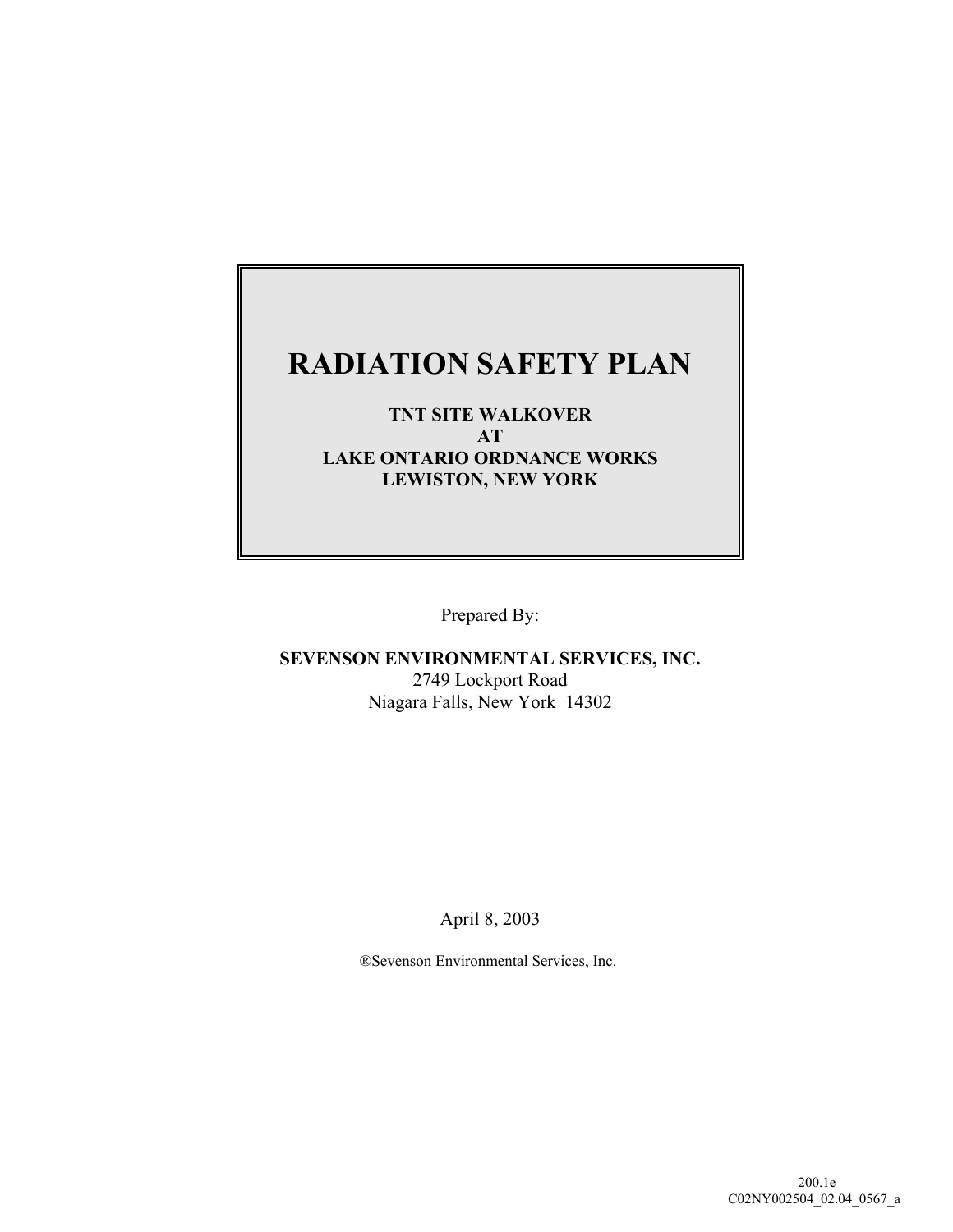# Sevenson Environmental Services, Inc

USACE TNT SITE

Radiation Safety Office

Approval Sheet

# **Radiation Safety Plan**

**Rev. 0**

|          | Name             | Title                                          | Signature | Date |
|----------|------------------|------------------------------------------------|-----------|------|
| Approved | Paul Jung, RRPT  | Sevenson<br><b>Radiation Safety</b><br>Officer |           |      |
| Approved | Bill Thomas, CHP | <b>IEM</b><br><b>CHP</b>                       |           |      |

#### **Record of Changes**

| Change No. Page(s) Changed Effective Date Change No. Page(s) Changed Effective Date |  |  |
|-------------------------------------------------------------------------------------|--|--|
|                                                                                     |  |  |
|                                                                                     |  |  |
|                                                                                     |  |  |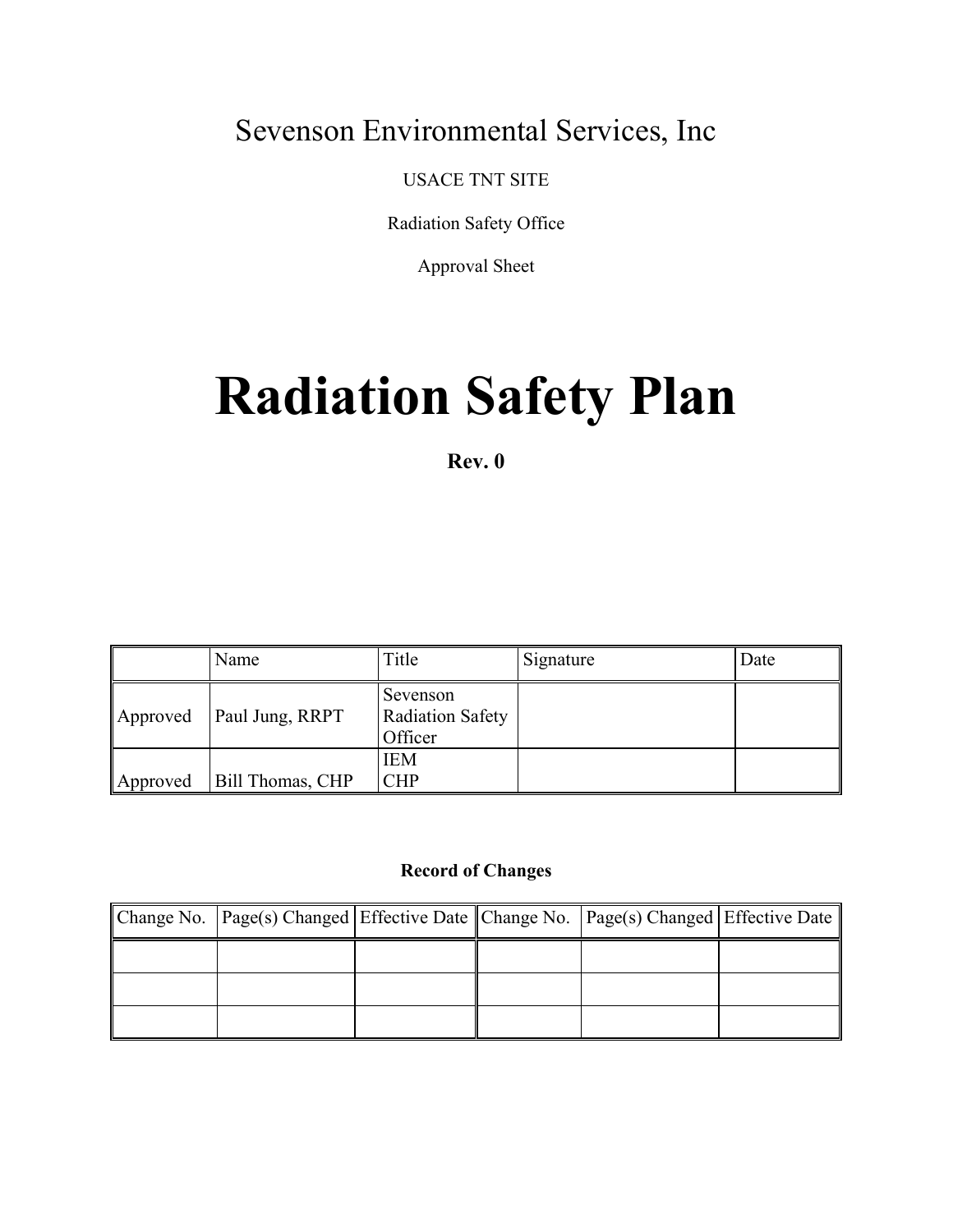# Table of Contents

| Section | Page |
|---------|------|
|         |      |
|         |      |
|         |      |
|         |      |
|         |      |
|         |      |
|         |      |
|         |      |
|         |      |

# Appendix A

| RSO-TNT-05 "Radiation Safety Log"  |  |
|------------------------------------|--|
| RSO-TNT-07 "Records for Retention" |  |

- RSO-TNT-10 "Radiological Surveys"
- RSO-TNT-11 "Radiation Dose Rate Surveys"
- RSO-TNT-12 "Surface Contamination Surveys"
- RSO-TNT-13 "Personnel Contamination and Decontamination"
- RSO-TNT-34 "Source Checking Instruments"
- RSO-TNT-501 "Ludlum Model 19"
- RSO-TNT-502 "Ludlum Model 12 with 44-9"
- RSO-TNT-503 "Ludlum Model 2224-1 with 43-89"
- RSO-TNT-504 "Ludlum Model 2221 with 44-10"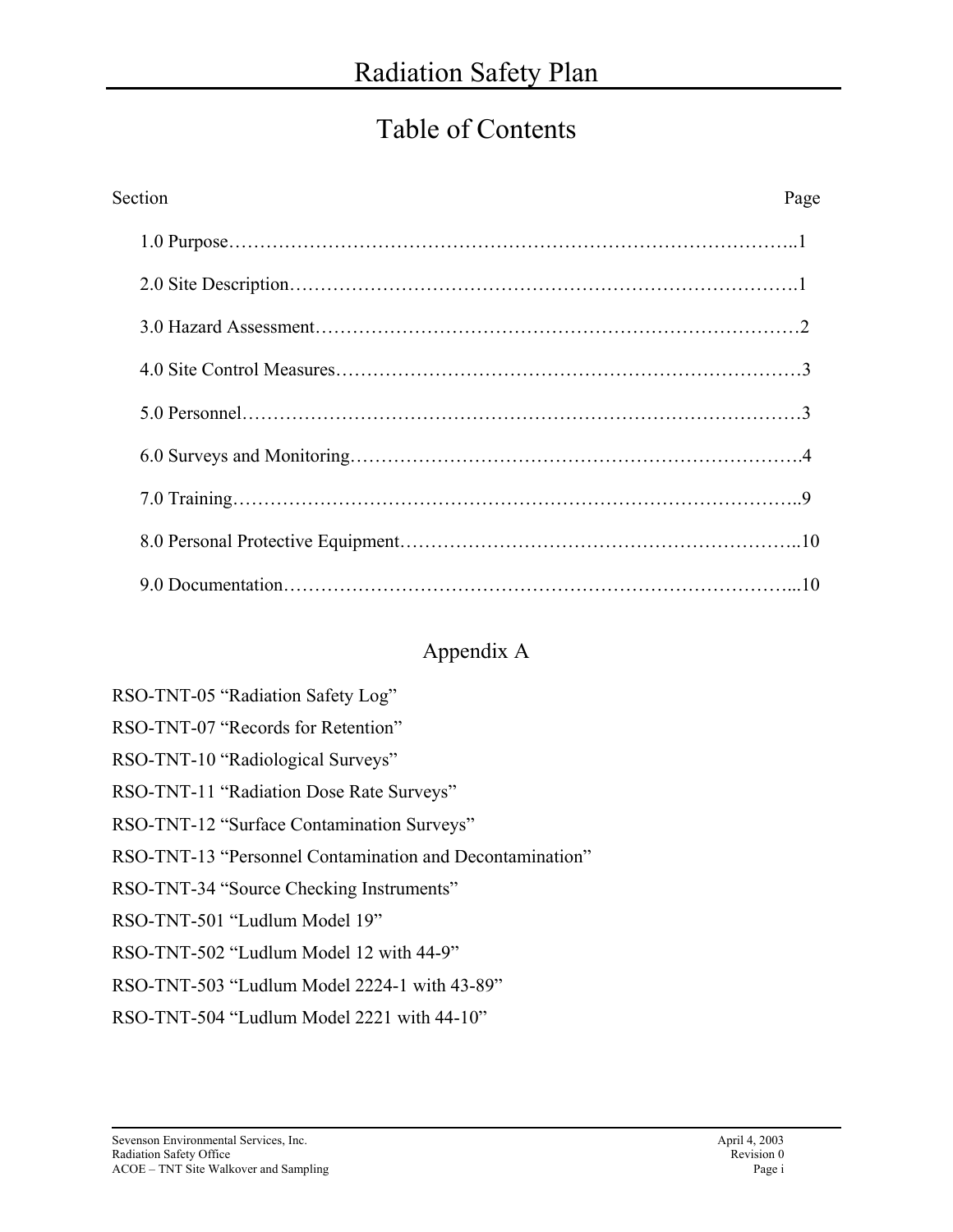# Acronyms

| $\mathbf{u}$       | Alpha                                                          |
|--------------------|----------------------------------------------------------------|
| \$                 | Beta                                                           |
| cc                 | Cubic centimeter                                               |
| <b>CIH</b>         | Certified Industrial Hygienist                                 |
| <b>CHP</b>         | Certified Health Physicist                                     |
| $\text{cm}^2$      | Centimeter squared                                             |
| cpm                | counts per minute                                              |
| cpm <sub>net</sub> | net counts per minute                                          |
| <b>DAC</b>         | Derived Air Concentration                                      |
| <b>DOD</b>         | Department of Defense                                          |
| <b>DOE</b>         | Department of Energy                                           |
| dpm                | disintegrations per minute                                     |
|                    | Gamma                                                          |
| $\geq$             | greater than or equal to                                       |
| <b>IEM</b>         | Integrated Environmental Management, Inc.                      |
| <b>LOOW</b>        | Lake Ontario Ordinance Works                                   |
|                    | micro                                                          |
| <b>NRC</b>         | <b>Nuclear Regulatory Commission</b>                           |
| <b>NVLAP</b>       | National Voluntary Lab Accreditation Program                   |
| <b>PPE</b>         | Personal Protective Equipment                                  |
| <b>RRPT</b>        | Register Radiation Protection Technician                       |
| RSO-TNT            | Radiation Safety Office-TNT Site-Standard Operating Procedures |
| <b>SES</b>         | Sevenson Environmental Services, Inc.                          |
| <b>SRSO</b>        | <b>Site Radiation Safety Officer</b>                           |
| <b>SSHP</b>        | Site Safety and Health Plan                                    |
| <b>TBD</b>         | To Be Determined                                               |
| <b>TLD</b>         | <b>Thermoluminescent Dosimeter</b>                             |
| <b>TNT</b>         | 2,4,6-Trinitrotoluene                                          |
| <b>USACE</b>       | United States Army Corps of Engineers                          |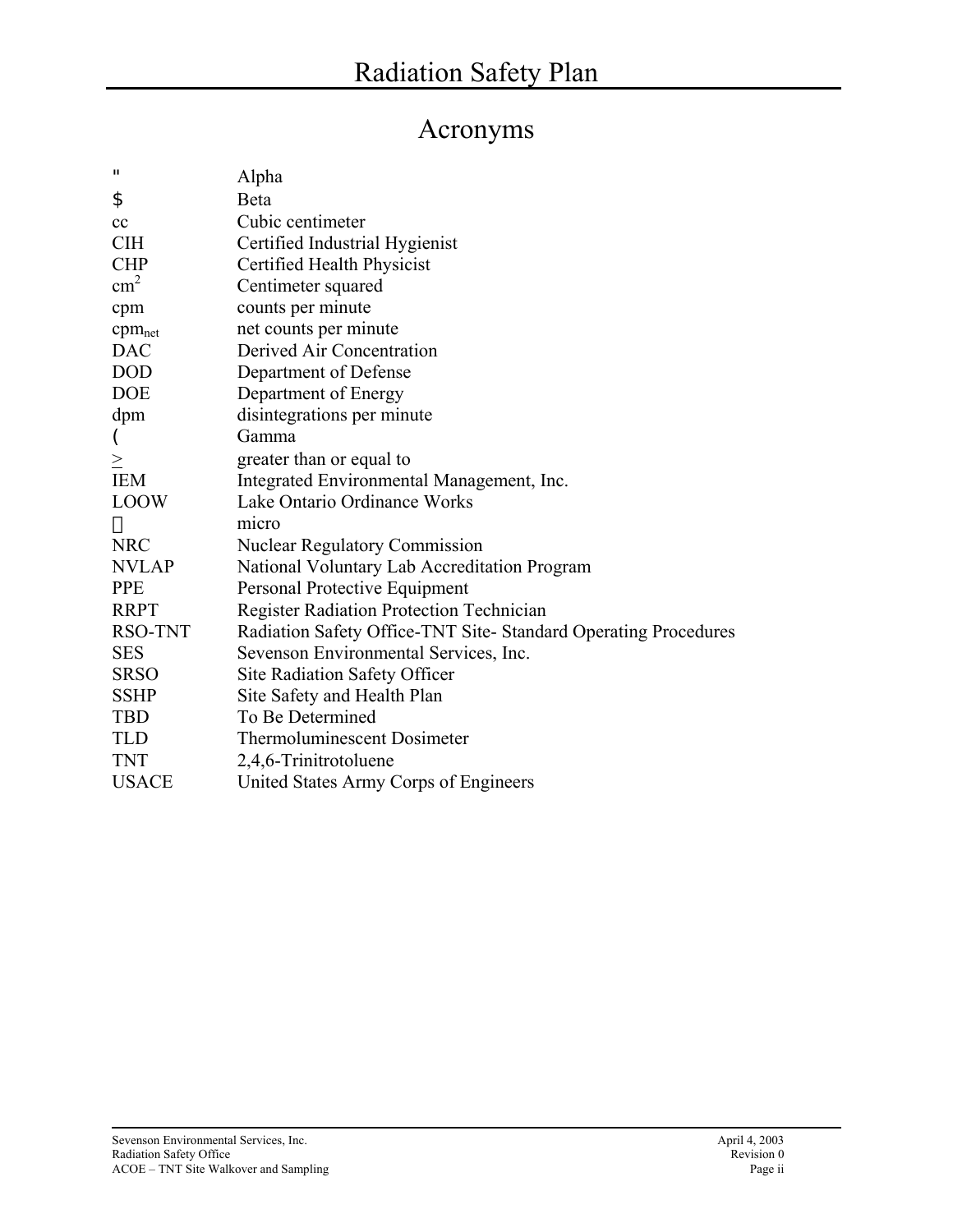### **1.0 Purpose**

This Radiological Monitoring Plan is to be used in conjunction with the Site Safety and Health Plan (SSHP) for the United States Army Corps of Engineer's (USACE) TNT Site Walkover at the Lake Ontario Ordnance Works (LOOW) located in Lewiston, New York. This plan will describe and outline the potential radiological hazards associated with the LOOW site and how materials and activities will be monitored for such hazards.

This Radiological Monitoring Plan has been prepared in order to provide protection to workers, visitors, the public, and the environment from exposure to radioactive materials. It has been written to comply with requirements and guidance in accordance with:

- 29 CFR 1910.120 Hazardous Waste and Emergency Response Standard
- 29 CFR 1926 Safety and Health Regulations for Construction
- USACE Safety and Health Requirements Manual EM 385-1-1
- USACE Buffalo District Radiation Protection Program CELRB EM 385-1-1 Appendix Z
- USACE Radiation Protection Manual EM 385-1-80
- Nuclear Regulatory Commission (NRC) Regulations and Regulatory Guides

### **2.0 Site Description**

The former LOOW is located within the Town of Lewiston and the Town of Porter in Niagara County, New York. A site location map is located in the SSHP as Figure 1-1.

The original site encompassed approximately 7,500 acres with actual United States Department of Defense (DOD) activities having occurred on 2,500 acres. During the early 1940s, the LOOW site was used as a manufacturing plant producing TNT for use in World War II. Once completed, the complex contained a power plant, hospital, fire department, a water supply system adequate for a population of 100,000, and water supply and waste water treatment system of underground water, sewage, acid, and TNT pipelines.

The manufacturing portion of the plant was situated in the central southwest section of the LOOW site, south of Balmer Road. Waste water from the TNT manufacturing operation, as well as storm water and sanitary sewage, was transferred through an underground sewer network to a waste water treatment plant located in the western portion of the TNT plant. The TNT pipelines ran as one pair of east-west trending lines across the TNT production area before being routed south to the waste waster treatment plant at the west end of the production line.

An overestimation by the Army of the need for TNT during World War II resulted in the closure of the TNT plant in July 1943, after only nine months of operation. Following the decommissioning of the TNT plant, the majority of the LOOW facility was sold to private citizens with the government retaining the former active 2,500 acre portion of the site. Portions of the LOOW site have since been used by several branches of the DOD and the United States Department of Energy (DOE) for various manufacturing and storage activities.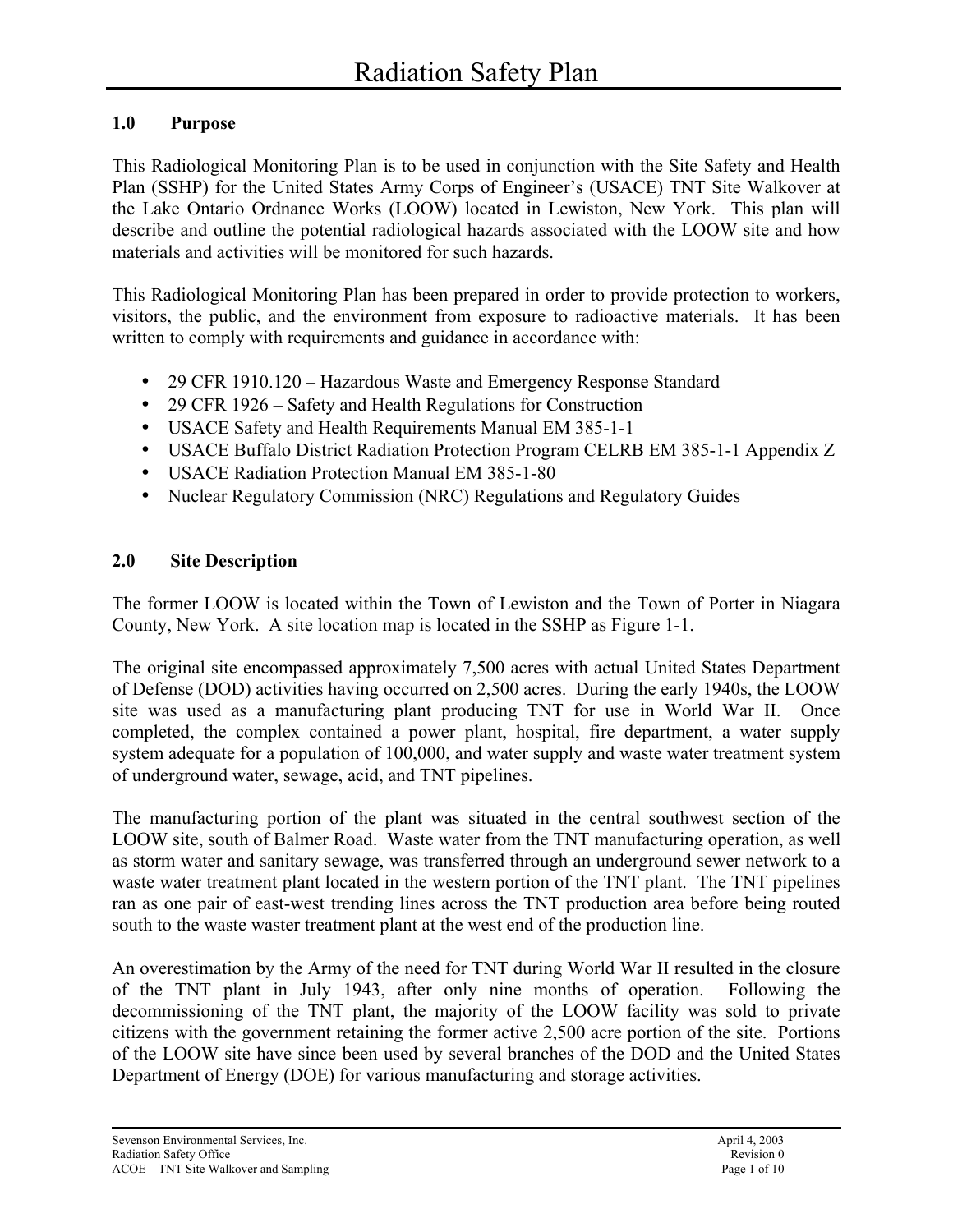The Niagara Falls Storage Site and adjacent vicinity properties were part of the U.S. Army's original 7,500acres LOOW. From 1944 to 1947, the Manhattan Engineer District used the LOOW area to store uranium ore processing residues from operations conducted by Linde Air Products in the Town of Tonawanda, New York. By 1948, 6,000 acres of the LOOW had been transferred or sold, and 1,500 acres had been given to the Atomic Energy Commission, which continued to use the site to store uranium ore processing residues. In the late 1940s and 1950s, additional residues and other radioactive waste were transported to the site from eastern and midwestern states. By 1968, most of the property acquired by the Atomic Energy Commission had been disposed of as surplus, leaving 213 acres. In 1975, 22 acres were transferred to the Town of Lewiston, New York.

The Niagara Falls Storage site property includes a three-story building with three adjacent silos, a small storage shed, and a storage building. All onsite and offsite areas of residual radioactivity above current guidelines were remediated between 1955 and 1992. Materials generated during remedial actions, are encapsulated within an onsite waste containment structure that encompasses approximately 10 acres.

The Niagara Falls Storage site property is adjacent to the Wastewater Treatment Plant's south property line. It is not anticipated that the Wastewater Treatment Plant was affected by radiological materials stored at the Niagara Falls Storage site, however, all earth breaking activities will require the monitoring for radiological material.

The radiological material expected to encountered at the site if any will be uranium-238, thorium-230, radium-226, and radium-228. Radium will be the isotope of concern since it will be the most limiting in terms of worker exposure. A variety of radioactive materials have been stored and/or staged at the former LOOW in support of MED and AEC activities. This includes reactor-related materials from the Knolls Atomic Power Lab (KAPL). While a variety of radionuclides might be found if residual materials form KAPL were encountered, Cs-137 would typically be present in the materials and can therefore used as an indicator of their presence. The radiological controls that have been developed for radium will indicate if cesium-137 is present.

# **3.0 Hazard Assessment**

The potential hazards associated with the TNT Pipeline and Chemical Waste Sewer at the LOOW include chemical, physical, explosive, radioactive, and biological hazards. The potential for encountering chemical, physical, explosive, radioactive, and biological hazards will depend will depend on the location of the work being performed.

Given the site history of the area it has to be assumed that personnel performing sampling activities at the site my come into contact with radiological material. Therefore it is important that workers receive awareness training for working with radiological materials.

If radioactive material is encountered in excess of action levels, work will stop. See Section 5 for action levels.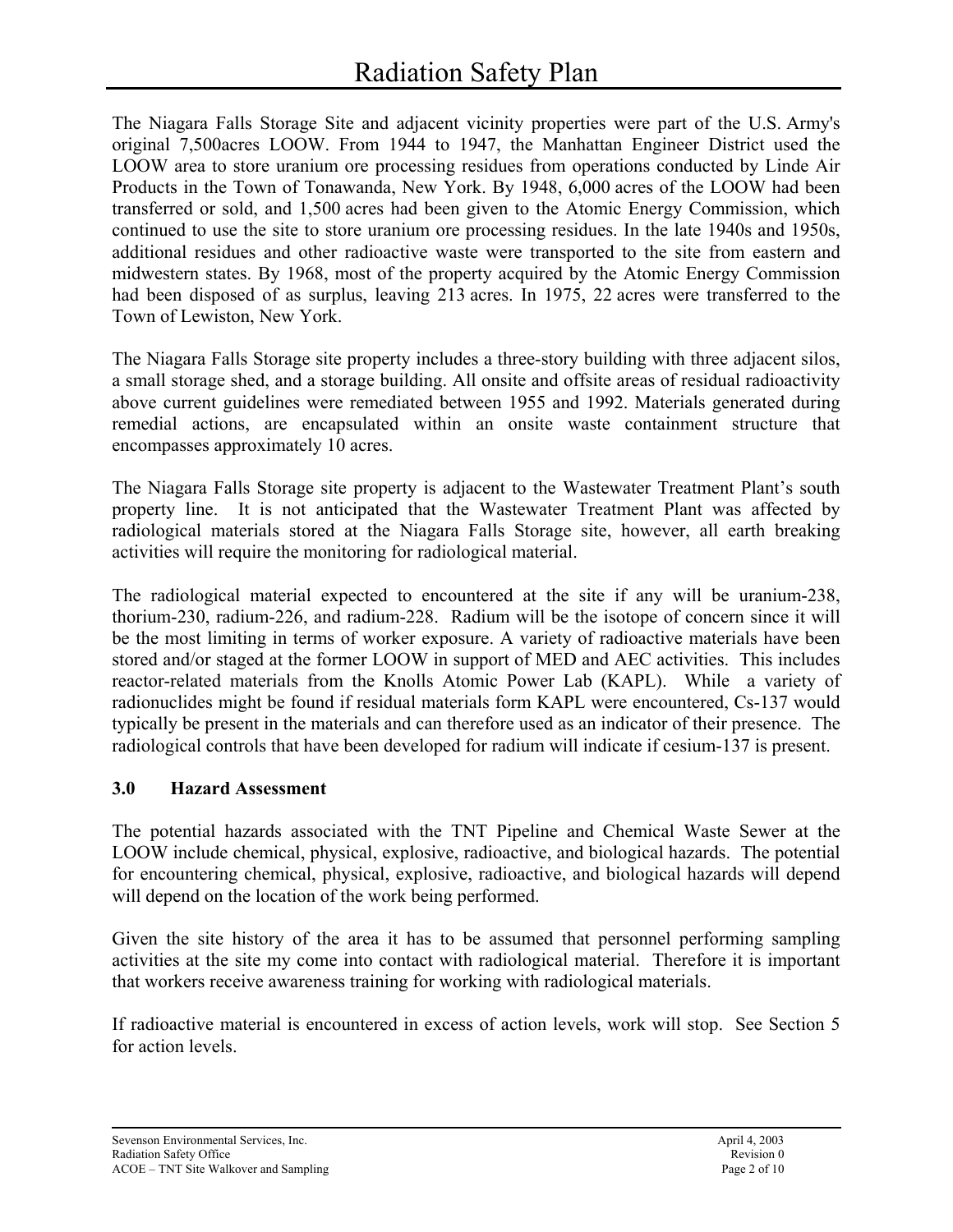### **4.0 Site Control Measures**

As indicated in the SSHP the site will be set up based on a modified site zone system to control the potential spread of contamination. The Exclusion Zone and the Contamination Reduction Zone will be identified prior to the start of each task.

As part of the site control certain Radiation Safety Office procedures will be implemented. These procedures will help identify any radiological material that may be present at the site.

Radiological monitoring instrumentation will be used during all intrusive activities at the site to screen material for radioactivity.

### **5.0 Personnel**

### **Radiological Safety Technician** - TBD

Radiological monitoring will be conducted by an Qualified ANSI 3.1 Senior Radiation Safety Technician. The Radiation Safety Technician will be responsible for implementing and enforcing the Radiation Safety Plan and associated procedures.

**Radiation Safety Officer** – Paul Jung, RRPT, Sevenson Environmental Services, Inc.

The Radiation Safety Officer will be responsible for ensuring the Radiation Safety Plan is being executed and enforced properly. The Radiation Safety Officer will be on site during activities that could expose site personnel to radioactive material. The Radiation Safety Officer may assume the roll as Radiation Safety Technician if qualified to do so.

#### **Certified Health Physicist** – Bill Thomas, CIH, CHP, Integrated Environmental Management, Inc.

The Certified Health Physicist (CHP) will be responsible for reviewing and approving the Radiation Safety Plan and associated procedures. The CHP is not required to be on site during the project, however, the CHP shall be available for consultation with project personnel as required and for emergencies.

| Table 5.1                                                          |                                     |
|--------------------------------------------------------------------|-------------------------------------|
| <b>Name</b>                                                        | <b>Phone</b>                        |
| Paul Jung, RRPT/Radiation Safety Officer – SES                     | 716-284-0431 or 716-984-3657 (cell) |
| Bill Thomas, CHP, CIH - IEM                                        | 419-423-4701                        |
| Shawn Andrews, HP/District Radiation Safety Officer - 716-879-4214 |                                     |
| <b>USACE</b>                                                       |                                     |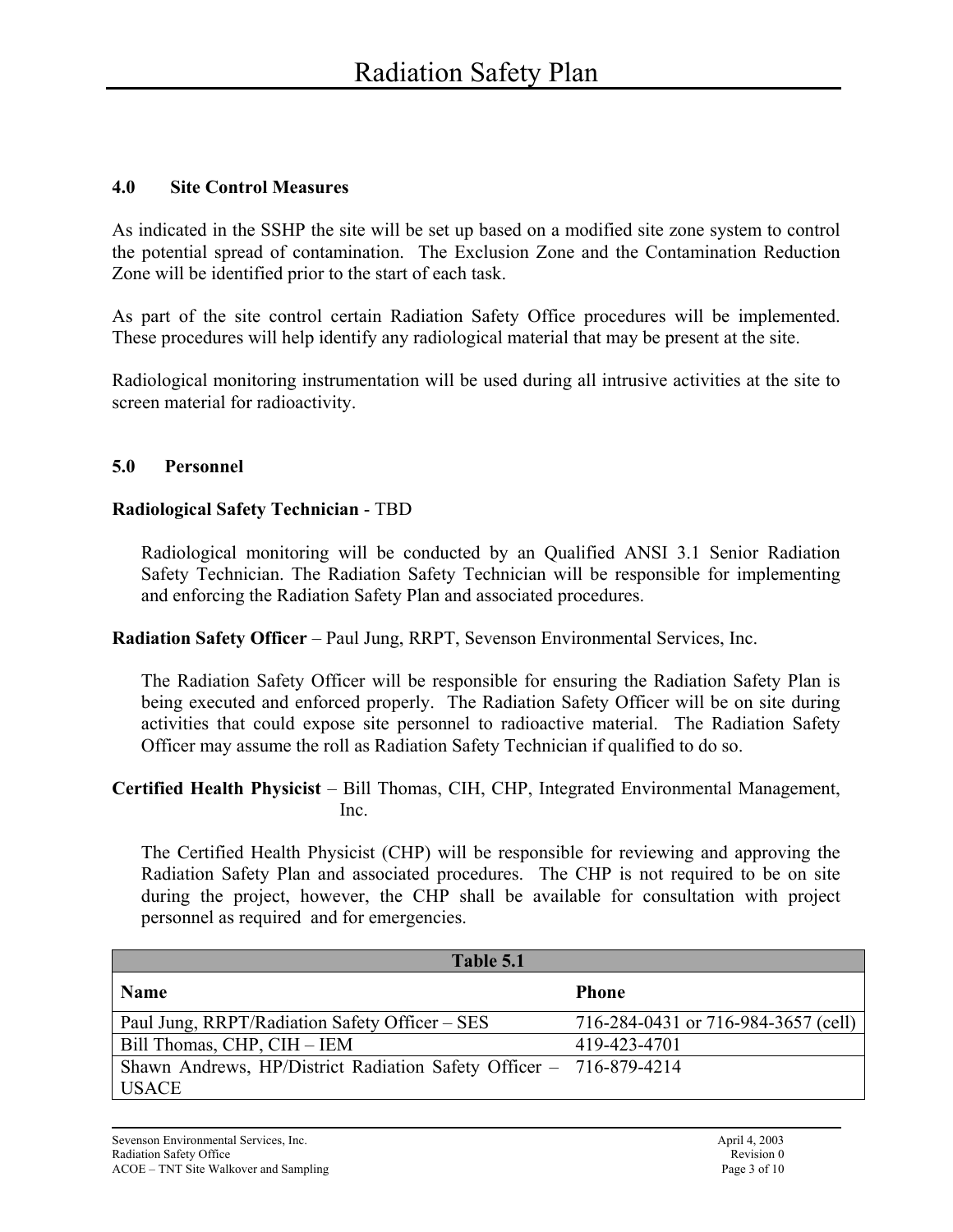### **6.0 Surveys and Monitoring**

For the scope of work associated with this project it is not anticipated that workers will meet conditions requiring individual monitoring of external and internal occupational doses as outlined in 10 CFR 20.1502 and USACE EM 385-1-80 Section 5-5. Title 10, Code of Federal Regulations, Section 20.1502 (a)(1) states, in part, that the occupational exposure of workers (internal and/or external) shall be monitored if there is the potential to receive, in one calendar year, a radiation dose in excess of 10 percent of the limits shown in 10 CFR  $\S 20.1201(a)$ .

Measurement of personal radiation doses from penetrating, external radiation is not required for this project because of the potential for whole body gamma exposure is less than 100 millirem for the duration of the project. Personnel exposures to external radiation were estimated using conservative assumptions. It is assumed that the Sevenson workers will be subject to no more than 50 microR per hour (5 times the average gross measured exposures), for eight (8) hours per day, six (6) days per week, for five (5) weeks. This results in an external dose potential of less than 12.0 millirem for the duration of the project.

Thermoluminescent dosimeters (TLDs ) will be used to measure whole body exposures in the event that personnel encounter radiation levels in excess of 2 millirem (2,000 microrem) per hour whole body exposure or there is a potential for personnel exposure to exceed 100 millirem during the course of the project. In the event that external dosimeters are assigned, a vendor certified by the National Voluntary Laboratory Accreditation Program (NVLAP) will provide the dosimeters and complete the analysis. Each individual being monitored will be issued a TLD, assigned specifically to them by TLD number.

Air sampling is not anticipated for this project. It is not likely that workers at the site will be exposed to airborne radioactive materials in excess of ten percent of the derived air concentration (DAC) for Ra-226 listed in 10 CFR 20, Appendix B. Specifically, it is not likely that air concentrations will exceed  $3x10^{-11}$  microcuries per cubic centimeter of air (e.g., DAC for Ra 226) is  $3x10^{-10}$  uCi/cc). If the RSO determines that there is a potential for exposure to airborne radium in excess of the DAC, the work will stop and the Radiation Safety Officer will implement an effective air sampling program.

Radiological surveys will be required during intrusive work activities at the site. Monitoring and survey equipment will be kept in accordance with USACE EM 385-1-80 §§ 3-14.(a), (h), and (I).

Any time personnel may be exposed to radioactive material, radiation monitoring procedures will be used. Appendix A of this plan includes Sevenson's Standard Operation Procedures issued by the Radiation Safety Office to ensure the protection of the worker, visitors, the general public and the environment while working with radioactive material.

Sevenson's RSO-TNT-10 "Radiological Surveys" establishes guidelines and requirements for the performance of radiological surveys, specify minimum survey requirements, and provide requirements for the documentation of radiological surveys. Radiological surveys are conducted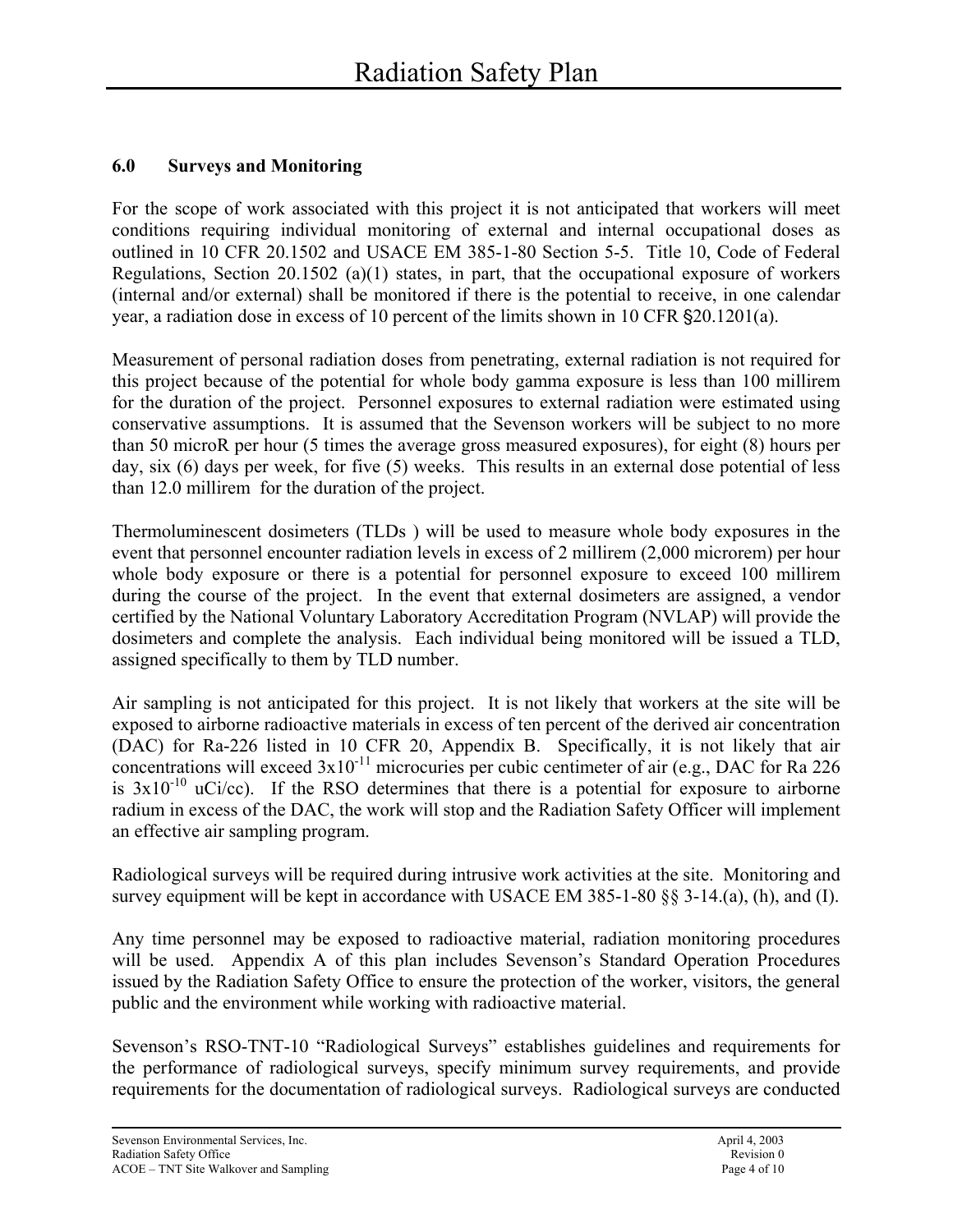on both a routine and non-routine basis for verification and documentation of radiation and contamination levels for use in the control of personnel exposure.

Sevenson's RSO-TNT-11 "Radiation Dose Rate Surveys" provides guidelines and requirements for the performance of radiation dose rate surveys.

Sevenson's RSO-TNT-12 "Surface Contamination Surveys" provides guidelines and requirements for the performance of surface contamination surveys.

Sevenson's RSO-TNT-13 "Personnel Contamination and Decontamination" describes personnel contamination monitoring requirements and describes actions to be taken upon detecting contamination during frisking.

Sevenson's RSO-TNT-34 "Source Check Instruments" provides guidelines and requirements for ensuring that instrumentation is in good working order and the instrument is responding properly and remaining in calibration.

Instrumentation used for the detection of radiation or radioactive material will be calibrated at least annually and after being serviced by an approved vendor. Instruments will be source checked before each use in accordance with RSO-TNT-34.

Sevenson will utilize various instruments during the course of this project to ensure workers are not exposed to radioactive material. Instrumentation to be used includes but is not limited to:

- Ludlum Measurements Model 2221 Scalar/Rate meter with a 44-10 (2"x2" NaI(Tl)) probe attached for screening soils and samples.
- Ludlum Measurements Model 2224-1 Rate Meter with a 43-89 (alpha/beta scintillation) probe attached to survey personnel and equipment for alpha contamination.
- Ludlum Measurements Model 12 Rate Meter with a 44-9 (GM pancake) probe attached to survey personnel and equipment for beta-gamma contamination.
- A Bicron Microrem meter to monitor work area and measure gamma dose rates.
- Ludlum Measurements Model 2929 with a 43-10-1 probe to provide gross alpha and beta-gamma smear activity.

Background will be established for both the Microrem meter (i.e., measurements in microrem per hour) and the Ludlum Model 44-10, 2x2 NaI(Tl) detector (i.e., measurements in counts per minute). A location will be selected by the Radiation Safety Officer to use as background; the area should not be impacted by radioactive materials. Action levels for changing conditions in the field will be based on a comparison to these background readings.

# *Geo-Probing*

Soil samples will be collected at the site in order to provide the data necessary to define the levels and extent of subsurface soil contamination in the vicinity of the waste water treatment plant. The total depth of the soil borings will depend upon the depth of the buried pipe present in the sampling area, but it is anticipated a depth of 14-16 feet will be sampled. Soil borings will be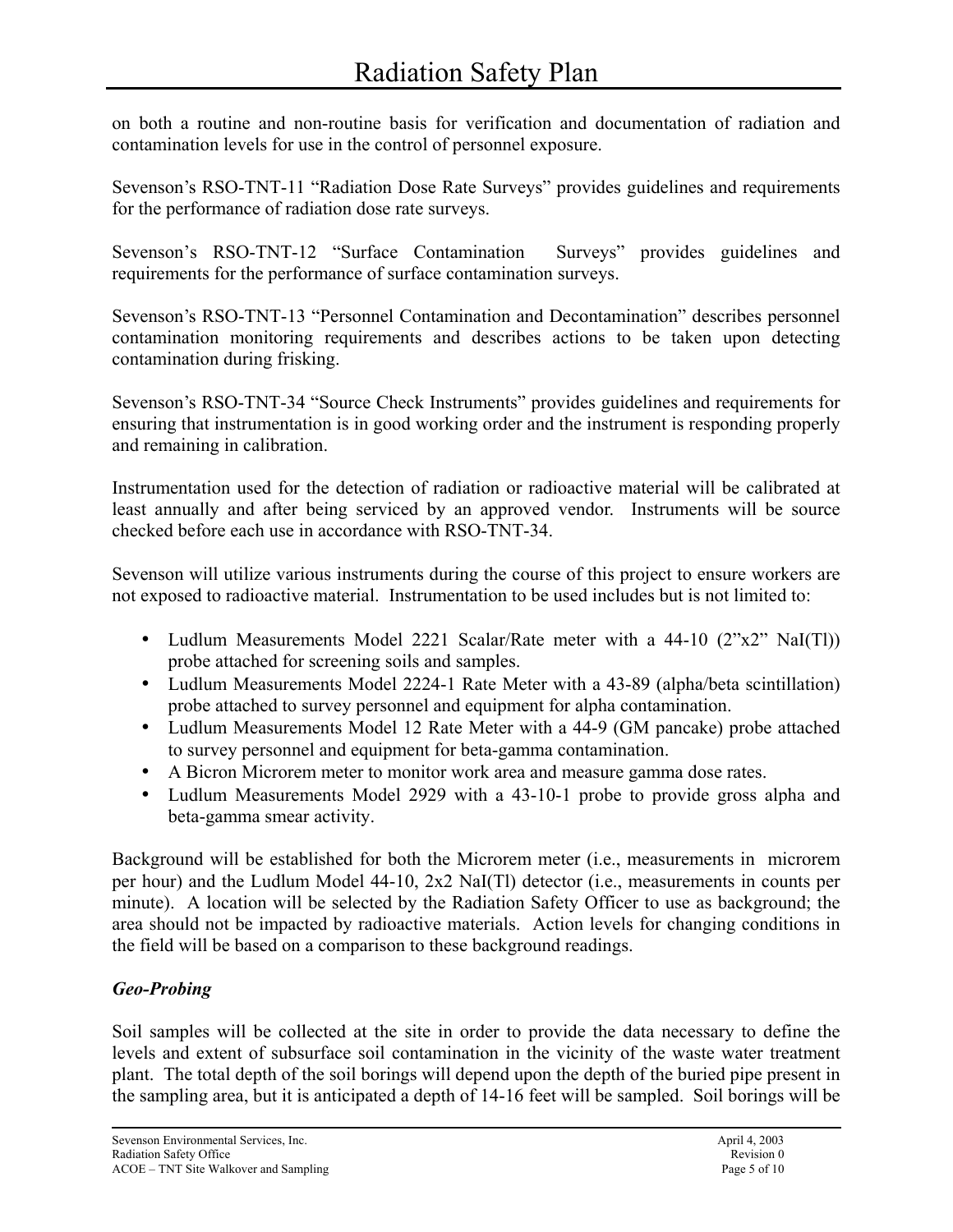performed utilizing direct push technology. The Geoprobe® system is comprised of a pneumatically driven, truck mounted unit. The direct push sampling method involves sampling devices that are directly inserted into the soil to be samples without drilling or borehole excavation. Direct push sampling consists of advancing a sampling device into the subsurface by applying static pressure, impacts, or vibration or any combination thereof to the above ground portion of the sampler extensions until the sampler has been advanced to its full length into the desired soil strata. The soil sampling technique employed will involve continuous sampling at four-foot intervals. Samples will be collected by continuous advancement of stainless steel hollow tubes. The hollow tubes are 48-inches long, 4-inch diameter stainless steel tubes, which are fitted with disposable acetate liners.

As the sample is extracted from the ground dose rates will be monitored with the microrem meter. Once the sample tube is out of the ground it will be scanned with the 2" x 2" NaI(Tl) meter. A reading of three times background will trigger a "Stop Work Action" and the Contracting Officer will be notified.

If a "Stop Work" condition is implemented for radiological reasons site personnel and equipment directly related to the "Stop Work" condition will be surveyed for radiological contamination in accordance with Sevenson's RSO-TNT-12 and 13.

### *Subsurface Wooden Pipe*

Residual sediment samples will be collected from a subsurface wooden pipe present in the former wastewater treatment plant area. The pipe is located approximately ten feet below ground surface and will require mechanical excavation of the soil above the pipe prior to sampling. Once the depth of the pipe is achieved, the pipe will be opened using hand tools and representative sediment samples will be obtained using a hand dipper, sample trowel, or drum thief, as warranted by the field conditions.

During residual sediment sampling excavated material will be screened for radioactive material. Soil activity will be measured with a 2" x 2" NaI(Tl) detector. Material can either be scanned before it is excavated in six inch lifts or after it has been placed on the ground by the earth moving equipment. Soil conditions and the integrity of the excavation will determine which method is utilized. Sediment samples extracted from the pipe will also be screened for radiological material with the 2" x 2" NaI(Tl) detector. A reading of three times background will trigger a "Stop Work Action" and the Contracting Officer will be notified.

If a "Stop Work" condition is implemented for radiological reasons site personnel and equipment directly related to the "Stop Work" condition will be surveyed for radiological contamination in accordance with Sevenson's RSO-TNT-12 and 13.

# *Vault Sampling*

Residual sediment samples will be collected from the open-top vaults present in the former acid neutralization building and former pumping station located in the wastewater treatment plant area. The vaults are open depressions in the remaining concrete floors of these previously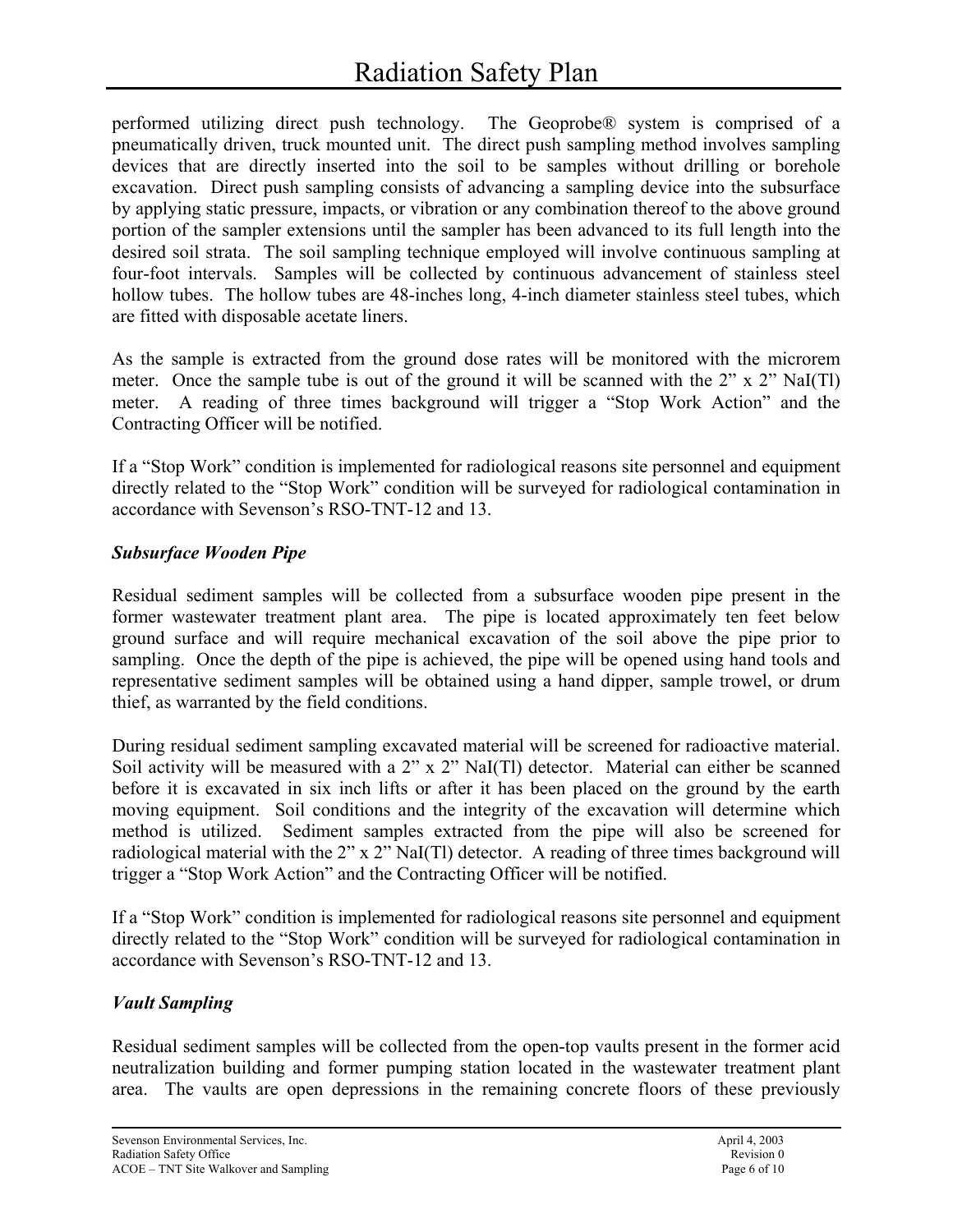demolished buildings. Samples will be collected using a hand dipper, sample trowel, or drum thief, as warranted by the field conditions. Only samples of sediment below any freestanding liquids will be obtained.

Vault samples will be screened for radioactive material when they are taken. Samples will be screened with the 2" x 2" NaI(Tl) detector. A reading of three times background will trigger a "Stop Work Action" and the Contracting Officer will be notified.

If a "Stop Work" condition is implemented for radiological reasons site personnel and equipment directly related to the "Stop Work" condition will be surveyed for radiological contamination in accordance with Sevenson's RSO-TNT-12 and 13.

# *Waste Characterization Sample*

As per Section 4.3.1 in the Field Sampling Plan (January 2003), 5 discrete samples will be taken from stockpiled material and composited into 1 sample for off site waste characterization. These 5 samples will be screen for radiological material with a 2" x 2" NaI(Tl) detector before being released from the site. A reading of three times background will trigger a "Stop Work Action" and the Contracting Officer will be notified.

If a "Stop Work" condition is implemented for radiological reasons site personnel and equipment directly related to the "Stop Work" condition will be surveyed for radiological contamination in accordance with Sevenson's RSO-TNT-12 and 13.

# **Worker/Equipment Monitoring and Release Criteria**

Personnel exiting controlled areas established for contamination control will be surveyed (frisked) for radiological contamination. Monitoring for total contamination will be performed with the Ludlum Model 43-89 detector. This scintillation detector is capable of detecting radioactive contamination greater than 200 dpm/l00 cm<sup>2</sup> alpha activity and 1000 dpm/100 cm<sup>2</sup> beta activity. These criteria are consistent with the requirements of USACE EM 385-1-80, Table 6-4, for field measurements and the presence of Ra-226.

Personnel found with detectable contamination above background on their skin or personal clothing will be promptly decontaminated. Procedures to decontaminate individuals are provided in RSO-TNT-13.

Equipment or other surfaces will be considered to be contaminated if the total (fixed and removable) beta activity is found to exceed values listed in Table 6-4 for the isotopes of concern. Equipment may be released for unrestricted use after a radiation survey verifies that contamination levels are acceptable.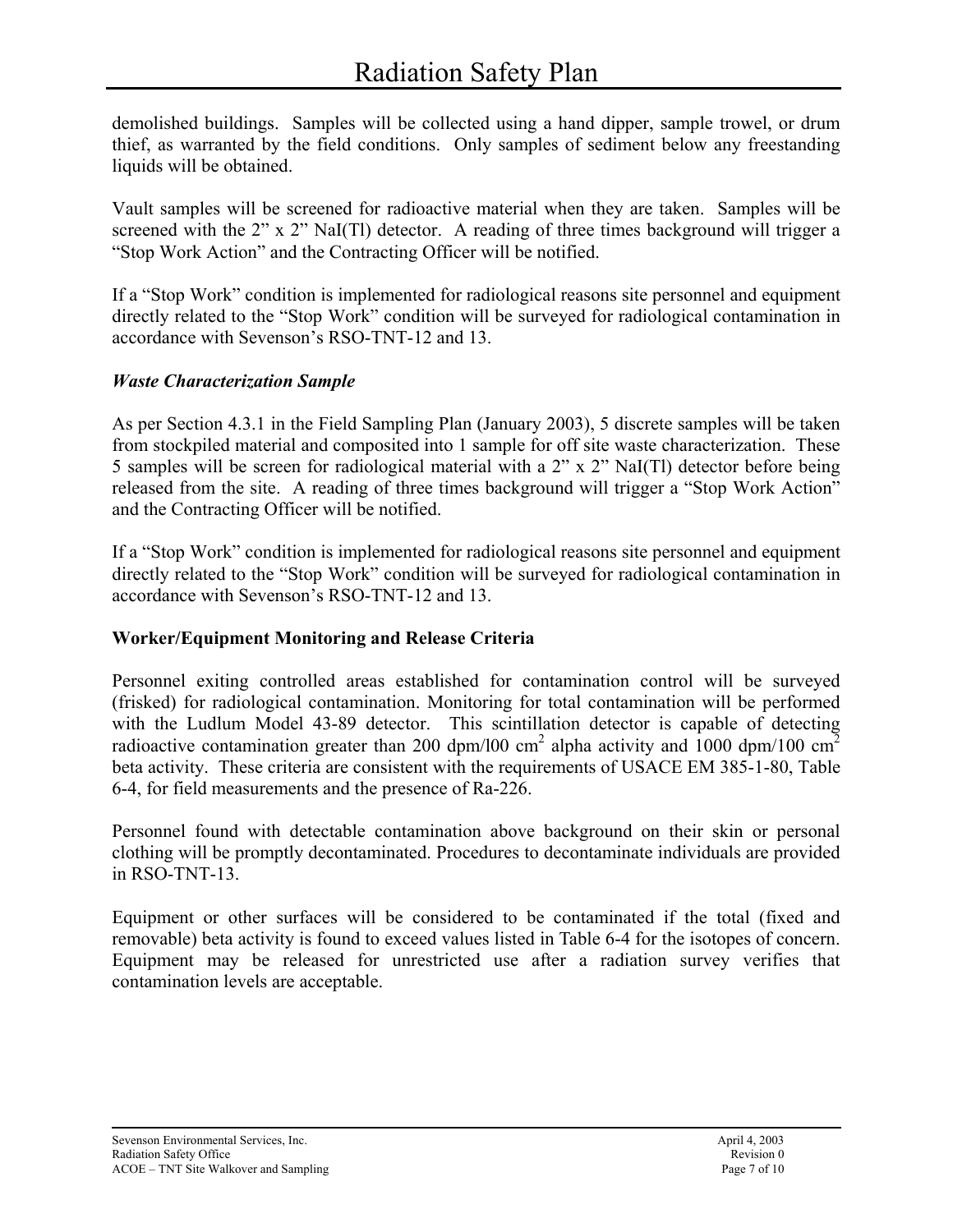|                                                                                                                                                     | Table 6-4                                          |                                            |                                           |  |  |  |
|-----------------------------------------------------------------------------------------------------------------------------------------------------|----------------------------------------------------|--------------------------------------------|-------------------------------------------|--|--|--|
|                                                                                                                                                     | <b>Acceptable Surface Contamination Levels</b>     |                                            |                                           |  |  |  |
| Nuclide <sup>a</sup>                                                                                                                                | Average <sup>bc</sup><br>$dpm/100$ cm <sup>2</sup> | Maximum $b d$<br>$dpm/100$ cm <sup>2</sup> | Removable be<br>$dpm/100$ cm <sup>2</sup> |  |  |  |
| U-nat, U-235, U-238 and<br>associated decay products                                                                                                | $5,000$ "                                          | 15,000"                                    | $1,000$ "                                 |  |  |  |
| Transuranics, Ra-226, Ra-<br>228, Th-230, Th-228, Pa-<br>231, Ac-227, I-125, I-129                                                                  | 100                                                | 300                                        | 20                                        |  |  |  |
| Th-nat, Th-232, Sr-90, Ra-<br>223, Ra-224, U-232, I-126, I-<br>131, I-133                                                                           | 1,000                                              | 3,000                                      | 200                                       |  |  |  |
| Beta-gamma<br>emitters<br>(nuclides with decay modes)<br>other than alpha emission or<br>spontaneous fission) except<br>Sr-90 and other noted above | $5,000$ \$-(                                       | $15,000$ \$-(                              | $1,000$ \$-(                              |  |  |  |

<sup>a</sup> Where surface contamination by both alpha and beta-gamma emitting nuclides exists, the limits established for alpha and beta-gamma emitting nuclides should apply independently.

<sup>b</sup> As used in this table, dpm (disintegrations per minute) means the rate of emission by radioactive material as determined by correcting the counts per minute observed by an appropriate detector for background, efficiency, and geometric factors associated with the instrumentation.

<sup>c</sup> Measurements of average contaminant should not be averaged over more than 1 square meter. For objects of less surface area, the average should be derived for each object.

<sup>d</sup> The maximum contamination level applies to an area of not more than 100 cm<sup>2</sup>.

 $^e$  The amount of removable radioactive material per 100 cm<sup>2</sup> of surface area should be determined by wiping that area with dry filter or soft absorbent paper, applying moderate pressure, and assessing the amount of radioactive material on the wipe with an appropriate instrument of know efficiency. When removable contamination on objects of less surface area is determined, the pertinent levels should be reduced proportionally and the entire surface should be wiped.

Prior to performing field work for the day it is important that the Technician evaluate the detection sensitivity of the detection equipment used to ensure the instruments can determine if contamination is actually present in levels below release criteria. The following equations are to be used to determine the minimum detectable concentration (MDC) of an instrument.

Integrated measurement over a present time, the MDC for surface activity can be approximated by:

*MDC*  $B_{\scriptscriptstyle R} \bullet t$  $t \bullet E$  $=\frac{3+4.65\sqrt{B_R}\bullet}{A}$  $\bullet$   $E$   $\bullet$  $3 + 4.65$ 100 .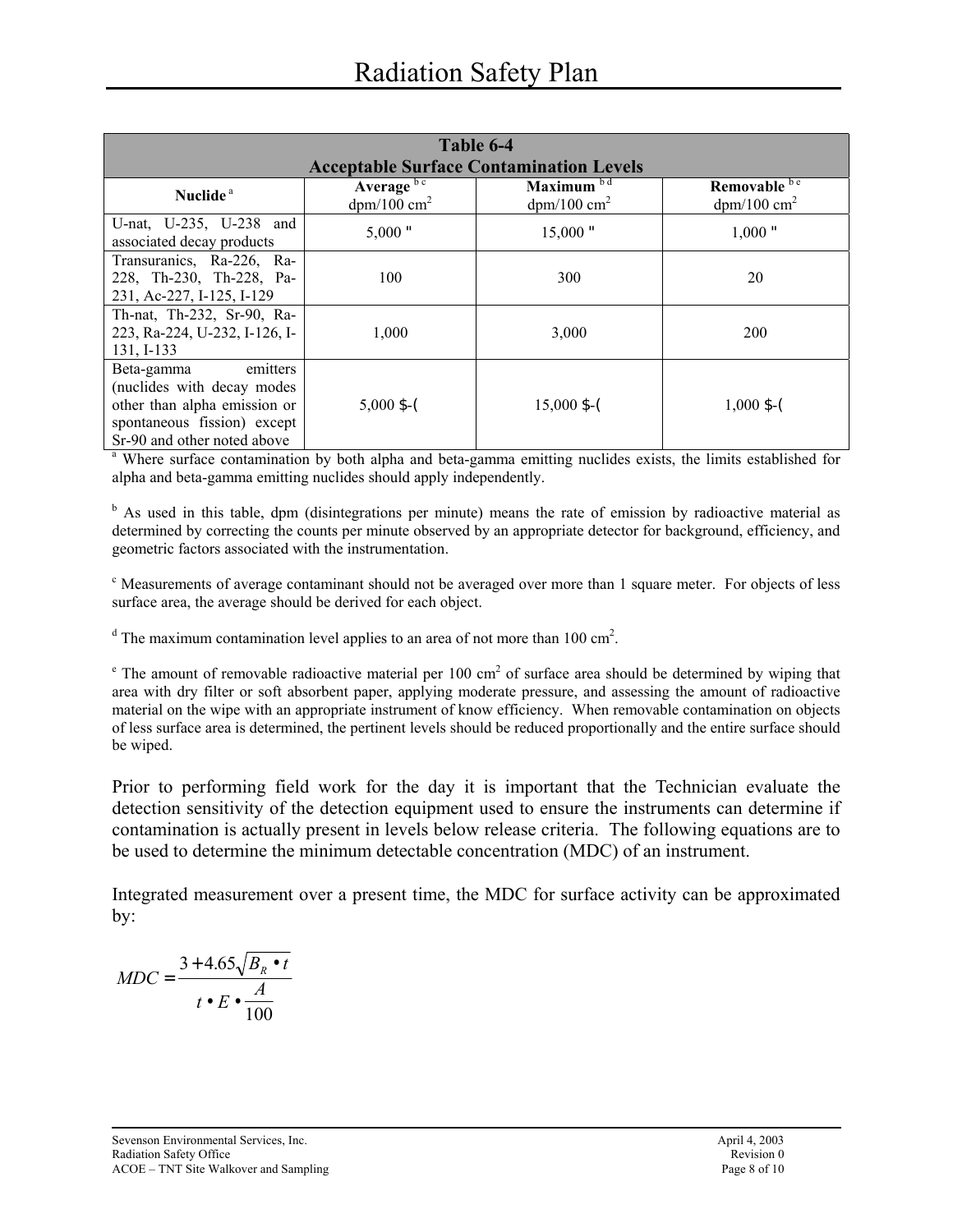# Scanning

The equation that will be used for calculating the MDC for scans ( $MDC_{SCAN}$ ) is:

$$
MDC_{SCAN} = \frac{d^{\prime} \bullet \sqrt{b_i} \bullet \frac{60}{i}}{E \bullet \sqrt{p} \bullet \frac{A}{100}}
$$

where:

Smear counting

$$
MDC = \frac{3 + 4.65\sqrt{B_R \bullet t}}{t \bullet E}
$$

Where:

- MDC = activity level in disintegrations/minute/100  $\text{cm}^2$
- $B_R$  = background count rate in counts/minute
- $t =$  counting time in minutes
- $E =$  detector efficiency in counts/disintegration
- A = active probe area in  $cm<sup>2</sup>$
- $d' = index of sensitivity based on a 95% true positive and 60% false positive rate.<sup>1</sup>$ (Assumed to be 1.38 for  $\alpha$  =0.05 and  $\beta$ =0.60)
- $i$  = Observation counting interval (detector width (cm) divided by scan speed  $(cm/s)$
- $p =$  Surveyor efficiency (assumed to be 50%)
- $b_i$  = Background count per observation interval (Background  $*$  i/60)

In the event that radioactive material is detected in the samples or on the sampling equipment, the Radiation Safety Officer will evaluate the potential for exposure and verify that the administrative controls are adequate to protect the workers and minimize the spread of contamination. Work will stop if there is sufficient radioactive material to exceed three times background when surveying with a 2"x2" NaI(Tl) detector (i.e., Model 44-10 or equivalent). The Radiation Safety Officer will issue a "Stop Work" order. Radiation surveys will be performed as described in Procedure RSO-TNT-12 and RSO-TNT-13.

# **7.0 Training**

An orientation will be provided to describe the types of radioactive material likely to be encountered at the site and the methods to measure exposures. The briefings will also describe the potential for radiation exposure and the methods to limit one's exposure. The nature of the radiation monitoring and the radioactive contamination control will be described.

<sup>1</sup> <sup>1</sup> U.S. Nuclear Regulatory Commission, *Multi-Agency Radiation Survey and Site Investigation Manual (MARSSIM)*, Table 6.5, NUREG 1575, August, 2000.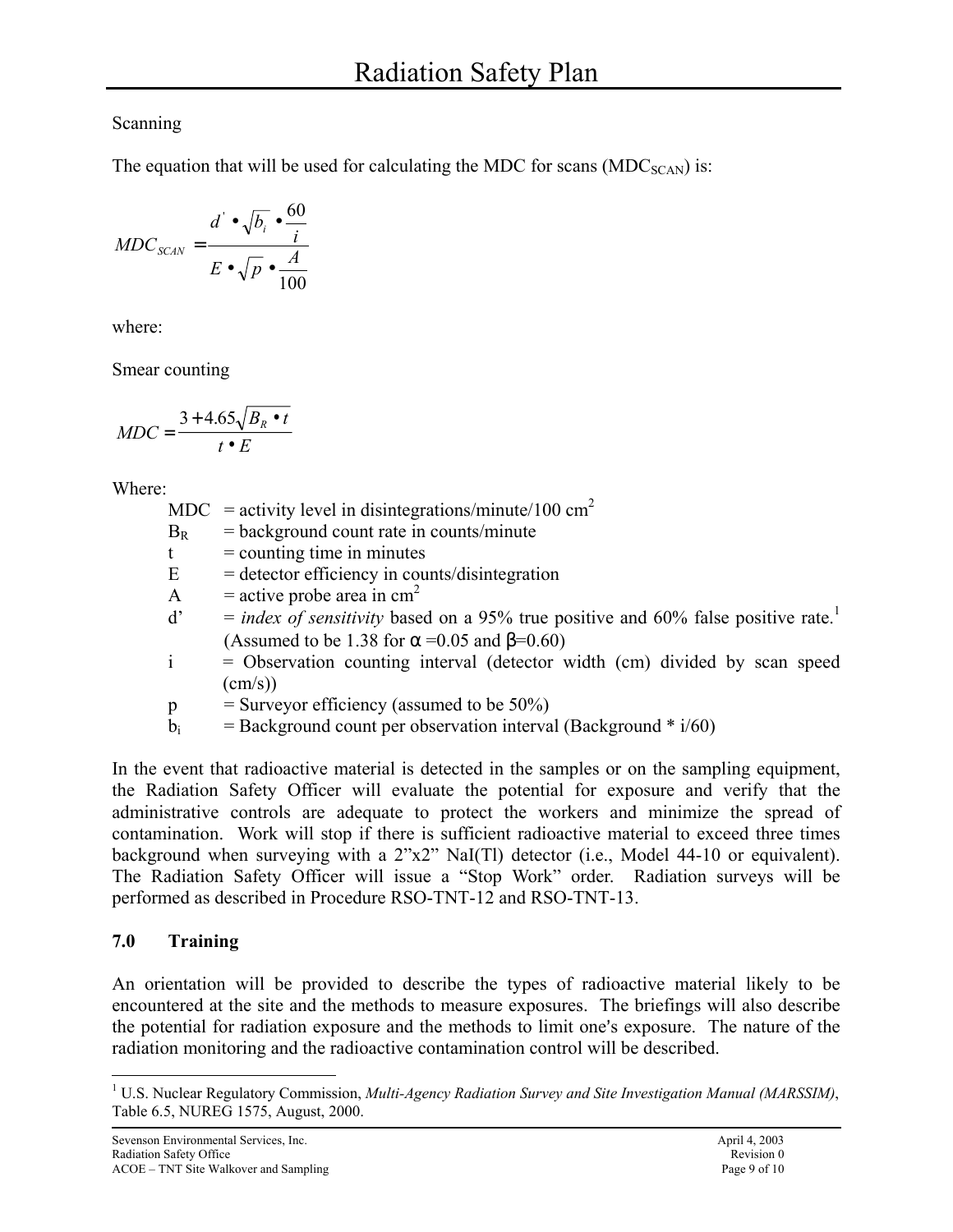Additional training will be provided in the event that personnel encounter radioactive contamination such that personal protective equipment is required to reduce the spread of contamination. Workers will review the correct procedures to don and doff disposable protective equipment, the method to survey for radioactive contamination. Each participant will practice the correct use of the radiation survey instrument to measure contamination (alpha scintillation detector) and the steps to follow in the event contamination is detected. The limits of exposure that apply to this task will be explained and the manner in which to reduce one's exposure will be explained for each specific task where radioactive contamination is likely to be encountered. Applicable regulations promulgated by the NRC and USACE will be described.

# **8.0 Personal Protective Equipment**

The level of PPE required for this project will be determined by the chemical exposure material at the site. It is anticipated that the level of PPE to be used during sampling is Modified Level D protection. This level includes the use of hard hat, safety glasses, steel-toe/steel shank work boot, tyvek, chemical resistant over-boots, latex gloves or other chemical resistant outer glove, and if necessary a face shield.

### **9.0 Documentation**

Documentation for this project will be in accordance with Sevenson's RSO-TNT-06 "Radiation Safety Log", RSO-TNT-07 "Records for Retention", RSO-TNT-10 "Radiological Surveys", and RSO-TNT-34 "Source Check Instruments".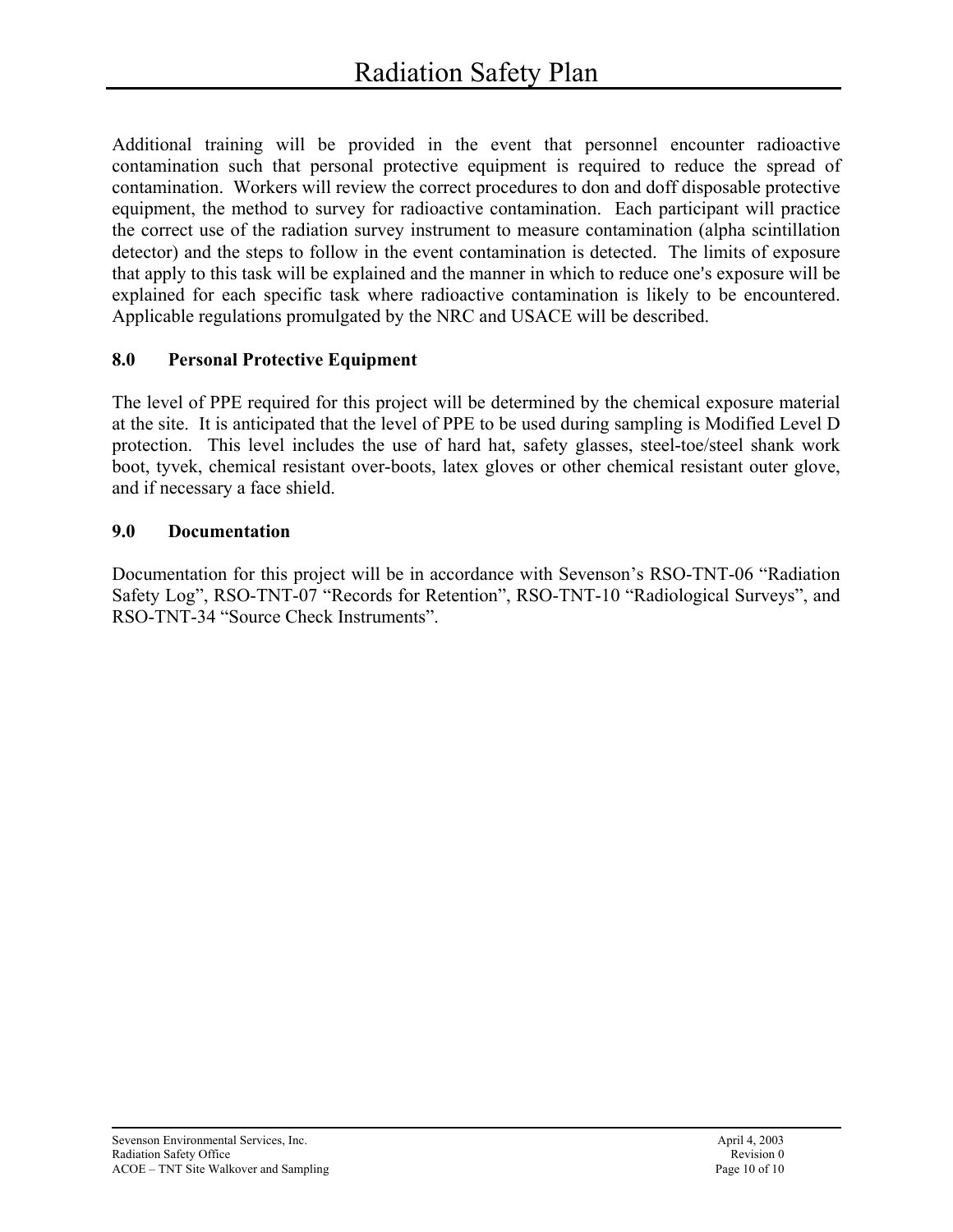# Appendix A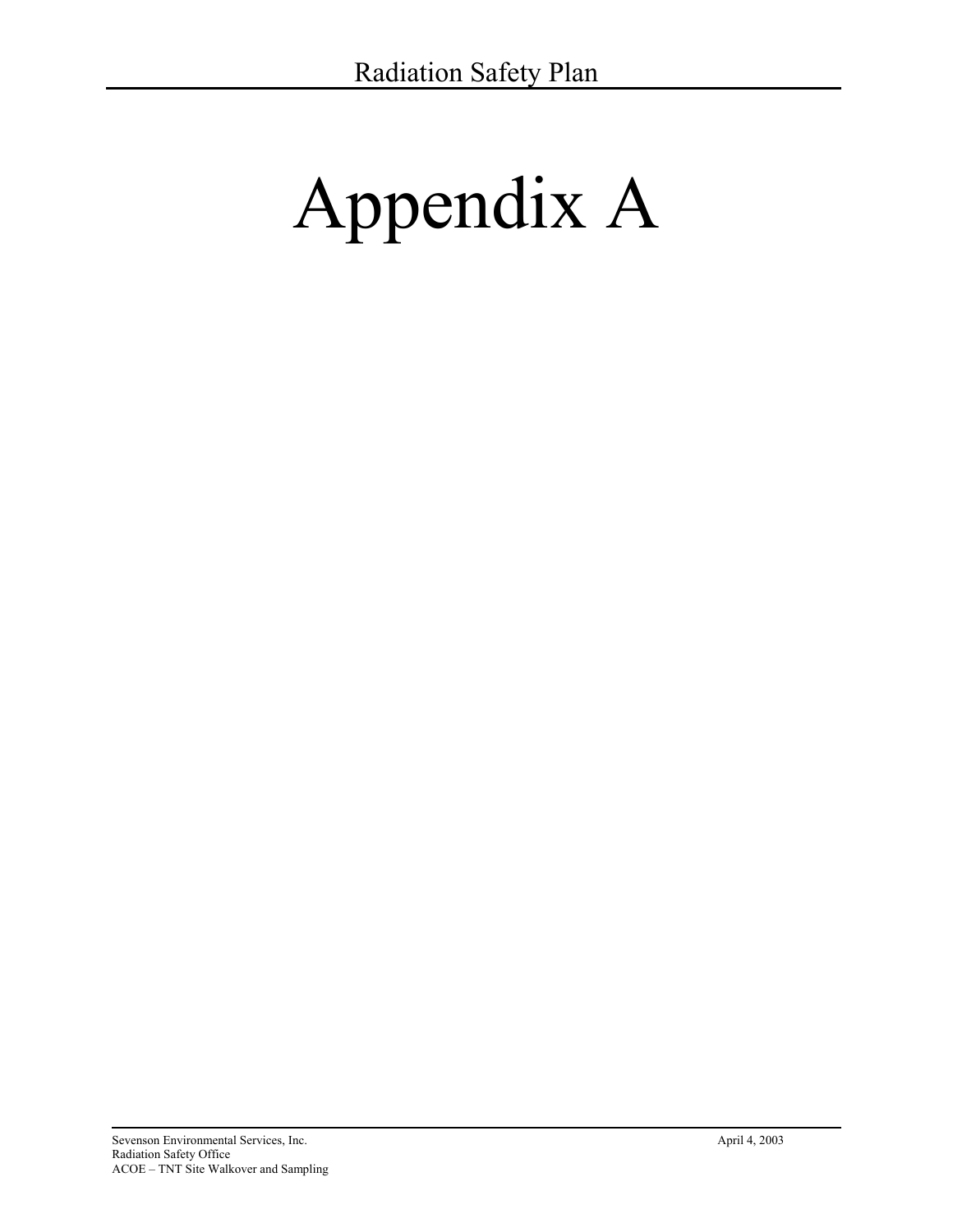# Sevenson Environmental Services, Inc

USACE TNT SITE

Radiation Safety Office-Standard Operating Procedure (RSO-TNT)

Cover Sheet

# **RSO-TNT-05**

# **RADIATION SAFETY LOG**

# **Rev. 0**

March 5, 2003

# **Record of Changes**

| Change No. Page(s) Changed Effective Date Change No. Page(s) Changed Effective Date |  |  |
|-------------------------------------------------------------------------------------|--|--|
|                                                                                     |  |  |
|                                                                                     |  |  |
|                                                                                     |  |  |
|                                                                                     |  |  |
|                                                                                     |  |  |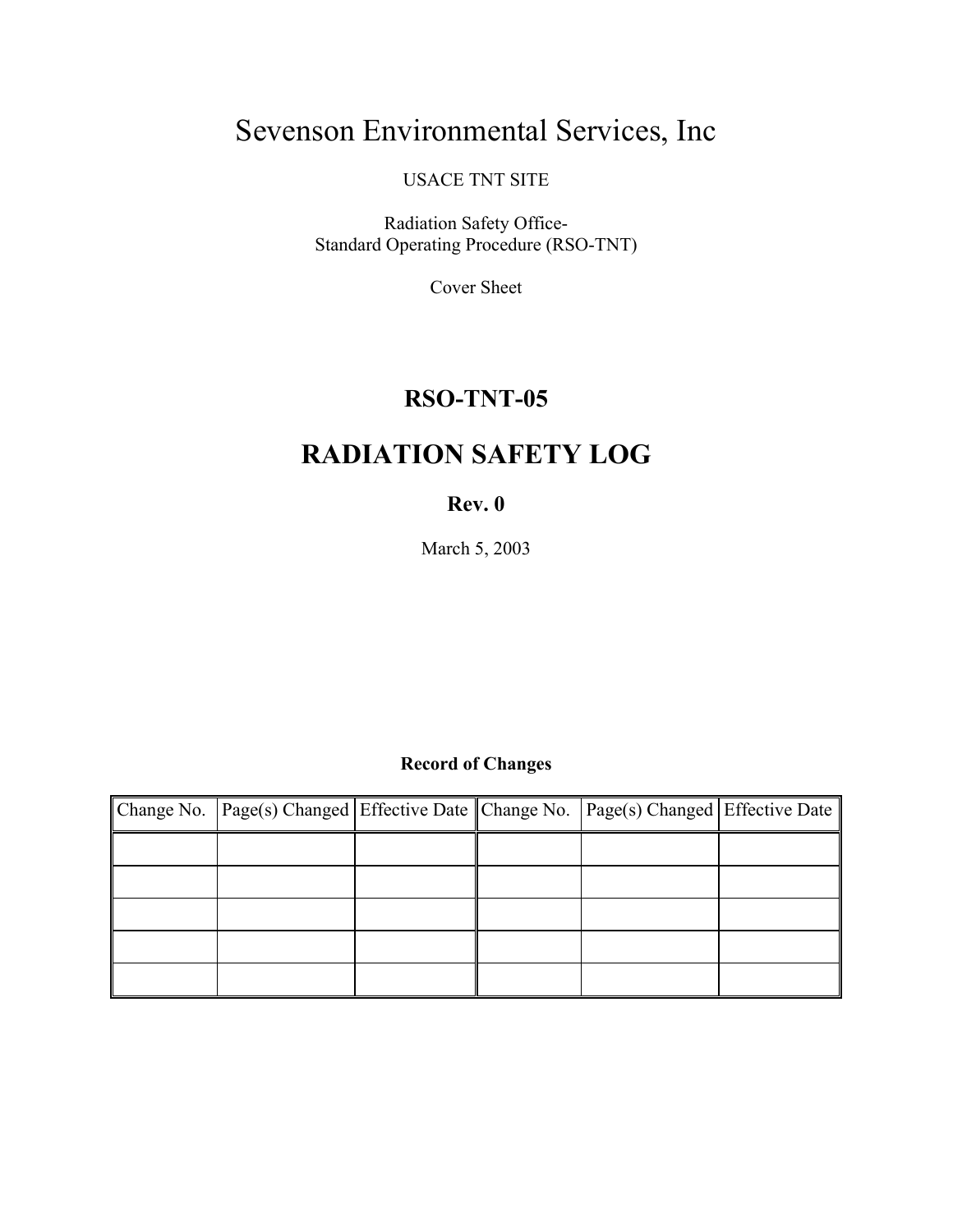#### **1.0 PURPOSE**

This procedure describes the method used by Radiation Safety personnel to record events of radiological significance.

#### **2.0 APPLICABILITY/SCOPE**

This procedure is applicable to all Radiation Safety personnel.

#### **3.0 DEFINITIONS**

None

#### **4.0 PROCEDURE**

- 4.1 It is essential that events of radiological significance, which occur during the shift, be recorded. These records serve as historical reference and to familiarize oncoming Radiation Safety personnel with the radiological status of the site.
- 4.2 Radiation Safety Log
	- 4.2.1 Entries in the Radiation Safety Log should include, but not be limited to, the following: major tasks completed; ongoing radiation safety evolutions; operations or maintenance evolutions affecting radiation safety; incidents of radiological importance (e.g., personnel contamination); significant violations of radiation safety procedures or good practices; radioactive spills or unplanned releases; equipment failure or removal from service, etc.
	- 4.2.2 A new procedure or a change in an existing procedure which significantly impacts the tasks to be performed will be noted in the log.
	- 4.2.3 Items shall be entered in chronological order as they occur and initialed by the technician making the entry. All late entries shall be prefaced by the letters "L.E.".
	- 4.2.4 During the shift, all Radiation Safety Technicians should review log entries completed by previous shifts in order to familiarize themselves with the site radiological status.
	- 4.2.5 Errors in Log Entries
		- 4.2.5.1 Draw a single line through the incorrect entry and the date/initials of the individual making the correction.
		- 4.2.5.2 Enter the corrected entry.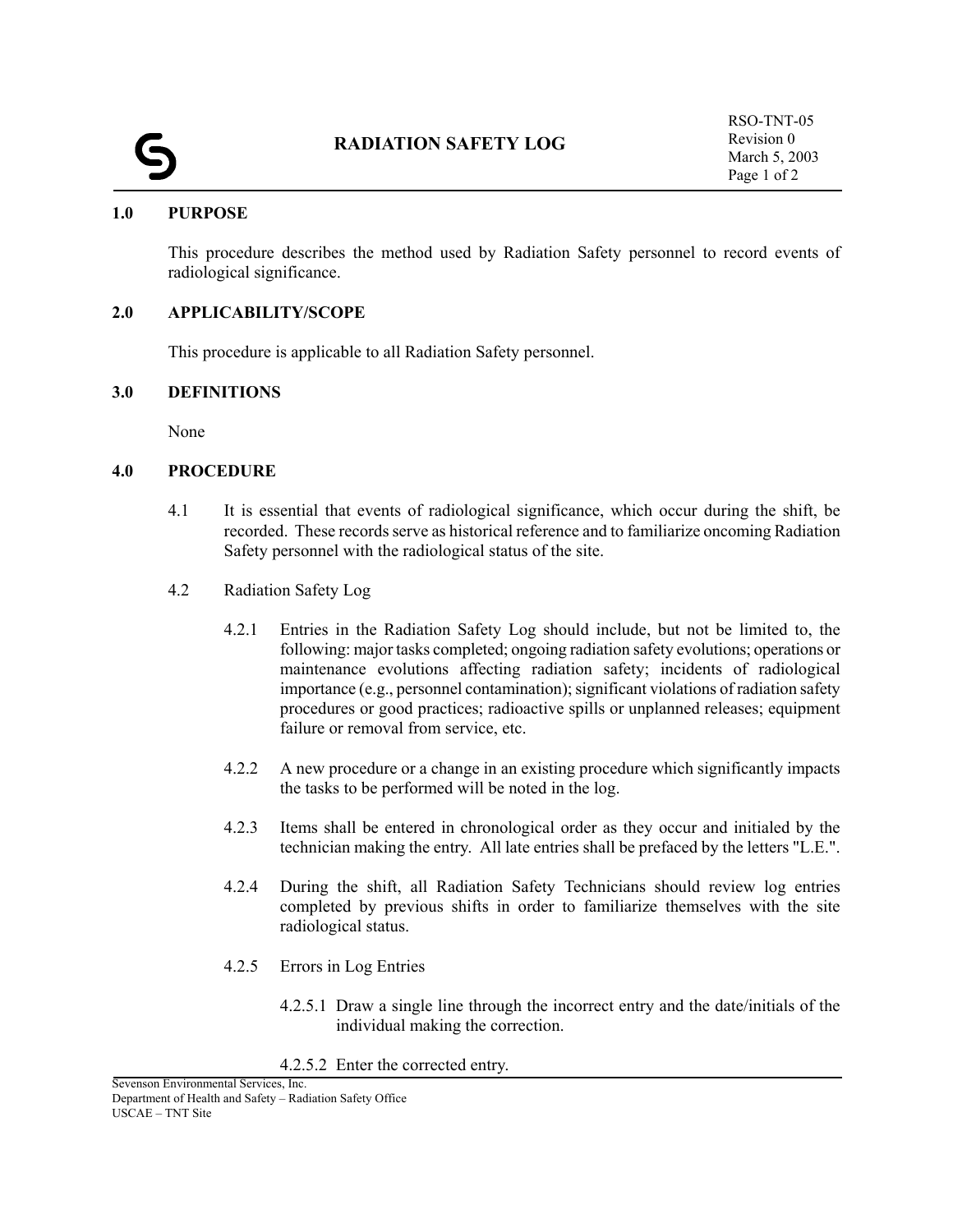- **NOTE:** Erasing, whiting out, and writing over existing entries is prohibited. All entries/changes shall be made in black ink.
- 4.2.6 The Site Radiation Safety Officer shall review the Radiation Safety Log weekly.
- 4.2.7 The Radiation Safety Log shall be retained as a permanent record, in accordance with Ref. 6.1.
- 4.3 Daily Radiological Safety Report
	- 4.3.1 The SRSO or designee will complete the Daily Radiological Safety Report (Attachment 7.1) for each day radiological activities are performed at the site. The report is to given to the Project Manager for placement into the job site file.

#### **5.0 RESPONSIBILITIES**

Responsibilities are as stated in Section 4.0 of this procedure.

#### **6.0 REFERENCES**

6.1 RSO-TNT-07, Records Retention

#### **7.0 ATTACHMENTS**

**7.1** Daily Radiation Safety Report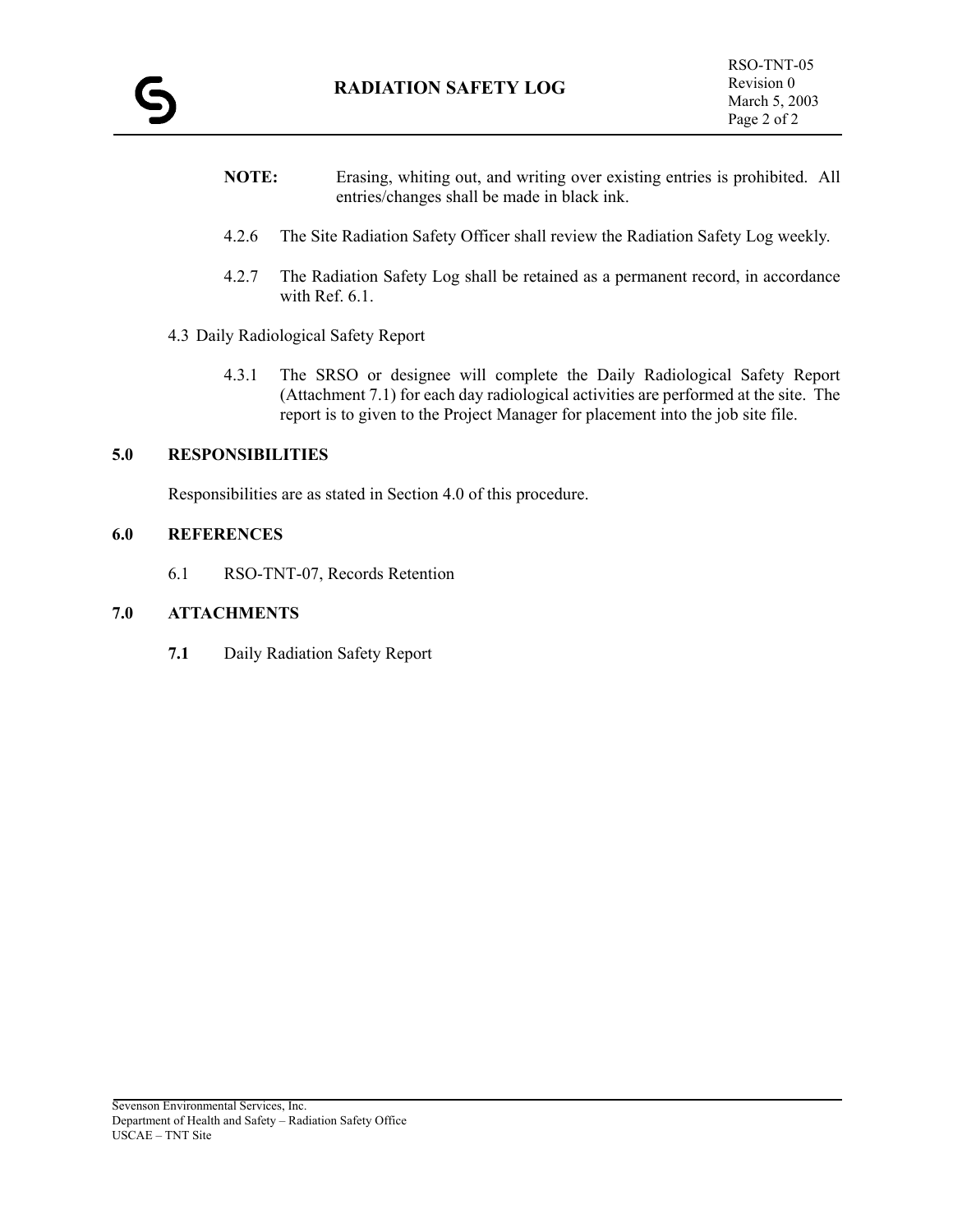# **SEVENSON ENVIRONMENTAL SERVICES, INC.**

# **DAILY RADIATION SAFETY REPORT**

Date: Work Period Covered:

Weather Conditions: Temp:

Summary of Day's Work Activity:

Maximum PPE used by Task:

Description of Monitoring and Samples Performed:

Miscellaneous:

Name: Title:

Signature:\_\_\_\_\_\_\_\_\_\_\_\_\_\_\_\_\_\_\_\_\_\_\_\_\_\_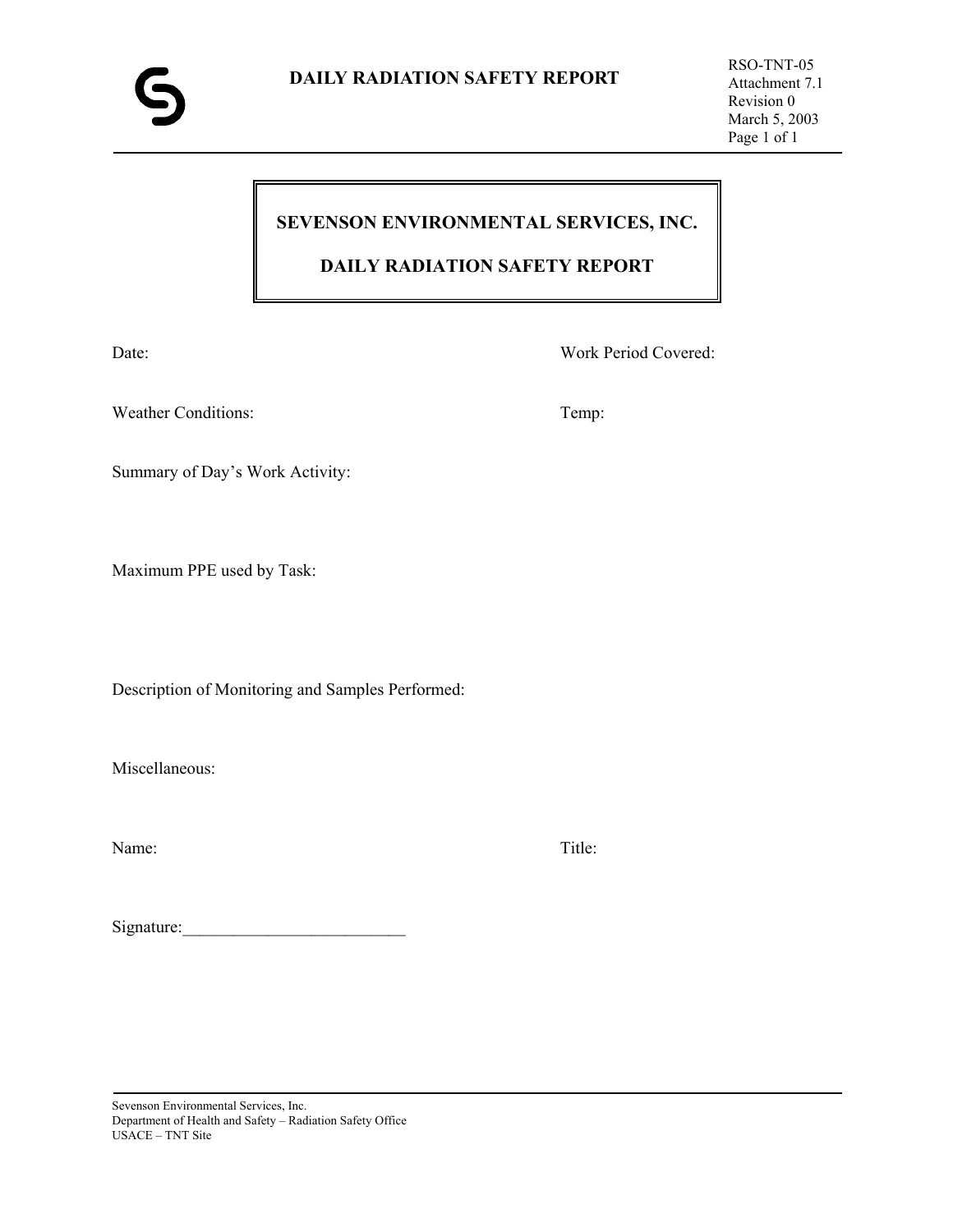# Sevenson Environmental Services, Inc

USACE TNT SITE

Radiation Safety Office-Standard Operating Procedure (RSO-TNT)

Cover Sheet

# **RSO-TNT-06**

# **RADIOLOGICAL DIFIECENCY REPORTS**

### **Rev. 0**

March 5, 2003

# **Record of Changes**

| Change No. Page(s) Changed Effective Date Change No. Page(s) Changed Effective Date |  |  |
|-------------------------------------------------------------------------------------|--|--|
|                                                                                     |  |  |
|                                                                                     |  |  |
|                                                                                     |  |  |
|                                                                                     |  |  |
|                                                                                     |  |  |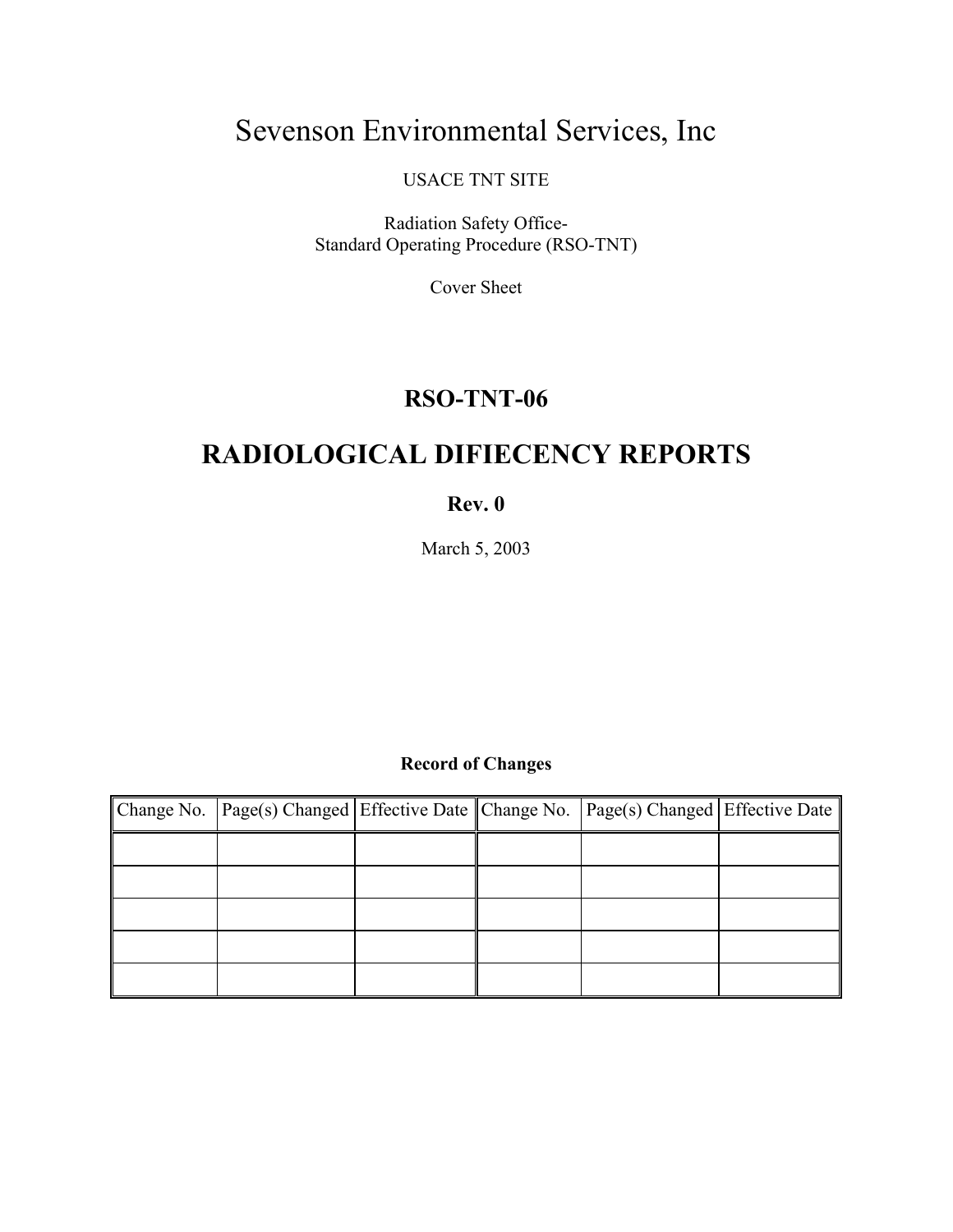#### **1.0 PURPOSE**

This procedure provides guidance for the preparation of Radiological Deficiency Reports (RDRs).

#### **2.0 APPLICABILITY/SCOPE**

This procedure is applicable to all Radiation Safety personnel.

#### **3.0 DEFINITIONS**

None

#### **4.0 PROCEDURE**

- 4.1 An RDR shall be prepared under the following circumstances:
	- 1. Following an overexposure (external or internal) of personnel.
	- 2. Following a significant breakdown of radiological controls (e.g., violation of RWP area posting).
	- 3. Following a medical emergency in a Radiologically Controlled Area.
	- 4. Following any other emergency which may have resulted in abnormal exposure to radiation or radioactive material (either to worker(s) or general public).
	- 5. As required by other SOPs.
- 4.2 Content of the RDR
	- 4.2.1 The RDR should be prepared by the Radiation Safety individual most directly connected with the subject incident (e.g., Radiation Safety Technician who noticed/reported the problem, etc.).
	- 4.2.2 The RDR should contain the following:
		- 1. Complete discussion of circumstances and events leading up to the incident.
		- 2. Complete discussion of the incident itself including details such as time and motion, dose rates, contamination levels, air concentrations, etc.
		- 3. Discussion of dosimetric consequences of incident (dosimetry data or calculations shall be attached if appropriate).
		- 4. Description of actions to be taken to prevent similar occurrences in the future.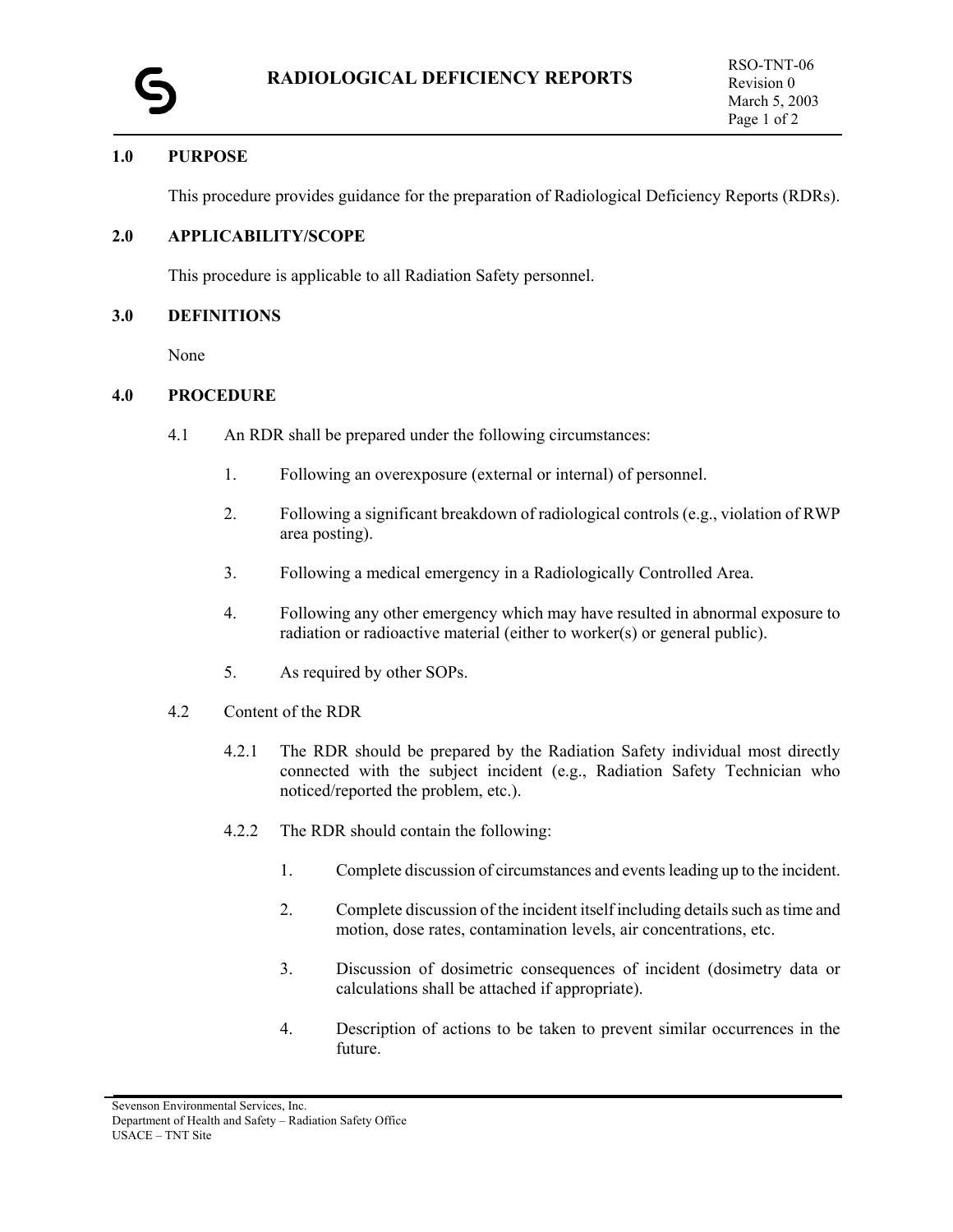- 4.2.3 The depth and detail contained in the RDR should be appropriate for the seriousness of the incident (e.g., from a few paragraphs to several pages).
- 4.2.4 The completed RDR shall be reviewed by the Site Radiation Safety Officer (SRSO). When approved by the SRSO, a RDR Log number will be issued for the RDR and the report will be forwarded to the SES Project Manager. When approved by the SES Project Manager, copies of the RDR shall be filed in the SRSO's permanent files and the Personnel Dosimetry files of any individuals assigned radiation doses as a result of the incident.
- 4.2.5 Significant or generic deficiencies identified and corrected should be incorporated into the Radiation Safety Training (new hires) or daily briefing of Sevenson Environmental Radiation Site personnel.

#### **5.0 RESPONSIBILITIES**

Same as noted above in Section 4.0.

#### **6.0 REFERENCES**

6.1 RSO-SOP-07, Records Retention

#### **7.0 ATTACHMENTS**

- 7.1 Radiological Deficiency Report Form Log Sheet.
- 7.2 Radiological Deficiency Report Form.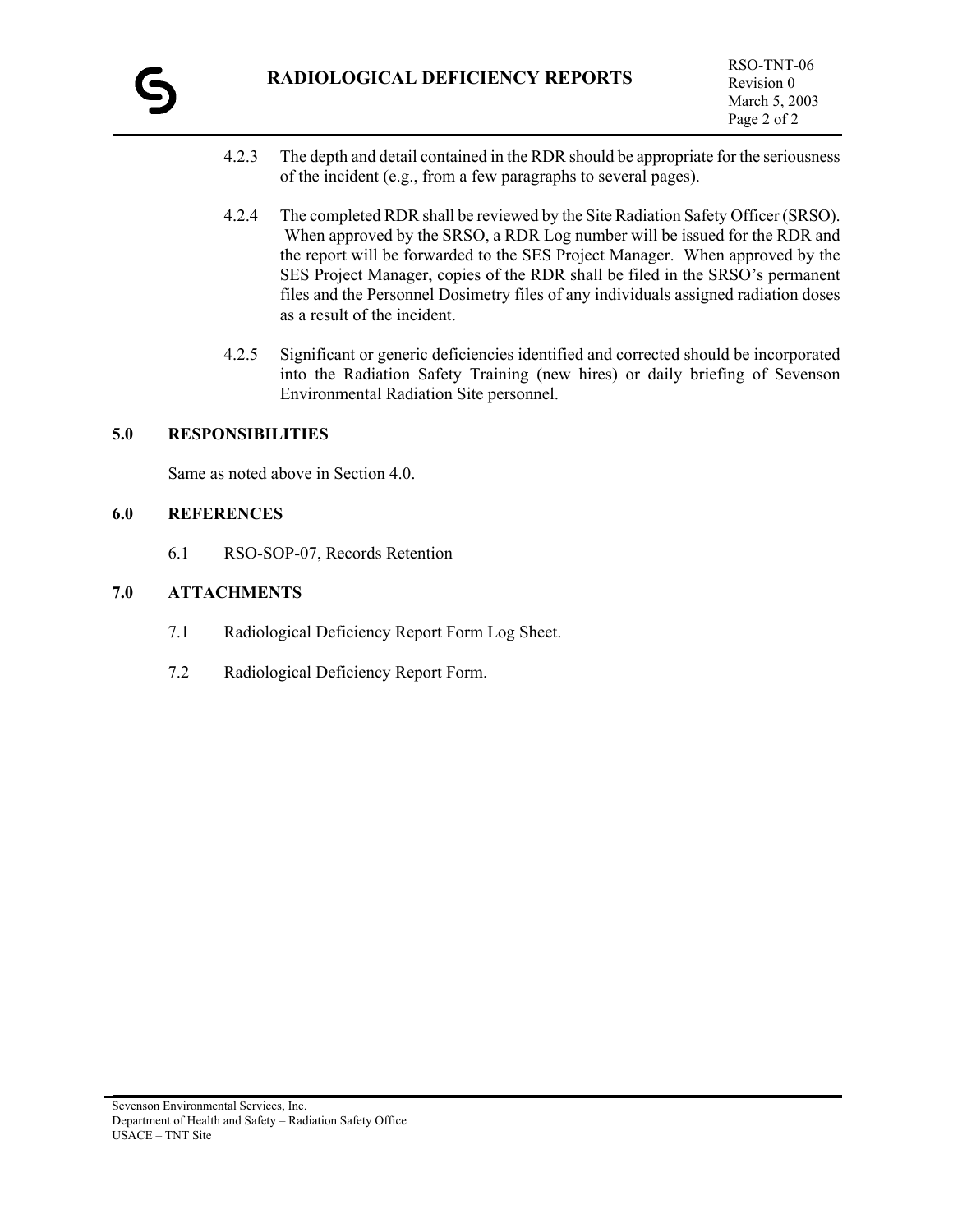

# **RADIOLOGICAL DEFICIENCY REPORT FORM LOG SHEET**

| <b>RDR</b> Incident | Date of  | <b>Brief Description of Incident</b> | <b>Date of Closure</b> |
|---------------------|----------|--------------------------------------|------------------------|
| No.                 | Incident |                                      | of Incident            |
|                     |          |                                      |                        |
|                     |          |                                      |                        |
|                     |          |                                      |                        |
|                     |          |                                      |                        |
|                     |          |                                      |                        |
|                     |          |                                      |                        |
|                     |          |                                      |                        |
|                     |          |                                      |                        |
|                     |          |                                      |                        |
|                     |          |                                      |                        |
|                     |          |                                      |                        |
|                     |          |                                      |                        |
|                     |          |                                      |                        |
|                     |          |                                      |                        |
|                     |          |                                      |                        |
|                     |          |                                      |                        |
|                     |          |                                      |                        |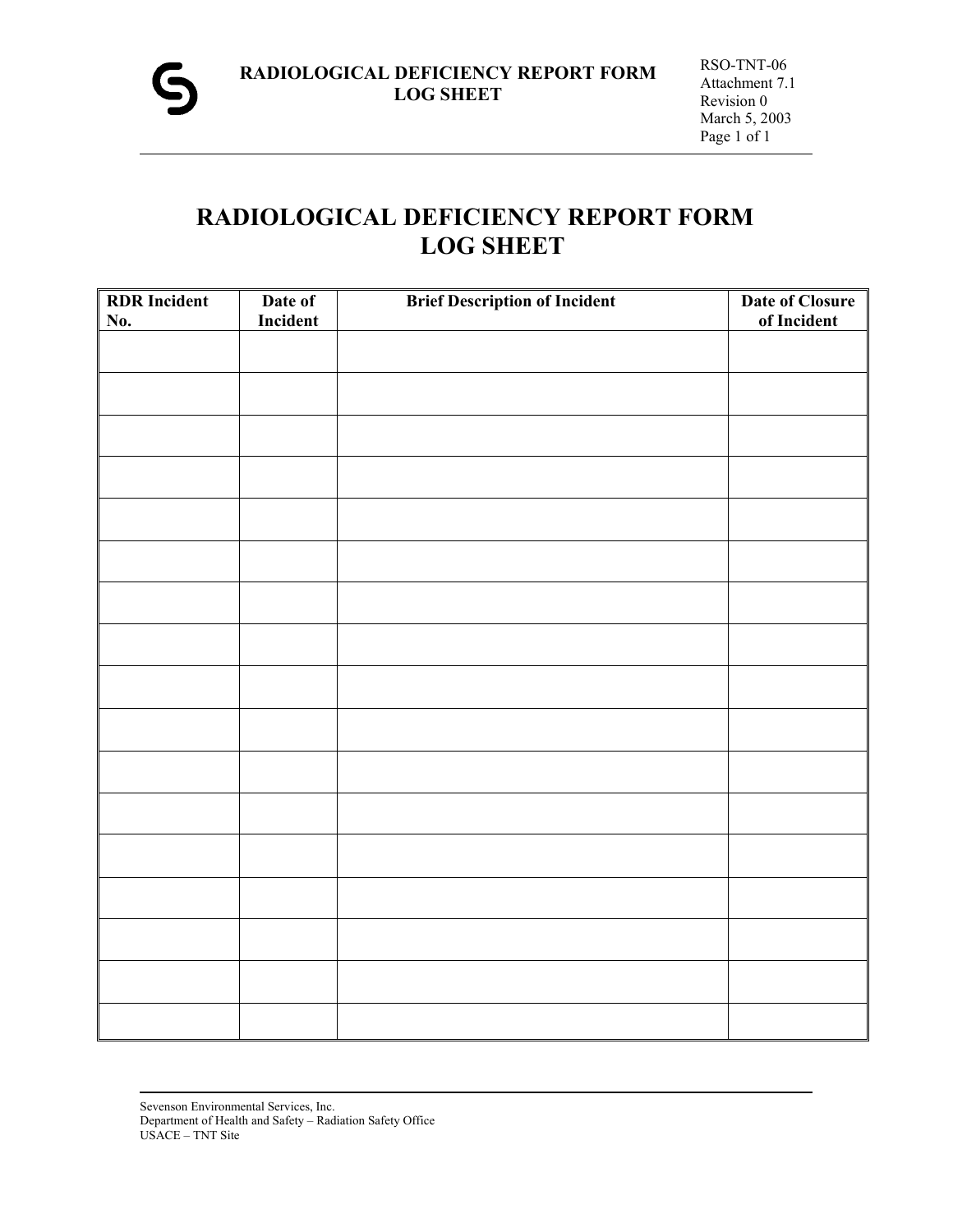# **RADIOLOGICAL DEFICIENCY REPORT**

| RDR Incident Number:                                          |                                                                                   | Date: $\_\_$ |
|---------------------------------------------------------------|-----------------------------------------------------------------------------------|--------------|
| Observer(s) of Incident:<br>Name                              | Signature                                                                         | Job Title    |
|                                                               |                                                                                   |              |
| Time of Incident:                                             |                                                                                   |              |
|                                                               | Radiological Conditions (i.e. G.A. Dose Rate(s)): _______________________________ |              |
| Description of Incident (detailed, use reverse if necessary): |                                                                                   |              |
|                                                               |                                                                                   |              |
|                                                               |                                                                                   |              |
|                                                               | Deficiency Identified:                                                            |              |
|                                                               | ,我们也不会有什么。""我们的人,我们也不会有什么?""我们的人,我们也不会有什么?""我们的人,我们也不会有什么?""我们的人,我们也不会有什么?""我们的人  |              |
|                                                               |                                                                                   |              |
|                                                               |                                                                                   |              |
|                                                               |                                                                                   | Date: $\_\_$ |
|                                                               |                                                                                   | Date:        |
| Sevenson Environmental Services, Inc.                         |                                                                                   |              |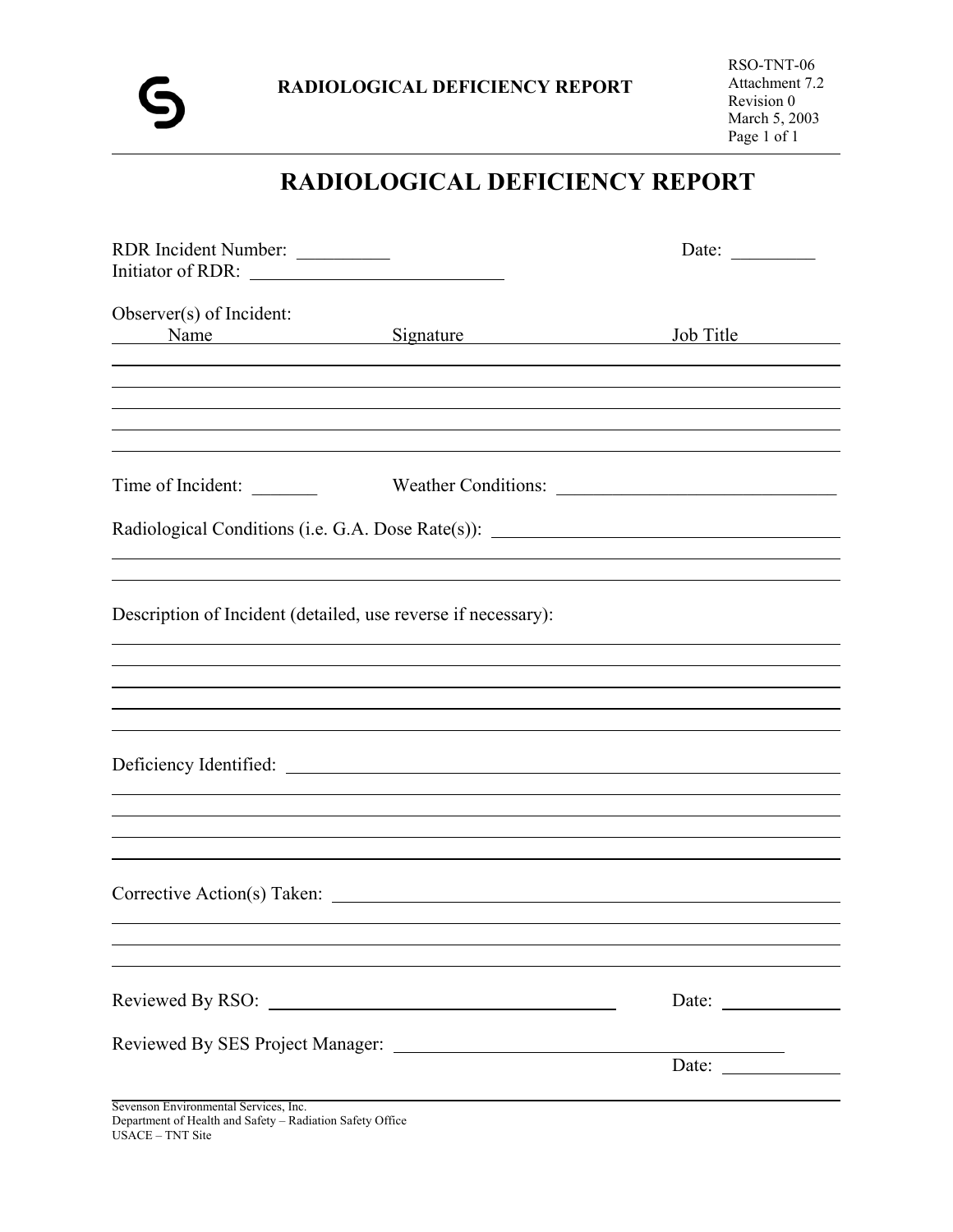# Sevenson Environmental Services, Inc

USACE TNT SITE

Radiation Safety Office-Standard Operating Procedure (RSO-TNT)

Cover Sheet

# **RSO-TNT-07**

# **RECORDS FOR RETENTION**

### **Rev. 0**

March 5, 2003

# **Record of Changes**

| Change No. Page(s) Changed Effective Date Change No. Page(s) Changed Effective Date |  |  |
|-------------------------------------------------------------------------------------|--|--|
|                                                                                     |  |  |
|                                                                                     |  |  |
|                                                                                     |  |  |
|                                                                                     |  |  |
|                                                                                     |  |  |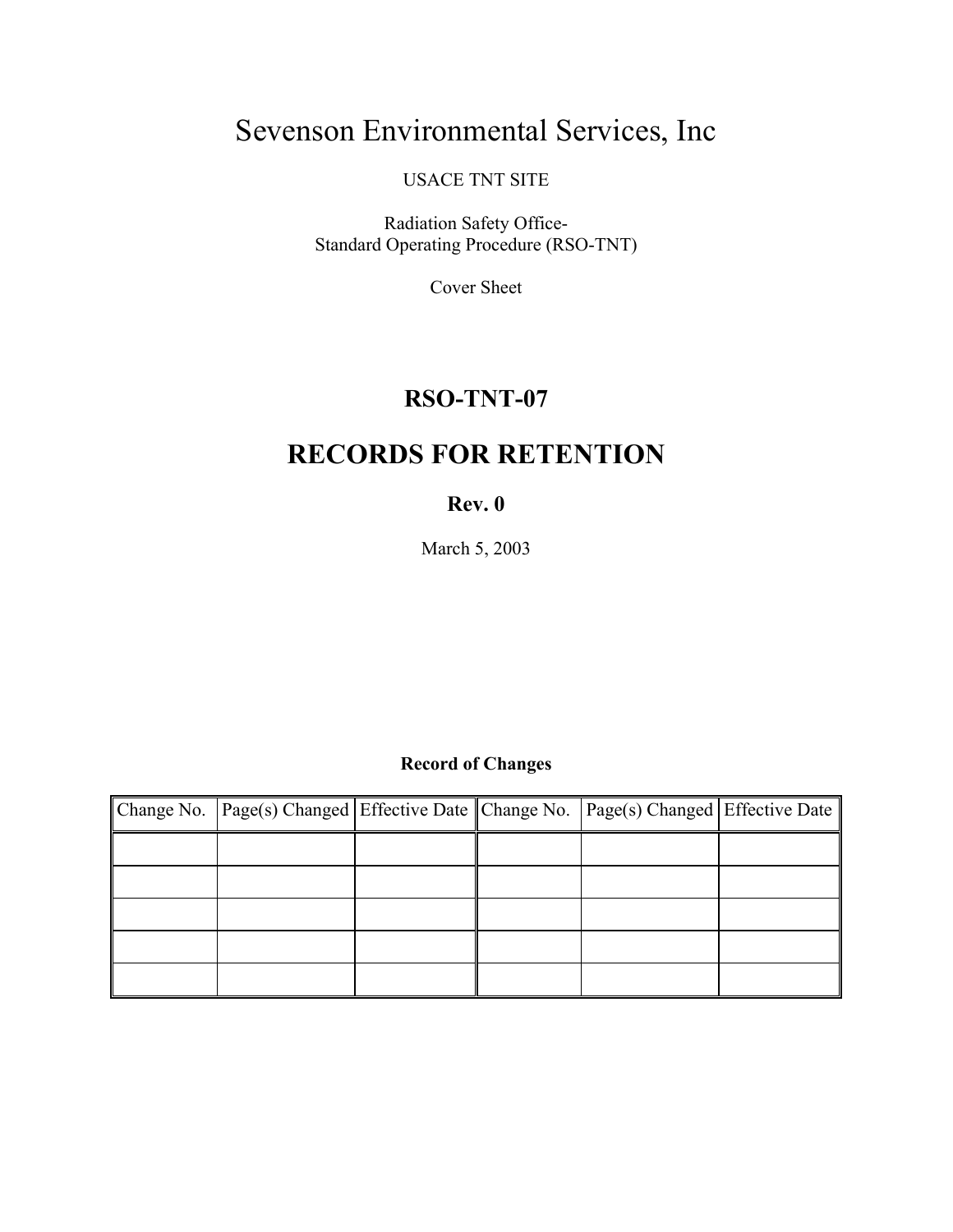#### **1.0 PURPOSE**

The purpose of this procedure is to specify those records which must be retained beyond the period of their working usefulness and to specify the proper disposition of these records.

#### **2.0 APPLICABILITY/SCOPE**

This procedure is applicable to all Radiation Safety personnel.

#### **3.0 DEFINITIONS**

None

#### **4.0 PROCEDURE**

- 4.1 Discussion
	- 4.1.1 Record retention requirements are specified in ANSI N13.6-1966 (R1989) (Ref. 6.1). The records generated by the Radiation Safety Office which must be maintained are radiation exposure records and surveys conducted to show compliance with ANSI N13.6-1966(R1989). Records which bear directly on personnel exposures (e.g. bioassay evaluation, airborne radioactivity surveys) and records of effluent releases shall be maintained until the customer authorizes disposition. Radiation and contamination survey records shall be maintained for the same period.
	- 4.1.2 Other records should be retained for historical purposes. These include Radiological Deficiency Reports, Training Records, instrument calibration record, Radiation Work Permits, and audit reports. These records shall also be maintained until the customer authorizes disposition of the records in paragraph 4.1.1.
	- 4.1.3 Attachment 1 indicates the specific records for which the Radiation Safety Office is responsible.
- 4.2 Instructions
	- 4.2.1 Radiation Safety Officer (RSO)— at completion of project or at least one per year, review those records indicated in Attachment 1 which are more than one year old. Those which are no longer useful in the daily operations should be submitted to the customer for long-term retention. Those records which are more than one year old, but are still actively used should be considered for submittal to the customer for long-term retention while retaining a copy at the working location.
	- 4.2.2 RSO as records are submitted to the customer, accurately document those records and retain a copy of the transmittal document.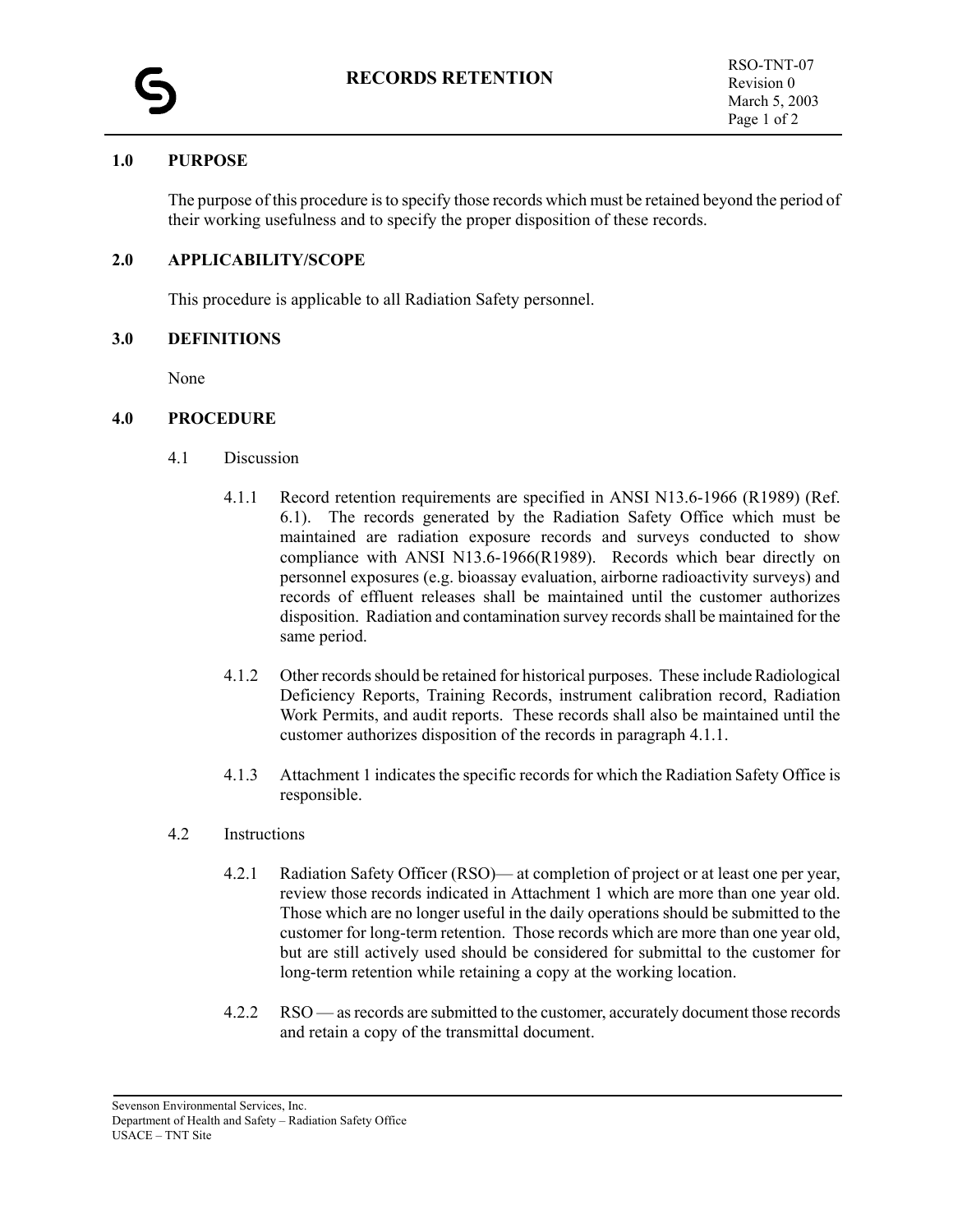#### **5.0 RESPONSIBILITIES**

Responsibilities are as stated in Section 4.0 of this procedure

#### **6.0 REFERENCES**

6.1 American National Standards Institute, Practice for Occupational Radiation Exposure Records Systems, ANSI N13.6-1966 (R1989), 1989.

#### **7.0 ATTACHMENTS**

7.1 List of Radiation Safety Office Records to be Retained (not all-inclusive)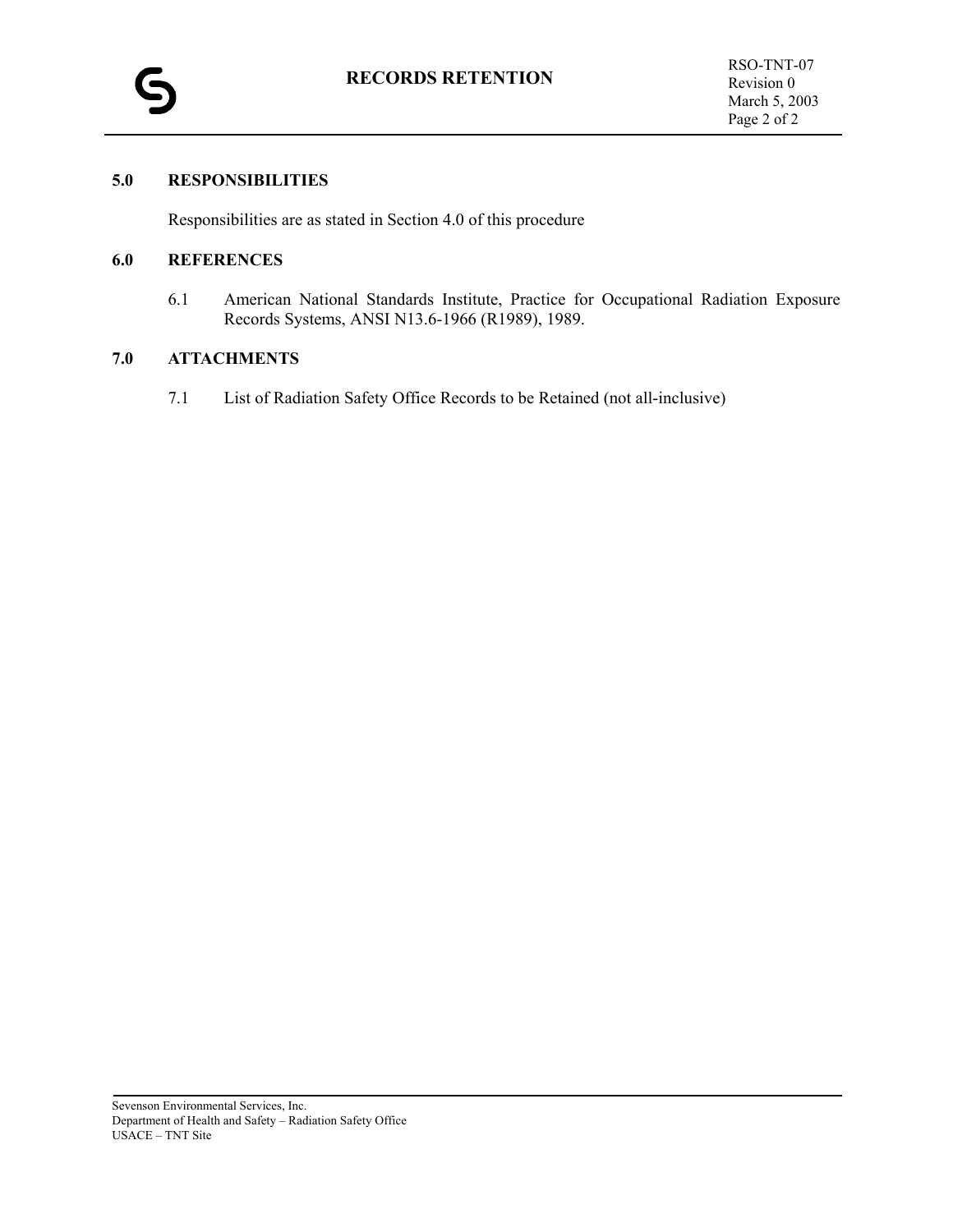

This Attachment lists those records generated by the Radiation Safety Office which should be handled in accordance with this procedure.

- A. Radiation Safety Officer
	- 1. Radiation Protection Plan
	- 2. Environmental Monitoring Reports
	- 3. Radiological Deficiency Reports
	- 4. Curie estimate calculations for radioactive material shipments
	- 5. Radiological Monitoring Records
	- 6. Radiation Safety Log
	- 7. Lesson Plan Records and Revisions
	- 8. Radiological Training Records
	- 9. Radiation Instrument Maintenance and Calibration Records
- B. Dosimetry
	- 1. Radiation Work Permits/Sign-In Logs
	- 2. Bioassay and Radiological Health Records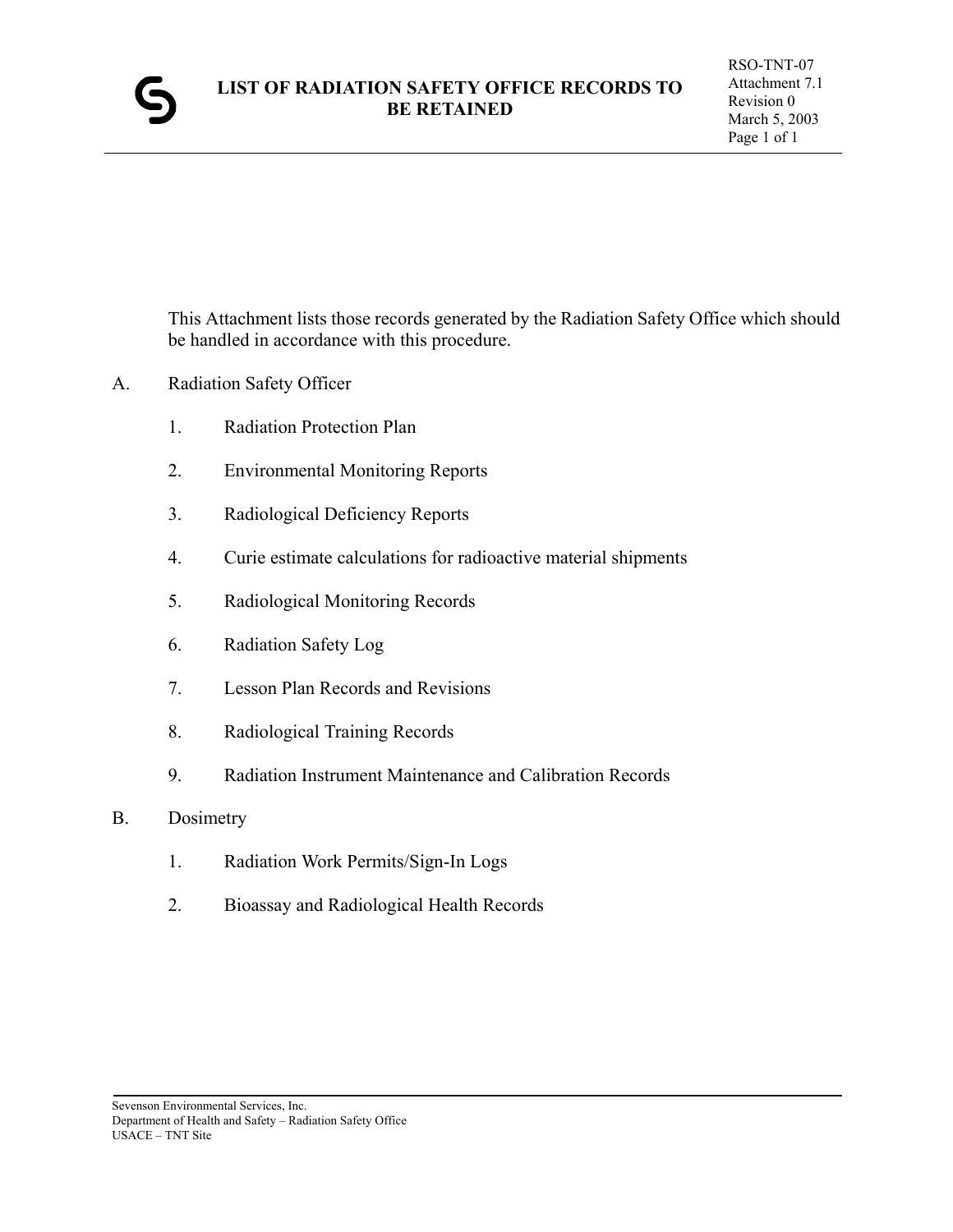# Sevenson Environmental Services, Inc

USACE TNT SITE

Radiation Safety Office-Standard Operating Procedure (RSO-TNT)

Cover Sheet

# **RSO-TNT-10**

# **RADIOLOGICAL SURVEYS**

# **Rev. 0**

March 6, 2003

# **Record of Changes**

| Change No. Page(s) Changed Effective Date Change No. Page(s) Changed Effective Date |  |  |
|-------------------------------------------------------------------------------------|--|--|
|                                                                                     |  |  |
|                                                                                     |  |  |
|                                                                                     |  |  |
|                                                                                     |  |  |
|                                                                                     |  |  |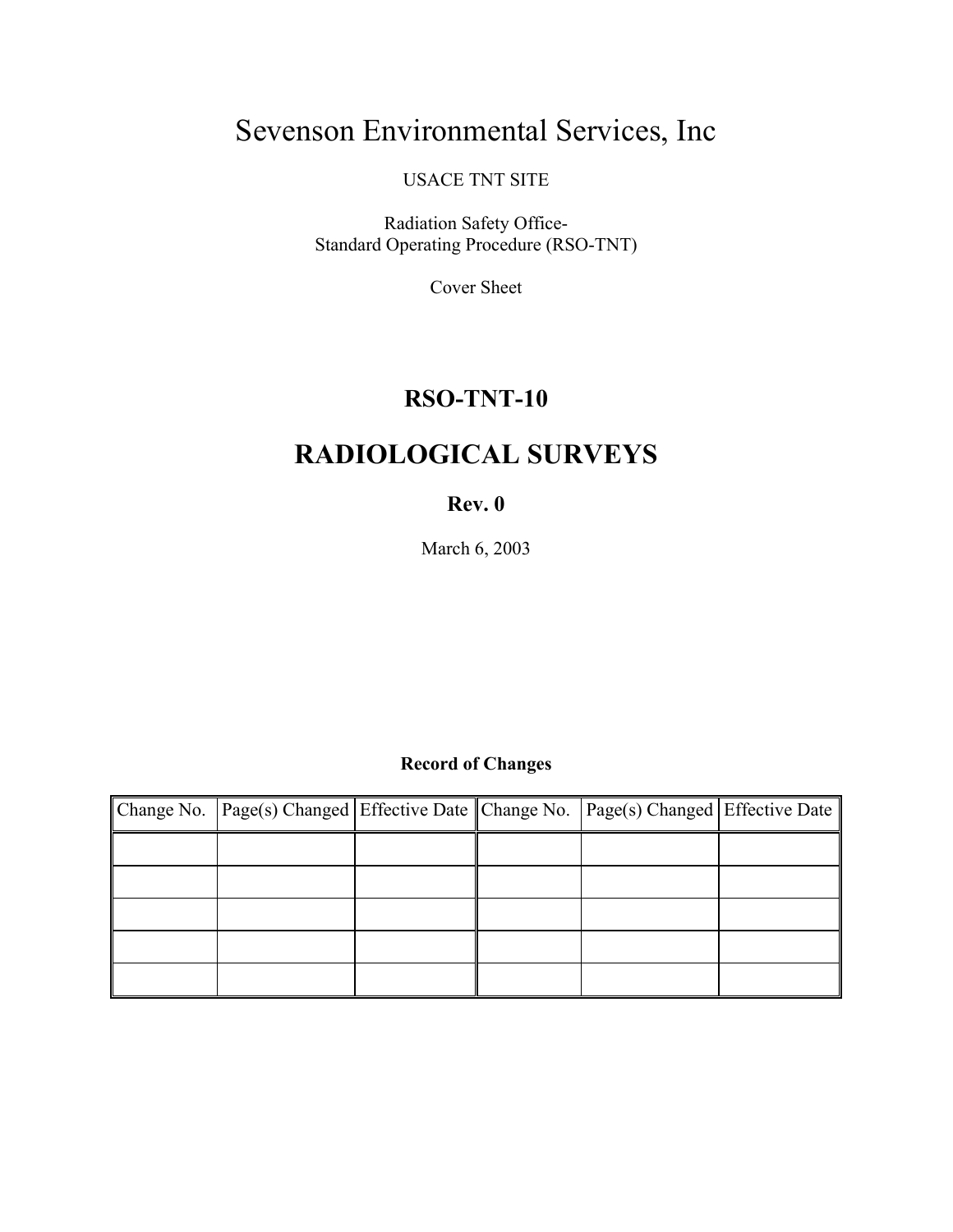

#### **1.0 PURPOSE**

The purpose of this procedure is to establish guidelines and requirements for the performance of radiological surveys, specify minimum survey requirements, and provide requirements for the documentation of radiological surveys. Radiological surveys are conducted on both a routine and non-routine basis for verification and documentation of radiation and contamination levels for use in the control of personnel exposure.

#### **2.0 APPLICABILITY/SCOPE**

This procedure is applicable to all Sevenson Environmental Services, Inc. (SES) site safety personnel.

#### **3.0 DEFINITIONS**

3.1 Radiological surveys as used in this procedure are radiation dose-rate, contamination and airborne radioactivity surveys performed by Radiation Safety Technicians.

#### **4.0 PROCEDURE**

- 4.1 Discussion
	- 4.1.1 In addition to performing the radiological survey, Radiation Safety Technicians will properly evaluate radiological survey data to establish the conditions for a work area.
	- 4.1.2 Specific radiological survey techniques are presented in the applicable Ref. 6.1 and 6.2.
	- 4.1.3. Radiological survey requirements for release of areas and items for unrestricted use are presented in Radiological Safety Plan.
	- 4.1.4 Personnel contamination survey requirements are presented in Ref. 6.3.
- 4.2 Precautions/Limitations
	- 4.2.1 When documenting surveys on survey maps, care should be taken not to provide so much information that it loses its usefulness.
- 4.3 Documentation
	- 4.3.1 All survey documentation shall be accurately and legibly completed.
	- 4.3.2 Survey data must contain enough detail to provide personnel with adequate information concerning radiological conditions existing within the area surveyed.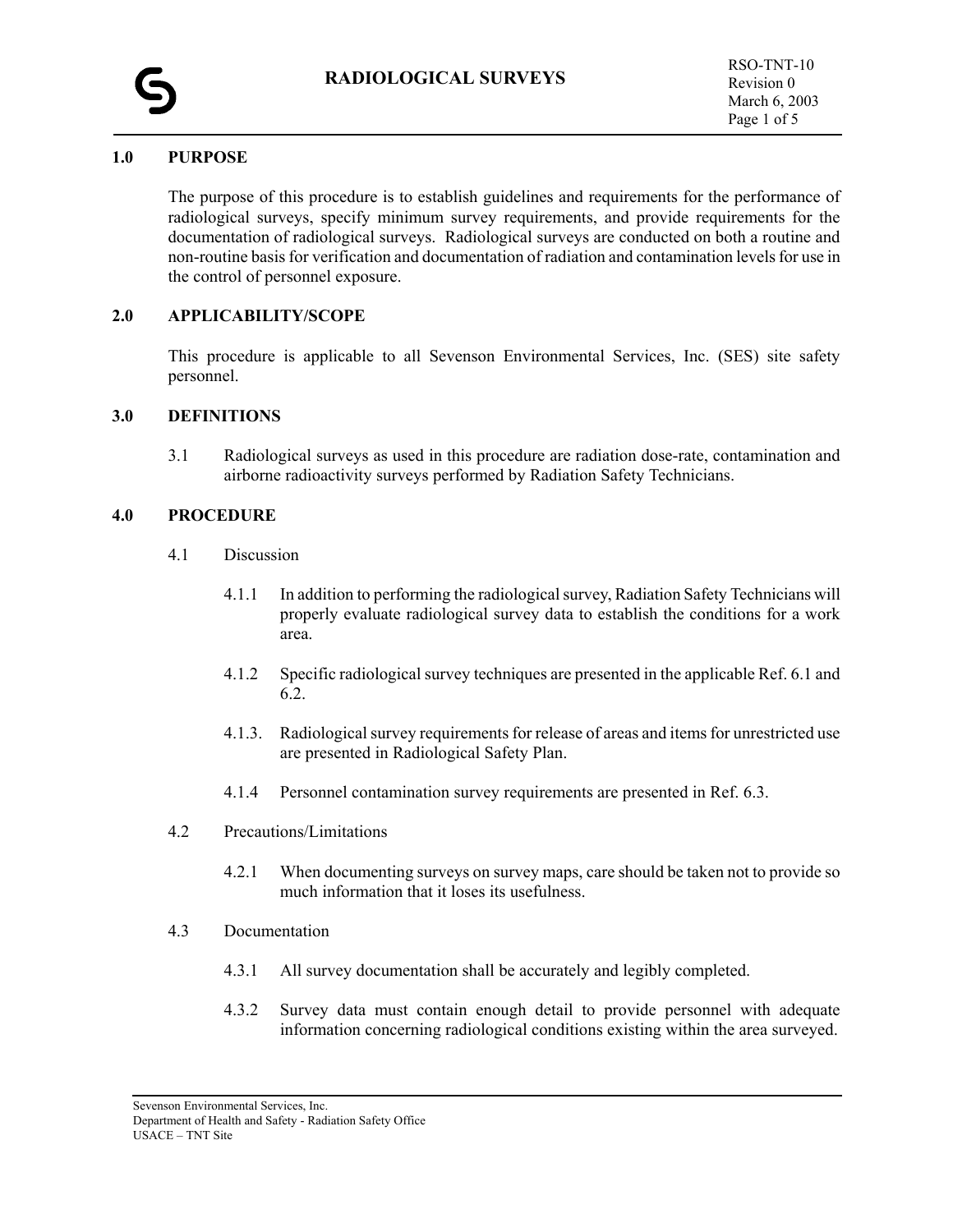- 4.3.3 Any alteration or change to survey records, (either existing or being generated), shall be made neatly by drawing a single line through the incorrect entry and recording the correction/alteration adjacent to the incorrect entry. Correction fluid, other types of correction media, or techniques that obliterate the original entry are not acceptable. The original entry must remain legible. The person making the change shall initial and date the correction. Only the person making the error can change or alter the survey data. The Site Radiation Safety Officer (SRSO) or his designee may change administrative informational errors, not involving survey results.
- 4.3.4 Radiological surveys shall be recorded on appropriate forms as follows:
	- 4.3.4.1 The Radiation Safety Technician performing the survey shall perform surveys as required (See Attachments 7.1 and 7.2). These surveys shall be completed on Attachments 7.3, 7.5, and 7.5, or other sheets as needed (Attachment 7.3 - shall always be the cover sheet). Each survey should be provided with a unique identification number, so the document can be tracked.
	- 4.3.4.2 Radiation readings shall be recorded using Attachment 7.3 with attached map.
		- 1. Record radiation readings on Attachment 7.3 as follows:
			- a. Locations of all contact readings and associated radiation levels must be annotated on the survey maps. Items surveyed must be clearly identified on the map.
			- b. Sequentially number or identify the locations where the radiation readings were taken. A Survey Record Continuation Sheet may be used if necessary.
			- c. Area readings are numbers only (i.e., 10)
			- d. If distance of radiation reading is needed i.e., 3 feet from contact, indicate this on the survey map.
			- e. Record survey meter model, serial number, calibration date, Background (cpm) and correction factor, as applicable, on the survey form.
			- f. For very detailed surveys, either a map should be used or the survey should be documented using Attachment 7.5.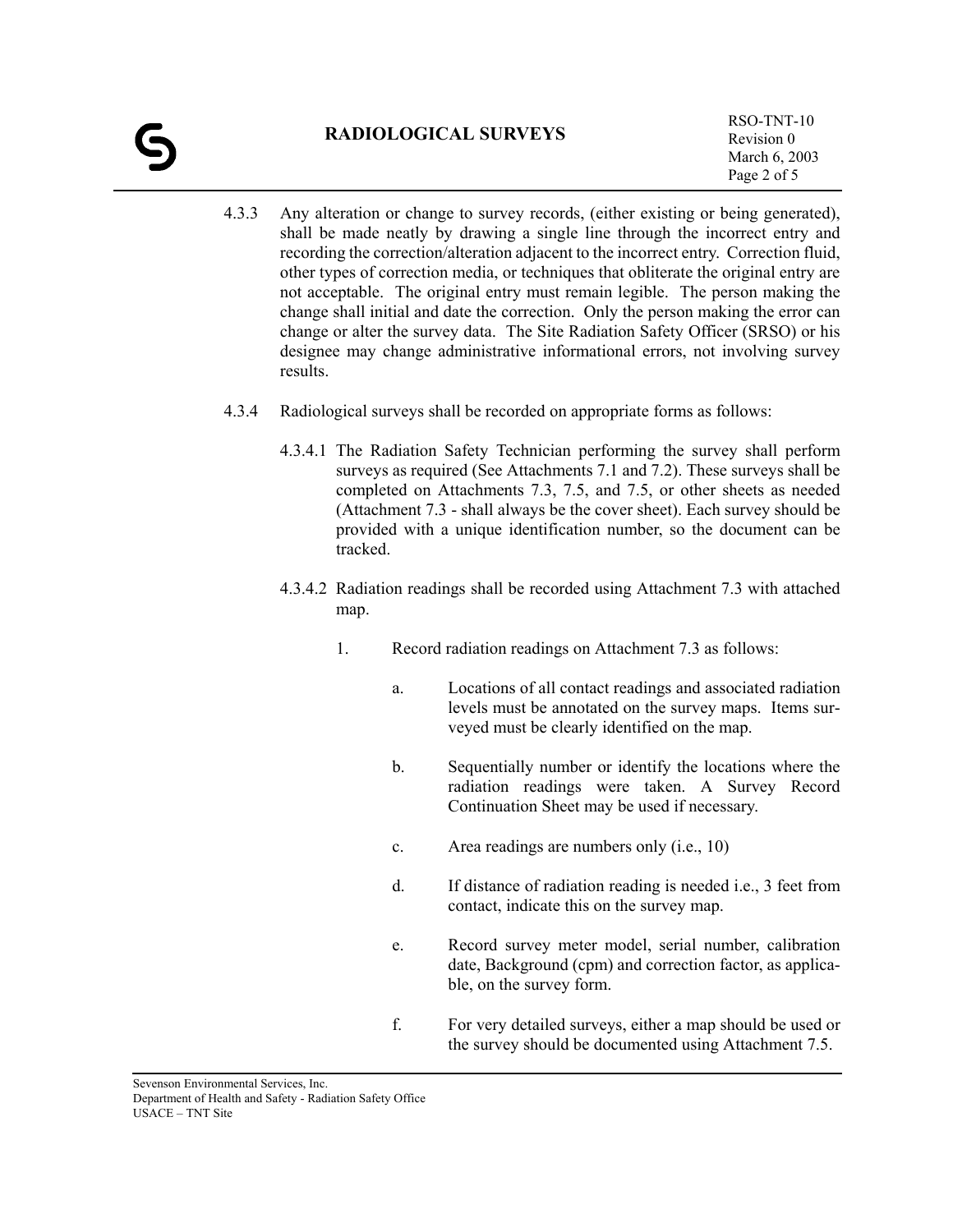- g. Record the actual radiation reading on the survey record form under the appropriate dose rate column. If a type of radiation was not taken, the code "N/A" should be used.
- 4.3.4.3 Contamination readings shall be recorded using either Attachment 7.3, with attached maps.
	- 1. As a minimum, record counting instrument model, serial number, calibration date, background (cpm), correction factor (if applicable), technician's printed name and signature, and date on the appropriate survey form.
	- 2. Record contamination readings on survey form as follows:
		- a. For Attachment 7.3/7.4.

Sequentially number and identify locations where the contamination measurements are taken. Record the contamination level after counting on the record form under the appropriate contamination column. Results are in dpm/100  $\text{cm}^2$  unless otherwise noted.

- b. If a map is used, it should be clearly marked with the Survey Record number, and the date. Numbers matching the sequential numbers listed on the associated survey record form should be placed on the map at the approximate location the survey was taken. All numbers should be neatly circled.
- 4.3.4.4 Surveys of Radioactive Material Shipping Containers shall be documented on the Radiological Survey Report Form (Attachment 7.3, 7.4, and 7.5) as follows:
	- 1. As a minimum, record counting instrument model, serial number, calibration date, background (cpm), correction factor (if applicable), technician's printed name and signature, and date on the appropriate survey form.
	- 2. Identify, by number, the shipping container being surveyed.
	- 3. Sequentially number and log all smears and corresponding activity levels on a survey form. The gamma dose rate on contact with the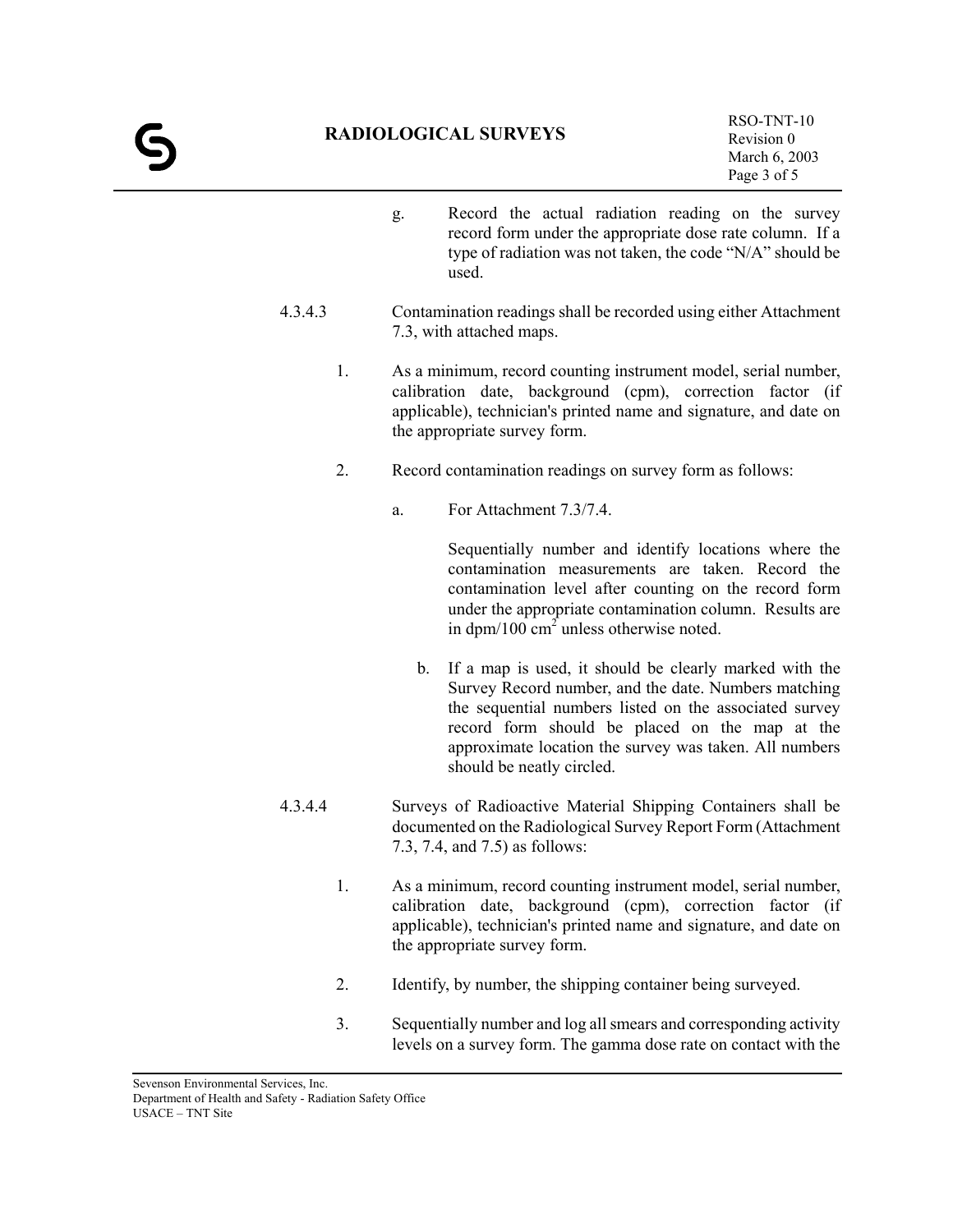container, and the maximum contamination level  $(dpm/100cm<sup>2</sup>)$ . (Ref 6.5)

- 4.3.4.5 The Routine Radiation/Contamination Survey Record Form may have preprinted layouts or space for special purpose diagrams or drawings. Layouts or drawings for Special Radiological Safety Survey Record Form may be pre-printed or drawn as needed. All surveys should be documented on form (Attachment 7.3) unless approved by the SRSO to do otherwise.
- 4.3.5 The original copy of all survey records shall be maintained until disposition in accordance with applicable records retention procedures (Ref. 6.4). The SRSO shall maintain copies of the most recent surveys.
- 4.3.6 The SRSO or designated technician signature and date must be recorded on all surveys to indicate his/her review for content, completeness and trend analysis.
- 4.4 Survey Frequencies
	- 4.4.1 The frequency of routine surveys depends on the nature, quantity, and frequency of use of radioactive materials, as well as the specific protective facilities, equipment, and procedures that are designed to protect the worker from external and internal exposure.
	- 4.4.2 Routine and repetitive surveys are necessary to control the containment of radioactive materials within handling systems and to ensure the continued integrity of protective equipment and procedures.
	- 4.4.3 Non-radiological areas should be surveyed periodically to ensure that radiation and radioactive material are adequately controlled.
	- 4.4.4 The surveys required by Attachments 7.1 and 7.2 are considered to be the minimum survey requirements. Additional surveys may be performed as necessary to properly assess radiological conditions.
	- 4.4.5 A routine survey status system shall be maintained in the Radiation Safety Office.
	- 4.4.6 The SRSO or designated Radiation Safety Technician shall ensure that the surveys are performed as scheduled. At the end of each shift, the schedule should be checked for completeness and status system updated upon completion of the required surveys.
	- 4.4.7 Consideration should be given to performing job specific surveys whenever operation or maintenance to be performed includes breaking the integrity of a radioactive system. This includes work on components which could present a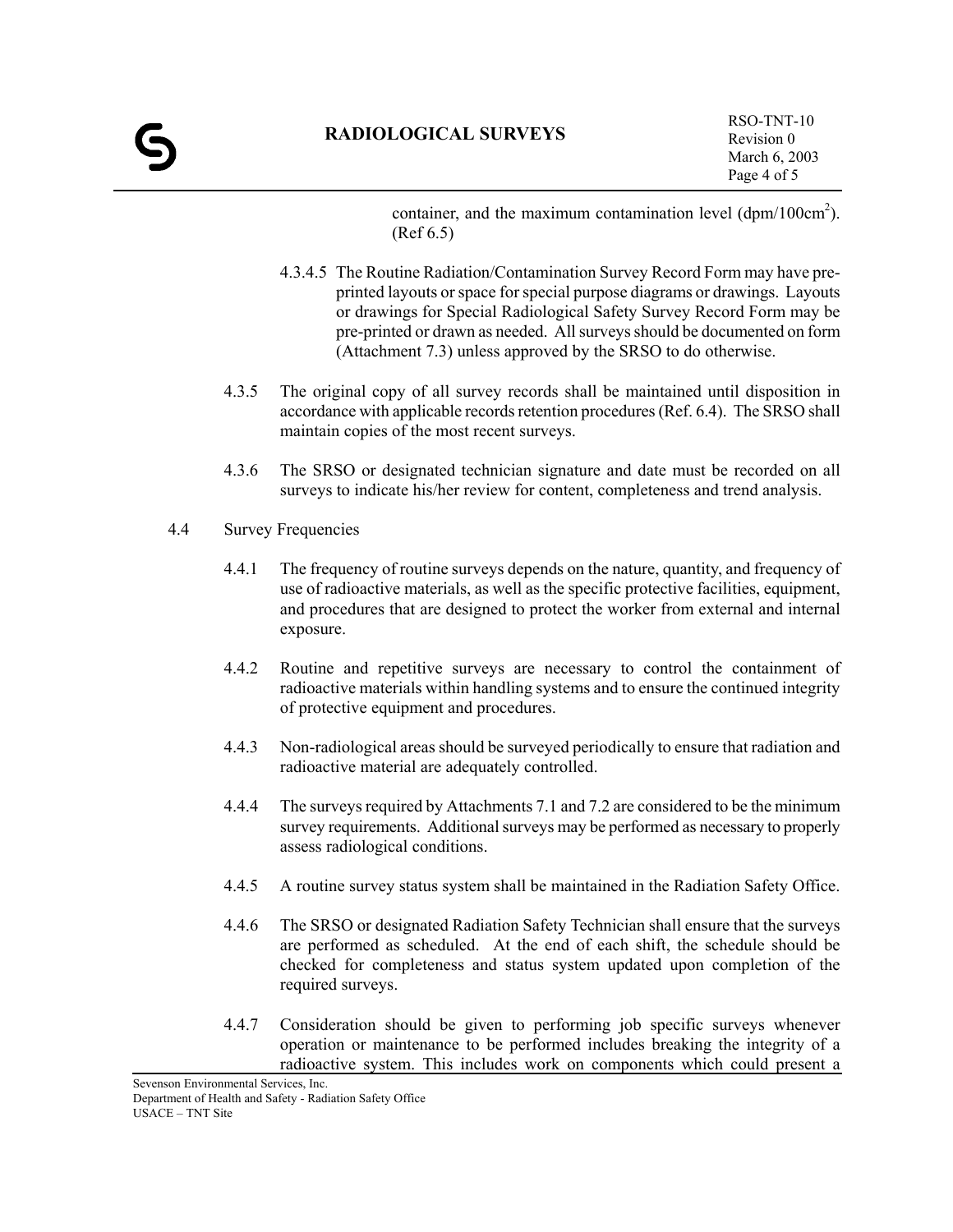radiological hazard to personnel or result in release of radioactive material. When possible, routine surveys should be performed in conjunction with job specific surveys for ALARA considerations.

4.4.8 Airborne activity, surface contamination and radiation dose-rate surveys are required whenever entering an area/cubicle in which the radiological status is not known.

#### **5.0 RESPONSIBILITIES**

Responsibilities are as stated in Section 4.0 of this procedure.

#### **6.0 REFERENCES**

- 6.1 RSO-TNT-11, Radiological Dose Rate Surveys
- 6.2 RSO-TNT-12, Surface Contamination Survey
- 6.3 RSO-TNT-13, Personnel Contamination Monitoring and Decontamination
- 6.4 RSO-TNT-07, Records Retention
- 6.5 49 CFR 173, Shippers General Requirements for Shipments and Packaging

#### **7.0 ATTACHMENTS**

- 7.1 Routine Radiation Surveys
- 7.2 Routine Smear Surveys
- 7.3 Radiological Survey Cover Sheet
- 7.4 Radiological Survey Report Form
- 7.5 Radiological Survey Report Map Form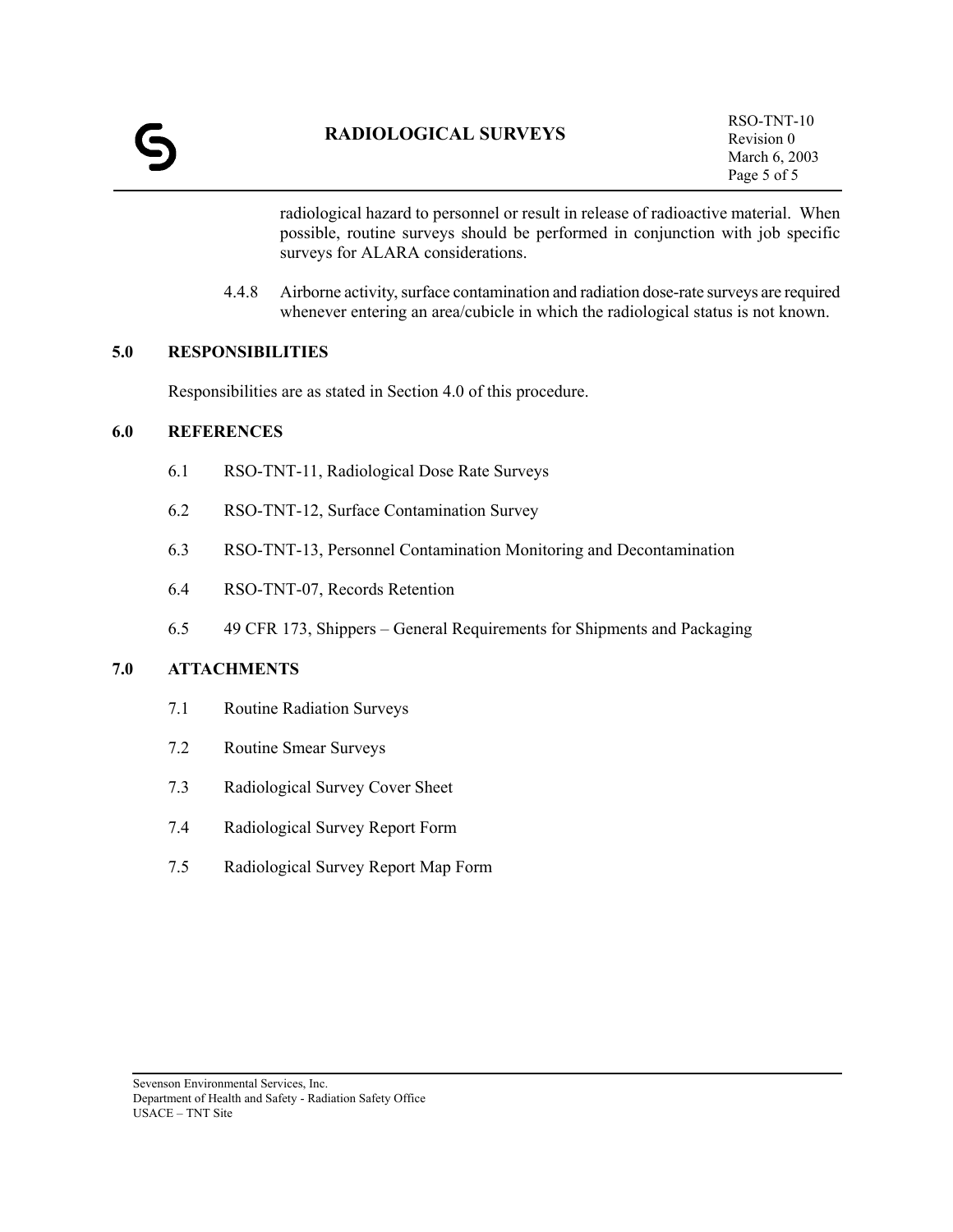### **ROUTINE RADIATION SURVEYS**



# **Frequency** Location Daily Weekly 1. Occupied Decontamination X Facilities 2. Accessible areas adjacent to X Sample preparation and Counting labs 3. Area boundaries X (Including temporary ones established in excess of 24 hours) 4. Radioactive material storage X area 5. SES Trailers and Offices X

Weekly surveys to be every 7 days  $\pm$  2 days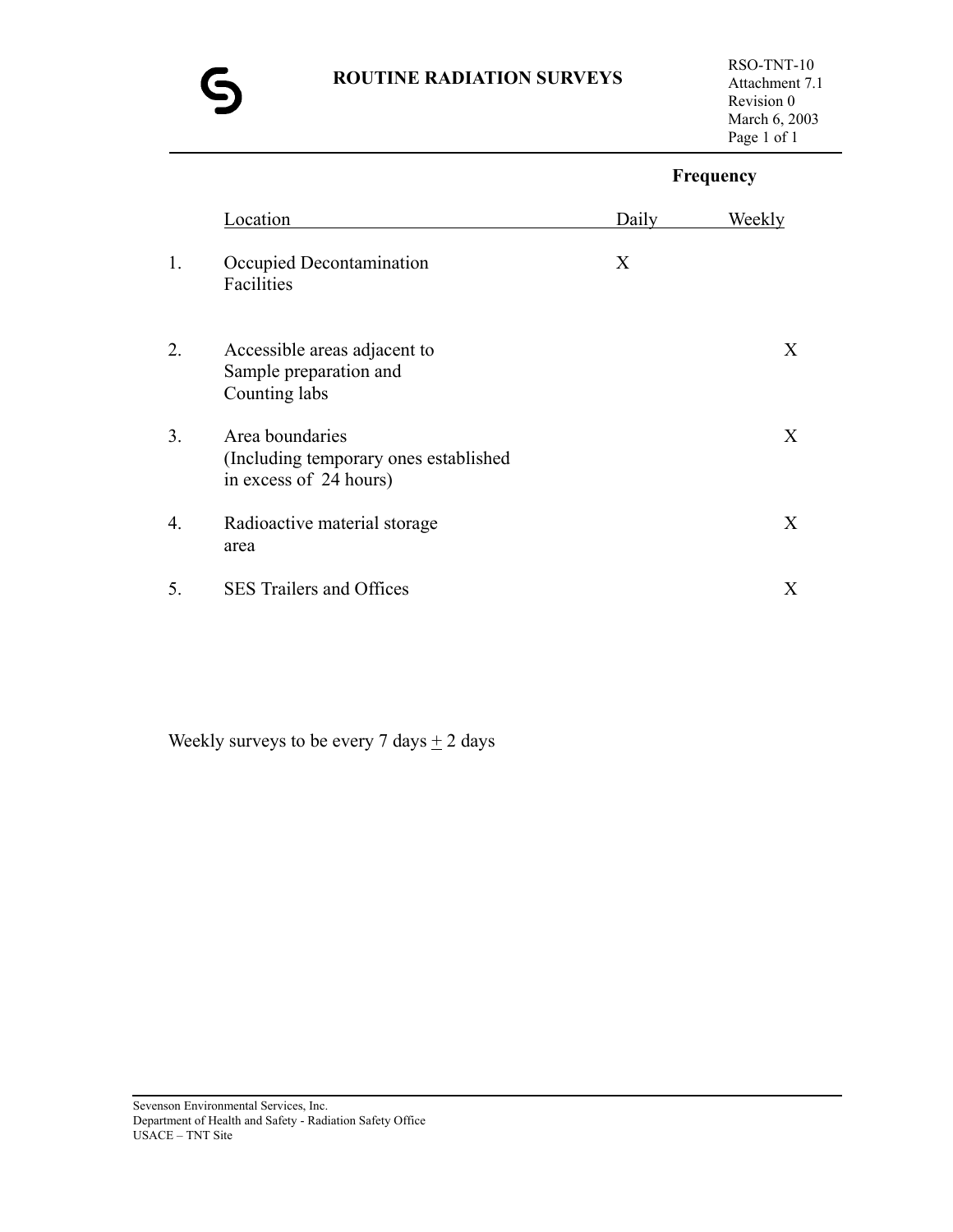### **ROUTINE SMEAR SURVEYS**



# **Frequency**

|    | Location                                                                          | Daily | Weekly* |
|----|-----------------------------------------------------------------------------------|-------|---------|
| 1. | Occupied Contamination<br>Areas                                                   |       | X       |
| 2. | Exits from occupied<br><b>Contamination Areas</b>                                 | X     |         |
| 3. | Sample preparation and/or<br><b>Counting Labs</b>                                 | X     |         |
| 4. | Accessible areas adjacent<br>to sample preparation and/or<br><b>Counting Labs</b> |       | X       |
| 5. | Occupied Decontamination<br>Facilities                                            | X     |         |
| 6. | Radioactive Material Storage Areas                                                |       | X       |
| 7. | SES Trailers and Offices                                                          |       | X       |
|    | Weekly surveys to be every 7 days $\pm$ 2 days                                    |       |         |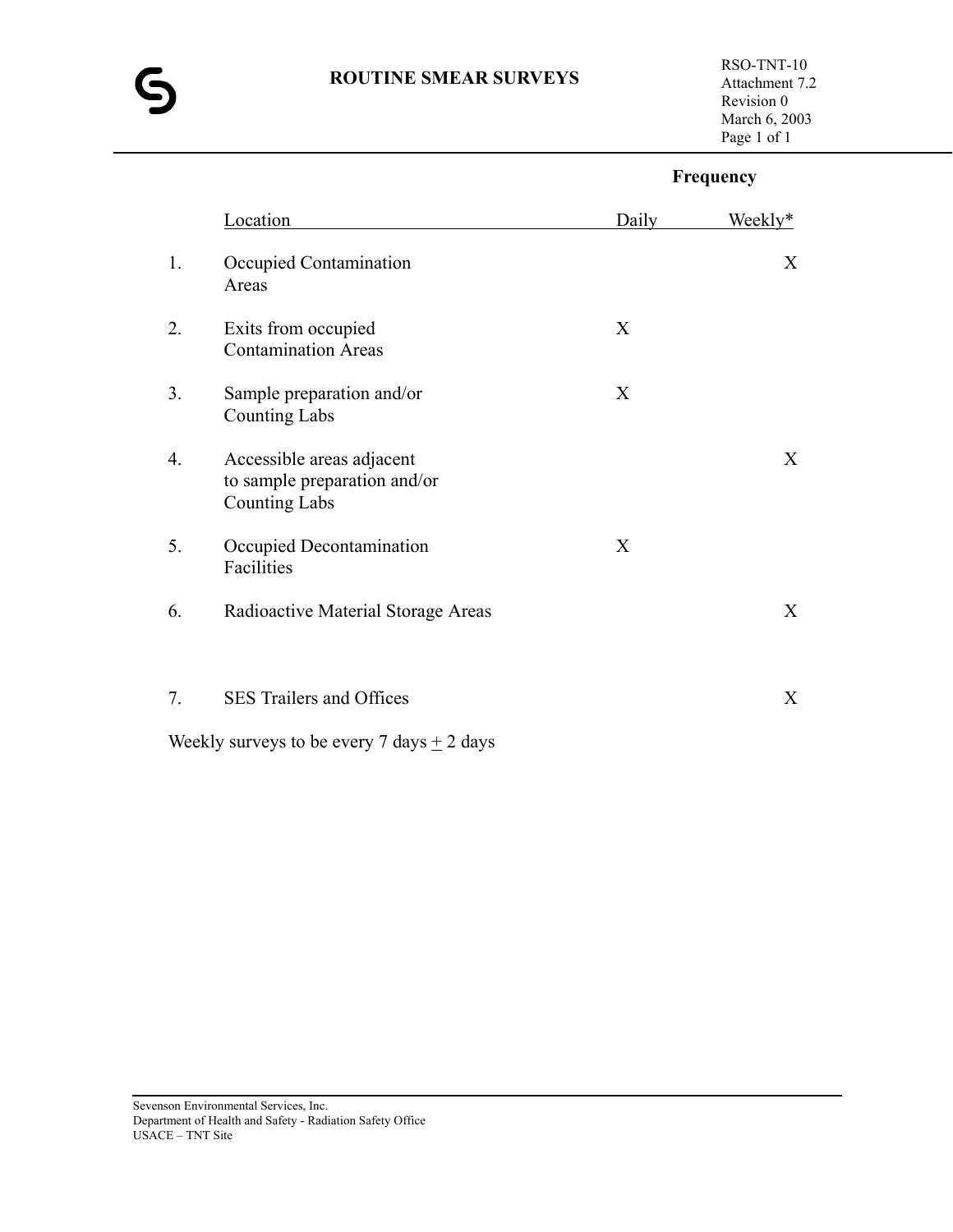|                         | Pg. 1 of                                        |               |  |                                                 |              |            |                                               |                   |  |
|-------------------------|-------------------------------------------------|---------------|--|-------------------------------------------------|--------------|------------|-----------------------------------------------|-------------------|--|
|                         | Survey performed by: (print/signature)<br>Date: |               |  |                                                 |              |            |                                               |                   |  |
|                         |                                                 | Time:         |  |                                                 |              |            |                                               |                   |  |
| Survey No:<br>Location: |                                                 |               |  |                                                 |              |            |                                               |                   |  |
|                         | <b>INSTRUMENTS</b>                              |               |  |                                                 |              |            |                                               |                   |  |
|                         | Model / Type                                    | Serial Number |  | <b>Calibration Date</b>                         |              | Background |                                               | Correction Factor |  |
|                         |                                                 |               |  |                                                 |              |            |                                               |                   |  |
|                         |                                                 |               |  |                                                 |              |            |                                               |                   |  |
|                         |                                                 |               |  |                                                 |              |            |                                               |                   |  |
|                         | <b>SURVEY RESULTS</b>                           |               |  | all readings reported in dpm/100cm <sup>2</sup> |              |            |                                               |                   |  |
|                         |                                                 |               |  | Transferable                                    |              |            | Direct                                        | Dose Rate         |  |
|                         | Description of Item                             |               |  | $\alpha$                                        | $\spadesuit$ | $\alpha$   | $\, \, \raisebox{12pt}{$\scriptstyle \circ$}$ | $(\mu R/hr)$      |  |
|                         |                                                 |               |  |                                                 |              |            |                                               |                   |  |
|                         |                                                 |               |  |                                                 |              |            |                                               |                   |  |
|                         |                                                 |               |  |                                                 |              |            |                                               |                   |  |
|                         |                                                 |               |  |                                                 |              |            |                                               |                   |  |
|                         |                                                 |               |  |                                                 |              |            |                                               |                   |  |
|                         |                                                 |               |  |                                                 |              |            |                                               |                   |  |
|                         |                                                 |               |  |                                                 |              |            |                                               |                   |  |
|                         |                                                 |               |  |                                                 |              |            |                                               |                   |  |
|                         |                                                 |               |  |                                                 |              |            |                                               |                   |  |
|                         |                                                 |               |  |                                                 |              |            |                                               |                   |  |
|                         |                                                 |               |  |                                                 |              |            |                                               |                   |  |
|                         |                                                 |               |  |                                                 |              |            |                                               |                   |  |
|                         |                                                 |               |  |                                                 |              |            |                                               |                   |  |
|                         |                                                 |               |  |                                                 |              |            |                                               |                   |  |
|                         |                                                 |               |  |                                                 |              |            |                                               |                   |  |
|                         | Comments:                                       |               |  |                                                 |              |            |                                               |                   |  |
|                         |                                                 |               |  |                                                 |              |            |                                               |                   |  |
|                         | Reviewed By: (print/signature)                  |               |  |                                                 |              |            | Date:                                         |                   |  |
|                         |                                                 |               |  |                                                 |              |            |                                               |                   |  |

# **RADIOLOGICAL SURVEY REPORT FORM**

Sevenson Environmental Services, Inc. Department of Health and Safety - Radiation Safety Office USACE – TNT Site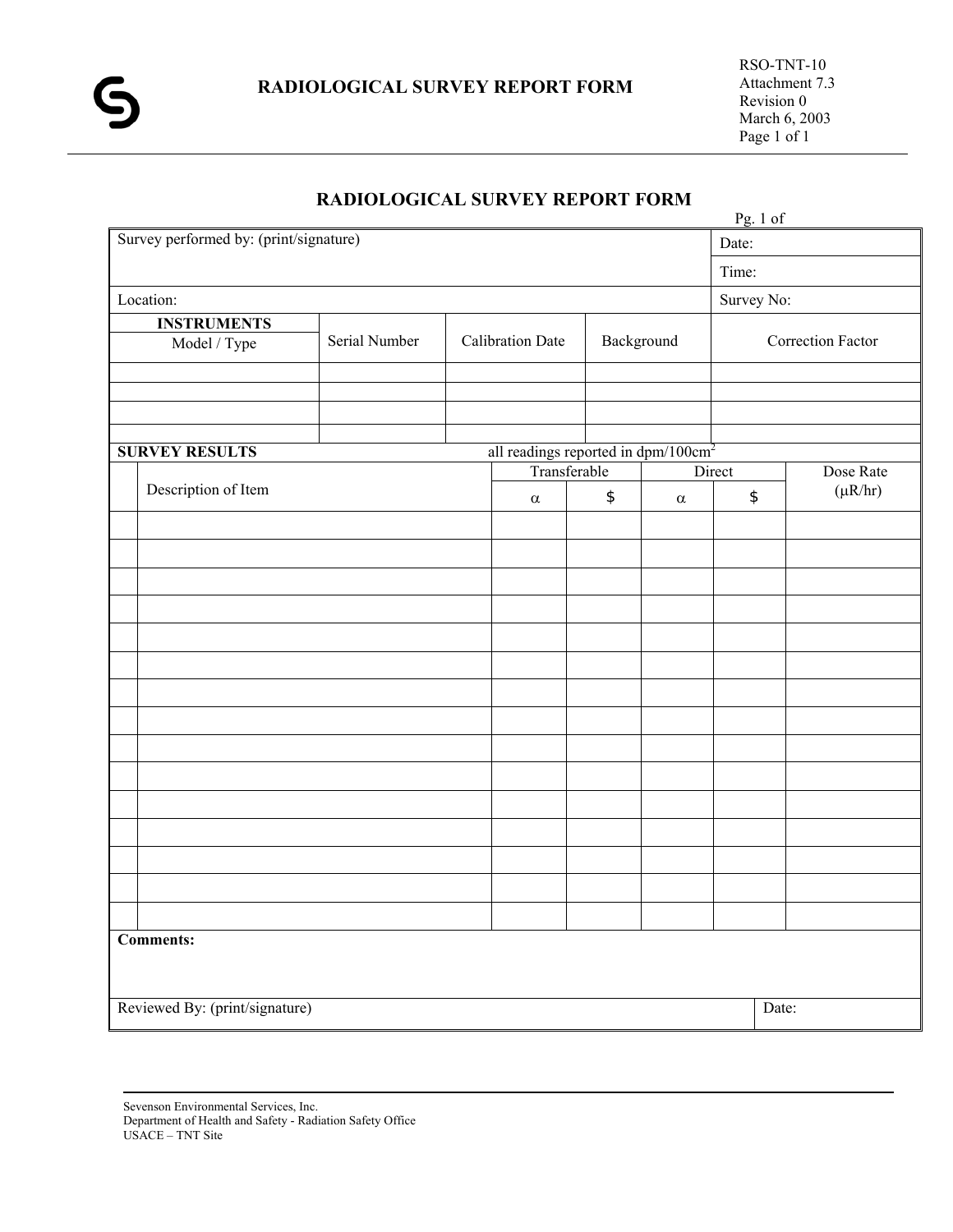

# **RADIOLOGICAL SURVEY REPORT FORM** Attachment 7.4 **CONTINUATION SHEET** Revision 0<br>March 6, 2003

# **RADIOLOGICAL SURVEY REPORT FORM CONTINUATION SHEET**

|                       |                                                 |               |          |                                                         | Pg<br>of     |
|-----------------------|-------------------------------------------------|---------------|----------|---------------------------------------------------------|--------------|
| Comments:             |                                                 |               | Date:    |                                                         |              |
|                       |                                                 |               |          | Time:                                                   |              |
|                       |                                                 |               |          | Survey No.:                                             |              |
| <b>SURVEY RESULTS</b> | all readings reported in dpm/100cm <sup>2</sup> |               |          |                                                         |              |
| Description of Item   |                                                 | Transferable  |          | Direct                                                  | Dose Rate    |
|                       | $\alpha$                                        | $\frac{1}{2}$ | $\alpha$ | $\, \, \raisebox{-1.5pt}{\ensuremath{\mathfrak{sp}}\,}$ | $(\mu R/hr)$ |
|                       |                                                 |               |          |                                                         |              |
|                       |                                                 |               |          |                                                         |              |
|                       |                                                 |               |          |                                                         |              |
|                       |                                                 |               |          |                                                         |              |
|                       |                                                 |               |          |                                                         |              |
|                       |                                                 |               |          |                                                         |              |
|                       |                                                 |               |          |                                                         |              |
|                       |                                                 |               |          |                                                         |              |
|                       |                                                 |               |          |                                                         |              |
|                       |                                                 |               |          |                                                         |              |
|                       |                                                 |               |          |                                                         |              |
|                       |                                                 |               |          |                                                         |              |
|                       |                                                 |               |          |                                                         |              |
|                       |                                                 |               |          |                                                         |              |
|                       |                                                 |               |          |                                                         |              |
|                       |                                                 |               |          |                                                         |              |
|                       |                                                 |               |          |                                                         |              |
|                       |                                                 |               |          |                                                         |              |
|                       |                                                 |               |          |                                                         |              |
|                       |                                                 |               |          |                                                         |              |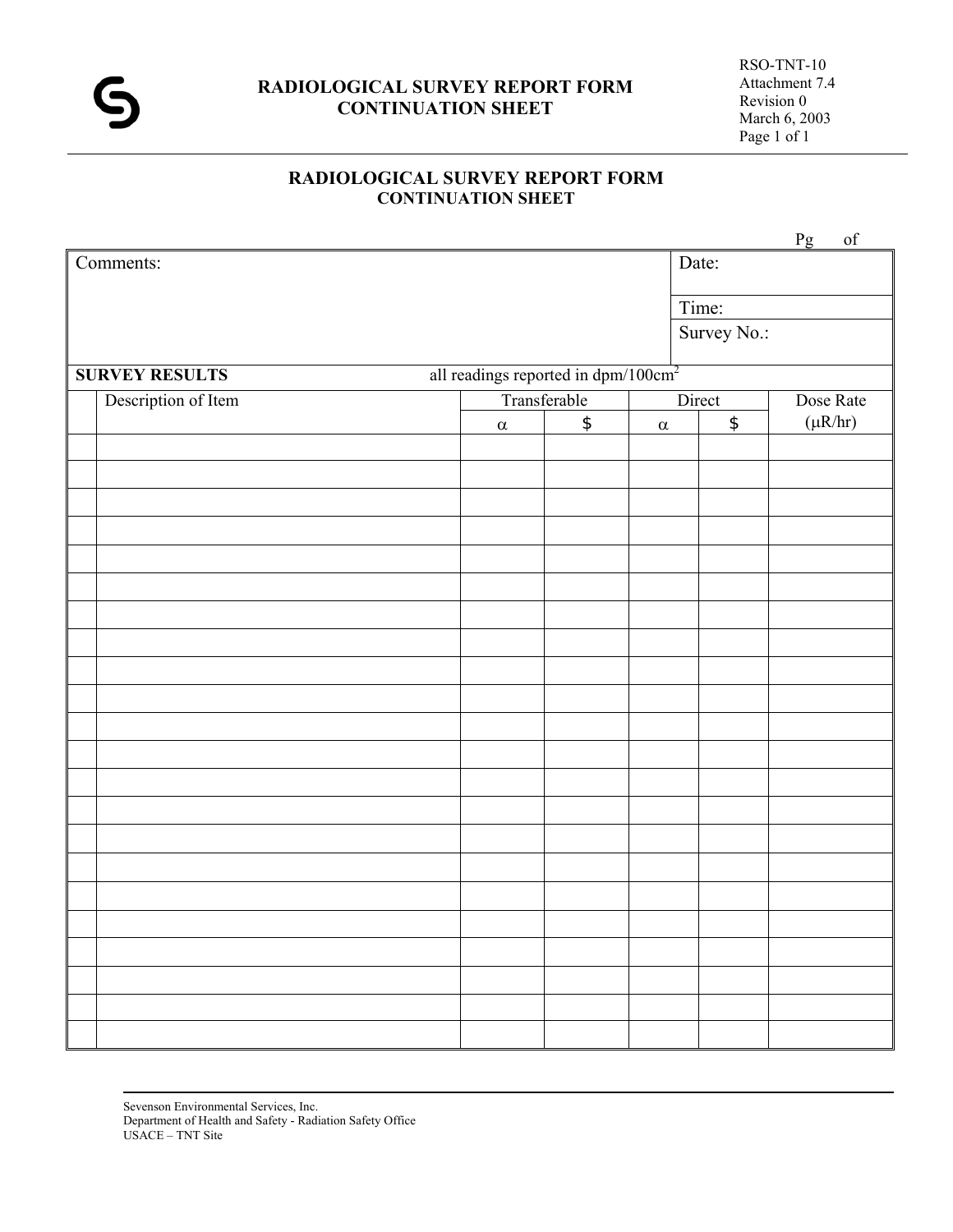

# **RADIOLOGICAL SURVEY REPORT FORM**  MAP SHEET

| Location: | Date:      |  |  |
|-----------|------------|--|--|
|           | Time:      |  |  |
|           | Survey No: |  |  |
|           |            |  |  |
|           |            |  |  |
|           |            |  |  |
|           |            |  |  |
|           |            |  |  |
|           |            |  |  |
|           |            |  |  |
|           |            |  |  |
|           |            |  |  |
|           |            |  |  |
|           |            |  |  |
|           |            |  |  |
|           |            |  |  |
|           |            |  |  |
|           |            |  |  |
|           |            |  |  |
|           |            |  |  |
|           |            |  |  |
|           |            |  |  |
|           |            |  |  |
|           |            |  |  |
|           |            |  |  |
|           |            |  |  |
|           |            |  |  |
|           |            |  |  |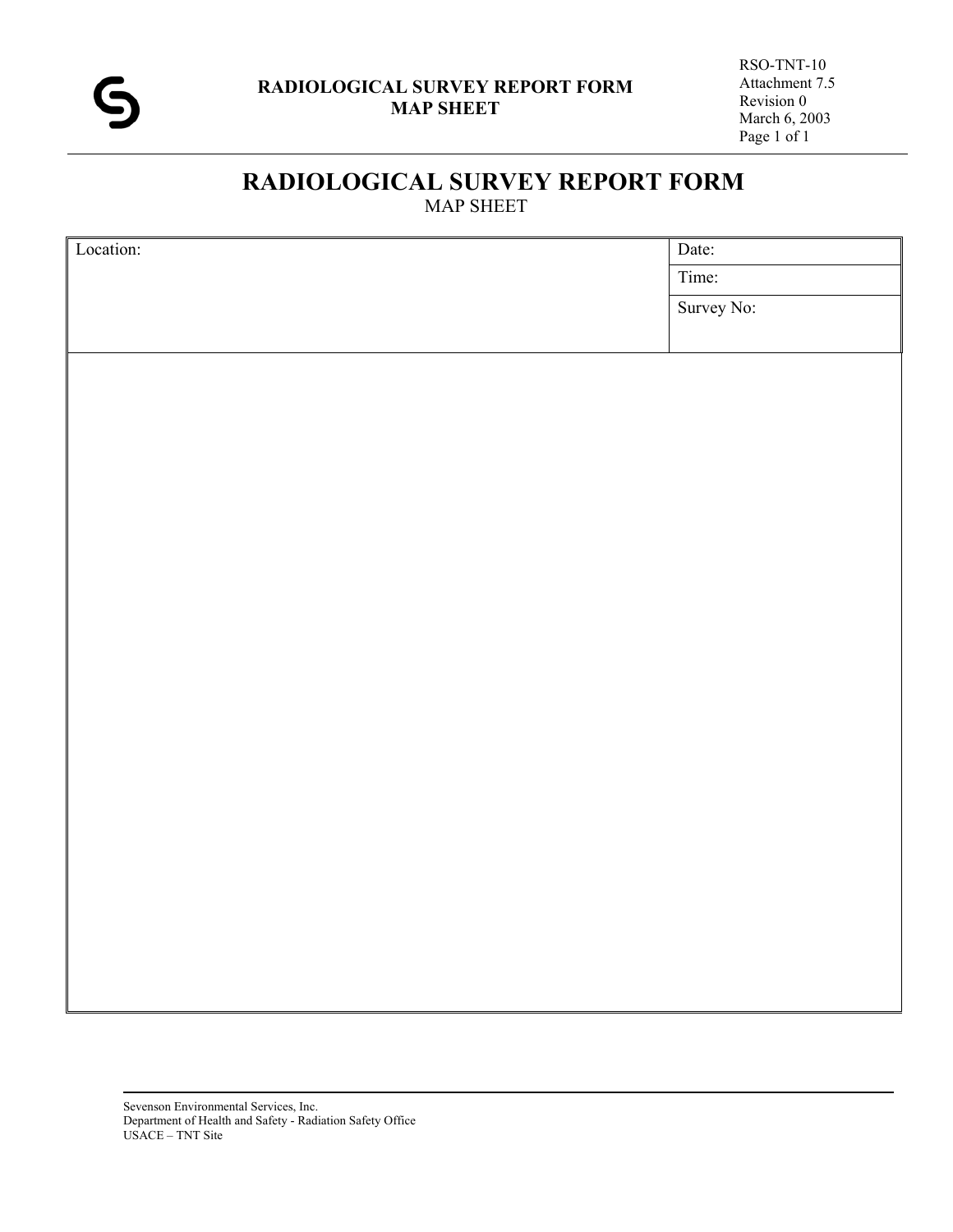# Sevenson Environmental Services, Inc

USACE TNT SITE

Radiation Safety Office-Standard Operating Procedure (RSO-TNT)

Cover Sheet

# **RSO-TNT-11**

# **RADIATION DOSE RATE SURVEYS**

# **Rev. 0**

March 6, 2003

# **Record of Changes**

| Change No. Page(s) Changed Effective Date Change No. Page(s) Changed Effective Date |  |  |
|-------------------------------------------------------------------------------------|--|--|
|                                                                                     |  |  |
|                                                                                     |  |  |
|                                                                                     |  |  |
|                                                                                     |  |  |
|                                                                                     |  |  |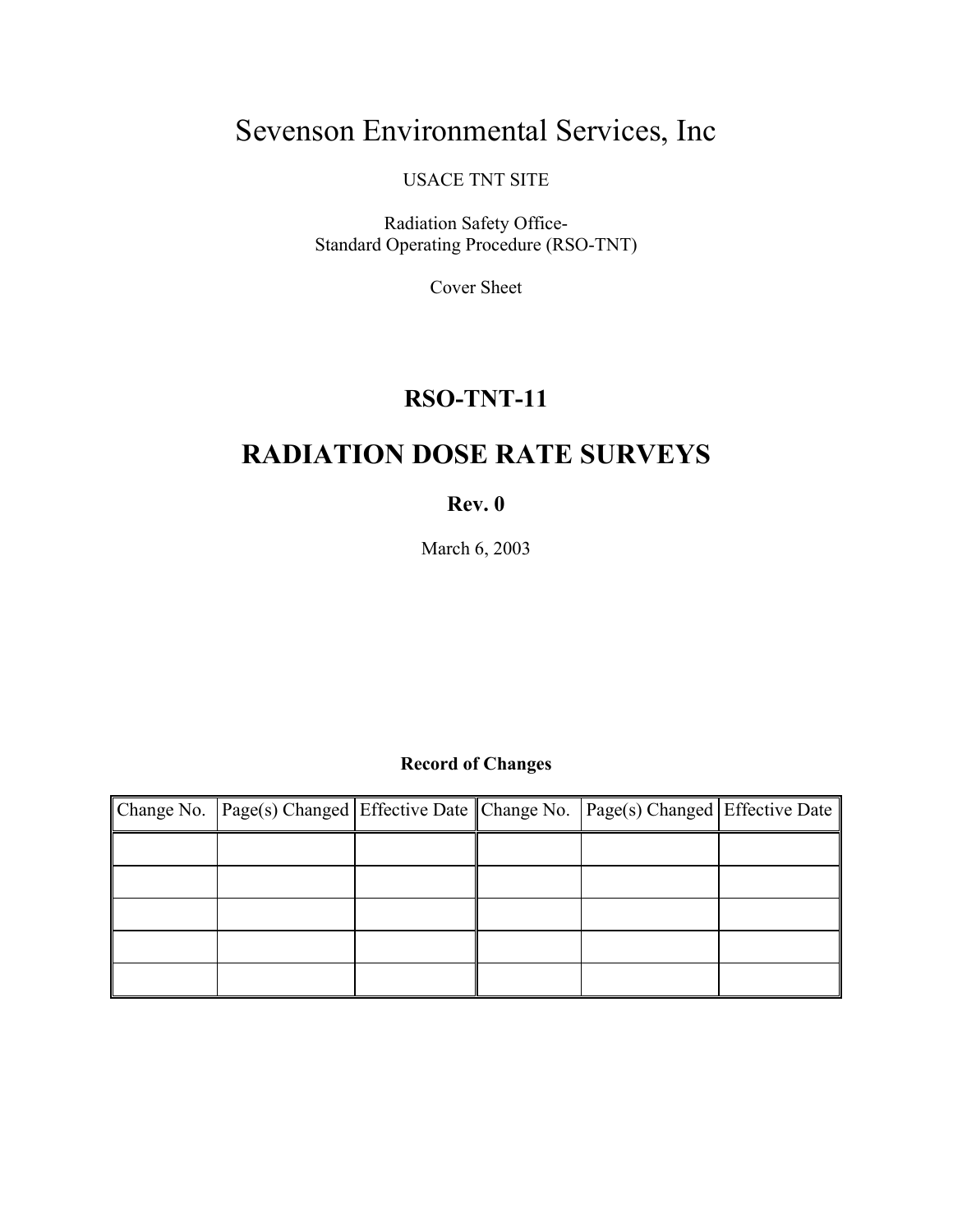#### **1.0 PURPOSE**

The purpose of this procedure is to provide guidelines and requirements for the performance of radiation dose rate surveys.

#### **2.0 APPLICABILITY/SCOPE**

This procedure is applicable to all Radiation Safety personnel.

#### **3.0 DEFINITIONS**

3.1 Radiation dose rate surveys, as used in this procedure, are gamma surveys performed to control/assess personnel radiation exposures.

#### **4.0 PROCEDURE**

- 4.1 Discussion
	- 4.1.1 The minimum required frequencies for routine and non-routine radiation surveys is contained in Ref. 6.1.
	- 4.1.2 Documentation requirements for radiation surveys are contained in Ref. 6.1.
- 4.2 General Guidelines and Requirements
	- 4.2.1 Instrument selections for making radiation measurements depends upon the type of radiation anticipated, the anticipated levels and the characteristics/capabilities of the instrument.
	- 4.2.2 Technicians performing radiation surveys shall take the necessary precautions to maintain their exposures as low as reasonably achievable. The following precautionary measures should be considered.
		- 4.2.2.1 Perform a review of previous surveys and operations performed in the area since the last survey to determine the expected radiation level.
		- 4.2.2.2 Ensure instrument operability prior to entering the area to be surveyed or the controlled area surrounding the area to be surveyed, if applicable.
		- 4.2.2.3 Ensure the necessary support equipment is available (recording equipment, watch, bags for contamination control if applicable, etc.) prior to entering the area or surrounding controlled area.
		- 4.2.2.4 If an instrument must be carried through or into a contaminated or potentially contaminated area and is likely to become contaminated, ensure the instrument is enclosed in protective material prior to entering the area.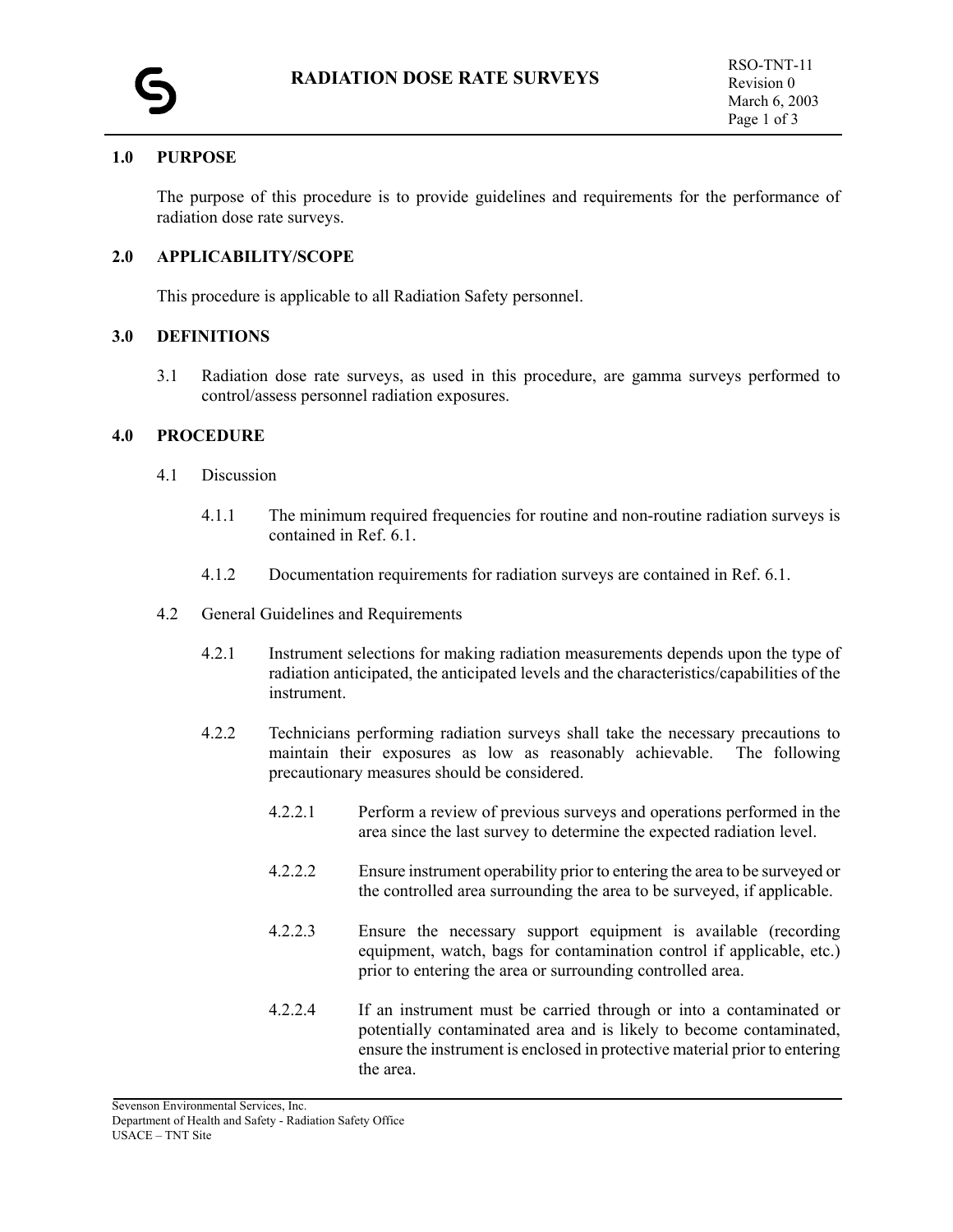- 4.2.2.5 Enter survey areas with instrument set on a scale appropriate for expected radiation levels. (Avoid saturation of the detector.)
- 4.2.3 Radiation surveys shall be taken in such a manner that no portion of the surveyor's body is placed between the sensitive portion of the detector and the source of radiation. (This is to ensure the most accurate measurement possible of the area being surveyed is obtained.) For Example:
	- 4.2.3.1 The surveyor should not wrap his/her hand completely around the instrument probe. The probe should be held at the base.
	- 4.2.3.2 General area surveys should be taken in such a manner to ensure a 360° indication of the area surveyed is obtained.
- 4.2.4 Major changes (e.g.  $\geq$  a factor of 3) in radiation levels should be reported to the Site Radiation Safety Officer (SRSO).
- 4.3 Equipment:
	- 4.3.1 Survey Maps
	- 4.3.2 Portable Gamma Dose Rate Survey Instruments

#### 4.4 Instructions

- 4.4.1 Gamma Radiation Surveys
	- 4.4.1.1 Observe general guidelines and requirements addressed in Section 4.2 of the discussion above.
	- 4.4.1.2 Obtain survey maps for area to be surveyed.
	- 4.4.1.3 Log all required survey and instrument information on survey form in accordance with Ref. 6.1.
	- 4.4.1.4 Use the instrument selected in accordance with the operating instructions provided in the appropriate instrumentation procedure.
	- 4.4.1.5 For general area surveys, position the instrument/probe and orient your body such that a 360° unshielded indication is observed.
	- 4.4.1.6 For hot spot surveys scan the component/system with the instrument/probe center of detection within 1 inch of the surface (avoid contact with a contaminated/potentially contaminated surface.)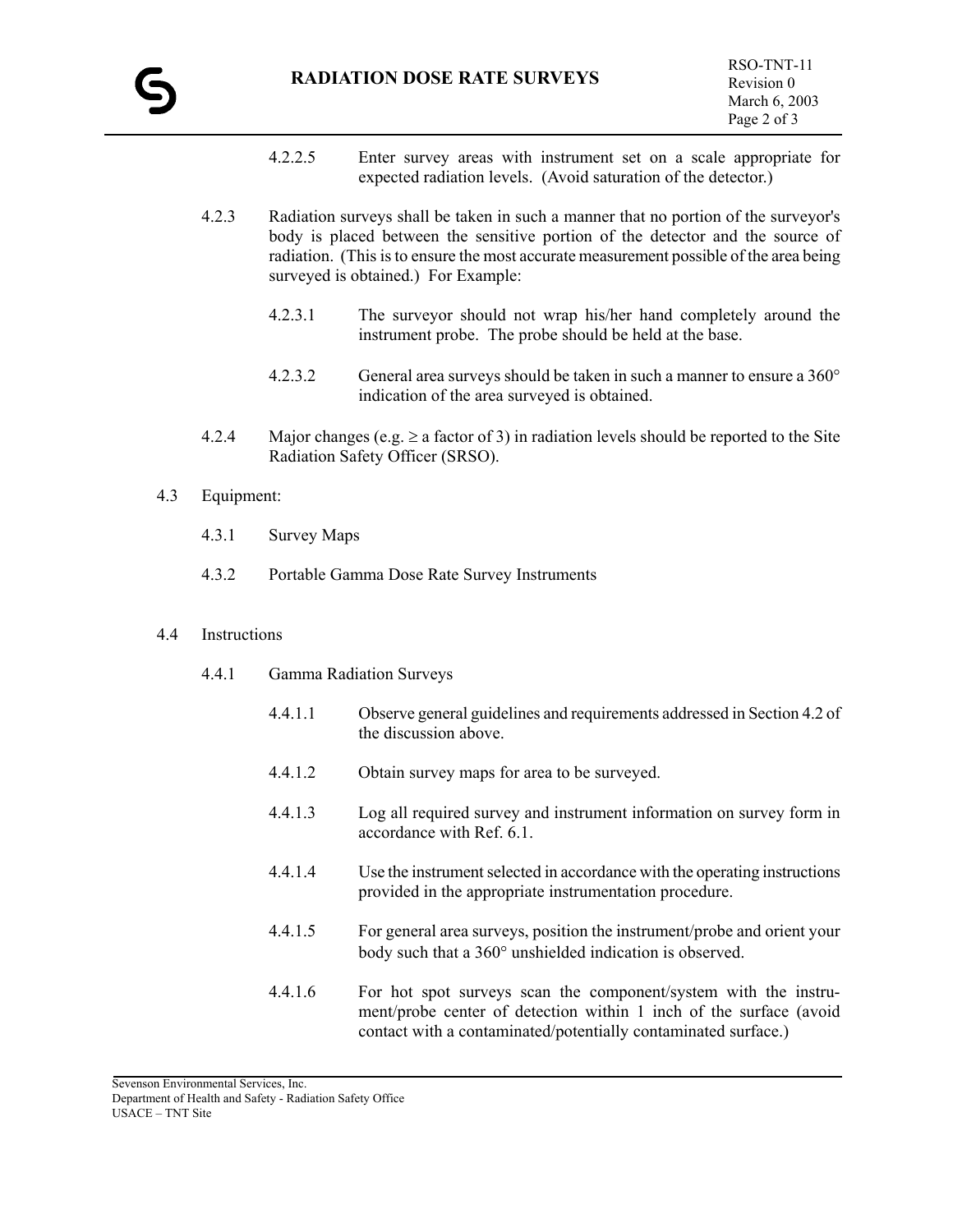- 4.4.1.7 Surveys taken prior to the performance of specific work tasks should consist of general work area surveys, hot spot surveys, and surveys performed on contact with the item/component/ system to be worked. Stratified dose rates and/or gradients caused by shielding or other conditions should be identified and documented to support proper dosimetry placement for whole body and extremity sets.
- 4.4.1.8 Record results and return the survey form to the SRSO for review and approval in accordance with Ref. 6.1.

#### **5.0 RESPONSIBILITIES**

Radiation Safety personnel are responsible for the implementation of this procedure.

#### **6.0 REFERENCES**

6.1 RSO-TNT-10, Radiological Surveys

#### **7.0 ATTACHMENTS**

None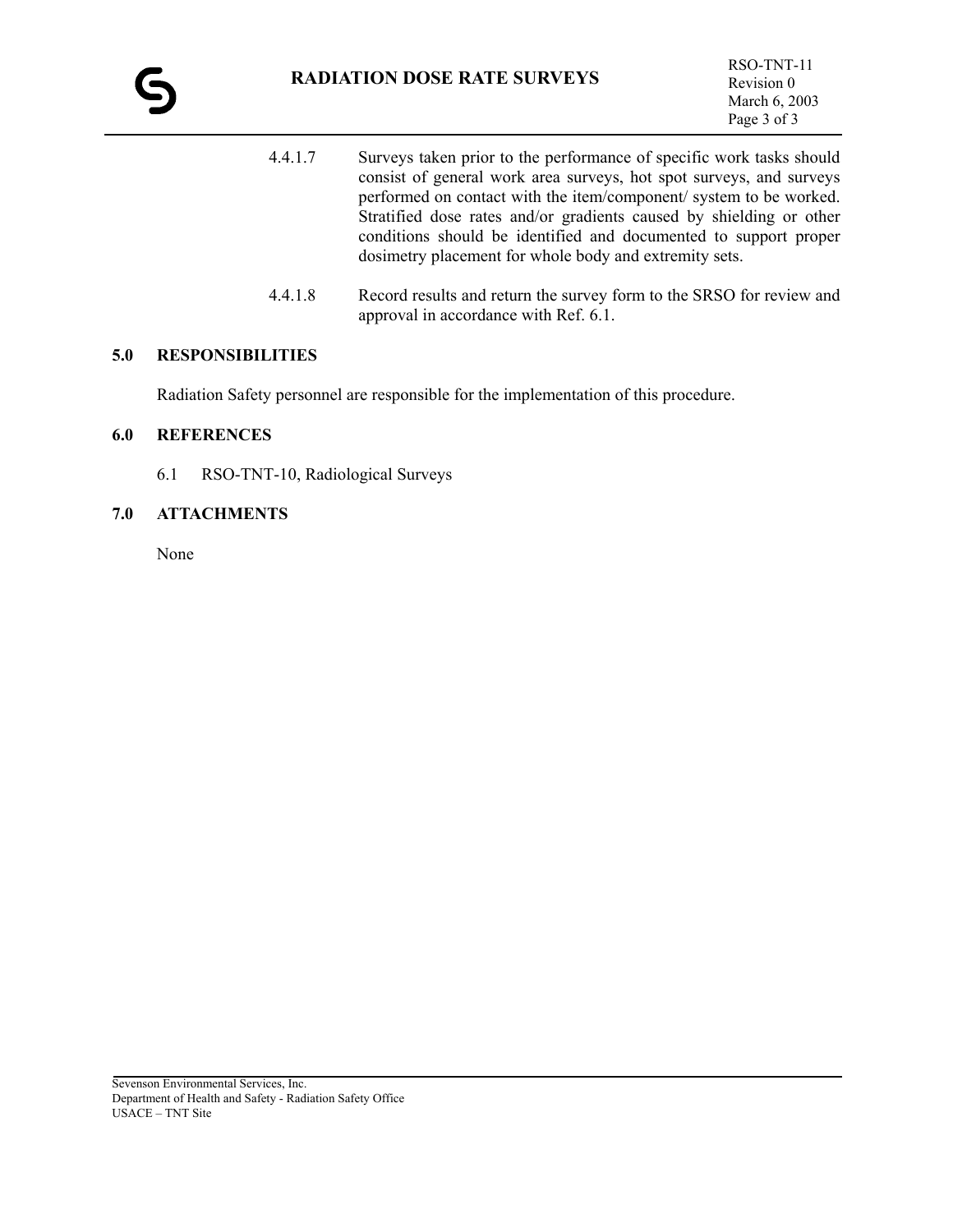# Sevenson Environmental Services, Inc

USACE TNT SITE

Radiation Safety Office-Standard Operating Procedure (RSO-TNT)

Cover Sheet

# **RSO-TNT-12**

# **SURFACE CONTAMINATION SURVEYS**

# **Rev. 0**

March 6, 2003

# **Record of Changes**

| Change No. Page(s) Changed Effective Date Change No. Page(s) Changed Effective Date |  |  |
|-------------------------------------------------------------------------------------|--|--|
|                                                                                     |  |  |
|                                                                                     |  |  |
|                                                                                     |  |  |
|                                                                                     |  |  |
|                                                                                     |  |  |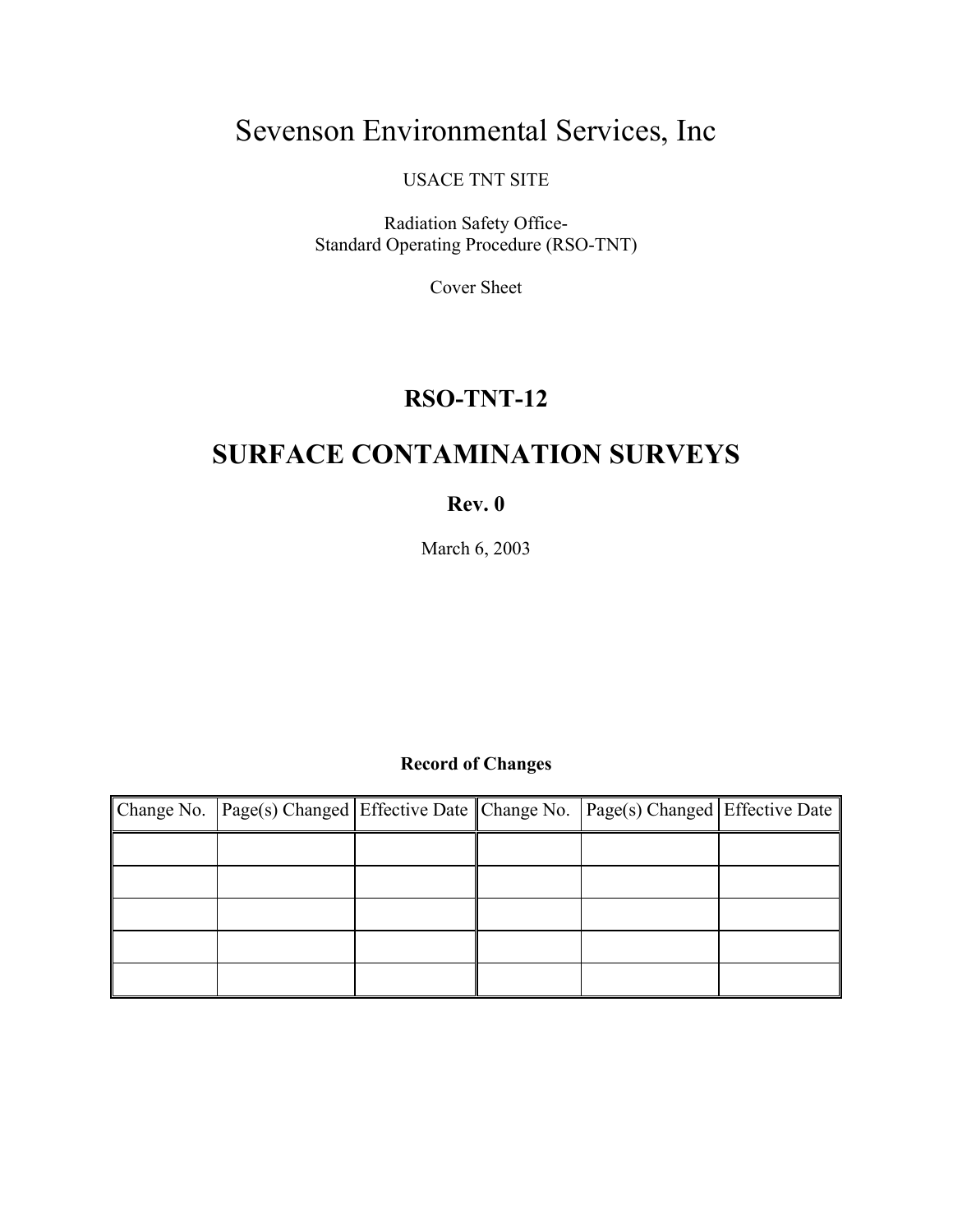

#### **1.0 PURPOSE**

The purpose of this procedure is to establish guidelines and requirements for the performance of surface contamination surveys.

#### **2.0 APPLICABILITY/SCOPE**

This procedure is applicable to all Radiation Safety personnel.

#### **3.0 DEFINITIONS**

- 3.1 The surface contamination survey techniques used are:
	- 3.1.1 Indirect Survey Method This method measures removable contamination. The indirect survey techniques (smear and wipe) are as follows:
		- 3.1.1.1 Smear Surveys A smear is obtained by using an absorbent filter disk to wipe with moderate pressure, across the area/item to be surveyed. The smear is to cover an area of approximately  $100 \text{ cm}^2$ . The smear is then counted by using either laboratory counting equipment or a ratemeter with any detector probe, using reproducible geometry.
		- 3.1.1.2 Wipe Surveys A wipe is obtained by wiping an absorbent pad or towel over a larger area or the entire surface, if practical. The wipe is then counted using a ratemeter with a detector.
	- 3.1.2 Direct Survey Method This method measures both fixed and removable levels of surface contamination. The direct frisk is performed by scanning the survey location using an instrument, i.e., as a ratemeter with a Ludlum 43-65 detector.

#### **4.0 PROCEDURE**

- 4.1 Precautions/Limitations
	- 4.1.1 Survey techniques used to monitor personnel contamination are presented in Ref. 6.1.
	- 4.1.2 Surface contamination survey requirements for the release of area/items/or materials are contained in Ref. 6.2.
	- 4.1.3 Documentation and record keeping requirements for surface contamination surveys are contained in Ref. 6.2.
	- 4.1.4 The administrative limits for surface contamination are contained in Ref. 6.4.
	- 4.1.5 General Guidelines and Requirements

Sevenson Environmental Services, Inc. Department of Health and Safety - Radiation Safety Office Fields Brook Superfund Site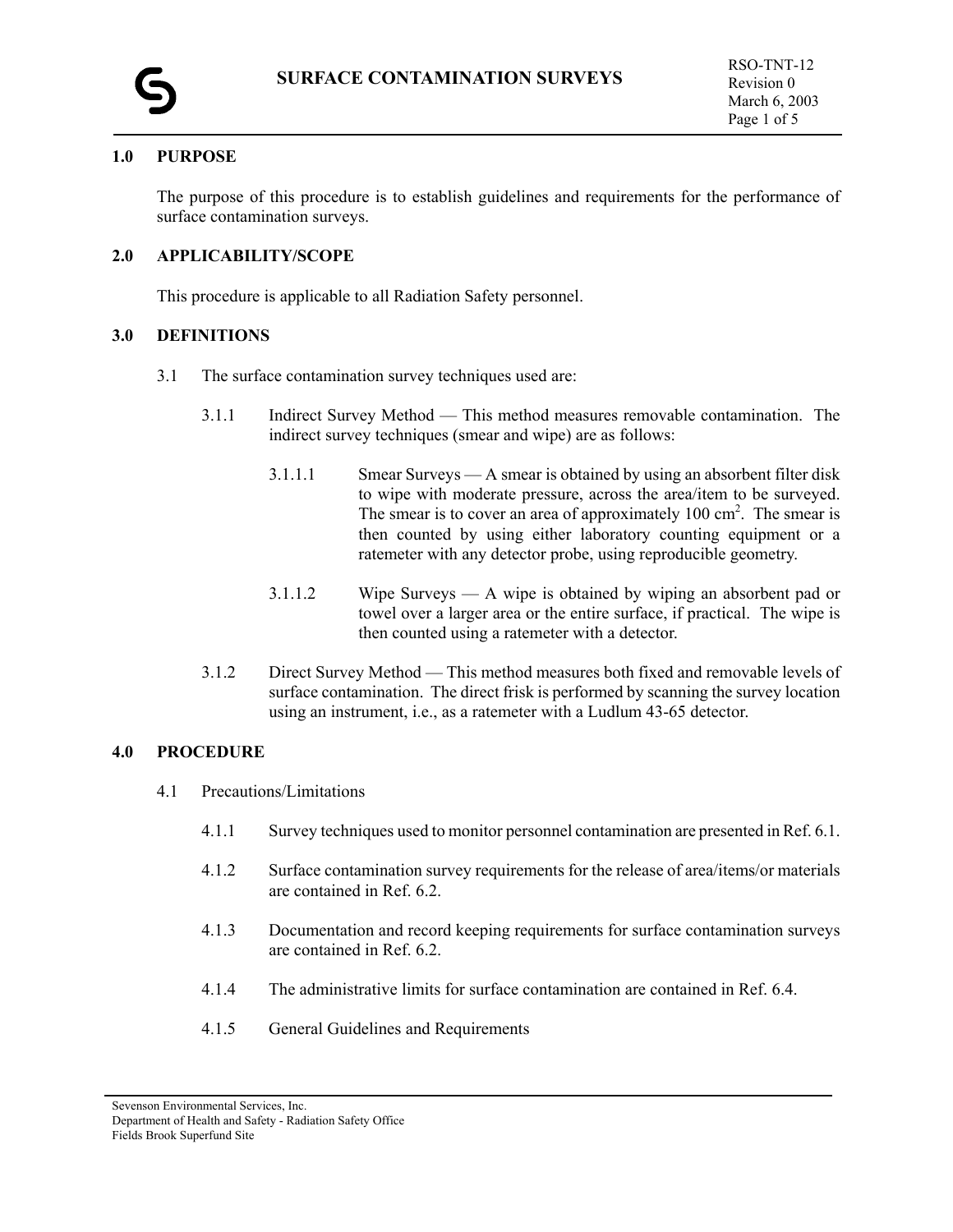- 4.1.5.1 Personnel performing/counting surface contamination surveys shall take necessary precautions to minimize the possibility of cross contamination. (i.e., changing gloves after handling highly contaminated surface, wrapping instruments in poly or other suitable material.) **NOTE:** Detector windows of  $\alpha$  instrumentation must **not** be covered by any material. 4.1.5.2 Prior to entering the area for the purpose of performing a surface contamination survey, personnel must be aware of anticipated contamination levels. A review of previous surveys and operations performed in the area since the last survey should be made to determine the expected radiation and surface contamination levels. 4.1.5.3 When high levels of surface contamination are expected, start the survey at the periphery of the area and proceed toward the point suspected of having high levels of contamination. To minimize the spread of high levels, change shoe covers prior to leaving the highly contaminated area, if practical. 4.1.5.4 When low background, sufficient sensitivity, accessibility, surface geometry, etc., permit, a direct scan using an detection instrument with an appropriate compatible count rate meter for surveys should be performed in accordance with Section 4.2 of this procedure. Any portable count rate instrument used for contamination surveys should have the capability of providing an audible response for the observed count rate. 4.1.5.5 If background levels, surface geometry, large area to be surveyed (floors, walls, etc.) do not permit a direct frisk, a smear survey in accordance with Section 4.3 or a wipe survey in accordance with Section 4.4 should
	- be performed. When background radiation levels permit, smears/wipes may be counted on the spot with the rate meter. Where background levels do not permit on-the-spot counting, the smears/wipes shall be taken to a low background area within a radiological control area for counting. Care must be taken to ensure that the smear/wipe are counted such that no spread of loose surface contamination takes place as a result of the counting process.
- 4.1.5.6 Contamination surveys in non-contaminated areas shall be performed as required by Ref. 6.2. Any surface contamination found in noncontaminated areas shall have the area immediately secured and further surveys made in the vicinity to determine the extent of the activity. The survey data shall be reported to SRSO for evaluation.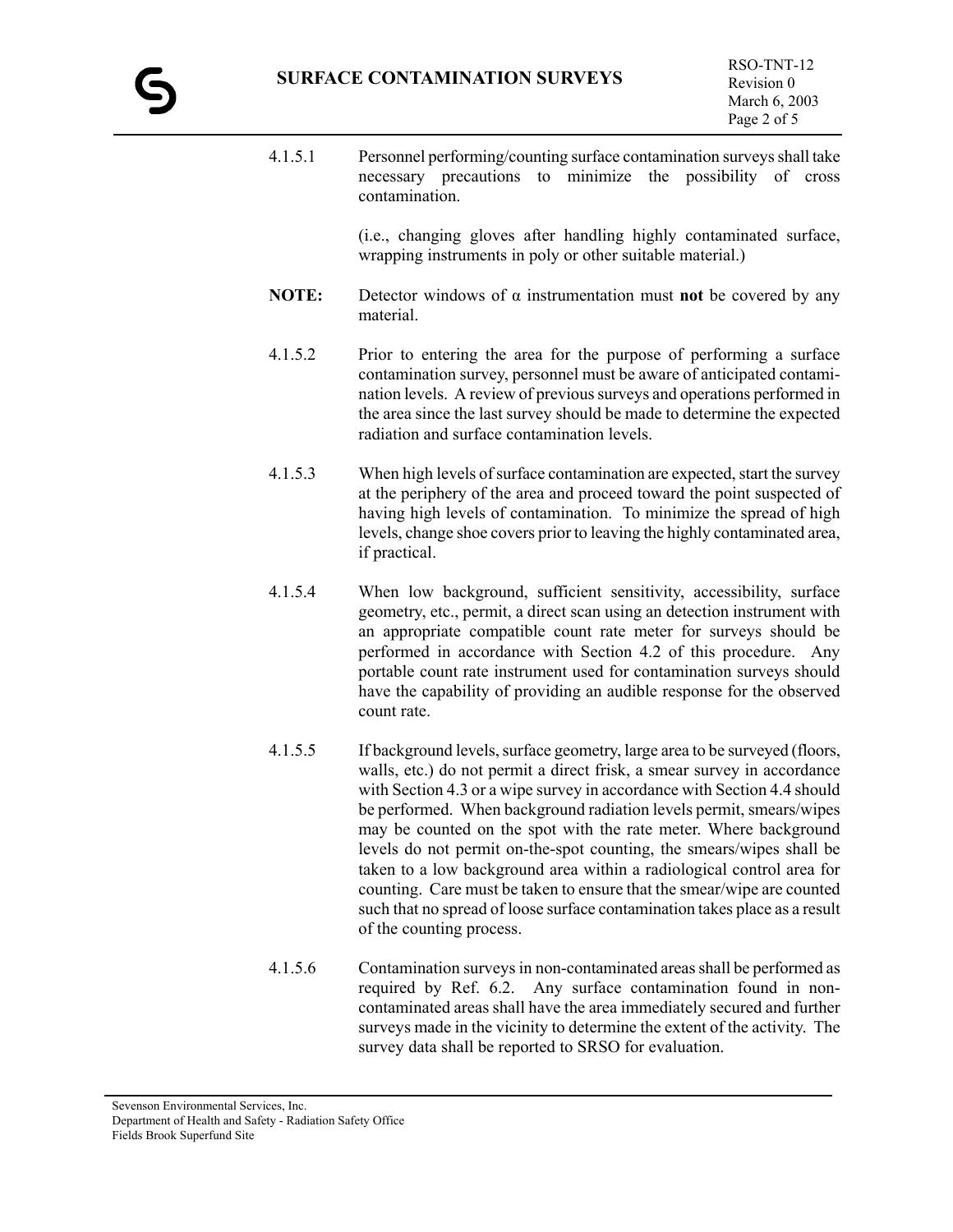- 4.1.5.7 Major changes in loose surface contamination in known contaminated areas should be reported to SRSO.
- 4.1.5.8 Smears/wipes in known highly contaminated areas that do not serve a specific purpose should not be taken.
- 4.2 Perform a direct frisk as follows:
	- 1. Observe general requirements addressed in Section 4.1.5.
	- 2. Taking precautions to ensure the instrument/probe does not come in contact with the surveyed surface, hold the probe within 1/8" of the surface.
	- 3. Scan the entire surface of the survey point or item at a slow rate. (Approximately 2" per second)
	- 4. If the direct scan indicates levels greater than the allowable limits of Ref. 6.2, perform a smear or wipe survey as indicated in Section 4.3 or Section 4.4 as applicable. Control the area as a contamination area if the smear/wipes indicate levels greater than the allowable limits of Ref. 6.4.
	- 5. Determine activity levels in accordance with Section 4.5.
	- 6. Document results in accordance with Ref. 6.2.
- 4.3 Smear Survey Technique (indirect method)
	- 4.3.1 Where background levels, surface geometry, etc., prohibit direct scans for surface contamination, perform a smear survey as follows:
		- 1. Observe General Requirements addressed in Section 4.1.5.
		- 2. Obtain a survey form to map the locations of the smear samples.
		- 3. Using moderate pressure, wipe an area approximately 100 cm<sup>2</sup> with the smear.
		- 4. Count the smear samples in accordance with Section 4.5. Document results in accordance with Ref. 6.2.
		- 5. Determine activity levels in accordance with Section 4.5.
		- 6. Document the results in accordance with Ref. 6.2.
- 4.4 Wipe Survey Technique (Indirect Method)
	- 4.4.1 Where surface geometry, etc., prohibit direct frisks of an area and/or it is desired to survey large areas, perform a wipe survey as follows: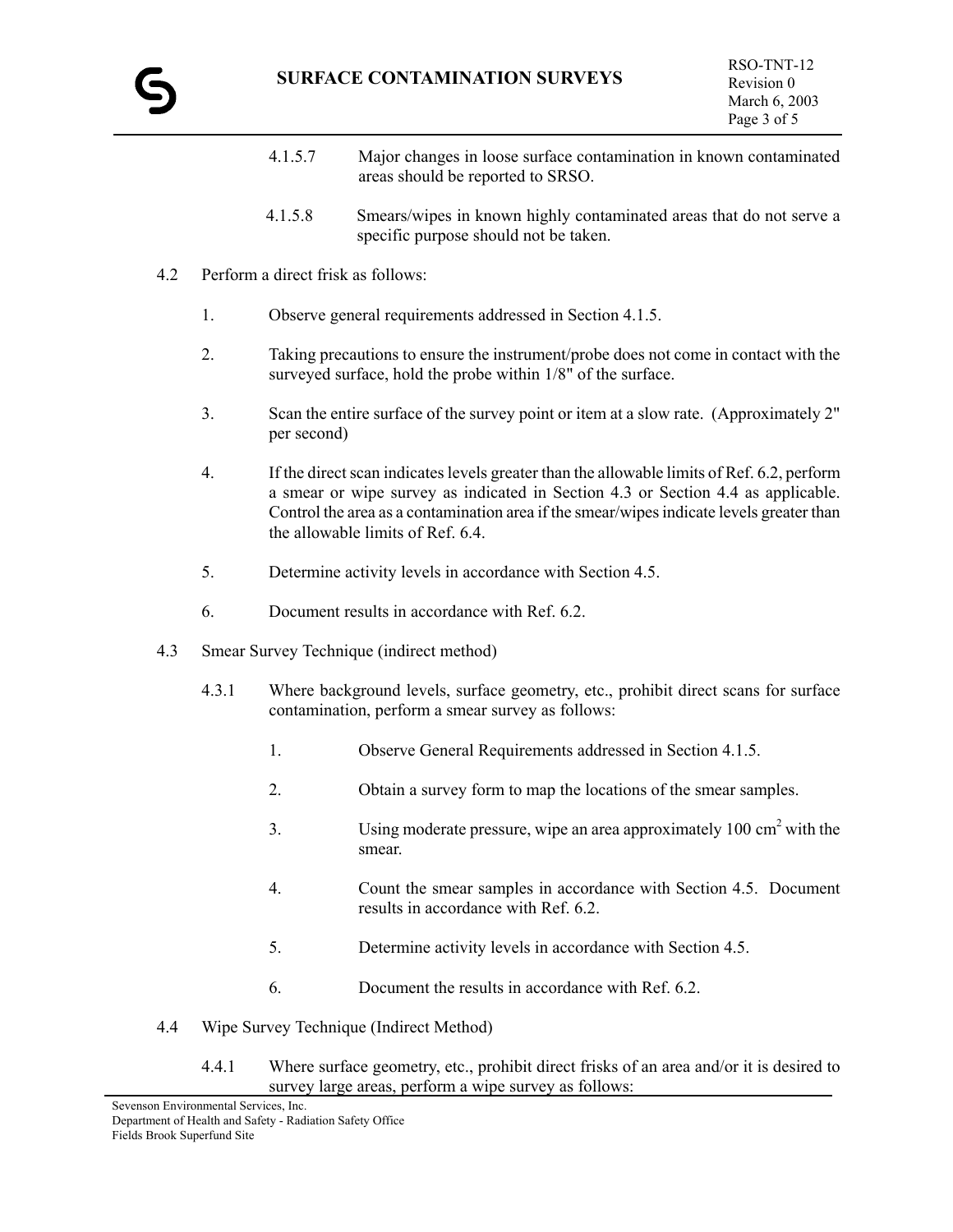- 1. Observe the general requirements listed in Section 4.1.5.
- 2. Wipe the surface to be surveyed with cloth or paper wipe. Masslin or other oil-impregnated materials are not to be used.
- 3. Count samples in accordance with Section 4.5. Document results in accordance with Ref. 6.2.
- 4. Determine the activity levels in accordance with Section 4.5.
- 5. Document the results in accordance with Ref. 6.2.
- 4.5 Counting Smear/Wipe Samples
	- 4.5.1 Prior to handling smear/wipe samples, take the necessary precautions to prevent crosscontamination.
	- 4.5.2 Scan the samples with a field instrument prior to continuing.
	- 4.5.3 When counting smears/wipes, count the sample for at least 60 seconds.
	- 4.5.4 Determine the activity levels as follows:

dpm = (gross cpm - background cpm) instrument efficiency

- 4.5.4.1 Record the results in accordance with Ref. 6.2.
- 4.5.5 If a more precise measurement is desired such as for release surveys, alpha, etc., smears may be counted using laboratory count equipment.
	- 4.5.5.1 Determine activity levels as follows:

Count smears for at least 1 minute.

- dpm = (Gross counts/count time)-(Background counts/background time) counter efficiency
- 4.5.5.2 Record the results in accordance with Ref. 6.2.
- 4.5.6 If further analysis is not desired, (i.e., isotopic analysis), dispose of samples appropriately.
- 4.6 Equipment: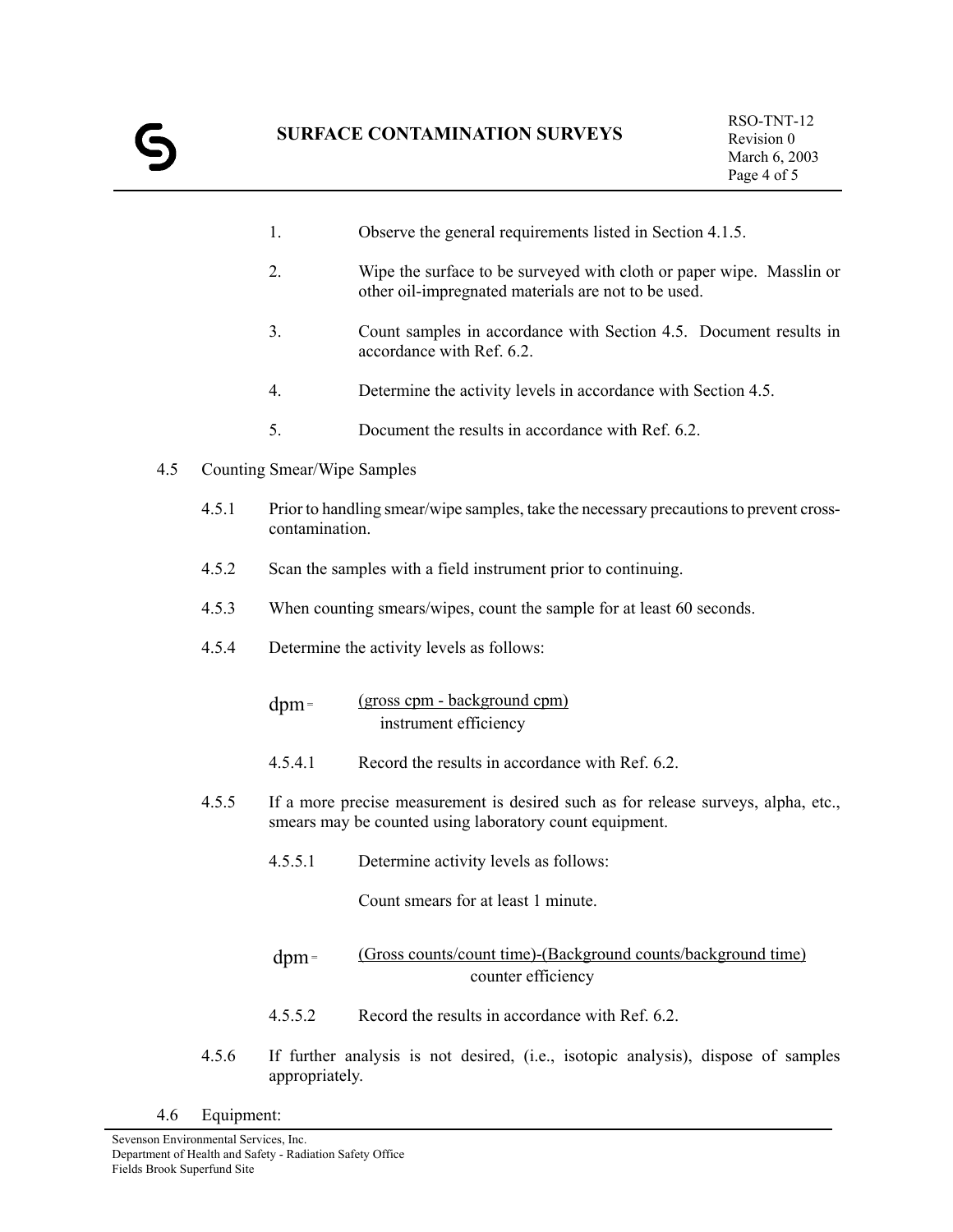# **SURFACE CONTAMINATION SURVEYS**

- 4.6.1 Survey Forms
- 4.6.2 Envelopes or Plastic Bags
- 4.6.3 Smear Papers, Cloths
- 4.6.4 Appropriate Portable Survey Instruments
- 4.6.5 Laboratory Counters

### **5.0 RESPONSIBILITIES**

Surface contamination surveys are performed by the Radiation Safety Technicians to assess surface contamination to aid in controlling the spread of radioactive contamination to unrestricted or less contaminated surfaces.

## **6.0 REFERENCES**

- 6.1 RSO-TNT-13, Personnel Contamination Monitoring and Decontamination
- 6.2 RSO-TNT-10, Radiological Surveys

### **7.0 ATTACHMENTS**

None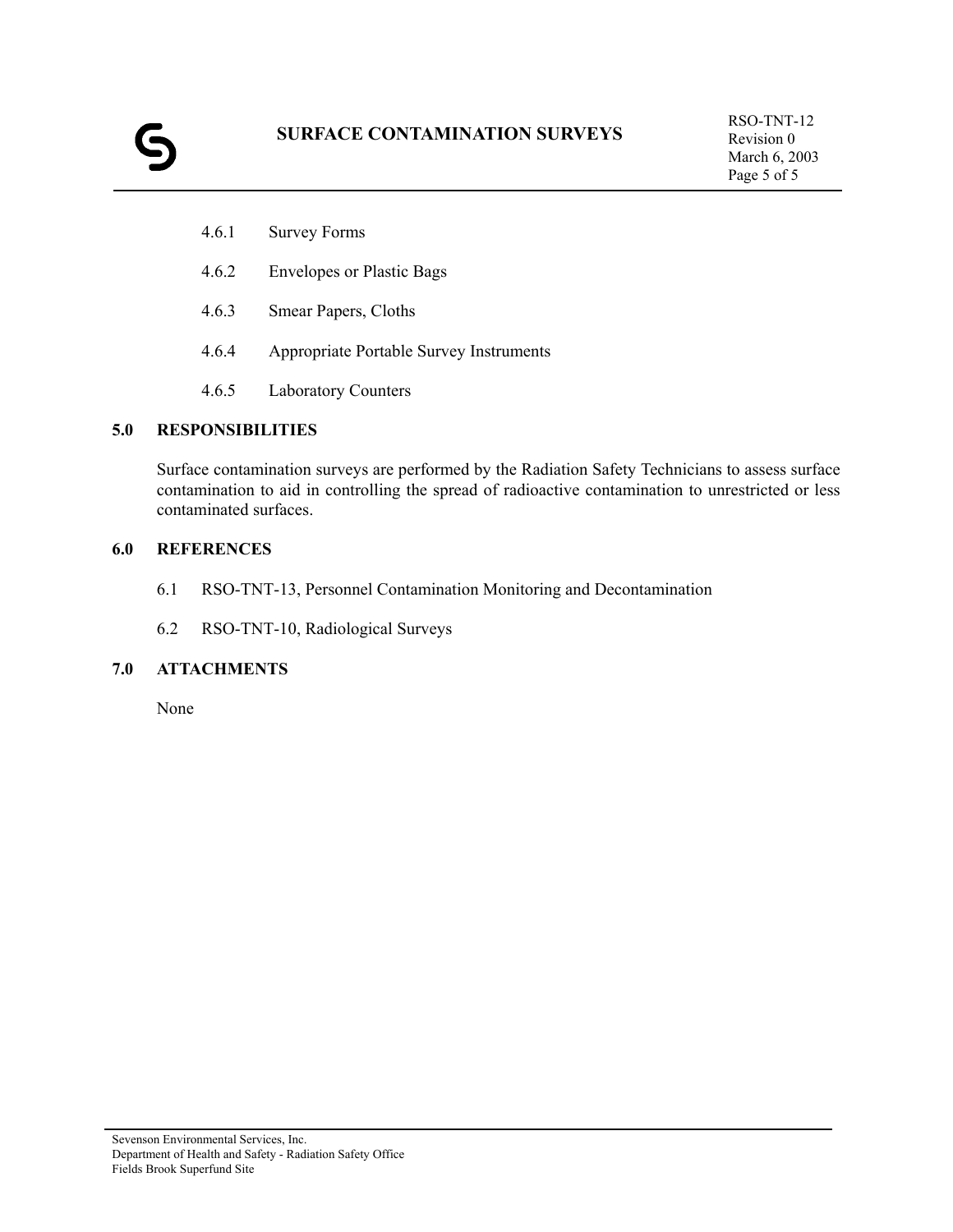# Sevenson Environmental Services, Inc

USACE TNT SITE

Radiation Safety Office-Standard Operating Procedure (RSO-TNT)

Cover Sheet

# **RSO-TNT-13**

# **PERSONNAL CONTAMINATION AND DECONTAMINATION**

**Rev. 0**

March 21, 2003

# **Record of Changes**

| Change No.    Page(s) Changed    Effective Date    Change No.    Page(s) Changed    Effective Date |  |  |
|----------------------------------------------------------------------------------------------------|--|--|
|                                                                                                    |  |  |
|                                                                                                    |  |  |
|                                                                                                    |  |  |
|                                                                                                    |  |  |
|                                                                                                    |  |  |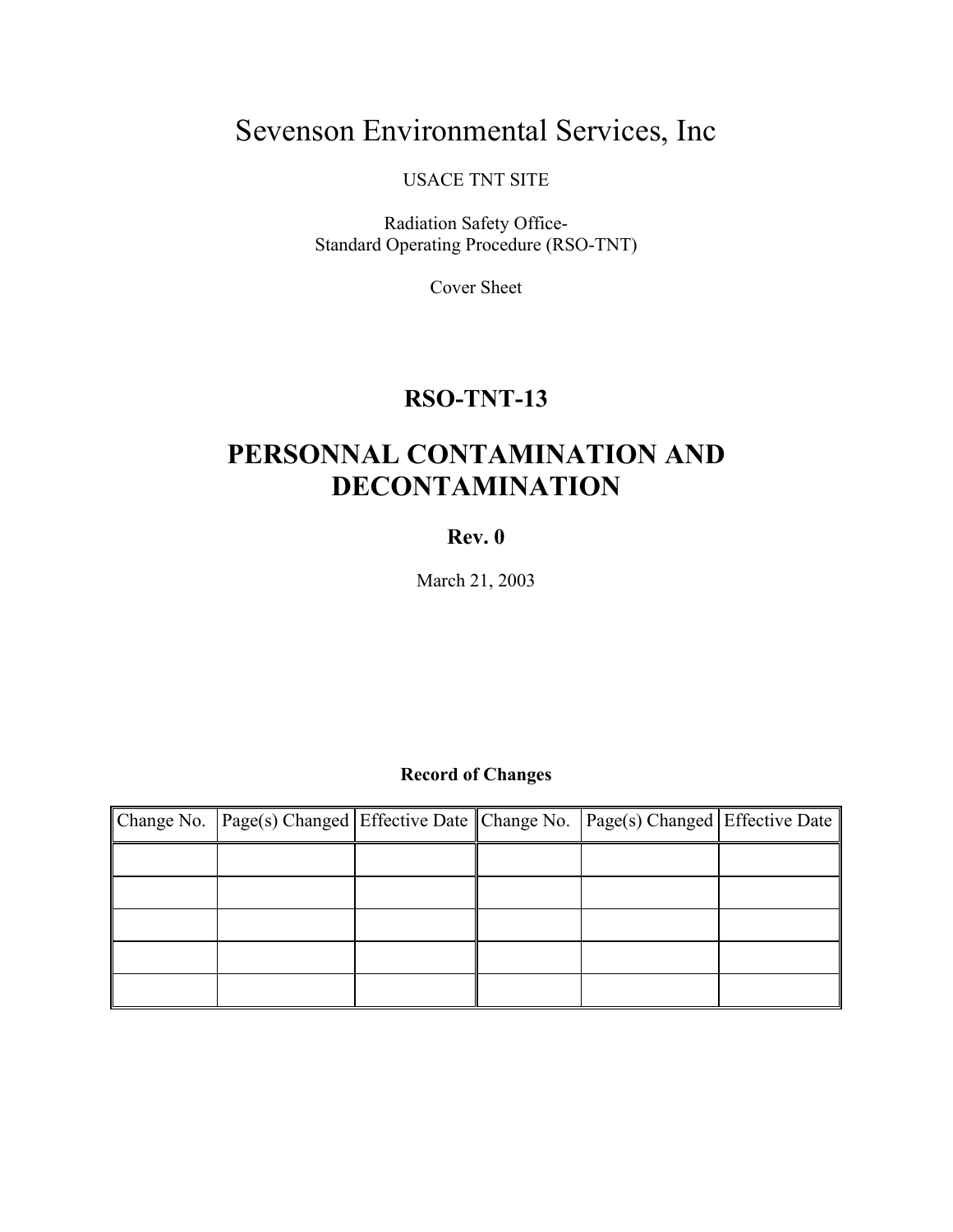

### **1.0 PURPOSE**

This procedure describes personnel contamination monitoring requirements and describes actions to be taken upon detecting contamination during frisking.

### **2.0 APPLICABILITY/SCOPE**

This procedure is applicable to all Radiation Safety personnel.

### **3.0 DEFINITIONS**

- 3.1 Contaminated Individual an individual who is found to be externally contaminated as indicated by an Ludlum 43-89 frisk of  $\geq 20$  cpm<sub>net</sub> (net counts per minute) alpha (") or  $\geq 50$  $\text{cpm}_{\text{net}}$  beta/gamma (\$(). If the contamination can be identified to consist only of radon decay products, the person shall be regarded as uncontaminated.
- 3.2 Hand and Foot Frisk a personnel survey technique in which the hands and soles of the feet are surveyed for surface contamination. Hand and foot frisks shall be performed by all individuals leaving a Radiologically Controlled Area (RCA), if, in the opinion of the Site Radiation Safety Officer (SRSO), there is a low probability of clothing or personnel contamination (e.g., low contamination levels in area, or subject person was only performing a walk-through inspection, surveillances or certain surveys). If positive results are obtained by a hand and foot frisk, a whole body frisk shall be performed.
- 3.3 Whole body Frisk the personnel survey technique in which the entire body is surveyed for surface contamination. Whole body frisks are used to qualitatively and quantitatively establish external personnel contamination. A whole body frisk shall be performed on any individual who has worked in a RCA, especially one in which in which high-level contamination is known to exist.

#### **4.0 PROCEDURE**

- 4.1 Performing Whole Body Frisks
	- 4.1.1 A Whole body frisk shall be performed by each individual immediately upon exiting a posted RCA and/or as otherwise directed by Radiological Safety personnel.
	- 4.1.2 Whole body frisks shall be performed in accordance with Attachment 7.1.
- 4.2 Performing Hand and Foot Frisks
	- 4.2.1 A hand and foot frisk shall be performed by individuals who, in the opinion of the SRSO, have a low probability of clothing and/or personnel contamination, such as personnel performing inspections, surveillances or certain surveys.

Sevenson Environmental Services, Inc. Department of Health and Safety - Radiation Safety Office USACE- TNT Site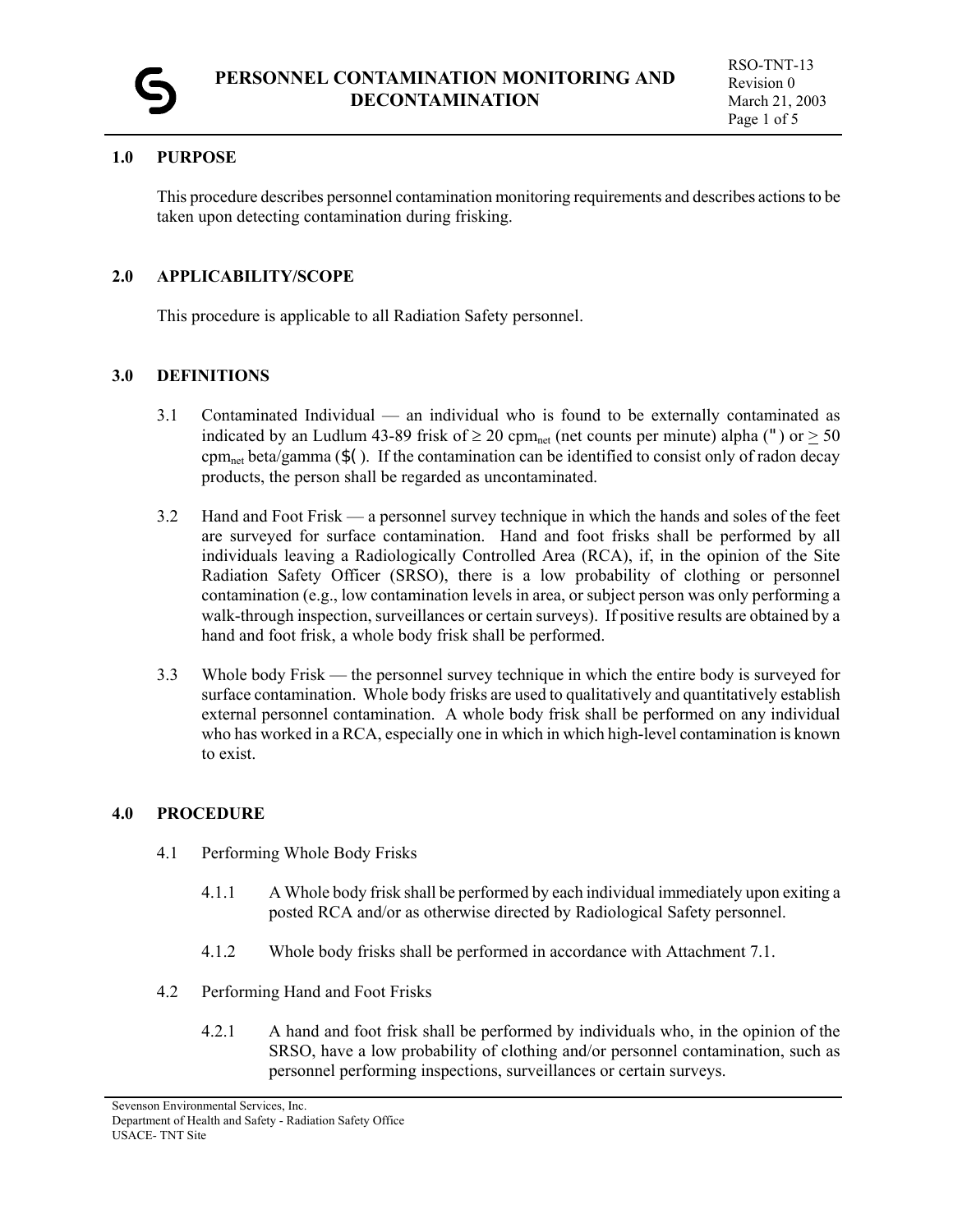

- 4.2.2 Hand and foot frisks shall be performed in accordance with Attachment 7.2.
- 4.3 Decontamination of Contaminated Individuals

Upon notification of a contaminated individual, Radiation Safety personnel shall decontaminate the individual as follows:

4.3.1 Technician

Perform a whole body frisk of the individual in accordance with Attachment 7.1. If the survey confirms that the individual is contaminated, initiate Attachment 7.3 (Personnel Contamination Form).

- **NOTE:** Ensure that all frisk survey results are logged in cpm<sub>net</sub> (unless otherwise specified) and the time of each survey is included on the Personnel Contamination Form. Estimate and log the area(s) of skin contaminated  $(cm<sup>2</sup>)$ .
- **NOTE:** Obtain nasal smears if contamination has occurred above the shoulders and for any other situation where an internal deposition is suspected. All nasal smears should be recorded on the Personnel Contamination Form in units of dpm/smear.
- 4.3.2 At an appropriate decontamination facility, decontaminate the individual using a suitable technique(s). Guidelines for decontamination methods are contained in Attachment 7.4. Apply the decontamination techniques in progressive order. Application of the decontamination technique shall include the following considerations.
- **NOTE:** To accommodate special situations, techniques not listed in Attachment 7.4 may be utilized on a case by case basis with the concurrence of qualified medical personnel.
- **NOTE:** Decontamination of contaminated wounds, severely injured or internally contaminated personnel, shall be performed under the direction of qualified medical personnel.
	- 4.3.2.1 Brief the individual as to the severity and significance of the contamination and the methods to be used for decontamination.
	- **NOTE:** The psychological well being of the contaminated worker should always be considered. The unusual nature of ionizing radiation may create apprehension, and occasionally, unreasonable fear may accompany contamination. Every effort to reassure the worker and to allay his fears should be made.
	- 4.3.2.2 Document the technique and log the decontamination results for each decontamination attempt.
	- 4.3.2.3 Do not decontaminate to the point of skin reddening/ abrasion.

Sevenson Environmental Services, Inc. Department of Health and Safety - Radiation Safety Office USACE- TNT Site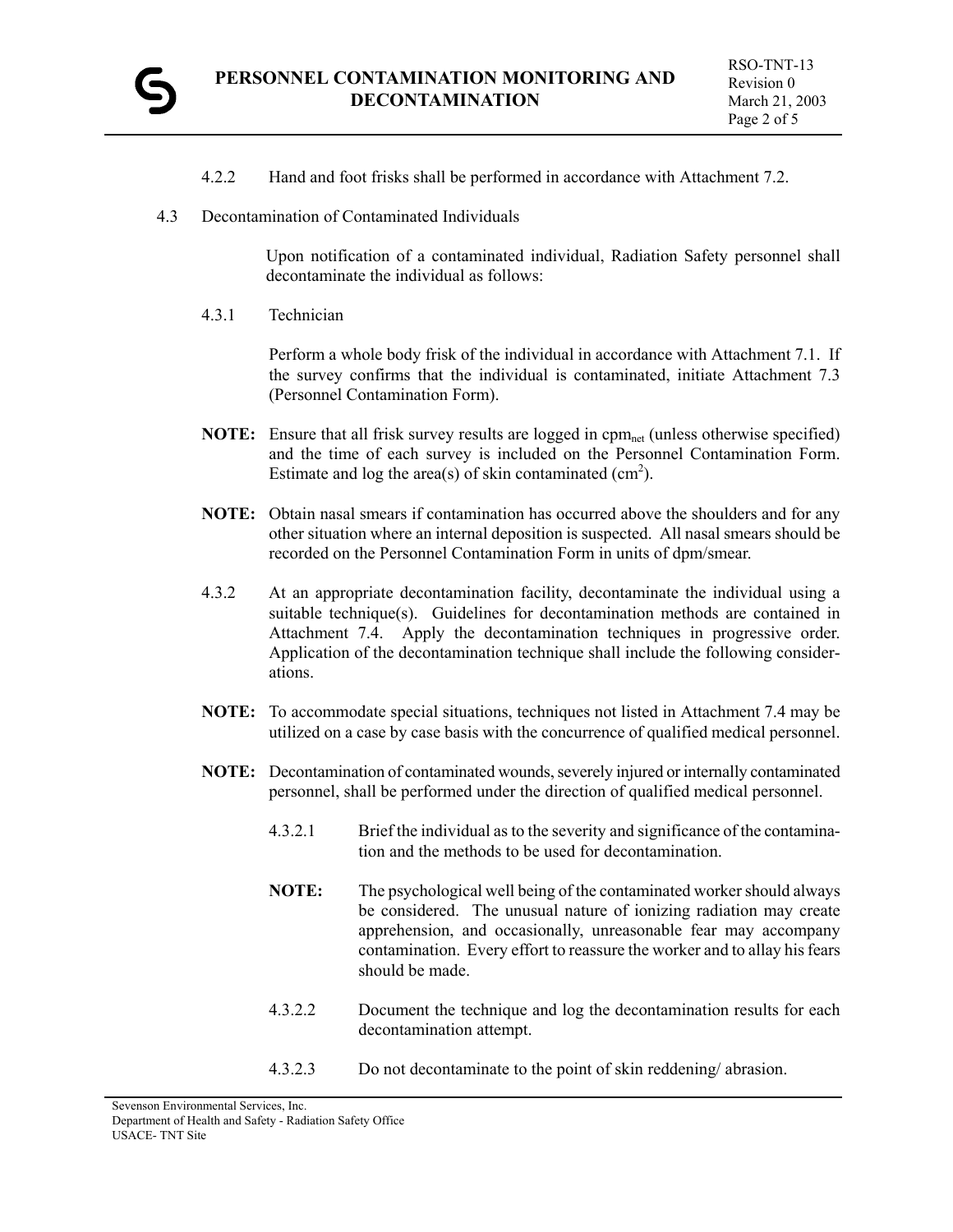- 4.3.2.4 Decontamination of ears, eyes, mouth and other orifices shall be performed under the direction of qualified medical personnel.
- 4.3.2.5 Decontamination of nasal passages shall be limited to repeated nose blowing by the individual. Supplemental nasal irrigation as required shall be performed under the direction of qualified medical personnel.
- 4.3.3 Determine and record the specifics of the contamination event. These specifics shall include the estimated time of contamination and description of the most likely cause. As necessary initiate controls, to prevent further contaminations until corrective actions have been determined and initiated, in accordance with Ref. 6.1.
- **NOTE:** In the event that the individual cannot be decontaminated below 20 cpm<sub>net</sub>  $\alpha$  or 50 cpmnet βγ, notify SRSO or designee prior to release of the individual.
- 4.3.4 As required by Ref. 6.2, have the individual submit appropriate bioassay samples.
- 4.3.5 Whole Body Counter Operator If a Whole body count is performed, provide Radiation Safety with the results to allow completion of the applicable section of the Personnel Contamination Form.
- 4.3.6 Site Radiation Safety Officer Review the contamination event with the individual and have the individual sign the Personnel Contamination Form.
- 4.3.7 Site Radiation Safety Officer Review the Personnel Contamination Form for completeness and accuracy. Sign the Personnel Contamination Form and forward the Personnel Contamination Form to the Radiation Safety Officer for review.
- 4.3.8 Site Radiation Safety Officer If necessary, initiate an Radiological Deficiency Report (RDR) in accordance with Ref. 6.1
- 4.3.9 Site Radiation Safety Officer Review the Personnel Contamination Form for completeness and accuracy. Sign the Personnel Contamination Form. As required, incorporate the assessed skin dose into the individual's exposure record in accordance with Ref. 6.3. Place the completed Personnel Contamination Form into the individual's exposure file.
- 4.4 Documentation of contaminated clothing
	- 4.4.1 Technician
		- 4.4.1.1 Using Attachment 7.5, "Clothing Contamination Report", document the circumstances, decontamination methods, survey results, and disposition of clothing determined to be contaminated. This documentation shall include survey results on both inside and outside surfaces of the contaminated clothing.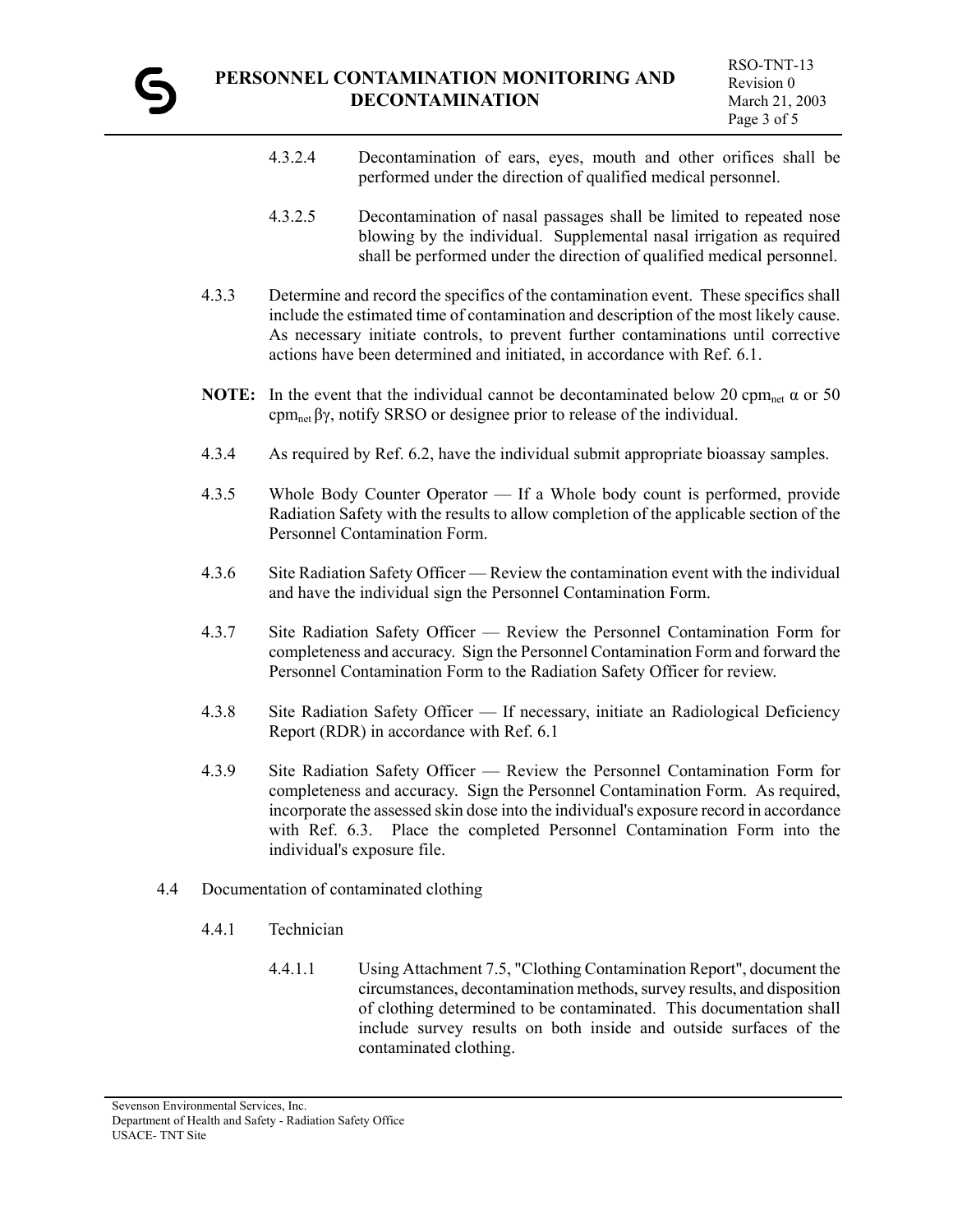

- 4.4.1.2 Record the estimated time of the contamination on Attachment 7.5 at the top in the box marked "Time".
- 4.4.1.3 Record the time(s) of decontamination under "Survey Results".
- 4.4.2 Site Radiation Safety Officer
	- 4.4.2.1 Review and sign Attachment 7.5 prior to distribution.

#### **5.0 RESPONSIBILITIES**

- 5.1 Each individual is responsible to:
	- 5.1.1 Properly perform a whole body frisk upon exiting a posted RCA or as otherwise directed by Radiation Safety.
	- 5.1.2 Properly perform hand and foot frisks as the exit from the Restricted Area.
- 5.2 Site Radiation Safety Officer is responsible to:
	- 5.2.1 Maintain calibrated frisking devices/stations strategically throughout the site to support whole body and hand and foot frisking requirements.
	- 5.2.2 Periodically observe personnel frisking operations to ensure compliance with this procedure.
	- 5.2.3 Decontaminate those individuals identified to be contaminated.
	- 5.2.4 Document the details of the contamination event and initiate corrective action(s) in those cases where program deficiencies are identified.
	- 5.2.5 Support Radiation Safety personnel with regards to the identification and corrections to radiological practices which contribute to skin contaminations, in accordance with Ref. 6.1.
	- 5.2.6 Maintain Personnel Contamination Forms in the appropriate personnel files.

#### **6.0 REFERENCES**

- 6.1 RSO-SOP-06, Radiological Deficiency Reports
- 6.2 RSO-SOP-04, Bioassay Procedure
- 6.3 RSO-SOP-03, Personnel Dosimetry Requirements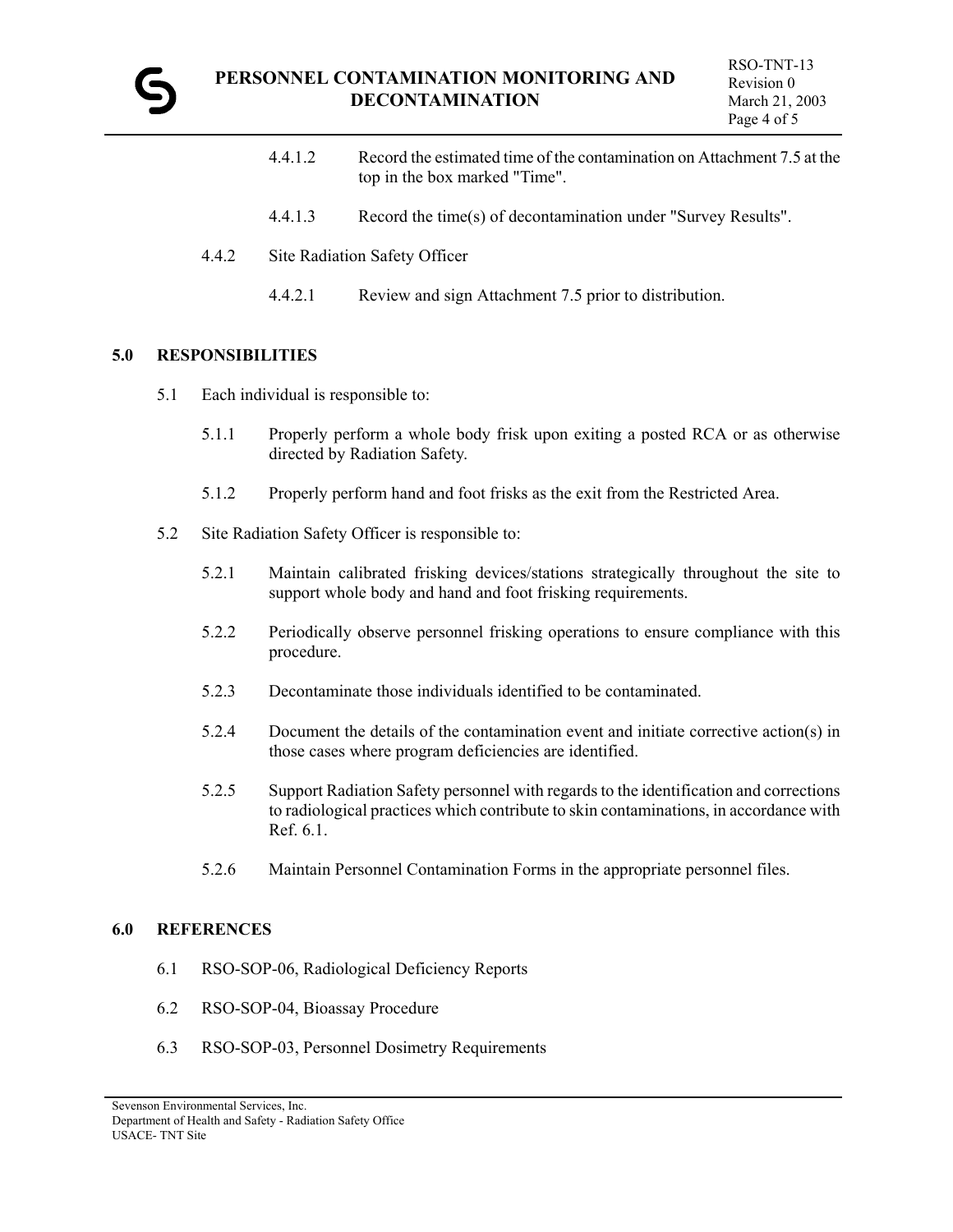

## **7.0 ATTACHMENTS**

- 7.1 Whole Body Frisk Technique
- 7.2 Hand and Foot Frisk Technique
- 7.3 Personnel Contamination Form
- 7.4 Decontamination Methods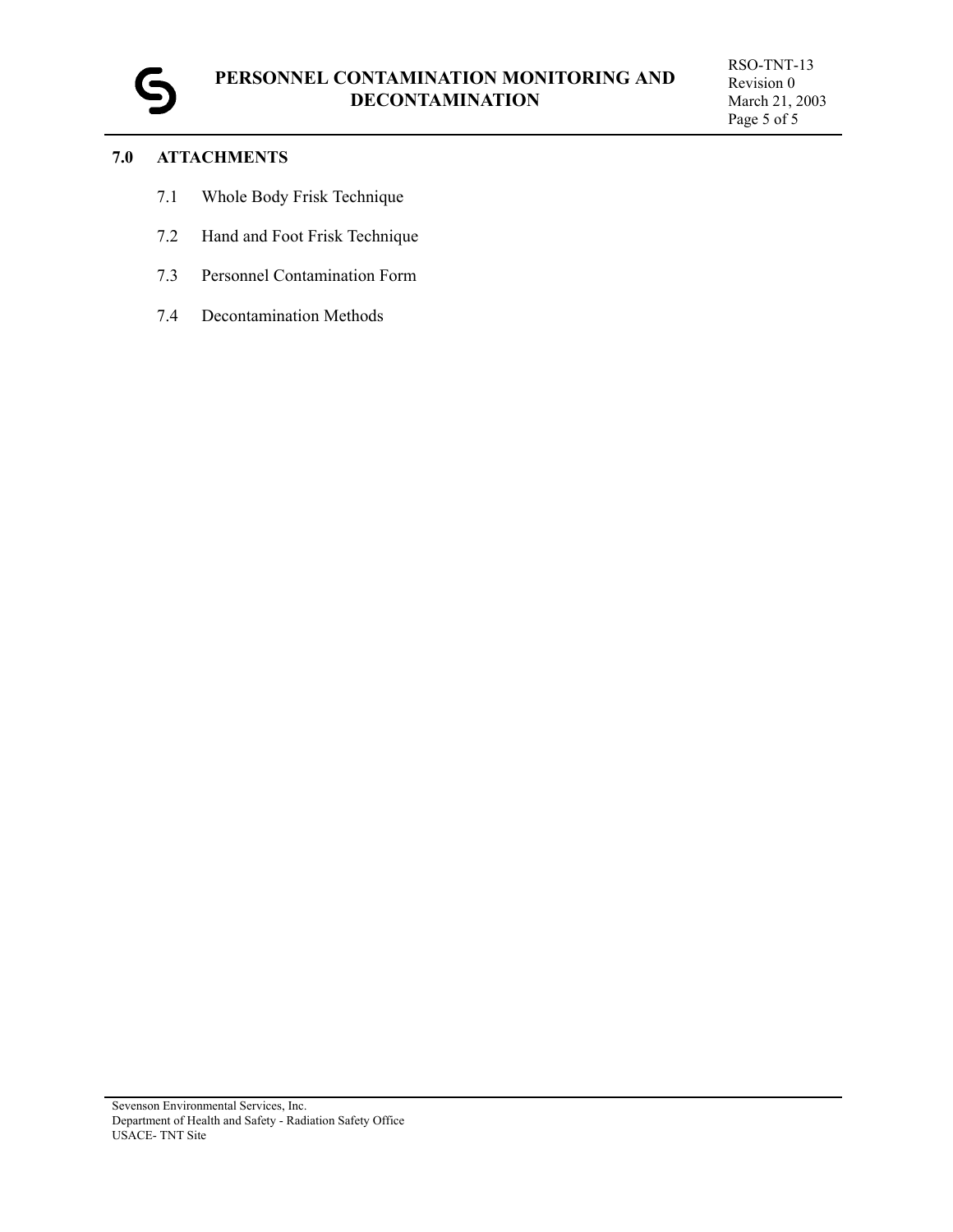# Recommended Whole Body Frisk Technique

# **GENERAL USE OF FRISKER** (Ludlum 43-89 or equivalent)

- 1. Probe to be held within 1/8" of surface being monitored.
- 2. Probe to be moved over surface at a rate of less than 2"/sec.
- 3. If so equipped, Radiation Safety will maintain alarm at 20 cpm<sub>net</sub> for  $\alpha$  survey meters and 50 cpm<sub>net</sub> for βγ survey meters.
- 4. The net cpm above background shall be visually observed.
- 5. Entire whole body frisk will require 2-3 minutes if available, timers shall be used.

# **FRISK TECHNIQUE**

- 1. Perform frisker check.
	- Start with both hands
	- Neck and Shoulders
	- Shoes, top and bottom
- **NOTE:** IN THE EVENT THAT α FRISKING INDICATES ≥ 20 cpm ABOVE BACK-GROUND, βγ FRISKING INDICATES ≥ 50 cpm ABOVE BACKGROUND, OR FRISKER ALARMS, NOTIFY RADIATION SAFETY PERSONNEL FOR ASSISTANCE.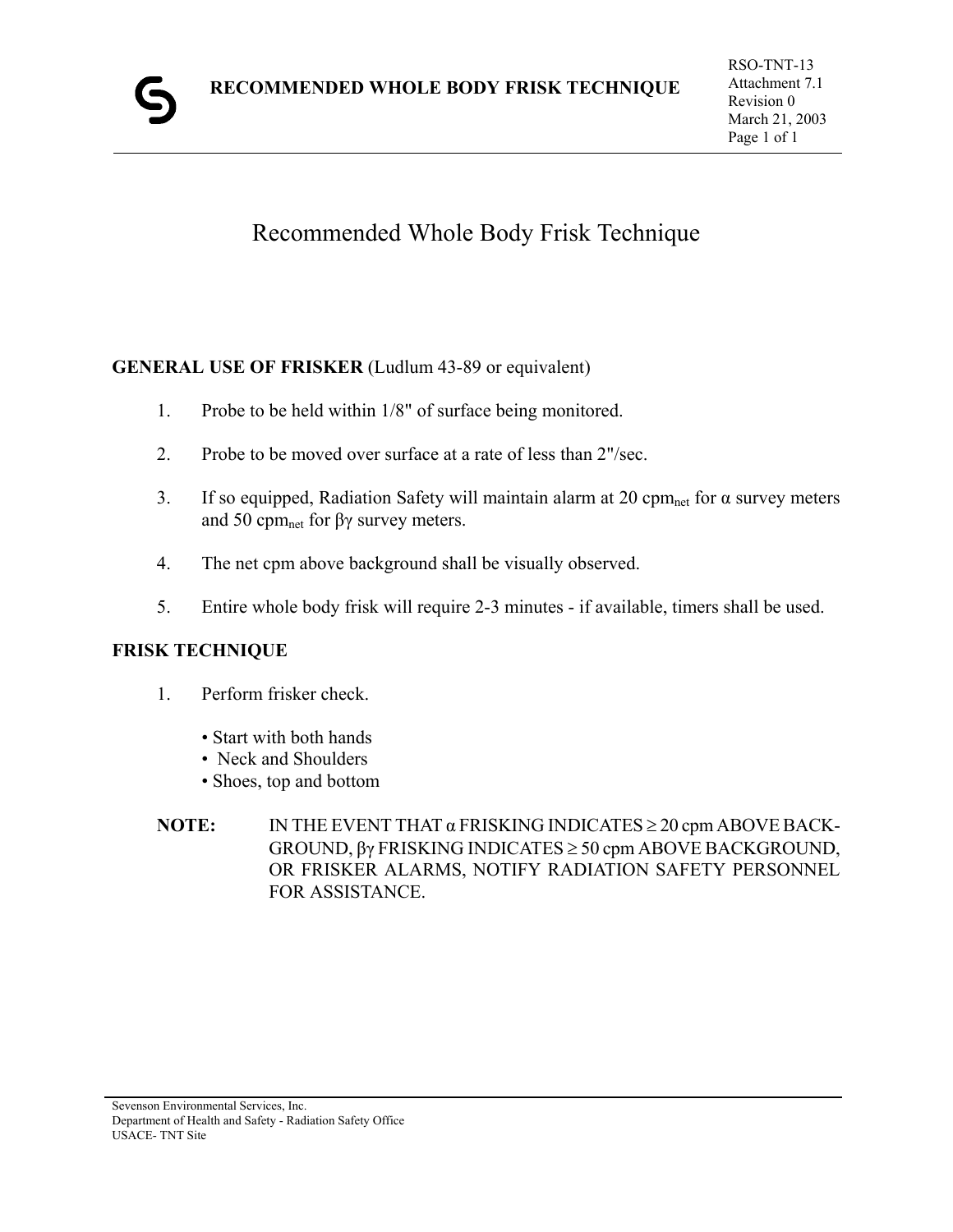

# **Recommended Hand and Foot Frisk Technique**

## **GENERAL USE OF FRISKER** (Ludlum 43-89 or equivalent)

- 1. Probe to be held within 1/8" of surface being monitored.
- 2. Probe to be moved over surface at a rate of less than 2"/sec.
- 3. If so equipped, Radiation Safety will maintain alarm at 20 cpm<sub>net</sub> for  $\alpha$  survey meters and 50 cpm<sub>net</sub> for βγ survey meters.
- 4. The net cpm above background shall be visually observed.

## **SPECIFIC TECHNIQUE**

- 1. Perform frisker check.
- 2. Frisk both hands.
- 3. Frisk the bottoms of both feet.
- **NOTE:** IN THE EVENT THAT α FRISKING INDICATES ≥ 20 cpm ABOVE BACK-GROUND, βγ FRISKING INDICATES ≥ 50 cpm ABOVE BACKGROUND, OR FRISKER ALARMS, PERFORM A WHOLE BODY FRISK AND NOTIFY RADIATION SAFETY PERSONNEL FOR ASSISTANCE.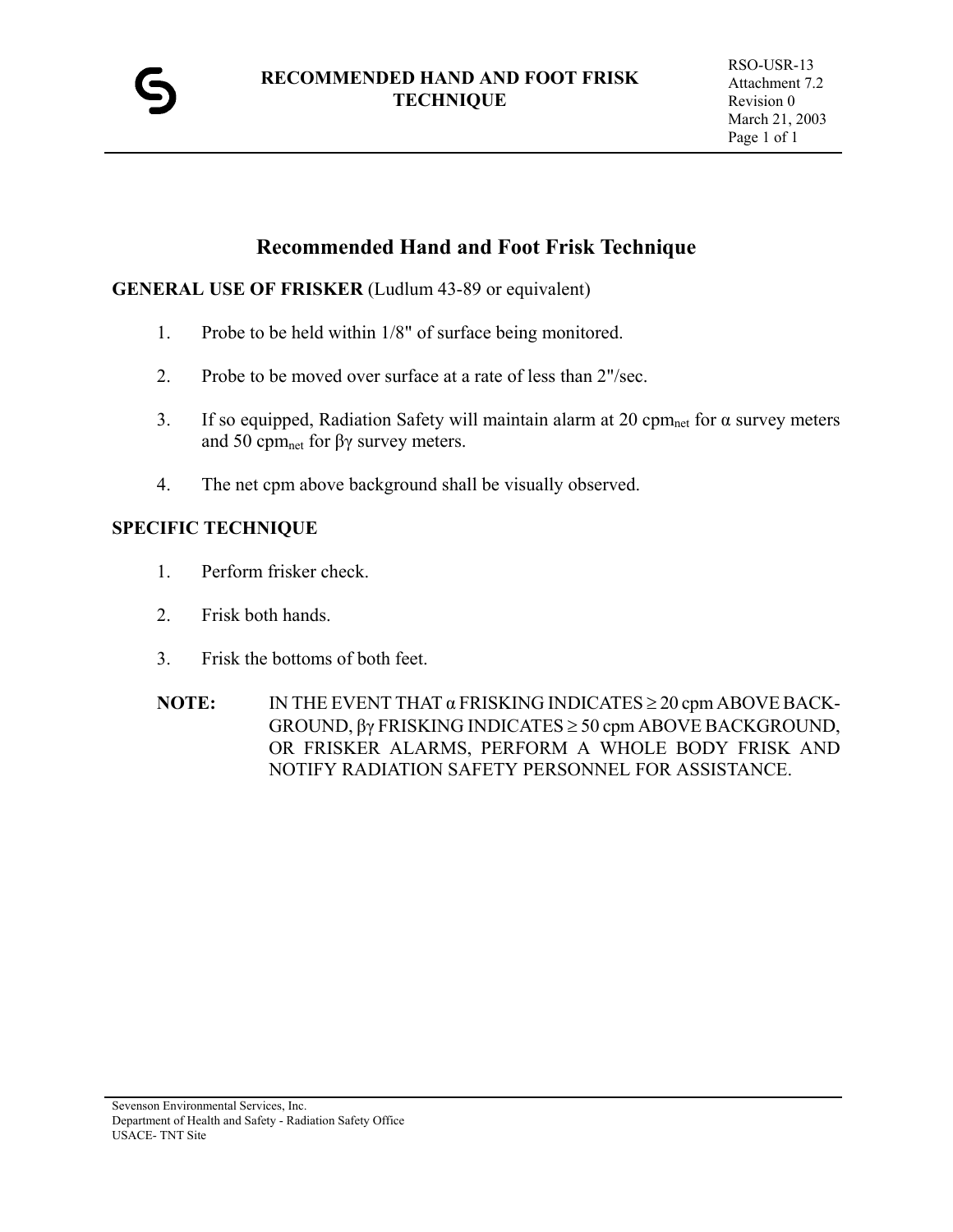# Personnel Contamination Form

| REPORT NO:                                                                                                                                                                                                                                       | $\begin{minipage}{.4\linewidth} \textbf{DATE/TIME:} \end{minipage}$ |
|--------------------------------------------------------------------------------------------------------------------------------------------------------------------------------------------------------------------------------------------------|---------------------------------------------------------------------|
| $\label{eq:NAME} \text{NAME:}\qquad \qquad \text{---} \qquad \qquad \text{---} \qquad \qquad \text{---} \qquad \qquad \text{---}$                                                                                                                |                                                                     |
| LOCATION: RWP:                                                                                                                                                                                                                                   |                                                                     |
|                                                                                                                                                                                                                                                  |                                                                     |
| OCCURRENCE AREA: ___ RCA ______ NON RAD ___ CSCA ______ OTHER                                                                                                                                                                                    |                                                                     |
| CONTAMINATION TYPE: ________ SKIN/HAIR ____ CLOTHING ____ NASAL _______ OTHER                                                                                                                                                                    |                                                                     |
| <b>LOCATION OF CONTAMINATION:</b>                                                                                                                                                                                                                |                                                                     |
| SURFACE AREA: _________ cm <sup>2</sup> CONTAMINATION LEVEL: ________ dpm/100cm <sup>2</sup>                                                                                                                                                     |                                                                     |
| RESIDENCE TIME: _______ Hours SURVEY #: ________ (attach)                                                                                                                                                                                        |                                                                     |
| SKIN EXPOSURE: dpm-hr SKIN DOSE: mrem                                                                                                                                                                                                            |                                                                     |
| <b>CORRECTIVE ACTION:</b>                                                                                                                                                                                                                        |                                                                     |
| <b>APPARENT CAUSE:</b>                                                                                                                                                                                                                           |                                                                     |
| <b>COMMENTS:</b>                                                                                                                                                                                                                                 |                                                                     |
| DISPOSITION: ___ RELEASE CLEAN ____ DISCARDED ______ OTHER                                                                                                                                                                                       |                                                                     |
| Preparer:<br>Signature/date                                                                                                                                                                                                                      | SRSO:<br>Signature/date                                             |
| Individual: 1000 million and 1000 million and 1000 million and 1000 million and 1000 million and 1000 million and 1000 million and 1000 million and 1000 million and 1000 million and 1000 million and 1000 million and 1000 m<br>Signature/date | PM:<br>Signature/date                                               |
|                                                                                                                                                                                                                                                  |                                                                     |

Sevenson Environmental Services, Inc. Department of Health and Safety - Radiation Safety Office USACE- TNT Site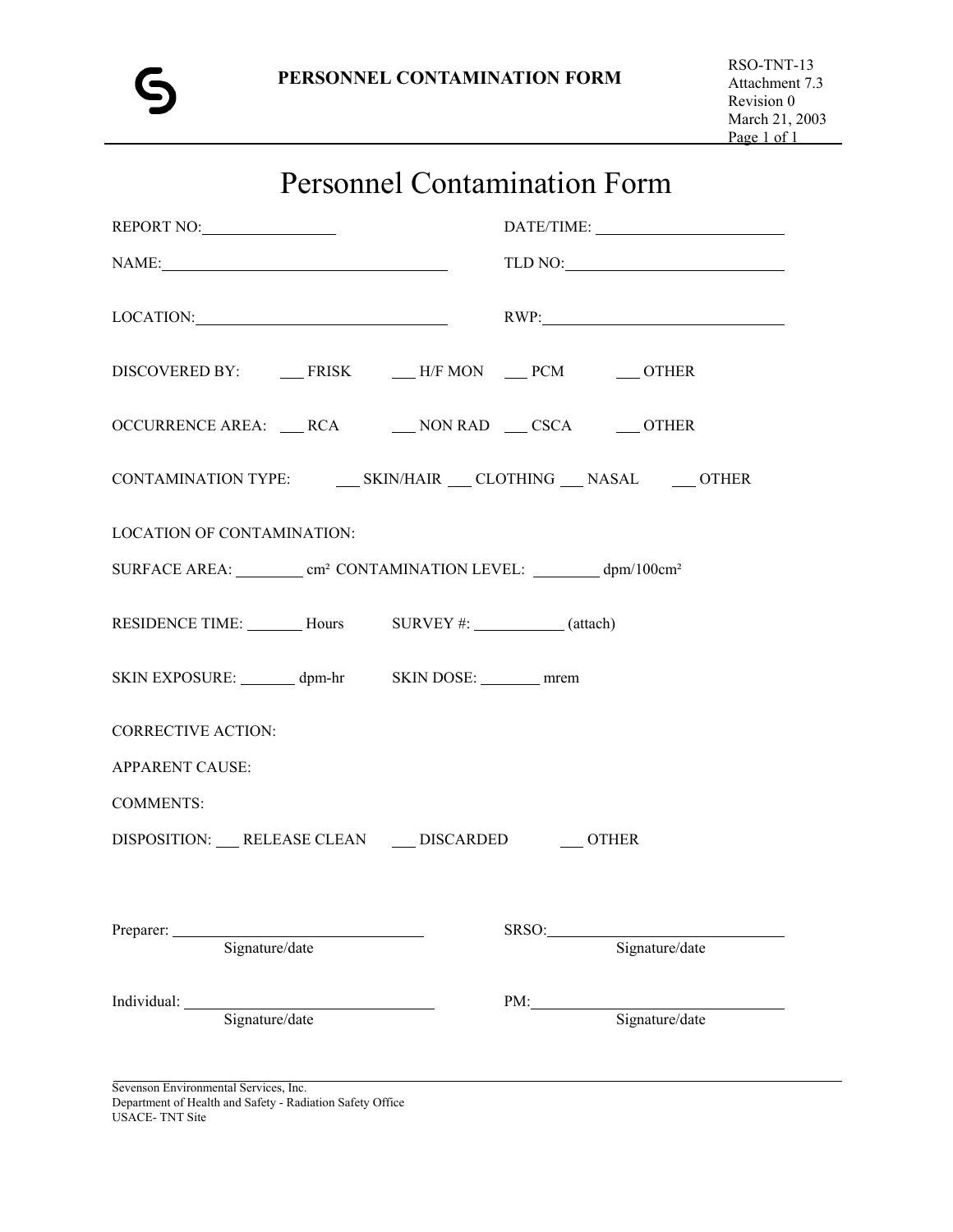|                                     |                               | Personnel Decontamination               |                                                                                                                                                                                                        |                                                                                                      |                                                                                                                                     |
|-------------------------------------|-------------------------------|-----------------------------------------|--------------------------------------------------------------------------------------------------------------------------------------------------------------------------------------------------------|------------------------------------------------------------------------------------------------------|-------------------------------------------------------------------------------------------------------------------------------------|
| Method*                             | Surface                       | Action                                  | Technique                                                                                                                                                                                              | Advantages                                                                                           | Disadvantages                                                                                                                       |
| Soap and water                      | Skin and hands                | Emulsifies and dissolves<br>contaminate | Wash 2-3 minutes an<br>monitor. Do not wash<br>more than 4 times.                                                                                                                                      | Readily available and<br>effective for most<br>radioactive<br>contamination.                         | Continued washing will<br>defat the shin.<br>Indiscriminate washing<br>of other than affected<br>parts may spread<br>contamination. |
| Soap and water                      | Hair                          | Same as above                           | Wash several times. If<br>contamination is not<br>lowered to acceptable<br>levels, shave the head<br>and apply skin<br>decontamination<br>methods if necessary.                                        | None                                                                                                 | None                                                                                                                                |
| Lava soap, soft brush,<br>and water | Skin and hands                | Emulsifies, dissolves,<br>and erodes    | Use light pressure with<br>heavy lather. Wash for<br>2 minutes, 3 times.<br>Rinse and monitor, use<br>care not to scratch or<br>erode the skin. Apply<br>lanolin or hand cream to<br>prevent chapping. | Same as above.                                                                                       | Continued washing will<br>abrade the skin.                                                                                          |
| Tide or other detergent<br>(plain)  | Same as above                 | Same as above                           | Make into a paste. Use<br>additional water with a<br>mild scrubbing action.<br>Use care not to erode<br>the skin.                                                                                      | Slightly more effective<br>than washing with soap.                                                   | Will defat and abrade<br>skin and must be used<br>with care.                                                                        |
| Flushing                            | Eyes, ears, nose and<br>mouth | Physical removal by<br>flushing         | Roll back the eyelid as<br>far as possible, flush<br>with large amounts of<br>water. If isotonic<br>irritants are available,<br>obtain them without<br>delay. Apply to eye                             | If used immediately will<br>remove contamination.<br>May also be used for<br>ears, nose, and throat. | When using for nose<br>and mouth,<br>contaminated individual<br>should be warned not to<br>swallow the rinses.                      |

Personnel Decontamination

Sevenson Environmental Services, Inc. Department of Health and Safety - Radiation Safety Office USACE- TNT Site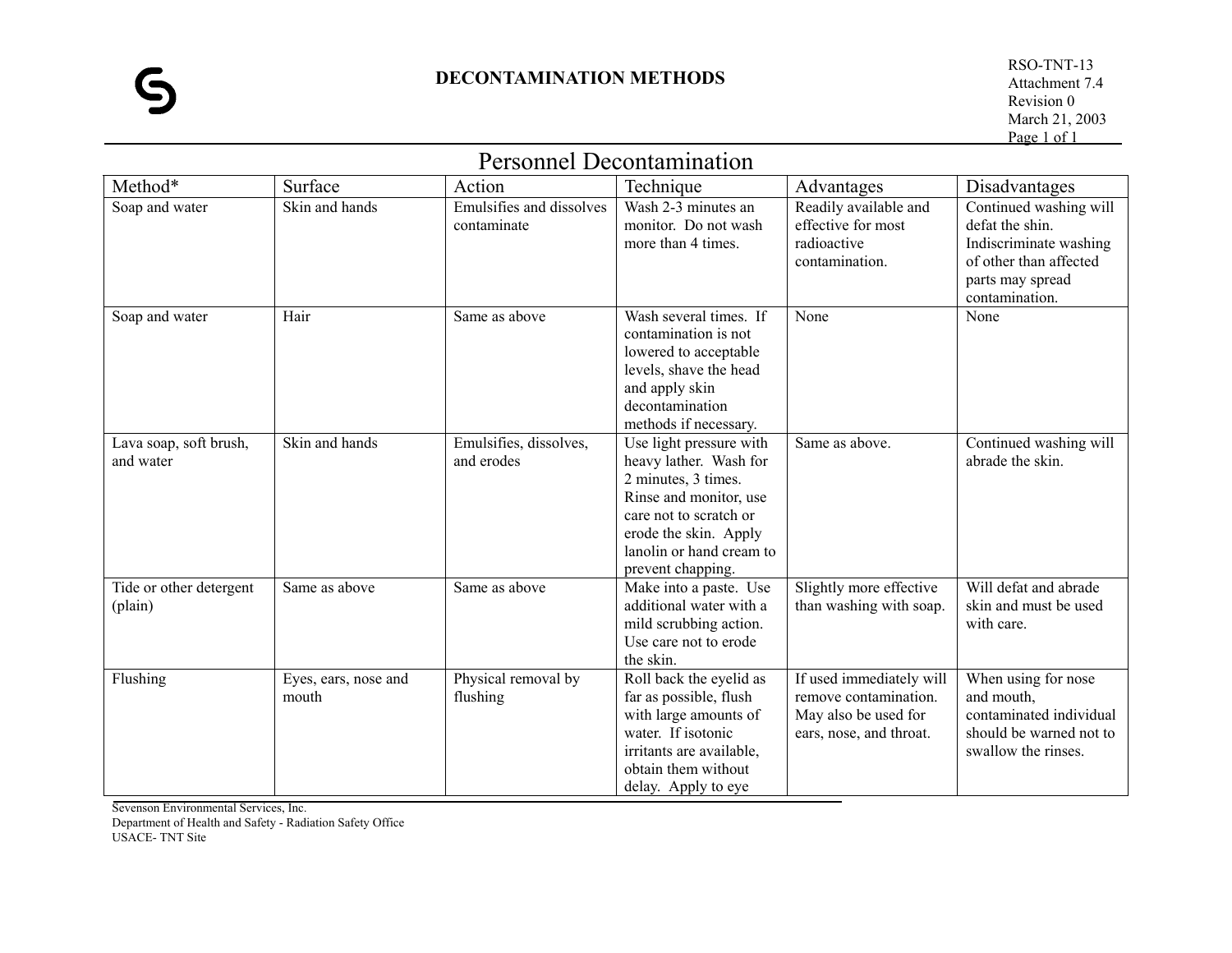RSO-TNT-13 Attachment 7.4 Revision 0 March 21, 2003 Page 2 of 5

| Method*                  | Surface                | Action                          | Technique                                                                                                                                                                                                                                                                                                | Advantages                                                        | Disadvantages                                                                                                                                                                   |
|--------------------------|------------------------|---------------------------------|----------------------------------------------------------------------------------------------------------------------------------------------------------------------------------------------------------------------------------------------------------------------------------------------------------|-------------------------------------------------------------------|---------------------------------------------------------------------------------------------------------------------------------------------------------------------------------|
| Flushing $-\text{con't}$ |                        |                                 | continually and then<br>flush with large amounts<br>of water.                                                                                                                                                                                                                                            |                                                                   |                                                                                                                                                                                 |
| Flushing                 | Wounds                 | Physical removal by<br>flushing | Wash wound with large<br>amounts of water and<br>spread edges to<br>stimulate bleeding, if<br>not profuse. If profuse,<br>stop bleeding first, clean<br>edges of wound,<br>bandage, and if any<br>contamination remains.<br>it may be removed by<br>normal cleaning<br>methods, as above.                | Quick and efficient if<br>wound is not severe.                    | May spread<br>contamination to other<br>areas of the body if not<br>done carefully.                                                                                             |
| Sweating                 | Skin of hands and feet | Physical removal by<br>sweating | Place hand or foot in<br>plastic glove or booty.<br>Tape shut. Place near<br>source of heat for 10-15<br>minutes or until hand or<br>foot is sweating<br>profusely. Remove<br>glove and then wash<br>using standard<br>techniques. Or glove<br>can be worn for several<br>hours using only body<br>heat. | Cleansing action is from<br>inside out. Hand does<br>not dry out. | If glove or booty is not<br>removed shortly after<br>profuse sweating starts<br>and part washed with<br>soap and water<br>immediately,<br>contamination may seep<br>into pores. |

# Personnel Decontamination

\* Begin with the first method and then proceed step by step to the more severe methods, as necessary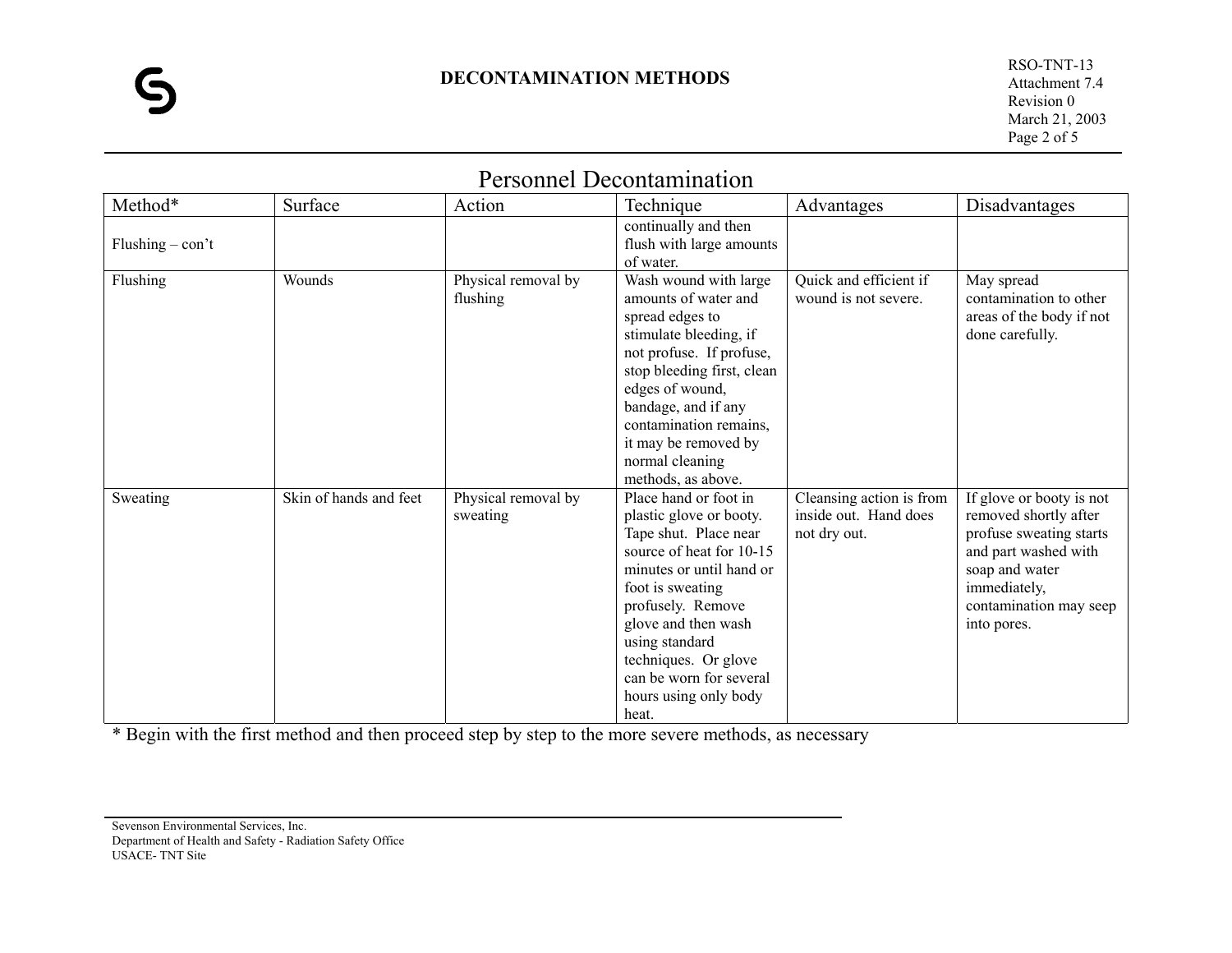| Method*         | Surface                    | Action               | Technique                                   | Advantages              | Disadvantages             |
|-----------------|----------------------------|----------------------|---------------------------------------------|-------------------------|---------------------------|
| Vacuum cleaning | Dry surfaces               | Removes contaminated | Use conventional vacuum                     | Good on dry, porous     | All dust must be filtered |
|                 |                            | dust by suction      | technique with HEPA                         | surfaces, avoids water  | out of exhaust. Machine   |
|                 |                            |                      | filter.                                     | reactions.              | is contaminated.          |
| Water           | All nonporous surfaces     | Dissolves and erodes | For large surfaces                          | All water equipment     | Drainage must be          |
|                 | (metal, painted, plastic,  |                      | Hose with high-pressure                     | may be utilized. Allows | controlled. Not suitable  |
|                 | $etc.$ )                   |                      | water at an optimum                         | operation to be carried | for porous materials.     |
|                 |                            |                      | distance. Spray vertical                    | out from distance.      | Oiled surfaces cannot be  |
|                 |                            |                      | surfaces at an angle of                     | Contamination may be    | decontaminated. Not       |
|                 |                            |                      | incidence of $30^{\circ}$ to $40^{\circ}$ ; | reduced by 50%. Water   | applicable on dry         |
|                 |                            |                      | work from top to bottom                     | equipment may be used   | contaminated surfaces.    |
|                 |                            |                      | to avoid recontamination.                   | for solutions of other  | Spray will be             |
|                 |                            |                      | Work upwind to avoid                        | decontaminating agents. | contaminated.             |
|                 |                            |                      | spray.                                      |                         |                           |
|                 |                            |                      | Determine cleaning rate                     |                         |                           |
|                 |                            |                      | experimentally if                           |                         |                           |
|                 |                            |                      | possible; otherwise, use a                  |                         |                           |
|                 |                            |                      | rate of 4 square feet per                   |                         |                           |
|                 |                            |                      | minute.                                     |                         |                           |
|                 |                            |                      |                                             |                         |                           |
|                 | All Surfaces               |                      | For small surfaces                          |                         |                           |
|                 |                            |                      | Blot up liquid and hand                     |                         |                           |
|                 |                            |                      | wipe with water and                         |                         |                           |
|                 |                            |                      | appropriate commercial                      |                         |                           |
|                 |                            |                      | detergent.                                  |                         |                           |
| Steam           | Nonporous surfaces         | Dissolves and erodes | Work from top to bottom                     | Contamination may be    |                           |
|                 | (especially painted or oil |                      | and from upwind. Clean                      | reduced                 |                           |
|                 | stained surfaces)          |                      | surface at a rate of 4                      |                         |                           |
|                 |                            |                      | square feet per minute.                     |                         |                           |
|                 |                            |                      | The cleaning efficiency                     |                         |                           |
|                 |                            |                      | of steam will be greatly                    |                         |                           |
|                 |                            |                      | increased by using                          |                         |                           |

# Area and Material Decontamination

Sevenson Environmental Services, Inc.

Department of Health and Safety - Radiation Safety Office USACE- TNT Site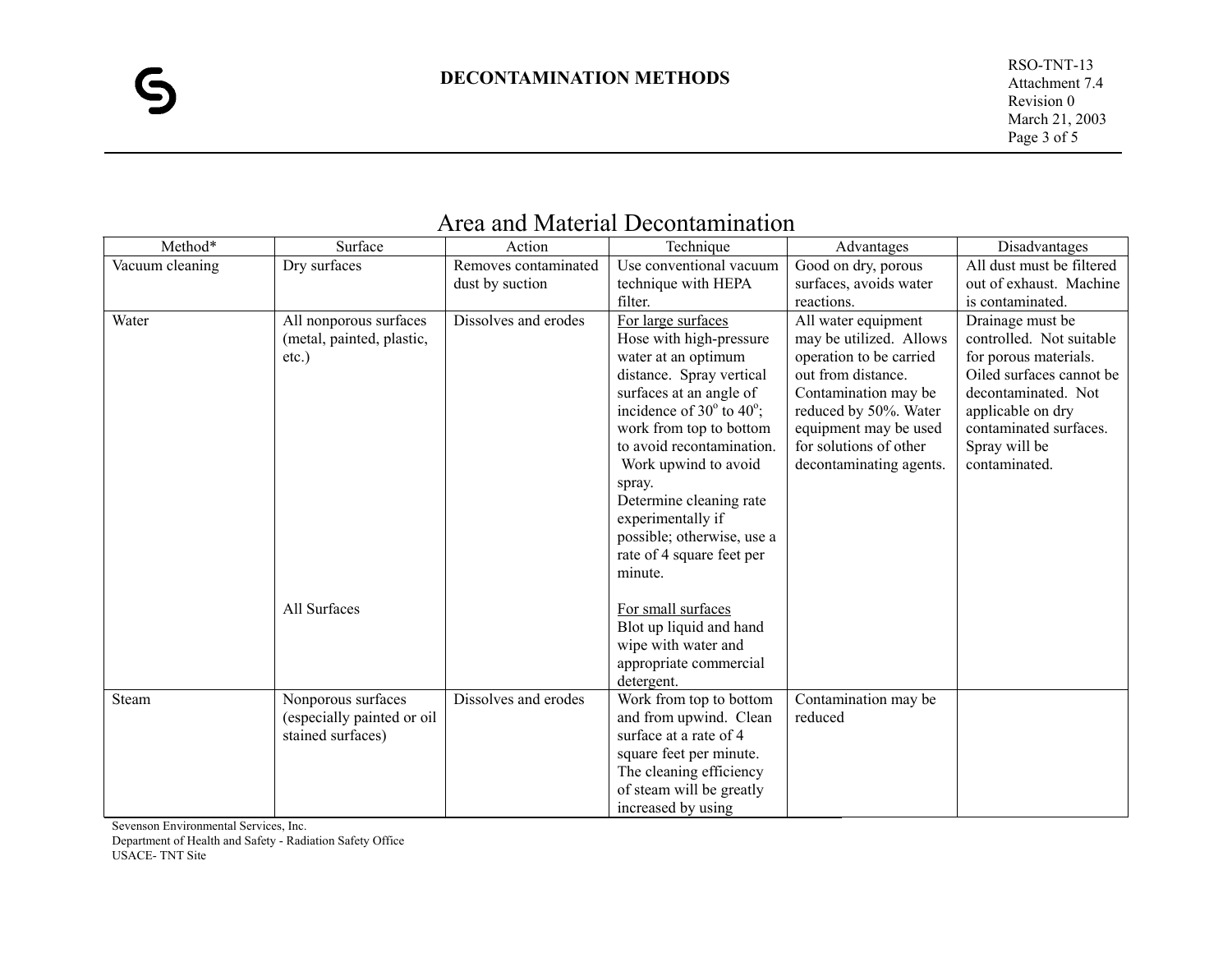## **DECONTAMINATION METHODS**

 RSO-TNT-13 Attachment 7.4 Revision 0 March 21, 2003 Page 4 of 5

|                   |                                                                                                   |                                                                                                           | detergents.                                                                                                                                                                                                                                                                                                                                                                                                                 |                                                                                                                                                                                                         |                                                                                                                       |
|-------------------|---------------------------------------------------------------------------------------------------|-----------------------------------------------------------------------------------------------------------|-----------------------------------------------------------------------------------------------------------------------------------------------------------------------------------------------------------------------------------------------------------------------------------------------------------------------------------------------------------------------------------------------------------------------------|---------------------------------------------------------------------------------------------------------------------------------------------------------------------------------------------------------|-----------------------------------------------------------------------------------------------------------------------|
| Detergents        | Nonporous surfaces<br>(metal, painted, glass,<br>plastic, etc.)                                   | Emulsifies contaminant<br>and increased wetting<br>power of water and<br>cleaning efficiency of<br>steam. | Rub surface 1 minute<br>with rag moistened with<br>detergent solution then<br>wipe with dry rag; use<br>clean surface of the rag<br>for each application. Use<br>a power rotary brush with<br>pressure feed for more<br>efficient cleaning. Apply<br>solution from a distance<br>with a pressure<br>proportioner. Do not<br>allow solution to drip<br>onto other surfaces. Mist<br>application is all that is<br>necessary. | Dissolves industrial film<br>and other materials<br>which hold<br>contamination.<br>Contamination may be<br>reduces by 90%.                                                                             | May require personal<br>contact with wet<br>surfaces. May not be<br>efficient for long<br>standing contamination.     |
| Complexing agents | Nonporous surfaces<br>(especially unweathered<br>surfaces; i.e., no rust or<br>calcareous growth) | Forms soluble<br>complexes with<br>contaminated material.                                                 | Complexing agent<br>solution should contain<br>3% (by weight) of agent.<br>Spray surface with<br>solution. Keep surface<br>moist 30 minutes by<br>spraying with solution<br>periodically. After 30<br>minutes, flush material<br>off with water.<br>Complexing agents may<br>be used on vertical and<br>overhead surfaces by<br>adding chemical foam<br>(sodium carbonate or<br>aluminum sulfate).                          | Holds contamination in<br>solution. Contamination<br>may be reduced by 75%<br>in 4 minutes on<br>unweathered surfaces.<br>Easily stored;<br>carbonates and citrates<br>are non toxic, non<br>corrosive. | Requires application for<br>5 to 30 minutes. Little<br>penetrating power; of<br>small value on<br>weathered surfaces. |
| Organic solvents  | Nonporous surfaces<br>(greasy or waxed                                                            | Dissolves organic<br>materials (oil, paint,                                                               | Immerse entire unit in<br>solvent or apply by                                                                                                                                                                                                                                                                                                                                                                               | Quick dissolving action.<br>Recovery of solvent                                                                                                                                                         | Requires good<br>ventilation and fire                                                                                 |

Sevenson Environmental Services, Inc.

Department of Health and Safety - Radiation Safety Office

USACE- TNT Site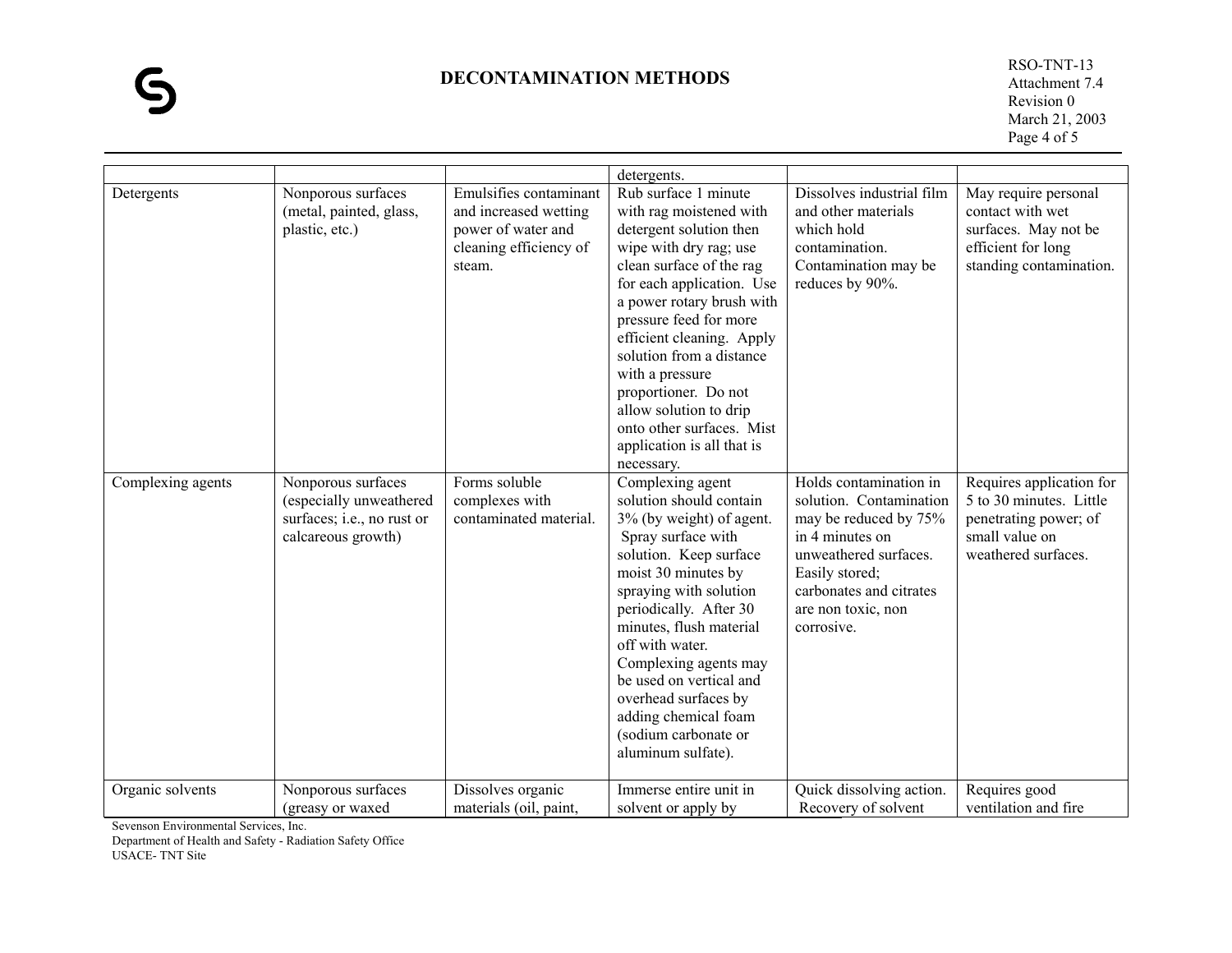## **DECONTAMINATION METHODS**

 RSO-TNT-13 Attachment 7.4 Revision 0 March 21, 2003 Page 5 of 5

|                 | surfaces, paint or plastic<br>finishes, etc.)                                                                           | $etc.$ )                                                      | wiping procedure (see<br>Detergents).                                                                                                                                                                                                                                                                                                                                                                                                                                           | possible by distillation.                                                                                                                           | precautions. Toxic to<br>personnel. Material<br>bulky.                                                                                                                                                                                                                                                                            |
|-----------------|-------------------------------------------------------------------------------------------------------------------------|---------------------------------------------------------------|---------------------------------------------------------------------------------------------------------------------------------------------------------------------------------------------------------------------------------------------------------------------------------------------------------------------------------------------------------------------------------------------------------------------------------------------------------------------------------|-----------------------------------------------------------------------------------------------------------------------------------------------------|-----------------------------------------------------------------------------------------------------------------------------------------------------------------------------------------------------------------------------------------------------------------------------------------------------------------------------------|
| Inorganic acids | Metal surfaces<br>(especially with porous<br>deposits; i.e., rust or<br>calcareous growth);<br>circulatory pipe systems | Dissolves porous<br>deposits                                  | Use dip-bath procedure<br>for moveable items.<br>Acid should be kept at a<br>concentration of 1 to 2<br>normal (9 to $18\%$<br>hydrochloric, 3 to 6%<br>sulfuric acid). Leave on<br>weathered surfaces for 1<br>hour. Flush surface for 1<br>hour. Flush surface with<br>water, scrub with water-<br>detergent solution, and<br>rinse. Leave in pipe<br>circulatory system 2 to 4<br>hours; flush with plain<br>water, a water detergent<br>solution, then with plain<br>water. | Corrosive action on<br>metal and porous<br>deposits. Corrosive<br>action may be<br>moderated by addition<br>of corrosive inhibitors to<br>solution. | Personnel hazard. Wear<br>goggles, rubber boots,<br>gloves, and aprons.<br>Good ventilation<br>required because of<br>toxicity and explosive<br>gases. Acid mixtures<br>should not be heated.<br>Possibility of excessive<br>corrosion if used with-<br>out inhibitors. Sulfuric<br>acid not effective on<br>calcareous deposits. |
| Abrasion        | Nonporous surfaces                                                                                                      | Removes surface                                               | Use conventional<br>procedures, such as<br>sanding, filing, and<br>chipping; keep surface<br>damp to avoid hazard.                                                                                                                                                                                                                                                                                                                                                              | Contamination may be<br>reduces to as low a level<br>as desired.                                                                                    | Impracticable for porous<br>surfaces because of<br>penetration by<br>moistures.                                                                                                                                                                                                                                                   |
| Sandblasting    | Non porous surfaces                                                                                                     | Removes surface                                               | Keep sand wet to lessen<br>spread of contamination.<br>Collect used abrasive or<br>flush away with water.                                                                                                                                                                                                                                                                                                                                                                       | Practical for large<br>surface areas.                                                                                                               | Contamination spread<br>over area must be<br>removed.<br>Contaminated dust is<br>personnel hazard.                                                                                                                                                                                                                                |
| Vacuum blasting | Porous and nonporous<br>surfaces                                                                                        | Removes surface; traps<br>and controls<br>contaminated waste. | Hold tool flush to surface<br>to prevent escape of<br>contamination.                                                                                                                                                                                                                                                                                                                                                                                                            | Contaminated waste<br>ready for disposal.<br>Safest abrasion method.                                                                                | Contamination of<br>equipment.                                                                                                                                                                                                                                                                                                    |

\* Begin with the first listed method and then proceed step by step to the more severe methods, as necessary.

Sevenson Environmental Services, Inc.

Department of Health and Safety - Radiation Safety Office

USACE- TNT Site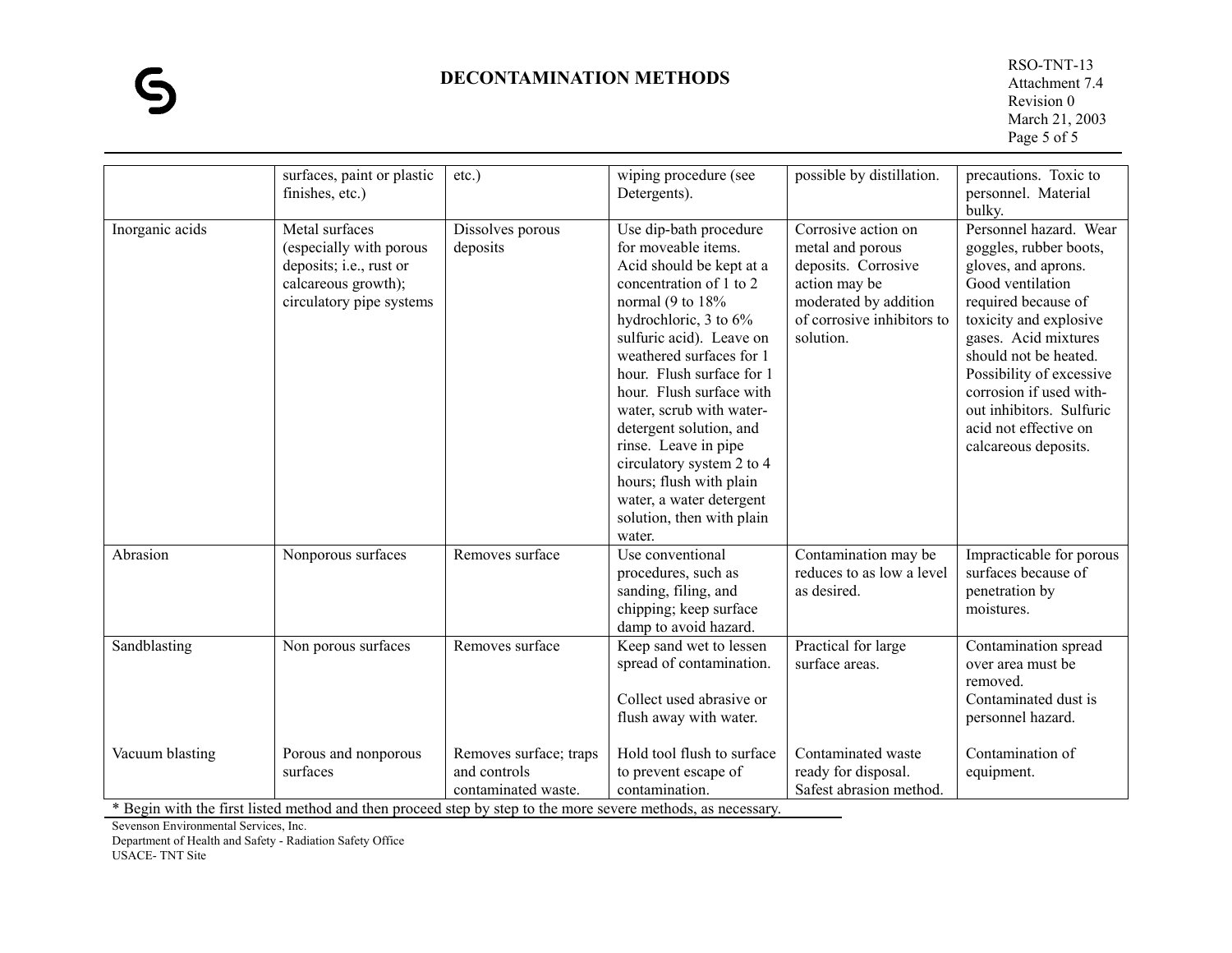# Sevenson Environmental Services, Inc

USACE TNT SITE

Radiation Safety Office-Standard Operating Procedure (RSO-TNT)

Cover Sheet

# **TNT-TNT-34**

# **SOURCE CHECKING INSTURMENTS**

# **Rev. 0**

March 7, 2003

# **Record of Changes**

| Change No. Page(s) Changed Effective Date Change No. Page(s) Changed Effective Date |  |  |
|-------------------------------------------------------------------------------------|--|--|
|                                                                                     |  |  |
|                                                                                     |  |  |
|                                                                                     |  |  |
|                                                                                     |  |  |
|                                                                                     |  |  |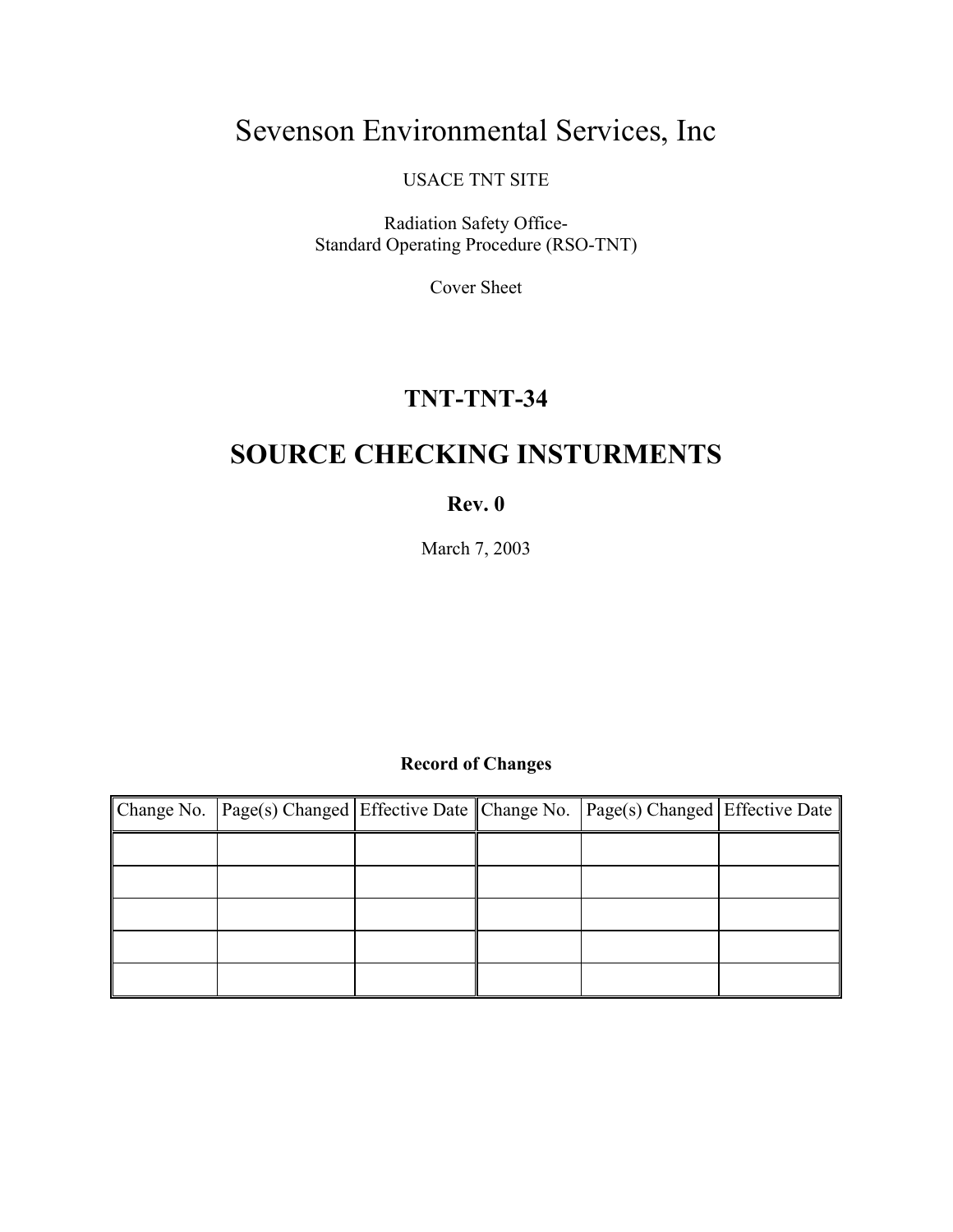

# **1. PURPOSE**

Establish the source/response check criteria for radiological instrumentation used for the detection of radioactivity. All survey instruments, counting instruments, and other equipment used for radioactivity detection and measurements requiring calibration by radioactive means shall be cared for and maintained by this procedure.

## **2. APPLICABILTY/SCOPE**

The following types of equipment shall be calibrated and maintained according to this procedure:

- 2.1. Counting Instruments
- 2.2. Radiation Survey Instruments

## **3. DEFINITIONS**

None

### **4. PROCEDURE**

- 4.1. Obtain current Source Check Log (Attachment 7.1)
- 4.2. Each instrument that is used will require a source check to insure the instrument is operating within it's calibration settings.
- 4.3. Instruments will be source checked prior to use daily by using a check source of radioactivity of know concentration and reproducible geometry.
- 4.4. Each instrument will have a 95% confidence limit established for each check source required for source checking. This is only done once, usually after calibration or if a new check source is to be used to source check the instrument.
	- 4.4.1. To establish a 95% confidence range at least 10 measurement shall be taken with the instrument using the same detector of check source geometry being used for the source check.
	- 4.4.2. Personnel performing the 95% confidence test shall use Attachment 7.2 (95% Confidence Test) to record the results in the corresponding locations.
	- 4.4.3. If the instrument has ratemeter capabilities, a one minute count should be performed.
	- 4.4.4. If the instrument has only scaler capabilities then the technician shall obtain scaled numbers by waiting for the instrument to stabilize.
	- 4.4.5. Once the reading has been recorded start the next reading by either pressing the "Reset"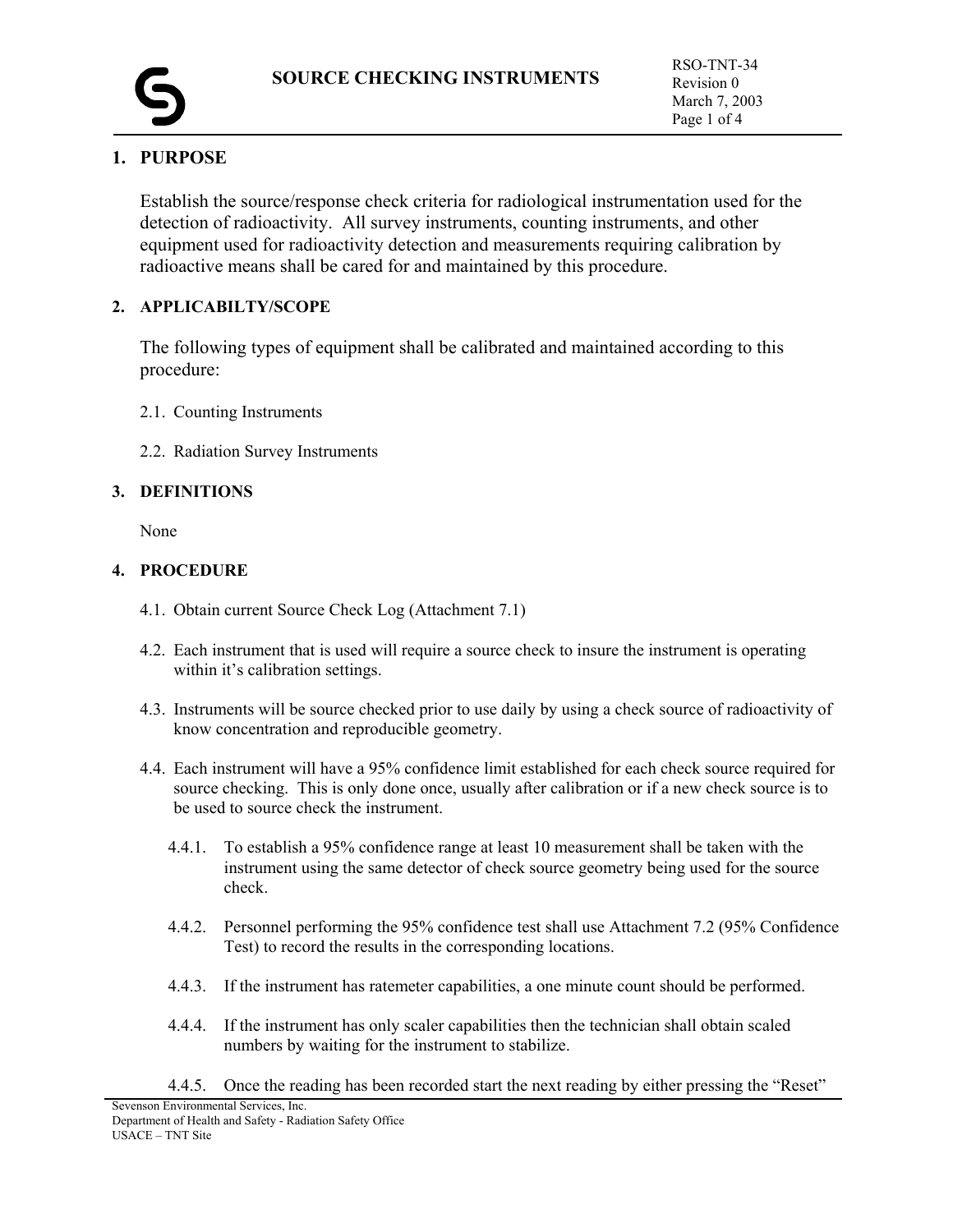of "Zero" button on the meter, or if there are not Reset of Zero button remove the detector from the source till it is at background and repeat steps 4.6.3.4 and 4.6.3.5 till the 10 readings have been collected.

- 4.4.6. Once the 10 measurements are taken, they are to be averaged.
- 4.4.7. Take the square root of the average number, then multiply the answer by 1.96. Take number is your + number for your source range. For example, you average for the ten numbers is 100 cpm. The square root of  $100 = 10$ .  $10 * 1.96 = 19.6$ ,  $100 + 19.6 = 119.6$ and  $100 - 19.6 = 80.4$ , so your source check range would be 80.4 cpm – 119.6 cpm.
- 4.4.8. The check source used and range will be added to Attachment 7.1.
- 4.5. Once an instrument has a source range established a source check must be performed before the instrument is placed into service.
- 4.6. Source checks are to performed at the beginning of the shift before the instrument is used.
- 4.7. To perform a source check the following steps are to be implemented.
- 4.8. Choose instrument for source check.
- 4.9. Perform a visual inspection of the instrument.
	- 4.9.1. Ensure there is not physical damage to the housing or if applicable the probe.
	- 4.9.2. If applicable verify correct probe with scaler/rate meter.
	- 4.9.3. Ensure the calibration sticker is still attached, legible and calibration was performed no greater than twelve months prior.
	- 4.9.4. If all of the above are satisfactory place a check mark in the Visual Inspection Column.
- 4.10. Check Battery Response
	- 4.10.1. Adjust the range switch to BAT position. If the instrument has a BAT button instead adjust the range switch to highest range position and depress the BAT button.
	- 4.10.2. The instrument should respond with the needle entering the BAT OK region. Note: With the Ludlum Model 2221 acceptable battery check is greater than 4.8 on the LCD display when the BAT button is depressed.
	- 4.10.3. If the instrument passes the battery response place a check mark in the Battery OK column of the Source Check Log then proceed to step 4.4.
	- 4.10.4. If the instrument does not pass the battery response, replace batteries as describe in the manufactures instruction manual.

Sevenson Environmental Services, Inc. Department of Health and Safety - Radiation Safety Office USACE – TNT Site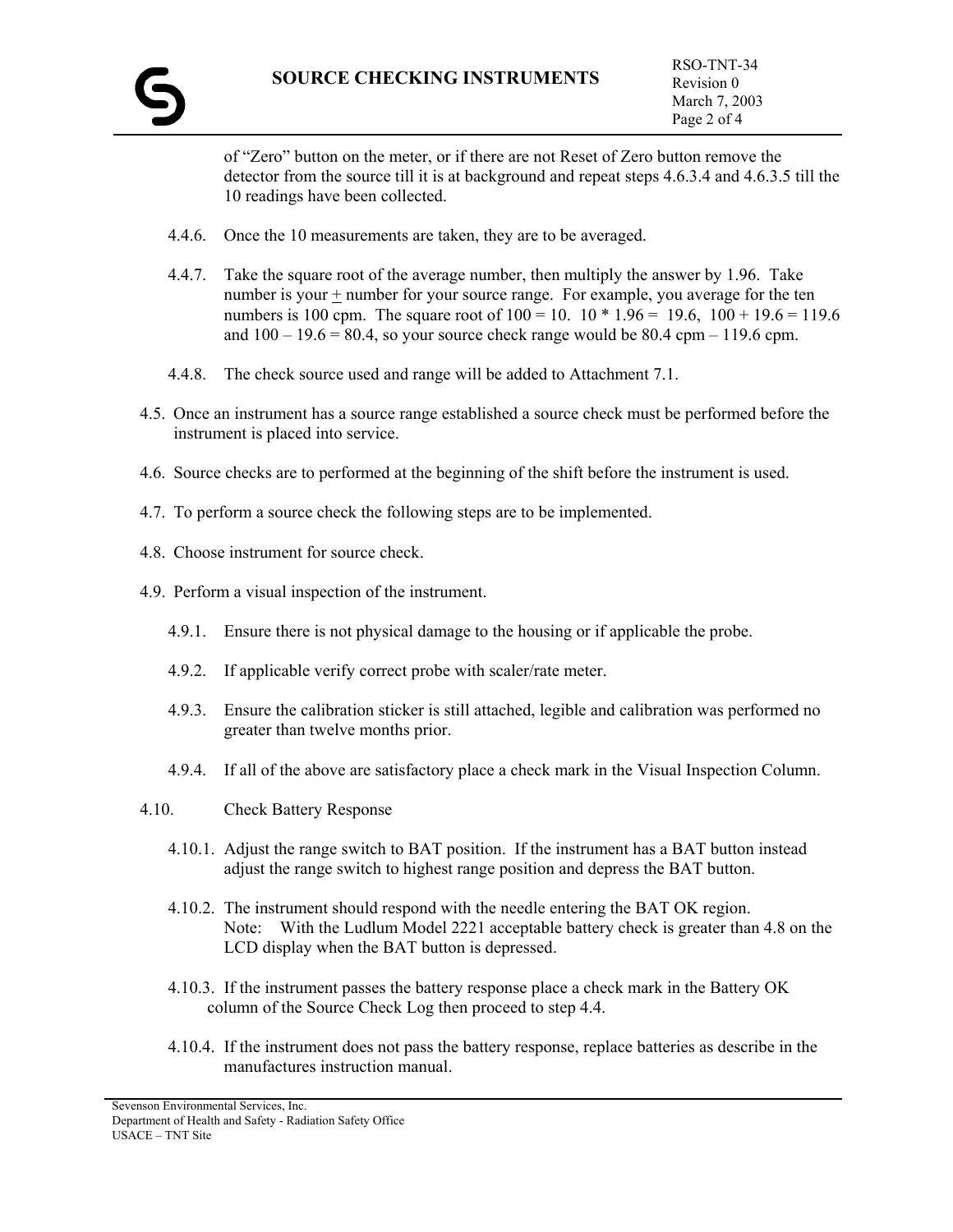- 4.10.5. Once batteries have been replaced follow steps 4.3.1 and 4.3.2.
- 4.10.6. If the instrument passes the battery response proceed to step 4.4.
- 4.10.7. If the instrument does not pass the battery response, mark an "X" on the Source Check Log column for battery OK, tag instrument out of service and contact manufacture's technical support for assistance.
- 4.10.8. If the instrument does not require batteries, then write "NA" in the Battery OK column.
- 4.11. Check Audio Response (if applicable)
	- 4.11.1. Turn instrument range switch to the highest multiplier position.
	- 4.11.2. Ensure the AUD switch is at the 'ON' position.
	- 4.11.3. Expose the detector to a radiation check source. The speaker should click with the audio switch turned to the 'ON' position.
	- 4.11.4. If audio is working properly proceed to step 4.5.
	- 4.11.5. If audio is not working properly, the instrument may not be used in an application that requires the user to utilize the audio function.
	- 4.11.6. Instruments with an in operable audio function may be used for applications that do not require an audio response. Such instruments will be tagged or labeled "Audio Not Working".
	- 4.11.7. If audio response is working properly place a check mark in the Audio Response column of the Source Check Log, if it is not working properly than place an "X" in the column, if there is no audio option for the instrument than write "NA" in the column.
- 4.12. Check Slow/Fast Response Switch
	- 4.12.1. Move the range switch to the lower scales until a meter reading is indicated.
	- 4.12.2. The Toggle switch labeled F-S should have a fast response in "F" position and slow response in "S" position.
	- 4.12.3. If Slow/Fast Response Switch is working properly, place a check mark in the Fast/Slow Response column of the Source Check Log, then proceed to step 4.6.
	- 4.12.4. If the Slow/Fast Response Switch is not working properly, place an "X" in the Slow/Fast Response Switch column, tag the instrument out of service and inform the SRSO. The instrument will be sent to a vender that is authorized to repair and recalibrate the instrument.
	- 4.12.5. If the instrument does not have a Slow/Fast Response Switch than write "NA" in the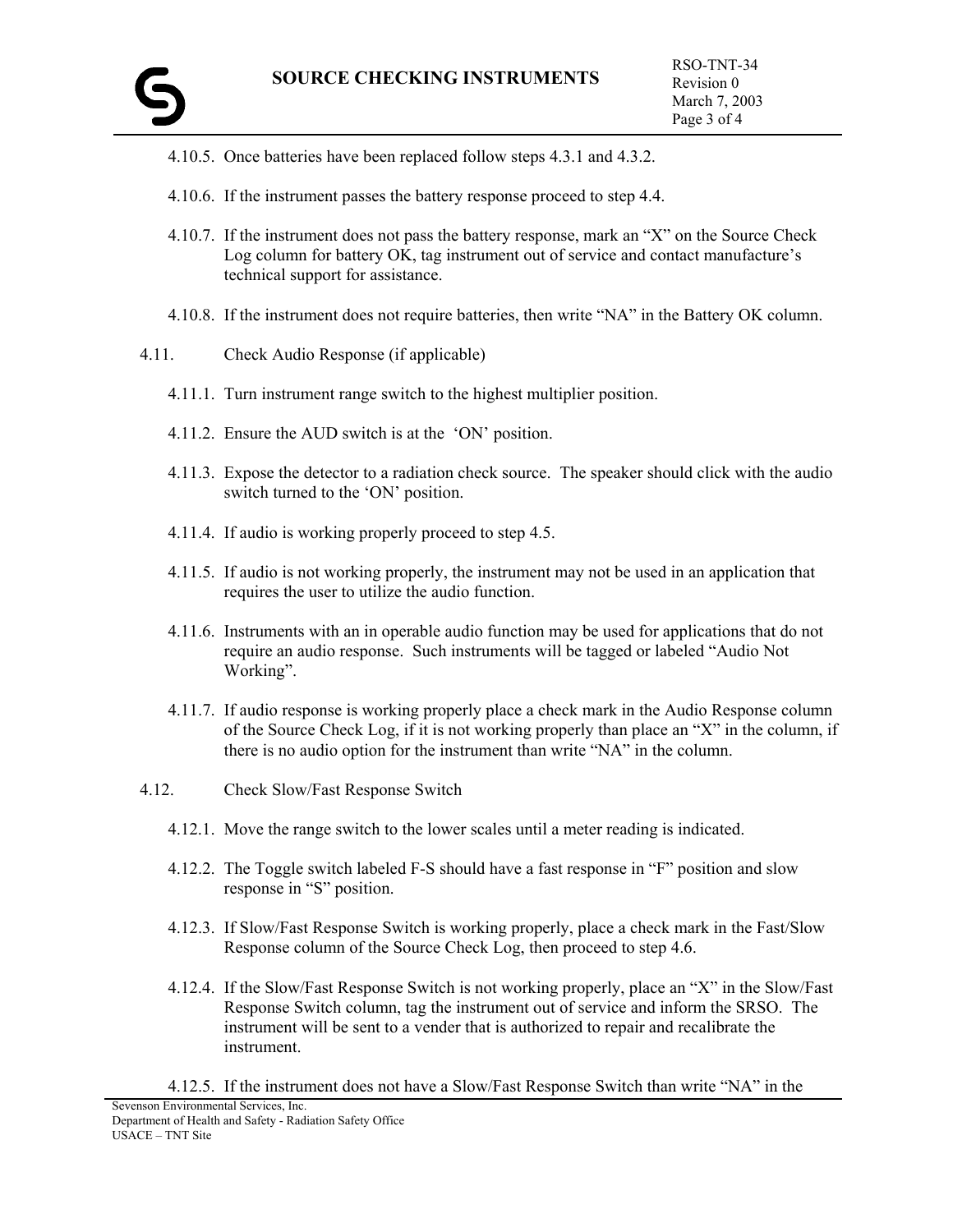column.

#### 4.13. Source Check

- 4.13.1. Obtain a Source Check Log that has been updated to reflect current instrument inventory 95% Confidence Test data. This is usually updated by the Site Radiation Safety Officer after reviewing the 95% Confidence Test data.
- 4.13.2. Obtain check source as listed on the Source Check Log.
- 4.13.3. Perform a one-minute background check and record background on the Source Check Log background column.
- 4.13.4. Source check per instrument procedure.
- 4.13.5. Compare meter reading to source range.
- 4.13.6. If meter reading falls into the acceptable source check range, than record meter reading in the results column.
- 4.13.7. If meter reading does not fall into the acceptable source check range, than ensure the detector to source geometry is correct. Ensure all settings are correct on the meter. Redo source check. If source check does not pass the second time the instrument is to be taken out of service.
- 4.13.8. Once the instrument has passed the source check it is ready for field use.

#### **5. RESPONSIBILITIES**

5.1. As stated in Section 4.0

### **6. REFERENCES**

- 6.1. RSO-TNT-07 Records for Retention
- 6.2. RSO-TNT Instrumentation Procedures

#### **7. ATTACHMENTS**

- 7.1. Source Check Log
- 7.2. 95% Confidence Level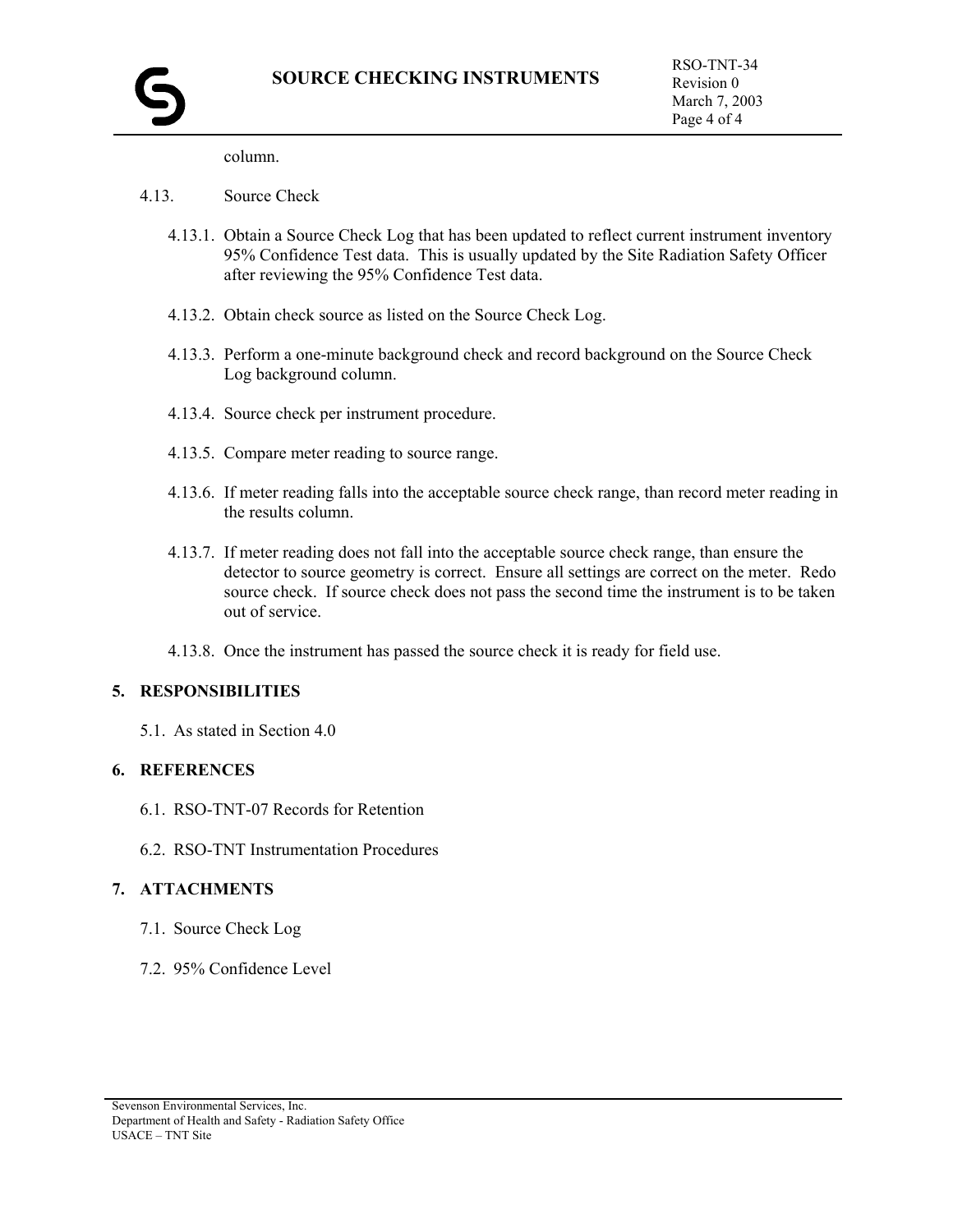# **Instrument Source Check Log**

| DATE:                           |               |                                   |                     |              |                |                |                                          | Ğ              |      |                   |             |                  |                     |
|---------------------------------|---------------|-----------------------------------|---------------------|--------------|----------------|----------------|------------------------------------------|----------------|------|-------------------|-------------|------------------|---------------------|
| Instrument<br><b>Type/Model</b> | Instr.<br>S/N | <b>Probe</b><br><b>Type/Model</b> | <b>Probe</b><br>S/N | Cal.<br>Date | Range<br>(cpm) | Source<br>used | Actual<br>$\qquad \qquad \textbf{(cpm)}$ | Bkgd.<br>(cpm) | Eff. | <b>Batt</b><br>OK | Audio<br>Ok | F/S Switch<br>OK | <b>HPT</b><br>Init. |
|                                 |               |                                   |                     |              |                |                |                                          |                |      |                   |             |                  |                     |
|                                 |               |                                   |                     |              |                |                |                                          |                |      |                   |             |                  |                     |
|                                 |               |                                   |                     |              |                |                |                                          |                |      |                   |             |                  |                     |
|                                 |               |                                   |                     |              |                |                |                                          |                |      |                   |             |                  |                     |
|                                 |               |                                   |                     |              |                |                |                                          |                |      |                   |             |                  |                     |
|                                 |               |                                   |                     |              |                |                |                                          |                |      |                   |             |                  |                     |
|                                 |               |                                   |                     |              |                |                |                                          |                |      |                   |             |                  |                     |
|                                 |               |                                   |                     |              |                |                |                                          |                |      |                   |             |                  |                     |
|                                 |               |                                   |                     |              |                |                |                                          |                |      |                   |             |                  |                     |
|                                 |               |                                   |                     |              |                |                |                                          |                |      |                   |             |                  |                     |
|                                 |               |                                   |                     |              |                |                |                                          |                |      |                   |             |                  |                     |
|                                 |               |                                   |                     |              |                |                |                                          |                |      |                   |             |                  |                     |
|                                 |               |                                   |                     |              |                |                |                                          |                |      |                   |             |                  |                     |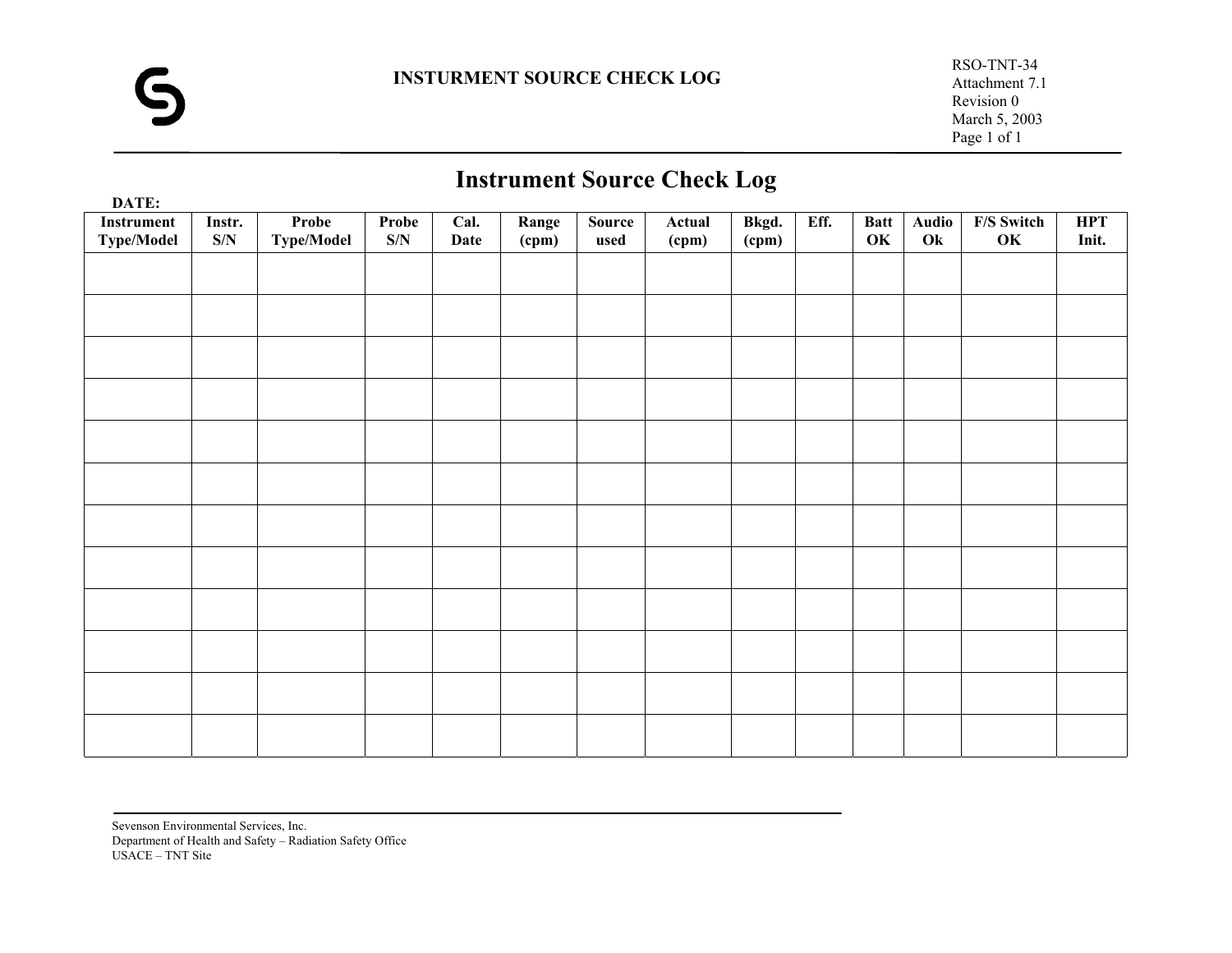# 95% CONFIDENCE SHEET

| Source:                                                                                                                                                                                                                                                               |          |
|-----------------------------------------------------------------------------------------------------------------------------------------------------------------------------------------------------------------------------------------------------------------------|----------|
| 1.<br>2.<br><u> 1980 - Johann Barnett, fransk politik (</u><br>3.<br>4.<br><u> 1989 - Johann Barn, mars an t-Amerikaansk kommunister (</u><br>5.<br><u> 1990 - Johann Barbara, martin a</u><br>6.<br><u> 1989 - Johann Barbara, martin a</u><br>7.<br>8.<br>9.<br>10. |          |
|                                                                                                                                                                                                                                                                       | Average: |
| $Average-2:$                                                                                                                                                                                                                                                          |          |
| Range = $Average-2 * 1.96, + Average$                                                                                                                                                                                                                                 |          |
| Reviewed by:                                                                                                                                                                                                                                                          |          |
| Reviewed by: New York Changes and Seven Management Changes and Seven Management Changes and Seven Management Changes and Seven Management Changes and Seven Management Changes and Seven Management Changes and Seven Manageme                                        | Date:    |

Sevenson Environmental Services, Inc. Department of Health and Safety – Radiation Safety Office USACE – TNT Site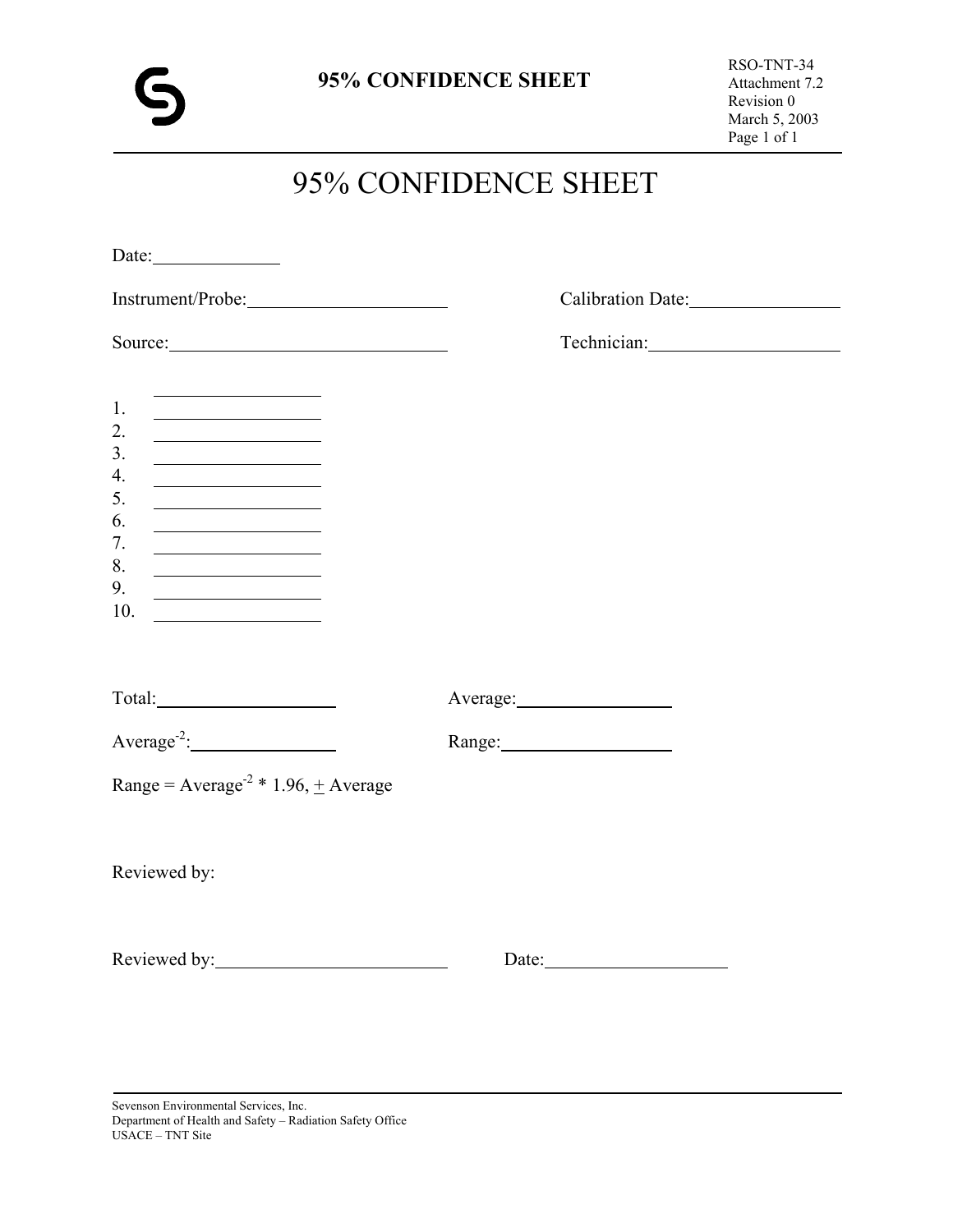# Sevenson Environmental Services, Inc

USACE TNT SITE

Radiation Safety Office-Standard Operating Procedure (RSO-TNT)

Cover Sheet

# **RSO-TNT-501**

# **LUDLUM MODEL 19**

# **Rev. 0**

March 5, 2003

# **Record of Changes**

| Change No. Page(s) Changed Effective Date Change No. Page(s) Changed Effective Date |  |  |
|-------------------------------------------------------------------------------------|--|--|
|                                                                                     |  |  |
|                                                                                     |  |  |
|                                                                                     |  |  |
|                                                                                     |  |  |
|                                                                                     |  |  |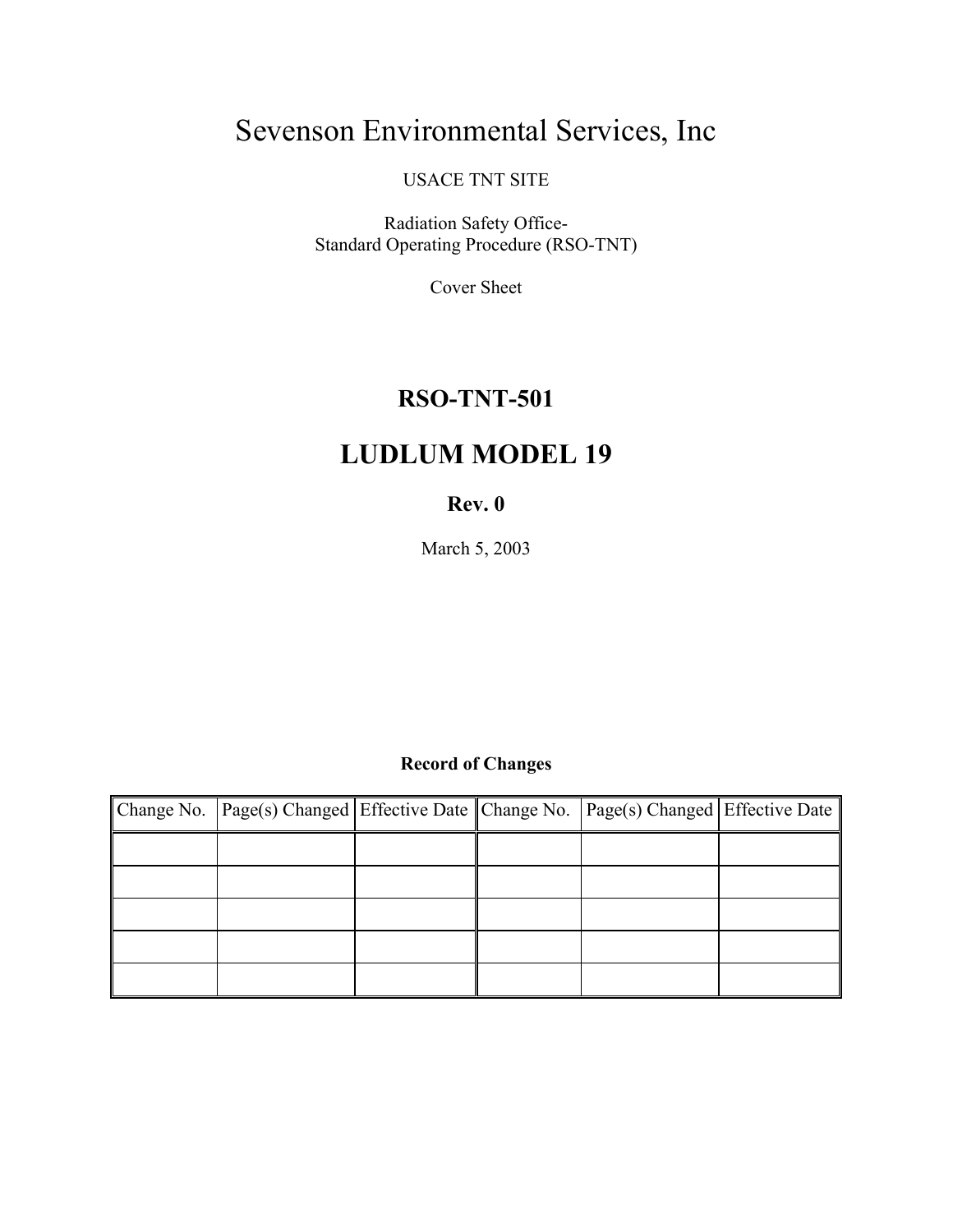## **1.0 PURPOSE**

To provide operating instructions for the Ludlum Model 19 Micro R portable exposure rate meter.

## **2.0 APPLICABILITY**

This procedure is applicable to the Ludlum Model 19 Micro R portable exposure rate meter. The instrument is used for measuring low level gamma exposure rates, generally in non-radiological areas.

## **3.0 DEFINITIONS/ACRONYMS**

NONE

# **4.0 PRECAUTIONS AND LIMITATIONS**

## 4.1 **Precautions**

- 4.1.1 Keep instrument dry. Do not leave outdoors or allow to get wet.
- 4.1.2 Turn instrument OFF before replacing batteries.
- 4.1.3 Response of the instrument is unpredictable in strong magnetic or radio frequency fields.

## 4.2 **Limitations**

- 4.2.1 **IF** instrument is out of calibration, malfunctions, fails QA/QC check, or is suspected of being defective **THEN**, place instrument Out of Service and return to health physics instrument program manager.
- 4.2.2 Micro R minimum and maximum exposure rates are 1.0 FR/hr and 5000 FR/hr, respectively.
- 4.2.3 Instrument will operate in a ambient temperature range of -15EC to 50EC (5EF to 122EF) and relative humidity up to 90% non-condensing.
- 4.2.4 Instrument response time is 3 seconds in the F (fast) position and 11 seconds in the S (slow) position.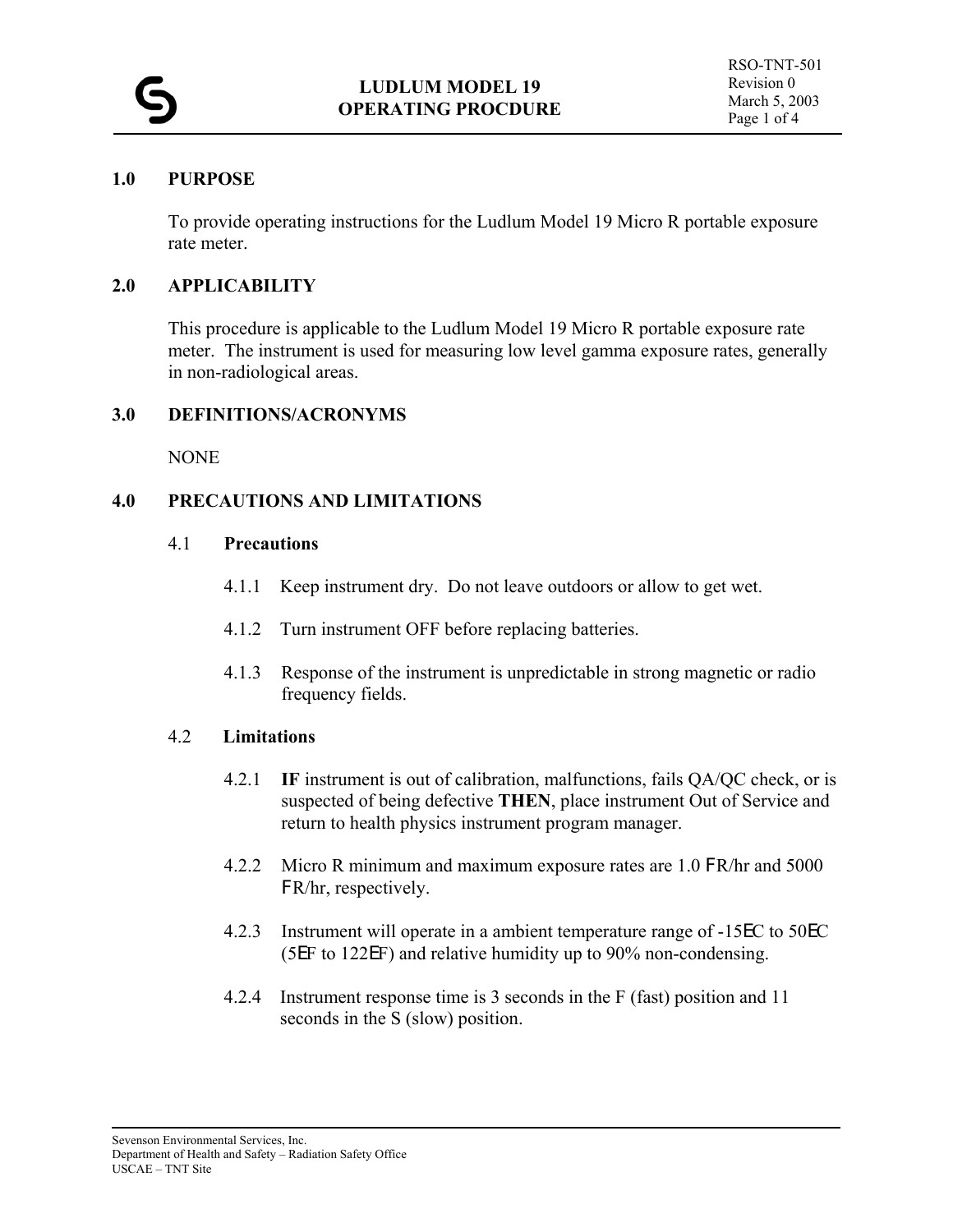#### **5.0 PREREQUISITES**

- 5.1 Instrument should have a current and approved operating and calibration procedure.
- 5.2 Instrument shall have a current calibration tag/sticker.

#### **6.0 TEST EQUIPMENT, APPARATUS, REAGENTS, AND SUPPLIES**

- 6.1 Ludlum Model 19 Micro R exposure rate meter.
- 6.2 Gamma (Cs-137 or equivalent) check source.

#### **7.0 ACTION STEPS**

#### 7.1 **Pre-operational checks**

- 7.1.1 Calibration due date is not past.
- 7.1.2 Physical condition, i.e., loose screws.
- 7.1.3 Move meter switch to any range position and press BAT button.
- 7.1.4 Needle should indicate within the BAT OK area.
	- 7.1.4.1 Replace with new batteries if required.
	- 7.1.4.2 Dispose of old batteries in a designated hazardous waste receptacle.
- 7.1.5 Source check performed as per RSO-TNT-34.

#### 7.2 **Operation**

- 7.2.1 Set AUD switch to ON.
- 7.2.2 Set F/S switch to S.
- 7.2.3 Press RES button. Check meter pointer returns to zero position.

#### **NOTE:**

Background should be around 6 - 10 FR/hr in nonradiological areas. Range selector should be set on the second scale as a minimum.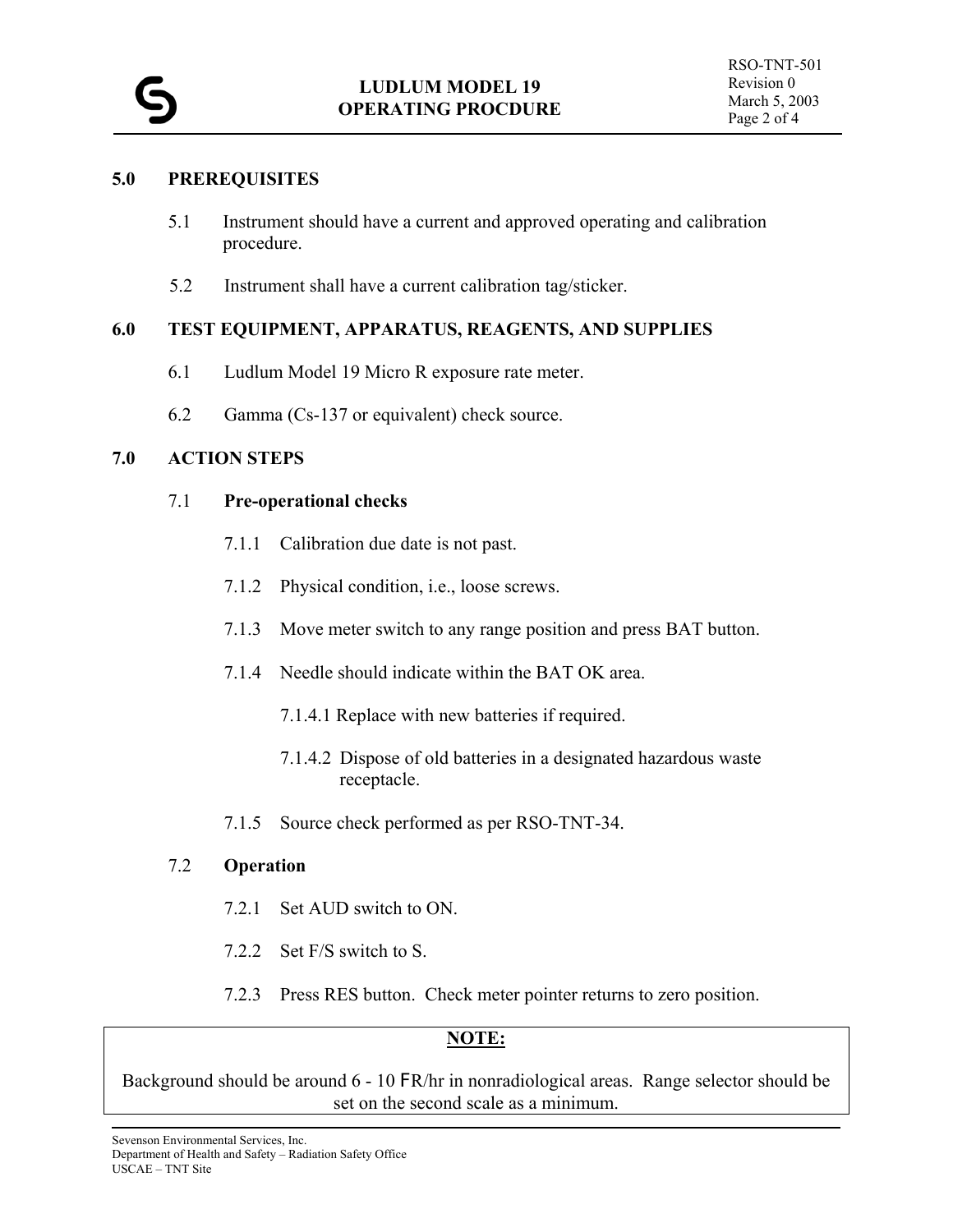- 7.2.4 Set range selector on anticipated scale.
	- 7.2.4.1 The 0-25 scale (in red numbers) corresponds to the 25 and 250 positions on the range selector switch.
	- 7.2.4.2 The 0-50 scale (in black numbers) corresponds to the 50, 500 and 5000 positions on the range selector switch.
	- 7.2.4.3 When entering an area with unknown radiation levels, set range setting on highest scale.
	- 7.2.4.4 When instrument response stabilizes, progressively lower the range to the lowest setting for which the needle stays in the middle (1/3 to 2/3) of the scale, if possible.
	- 7.2.4.5 Press RES button as necessary to reset the meter.
	- 7.2.4.6 Press L button as necessary to illuminate meter face.
- 7.2.5 Perform desired radiation survey as specified by the RWP or health physics supervision.
- 7.2.6 If meter reading goes off-scale on highest range, leave area and obtain a meter with a higher scale range.
- 7.2.7 Record readings on appropriate survey form as per RSO-TNT-11.
- 7.2.8 Turn instrument OFF when not in use.

8.1 Source check must be within the acceptable range as per RSO-TNT-34.

#### **9.0 REFERENCES**

#### 9.1 **Policies and Standards**

9.1.1 Technical Manual for the Ludlum Model 19 Micro R.

#### 9.2 **Procedures**

9.2.1 RSO-TNT-11, Radiation Dose Rate Surveys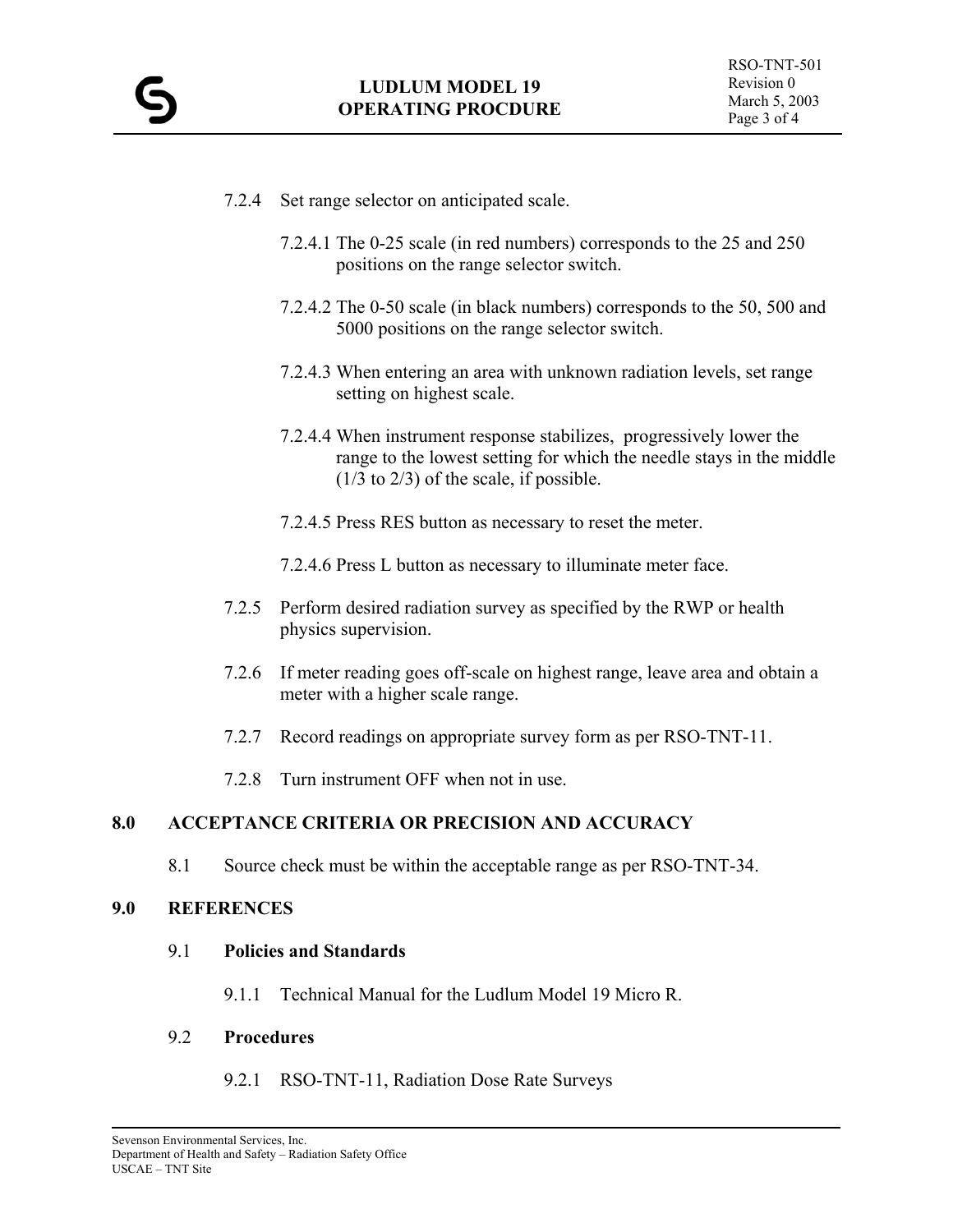9.2.2 RSO-TNT-34, Source Checking Instruments

#### **10.0 RECORDS**

 10.1 All completed forms shall be maintained in accordance with the RSO-TNT-07, Records for Retention.

#### **11.0 APPENDIXES**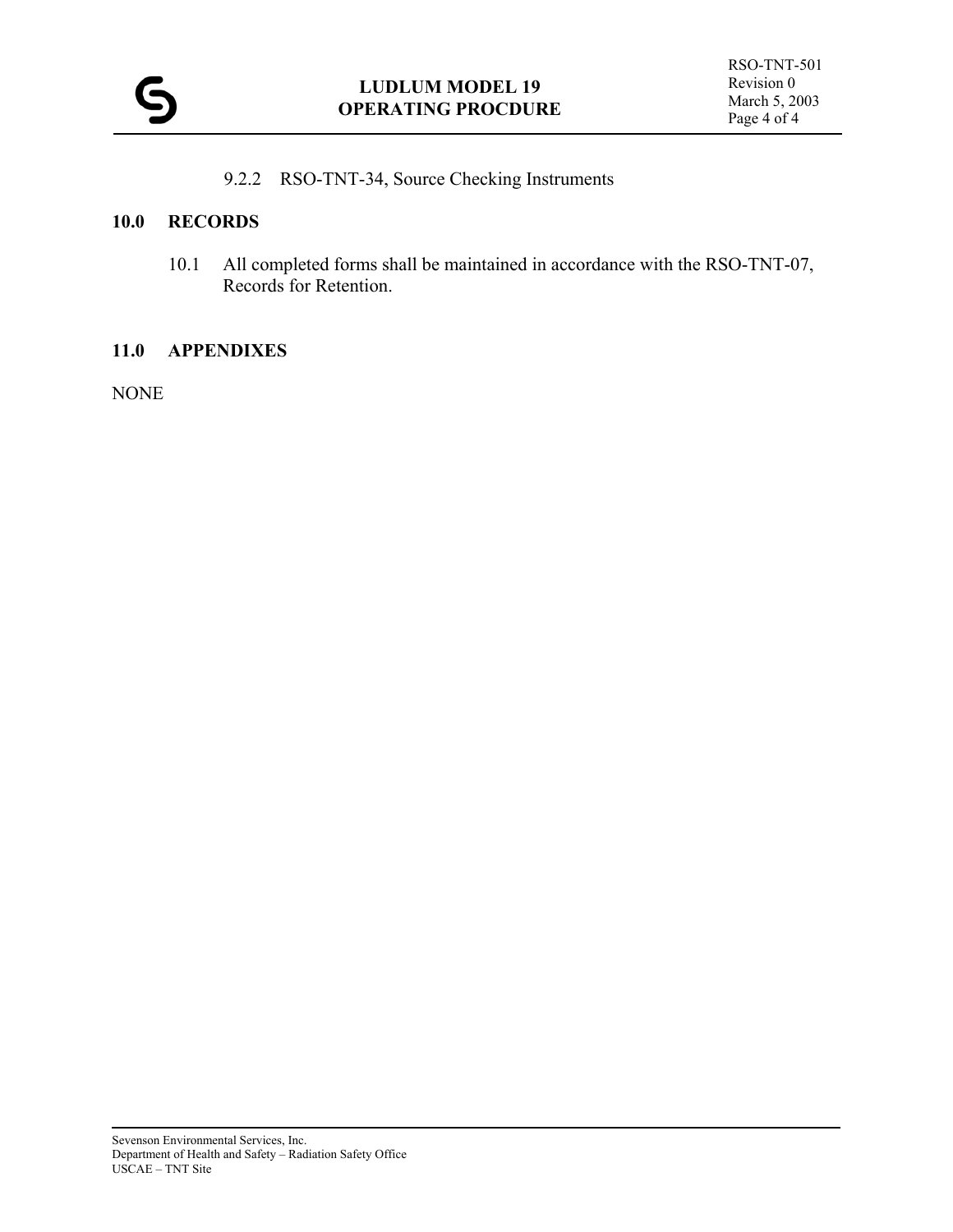# Sevenson Environmental Services, Inc

USACE TNT SITE

Radiation Safety Office-Standard Operating Procedure (RSO-TNT)

Cover Sheet

### **RSO-TNT-502**

## **LUDLUM MODEL 12 WITH 44-9**

#### **Rev. 0**

March 5, 2003

#### **Record of Changes**

| Change No. Page(s) Changed Effective Date Change No. Page(s) Changed Effective Date |  |  |
|-------------------------------------------------------------------------------------|--|--|
|                                                                                     |  |  |
|                                                                                     |  |  |
|                                                                                     |  |  |
|                                                                                     |  |  |
|                                                                                     |  |  |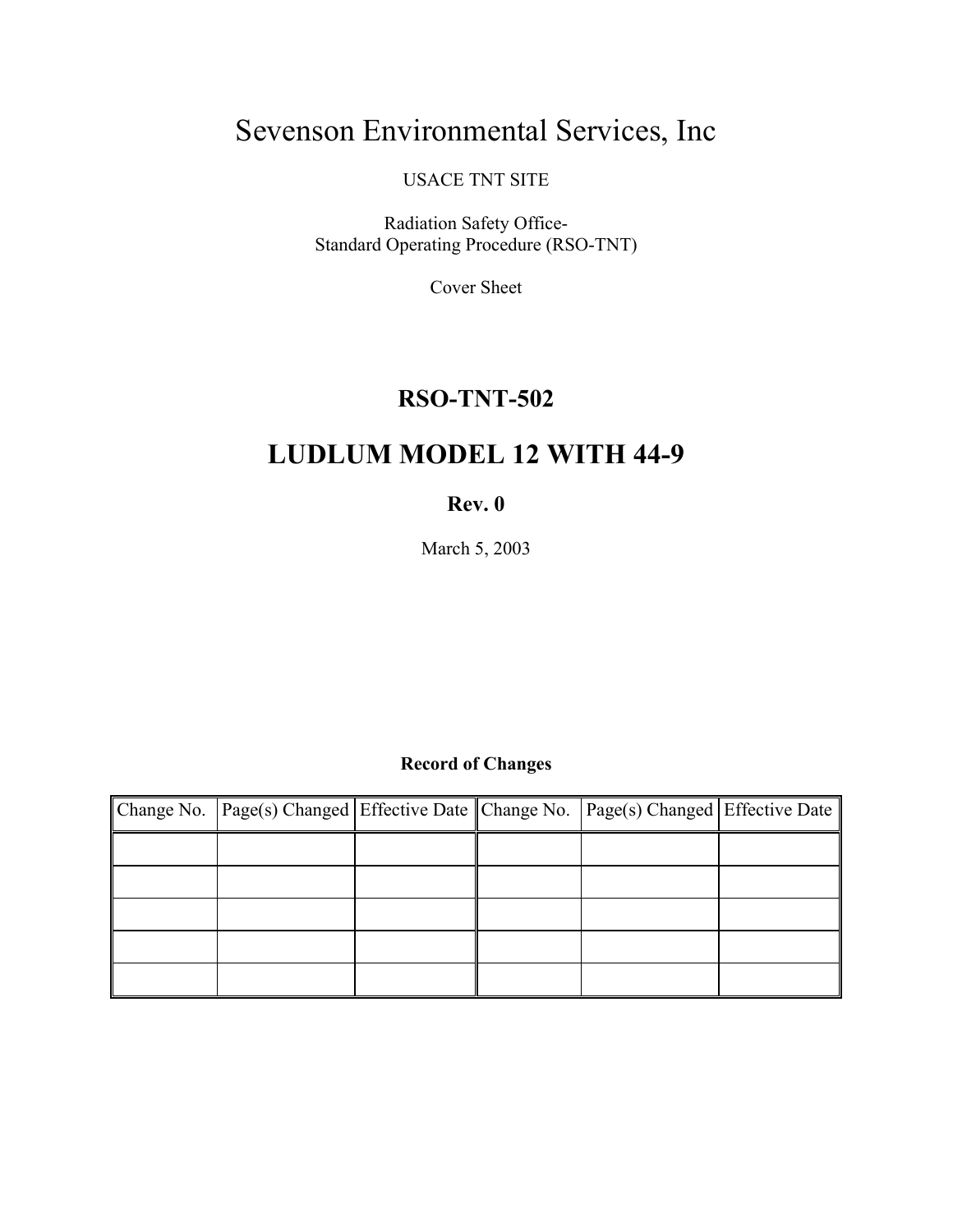#### **1.0 PURPOSE**

To provide operating instructions for the Ludlum Model 12 count ratemeter with the Ludlum Model 44-9 pancake G-M probe.

#### **2.0 APPLICABILITY**

This procedure is applicable to the Ludlum Model 12 count ratemeter with the Ludlum Model 44-9 pancake G-M probe. The system is typically used to frisk personnel and equipment for beta/gamma contamination. The count ratemeter is to be used only with the specific detector probe it was calibrated with.

#### **3.0 DEFINITIONS/ACRONYMS**

NONE

#### **4.0 PRECAUTIONS AND LIMITATIONS**

#### 4.1 **Precautions**

- 4.1.1 Do **NOT** place sharp or pointed objects directly on detectors probe monitoring surface.
- 4.1.2 Keep instrument and detector dry. Do not leave outdoors or allow to get wet.
- 4.1.3 Response of the instrument is unpredictable in strong magnetic or radio frequency fields.
- 4.1.4 Turn instrument OFF before replacing batteries.
- 4.1.5 Do not use in high background areas (greater than 300 cpm).

#### **NOTE:**

Background will increase on rainy days due to radon.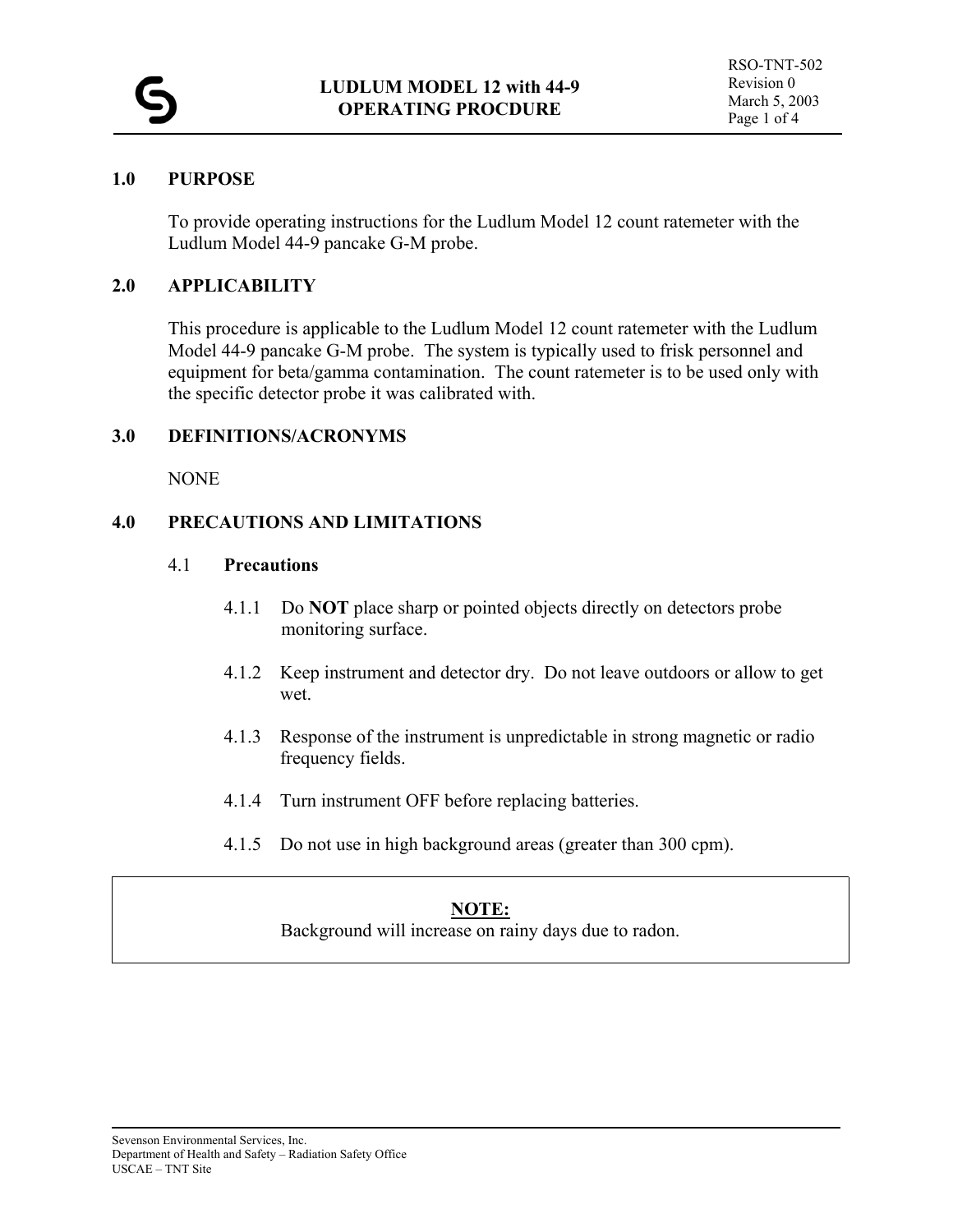#### 4.2 **Limitations**

- 4.2.1 **IF** instrument is out of calibration, malfunctions, fails QA/QC check, or is suspected of being defective **THEN**, place instrument Out of Service and return to health physics instrument program manager.
- 4.2.2 Instrument will saturate (response will be zero) in high beta/gamma radiation fields.
- 4.2.3 Instrument will operate in a ambient temperature range of -15EC to 50EC (5EF to 122EF) and relative humidity up to 90% non-condensing.
- 4.2.4 Instrument response time is 3 seconds in the F (fast) position and 11 seconds in the S (slow) position.

#### **5.0 PREREQUISITES**

- 5.1 Instrument should have a current and approved operating and calibration procedure.
- 5.2 Instrument shall have a current calibration tag/sticker.
- 5.3 Instrument should have appropriate correction factor tag/stickers for point and plane source.
- 5.4 Instrument shall only be operated using the detector it was calibrated with.

#### **6.0 TEST EQUIPMENT, APPARATUS, REAGENTS, AND SUPPLIES**

- 6.1 Ludlum Model 12 portable count ratemeter with the Ludlum Model 44-9 pancake G-M probe.
- 6.2 Beta/gamma check source.

#### **7.0 ACTION STEPS**

#### 7.1 **Pre-operational checks**

- 7.1.1 Verify detector probe serial number is the same serial number written on the side of the survey meter.
- 7.1.2 Calibration due date is not past.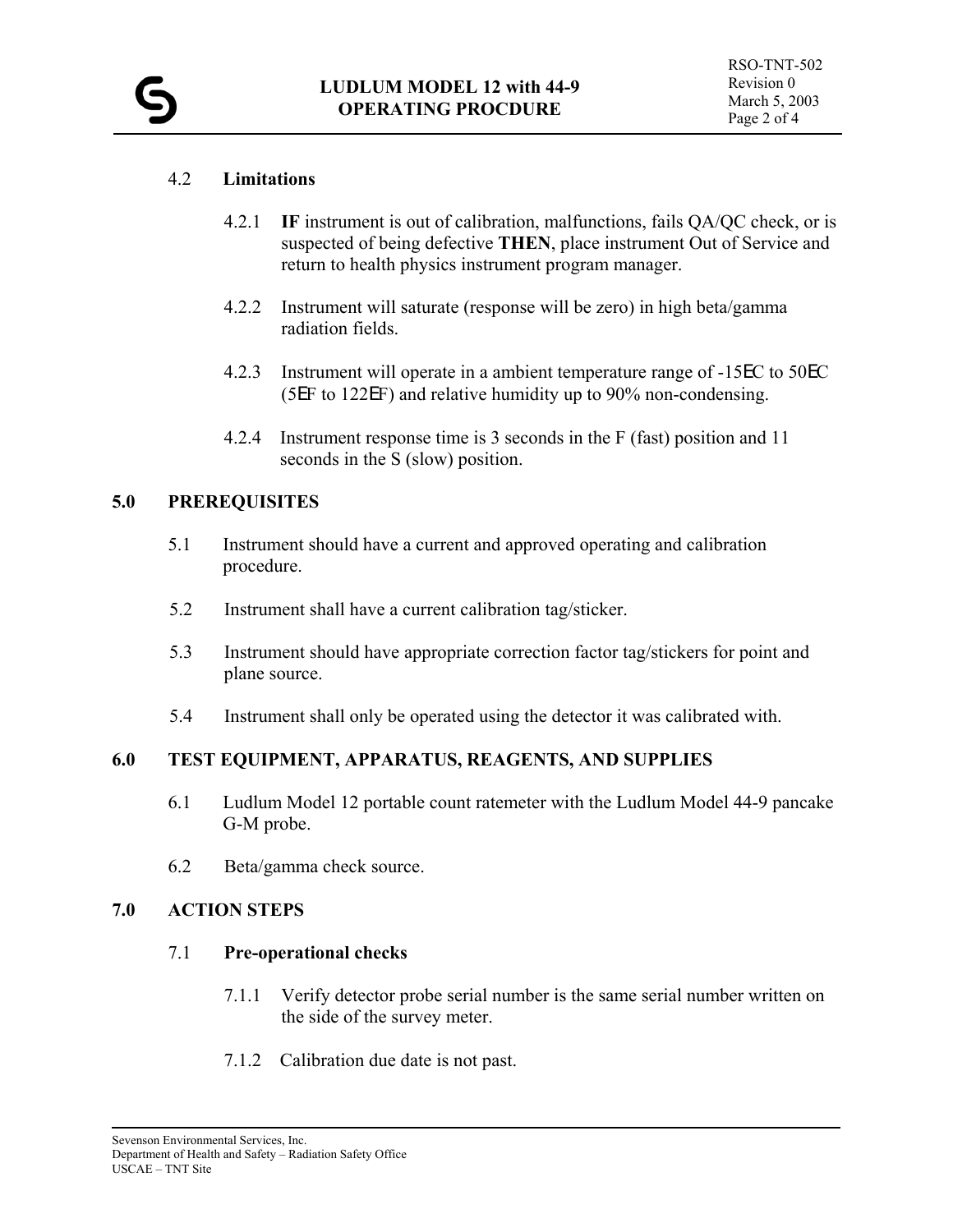- 7.1.3 Physical condition, i.e., holes in detector, loose screws and connectors, cracks in cable, dirt in detector.
- 7.1.4 Verify the meter will re-zero. Press RESET button to re-zero the analog meter if necessary.
- 7.1.5 Verify dead time switch (not present on older models) is in the OFF position.
- 7.1.6 Move meter switch to the BAT position.
	- 7.1.6.1 Needle should indicate within the BAT OK area.
	- 7.1.6.2 Replace with new batteries if required.
	- 7.1.6.3 Dispose of old batteries in a designated hazardous waste receptacle.
- 7.1.7 Source check performed as per RSO-TNT-34.

#### 7.2 **Operation**

- 7.2.1 Set SLOW/FAST response switch to SLOW.
- 7.2.2 Turn audio ON/OFF switch to ON.
- 7.2.3 Set range selector on anticipated scale. Use the lowest range for which the needle stays in the middle (1/3 to 2/3) of the scale, if possible.
- 7.2.4 Note and record background reading on appropriate survey form as per RSO-TNT-10.
- 7.2.5 Background readings in non-radiological areas are normally 50 60 cpm. If background readings are greater than 300 cpm, obtain results in a lower background area if possible.
- 7.2.6 Move the probe as close as possible (without touching) over the surface to be monitored, not to exceed 2 in/sec (10 ft/min).
- 7.2.7 If an increase in the audio (clicking) frequency **OR** meter face response (unable to hear audio frequency due to noise level) then,
	- 7.2.7.1 Hold the probe stationary over the potentially contaminated area.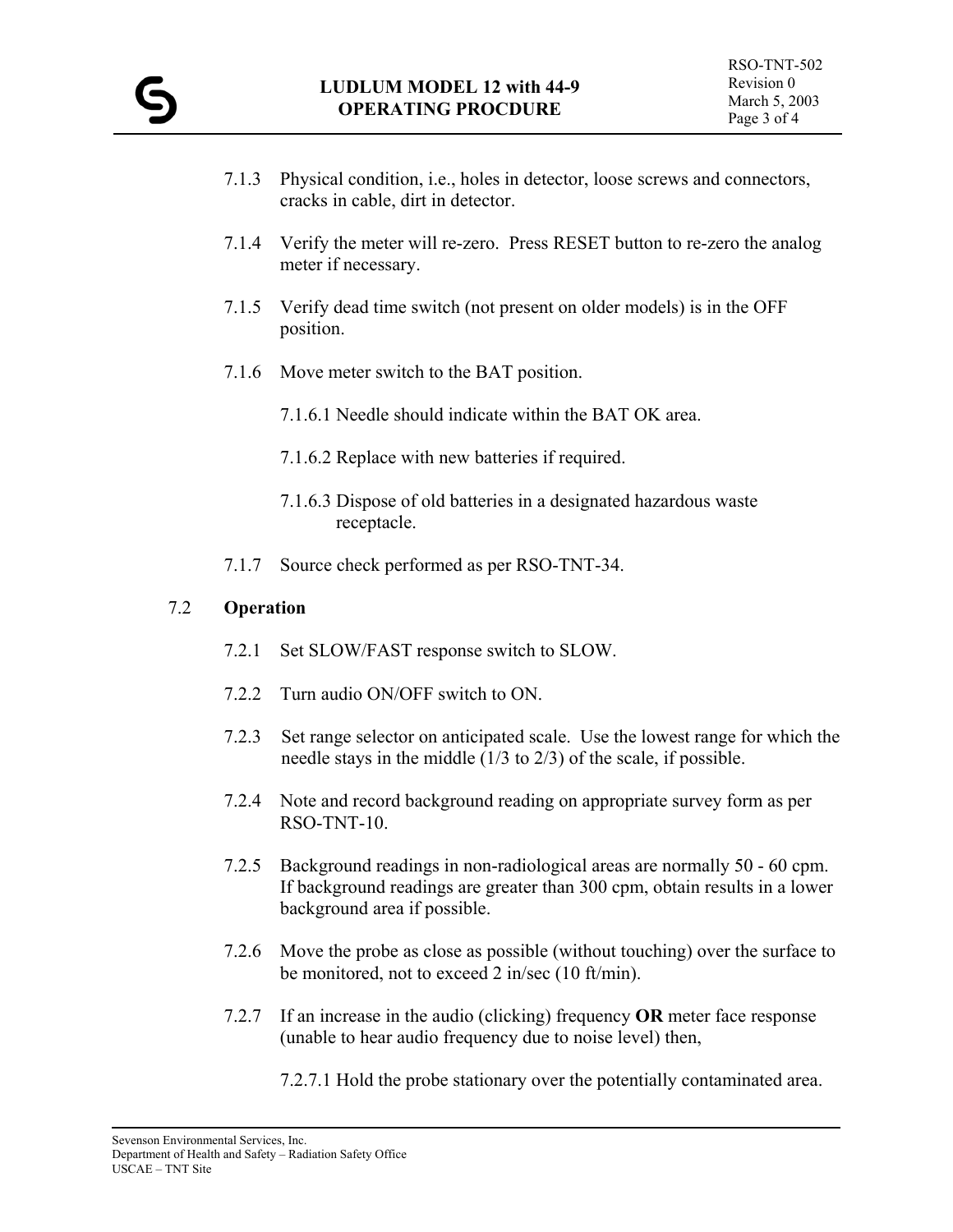- 7.2.7.2 90% response is achieved in approximately 20 seconds in slow response mode.
- 7.2.7.3 Multiply the meter reading by the counting range setting to obtain the reading in cpm.
- 7.2.7.4 Subtract background reading from gross cpm.
- 7.2.7.5 Multiply the net results by the appropriate correction factor to record results in dpm on required survey forms as per HP-O-2.
- 7.2.8 As necessary, press RESET button to reset the meter movement.
- 7.2.9 Turn instrument OFF when not in use.

8.1 Source check must be within the acceptable range as per RSO-TNT-34.

#### **9.0 REFERENCES**

#### 9.1 **Policies and Standards**

9.1.1 Technical Manual for the Ludlum Model 12 and Model 44-9.

#### 9.2 **Procedures**

- 9.2.1 RSO-TNT-11, Radiation Dose Rate Surveys
- 9.2.2 RSO-TNT-34, Source Checking Instruments

#### **10.0 RECORDS**

 10.1 All completed forms shall be maintained in accordance with the RSO-TNT-07, Records for Retention.

#### **11.0 APPENDIXES**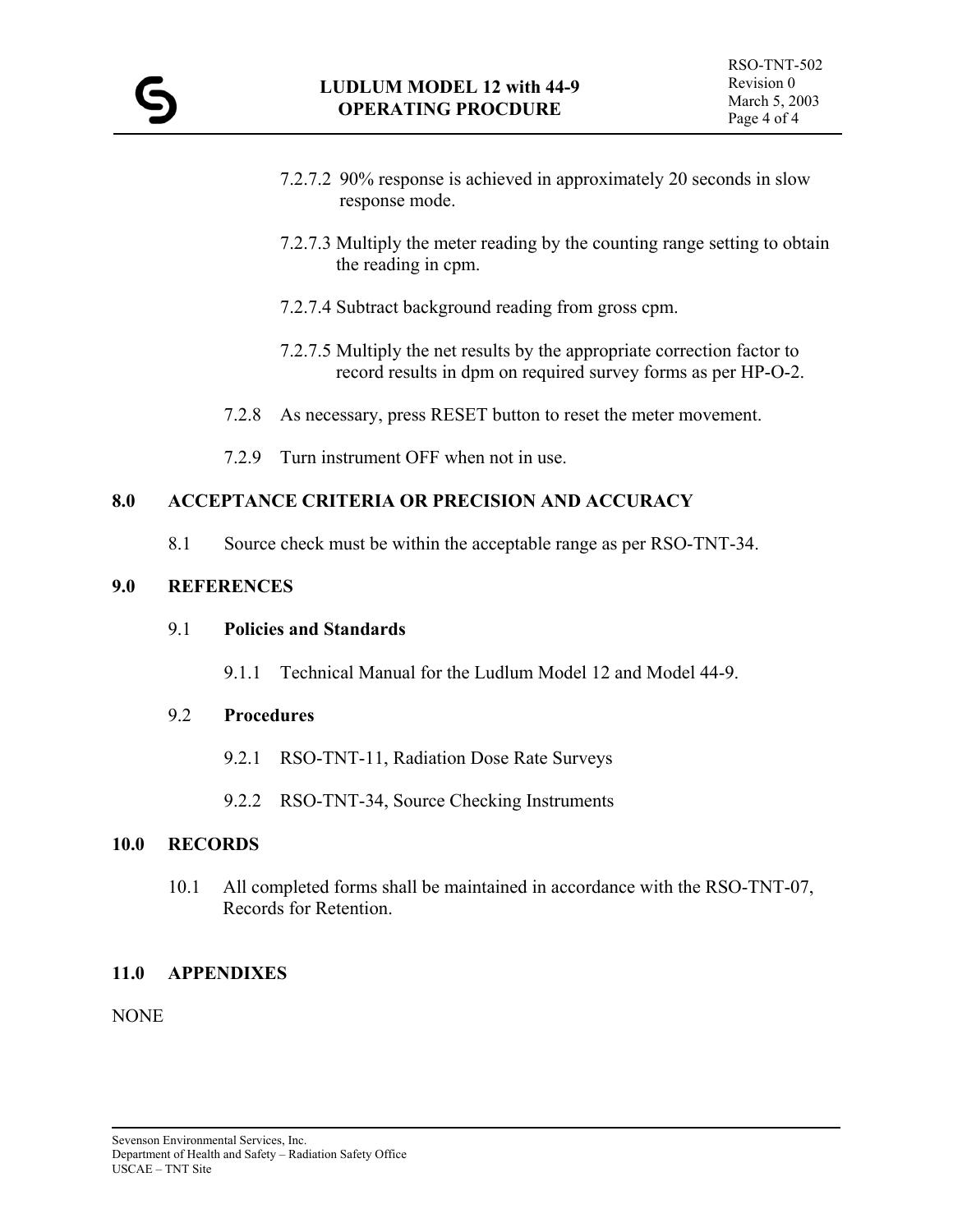# Sevenson Environmental Services, Inc

USACE TNT SITE

Radiation Safety Office-Standard Operating Procedure (RSO-TNT)

Cover Sheet

### **RSO-TNT-503**

## **LUDLUM MODEL 2224-1 WITH 43-89**

#### **Rev. 0**

March 5, 2003

#### **Record of Changes**

| Change No.   Page(s) Changed   Effective Date    Change No.   Page(s) Changed   Effective Date |  |  |
|------------------------------------------------------------------------------------------------|--|--|
|                                                                                                |  |  |
|                                                                                                |  |  |
|                                                                                                |  |  |
|                                                                                                |  |  |
|                                                                                                |  |  |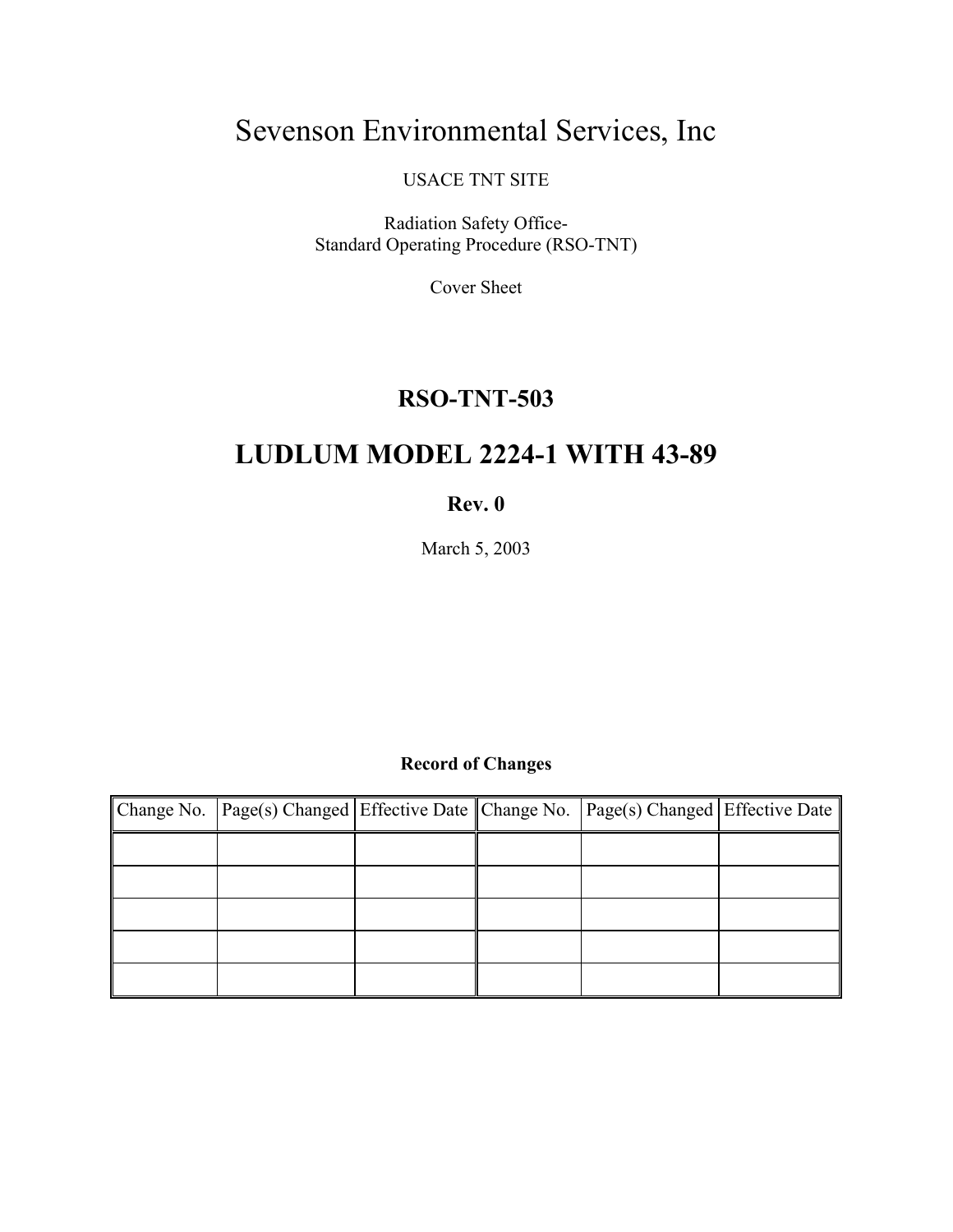#### **1.0 PURPOSE**

To provide operating instructions for the Ludlum Model 2224-1 scaler/ratemeter with the Ludlum Model 43-89 alpha/beta scintillation probe.

#### **2.0 APPLICABILITY**

This procedure is applicable to the Ludlum Model 2224-1 scaler/ratemeter with the Ludlum Model 43-89 alpha/beta scintillation probe. The system is typically used to frisk personnel and equipment for alpha and beta/gamma contamination. The scaler/ratemeter is to be used only with the specific detector probe it was calibrated with.

#### **3.0 DEFINITIONS/ACRONYMS**

NONE

#### **4.0 PRECAUTIONS AND LIMITATIONS**

#### 4.1 **Precautions**

- 4.1.1 Do **NOT** place sharp or pointed objects directly on detectors probe monitoring surface.
- 4.1.2 Keep instrument and detector dry. Do not leave outdoors or allow to get wet.
- 4.1.3 Response of the instrument is unpredictable in strong magnetic or radio frequency fields.
- 4.1.4 Turn instrument OFF before replacing batteries.
- 4.1.5 Do not use in high background areas (greater than 300 cpm beta/gamma).

#### **NOTE:**

Background will increase on rainy days due to radon.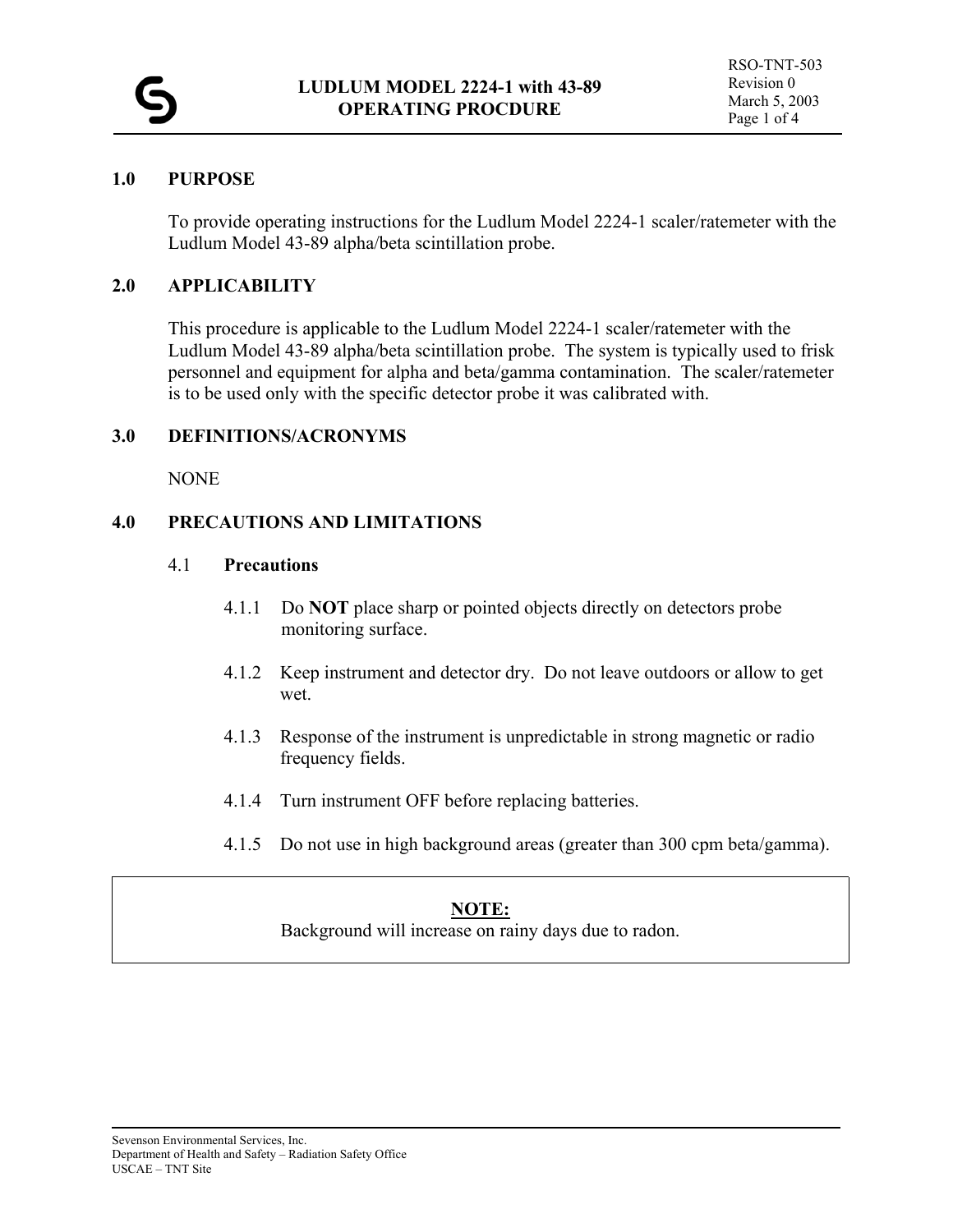#### 4.2 **Limitations**

- 4.2.1 **IF** instrument is out of calibration, malfunctions, fails QA/QC check, or is suspected of being defective **THEN**, place instrument Out of Service and return to health physics instrument program manager.
- 4.2.2 Instrument will saturate (response will be zero) in high beta/gamma radiation fields.
- 4.2.3 Instrument will operate in a ambient temperature range of -15EC to 50EC (5EF to 122EF) and relative humidity up to 90% non-condensing.
- 4.2.4 Instrument response time is 3 seconds in the F (fast) position and 11 seconds in the S (slow) position.

#### **5.0 PREREQUISITES**

- 5.1 Instrument should have a current and approved operating and calibration procedure.
- 5.2 Instrument shall have a current calibration tag/sticker.
- 5.3 Instrument should have appropriate correction factor tag/stickers for point and plane source.
- 5.4 Instrument shall only be operated using the detector it was calibrated with.

#### **6.0 TEST EQUIPMENT, APPARATUS, REAGENTS, AND SUPPLIES**

- 6.1 Ludlum Model 2224-1 portable scaler/ratemeter with the Ludlum Model 43-89 alpha/beta scintillation probe.
- 6.2 Alpha and Beta/gamma check source.

#### **7.0 ACTION STEPS**

#### 7.1 **Pre-operational checks**

- 7.1.1 Verify detector probe serial number is the same serial number written on the side of the survey meter.
- 7.1.2 Calibration due date is not past.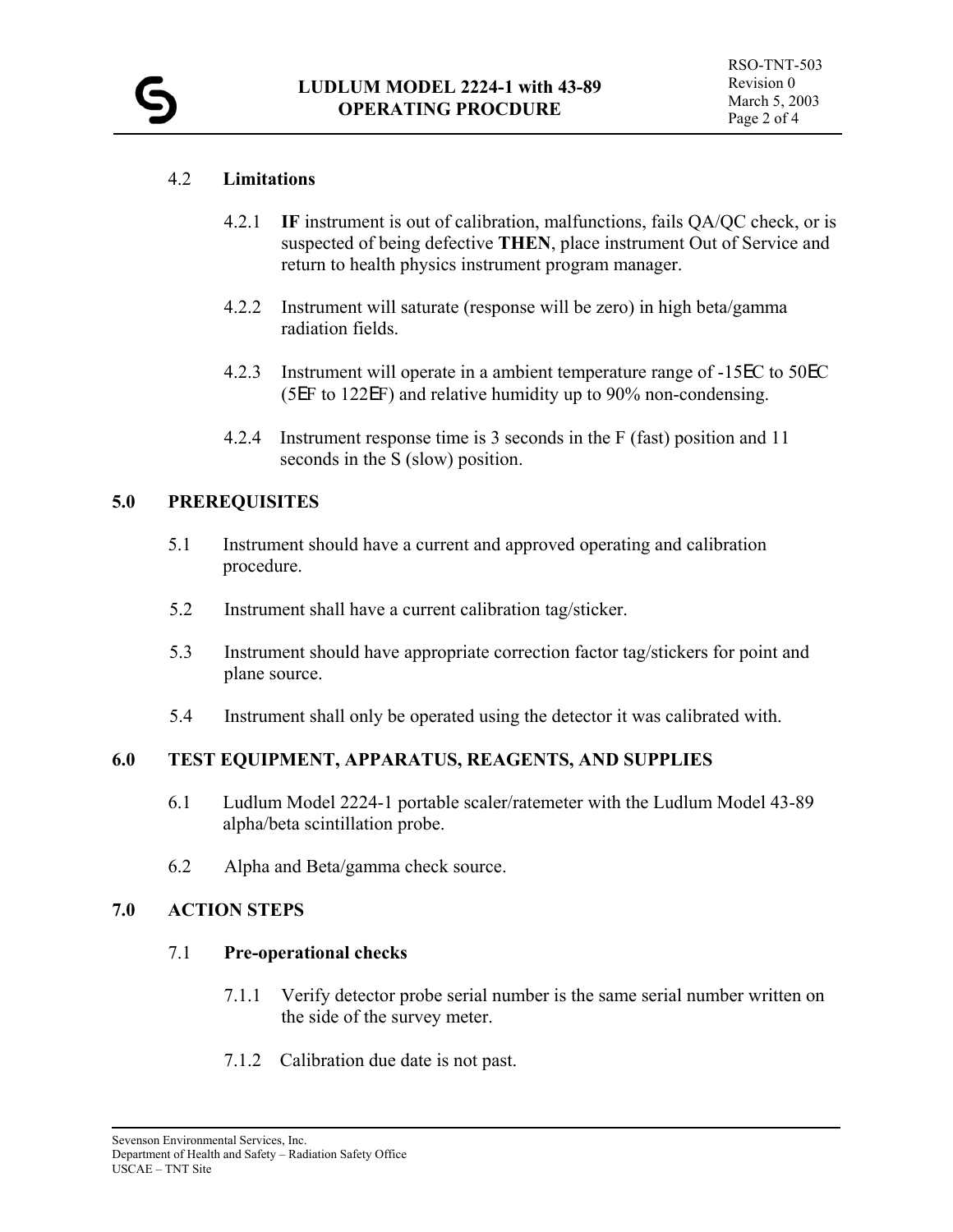- 7.1.3 Physical condition, i.e., holes in detector, loose screws and connectors, cracks in cable, dirt in detector.
- 7.1.4 Verify the meter will re-zero. Press RESET button to re-zero the analog meter if necessary.
- 7.1.5 Verify dead time switch (not present on older models) is in the OFF position.
- 7.1.6 Move meter switch to the BAT position.
	- 7.1.6.1 Needle should indicate within the BAT OK area.
	- 7.1.6.2 Replace with new batteries if required.
	- 7.1.6.3 Dispose of old batteries in a designated hazardous waste receptacle.
- 7.1.7 Source check performed as per RSO-TNT-34.

#### 7.2 **Operation**

- 7.2.1 Set SLOW/FAST response switch to SLOW.
- 7.2.2 Turn audio ON/OFF switch to ON.
- 7.2.3 Set range selector on anticipated scale. Use the lowest range for which the needle stays in the middle (1/3 to 2/3) of the scale, if possible.
- 7.2.4 Note and record background reading on appropriate survey form as per RSO-TNT-10.
- 7.2.5 Background readings in non-radiological areas are normally 250 300 cpm beta/gamma. If background readings are greater than 400 cpm beta/gamma, obtain results in a lower background area if possible.
- 7.2.6 Move the probe as close as possible (without touching) over the surface to be monitored, not to exceed 2 in/sec (10 ft/min).
- 7.2.7 If an increase in the audio (clicking) frequency **OR** meter face response (unable to hear audio frequency due to noise level) then,
	- 7.2.7.1 Hold the probe stationary over the potentially contaminated area.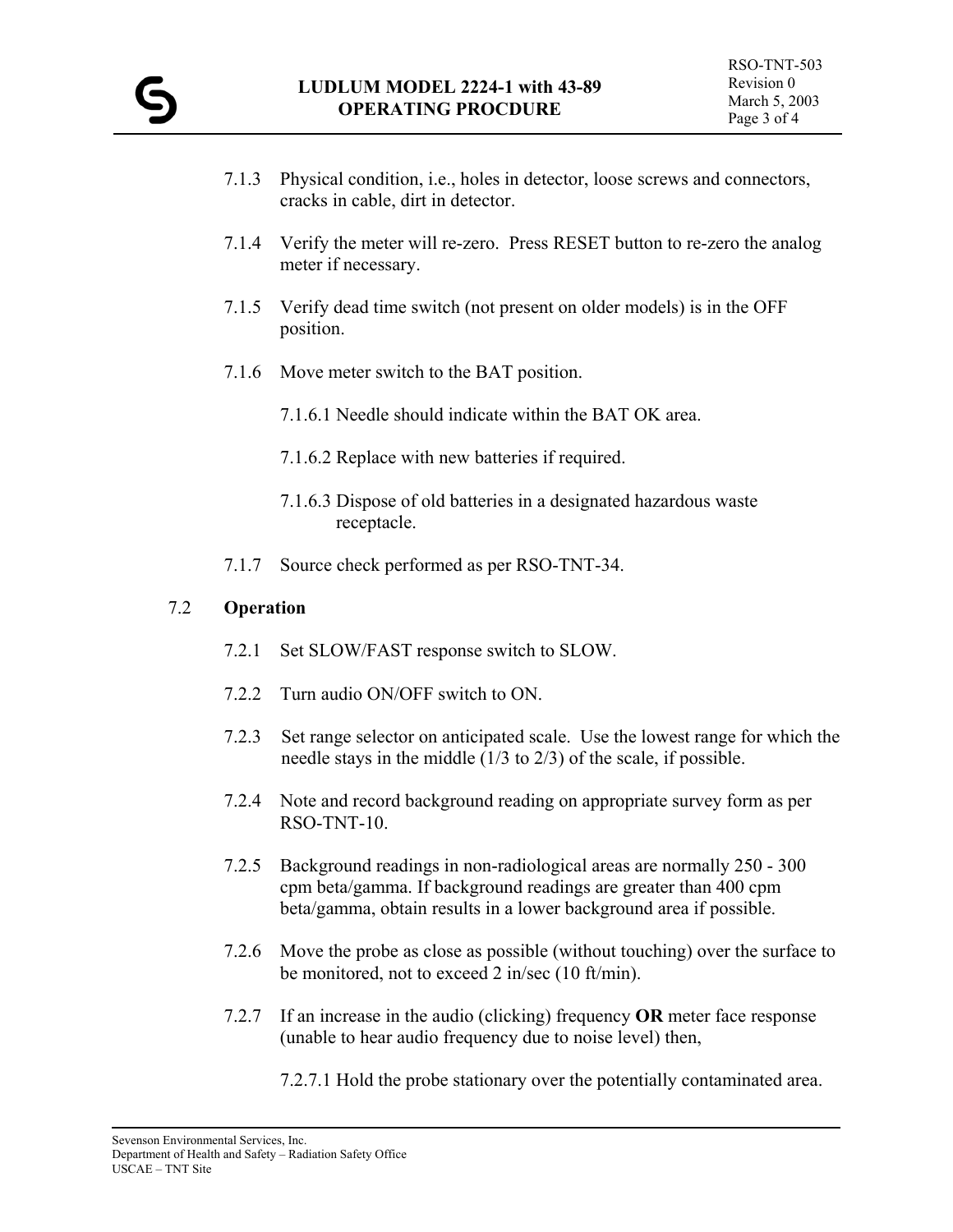- 7.2.7.2 90% response is achieved in approximately 20 seconds in slow response mode.
- 7.2.7.3 Multiply the meter reading by the counting range setting to obtain the reading in cpm.
- 7.2.7.4 Subtract background reading from gross cpm.
- 7.2.7.5 Multiply the net results by the appropriate correction factor to record results in dpm on required survey forms as per RSO-TNT-10.
- 7.2.8 As necessary, press RESET button to reset the meter movement.
- 7.2.9 Turn instrument OFF when not in use.

8.1 Source check must be within the acceptable range as per RSO-TNT-34.

#### **9.0 REFERENCES**

#### 9.1 **Policies and Standards**

9.1.1 Technical Manual for the Ludlum Model 2224-1 and Model 43-89.

#### 9.2 **Procedures**

- 9.2.1 RSO-TNT-10, Radiological Surveys
- 9.2.2 RSO-TNT-34, Source Checking Instruments

#### **10.0 RECORDS**

 10.1 All completed forms shall be maintained in accordance with the RSO-TNT-07, Records for Retention.

#### **11.0 APPENDIXES**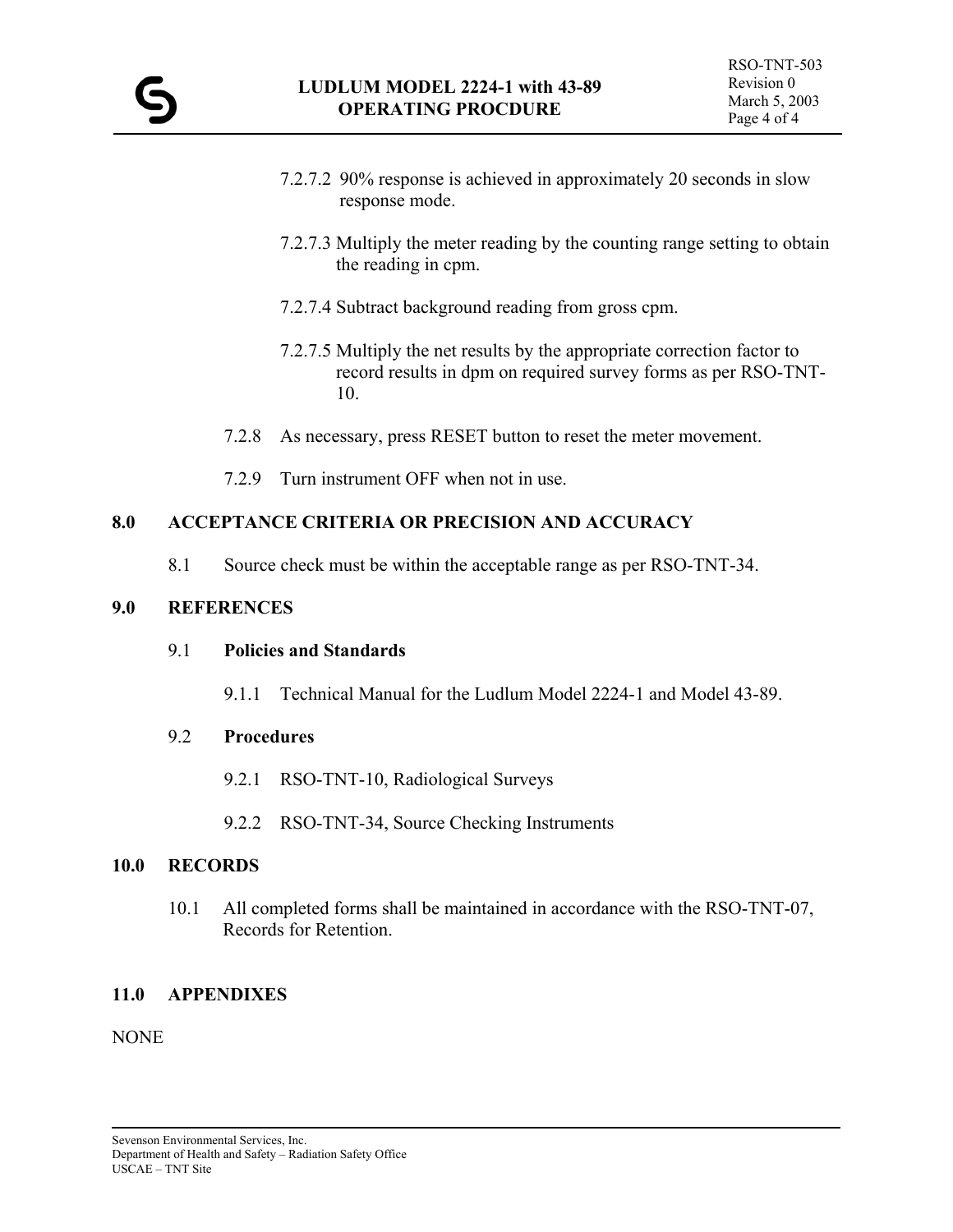# Sevenson Environmental Services, Inc

USACE TNT SITE

Radiation Safety Office-Standard Operating Procedure (RSO-TNT)

Cover Sheet

### **RSO-TNT-504**

## **LUDLUM MODEL 2221 WITH 44-10**

#### **Rev. 0**

March 5, 2003

#### **Record of Changes**

| Change No. Page(s) Changed Effective Date Change No. Page(s) Changed Effective Date |  |  |
|-------------------------------------------------------------------------------------|--|--|
|                                                                                     |  |  |
|                                                                                     |  |  |
|                                                                                     |  |  |
|                                                                                     |  |  |
|                                                                                     |  |  |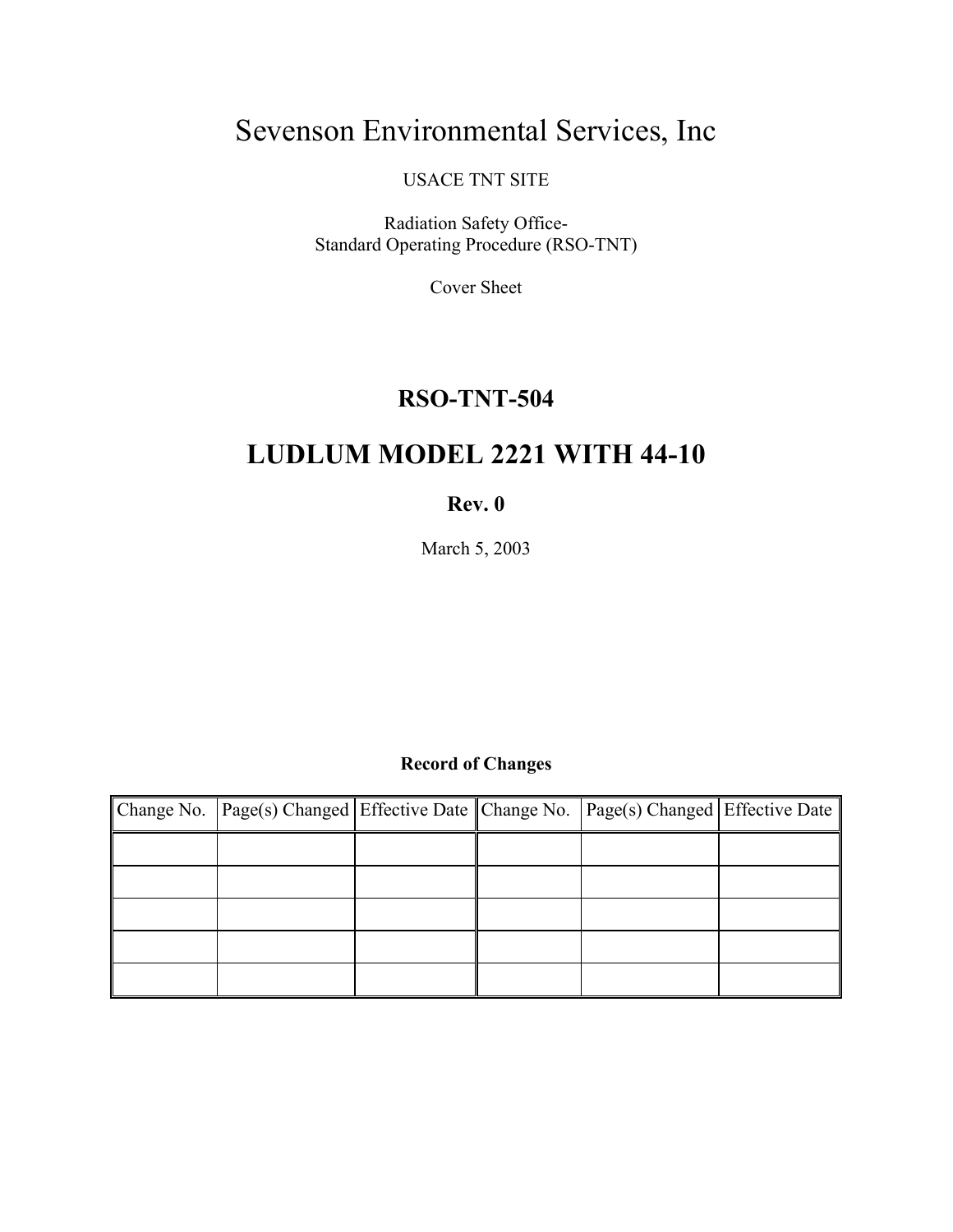#### **1.0 PURPOSE**

To provide operating instructions for the Ludlum Model 2221 portable scaler rate meter contamination survey instrument with the Ludlum Model 44-10 2"x2" NaI(Tl) gamma detection probe.

#### **2.0 APPLICABILITY**

This procedure is applicable for the Ludlum Model 2221 portable scaler rate meter radiation survey instrument with the Ludlum Model 44-10 . The instrument may be used as a scaler or as a rate meter. The survey meter is to be used only with the specific detector probe it was calibrated with.

#### **3.0 DEFINITIONS/ACRONYMS**

NONE

#### **4.0 PRECAUTIONS AND LIMITATIONS**

#### 4.1 **Precautions**

- 4.1.1 Keep instrument dry. Do not leave outdoors or allow to get wet.
- 4.1.2 Turn instrument OFF before replacing batteries.
- 4.1.3 Response of the instrument is unpredictable in strong magnetic or radio frequency fields.

#### 4.2 **Limitations**

- 4.2.1 **IF** instrument is out of calibration, malfunctions, fails QA/QC check, or is suspected of being defective **THEN**, place instrument Out of Service and return to health physics instrument program manager.
- 4.2.2 Maximum count rate is 999,900 cpm.
- 4.2.3 Instrument will operate in a ambient temperature range of -15EC to 50EC (5EF to 122EF) and relative humidity up to 90% non-condensing.
- 4.2.4 Instrument response time is 3 seconds in the F (fast) position and 11 seconds in the S (slow) position.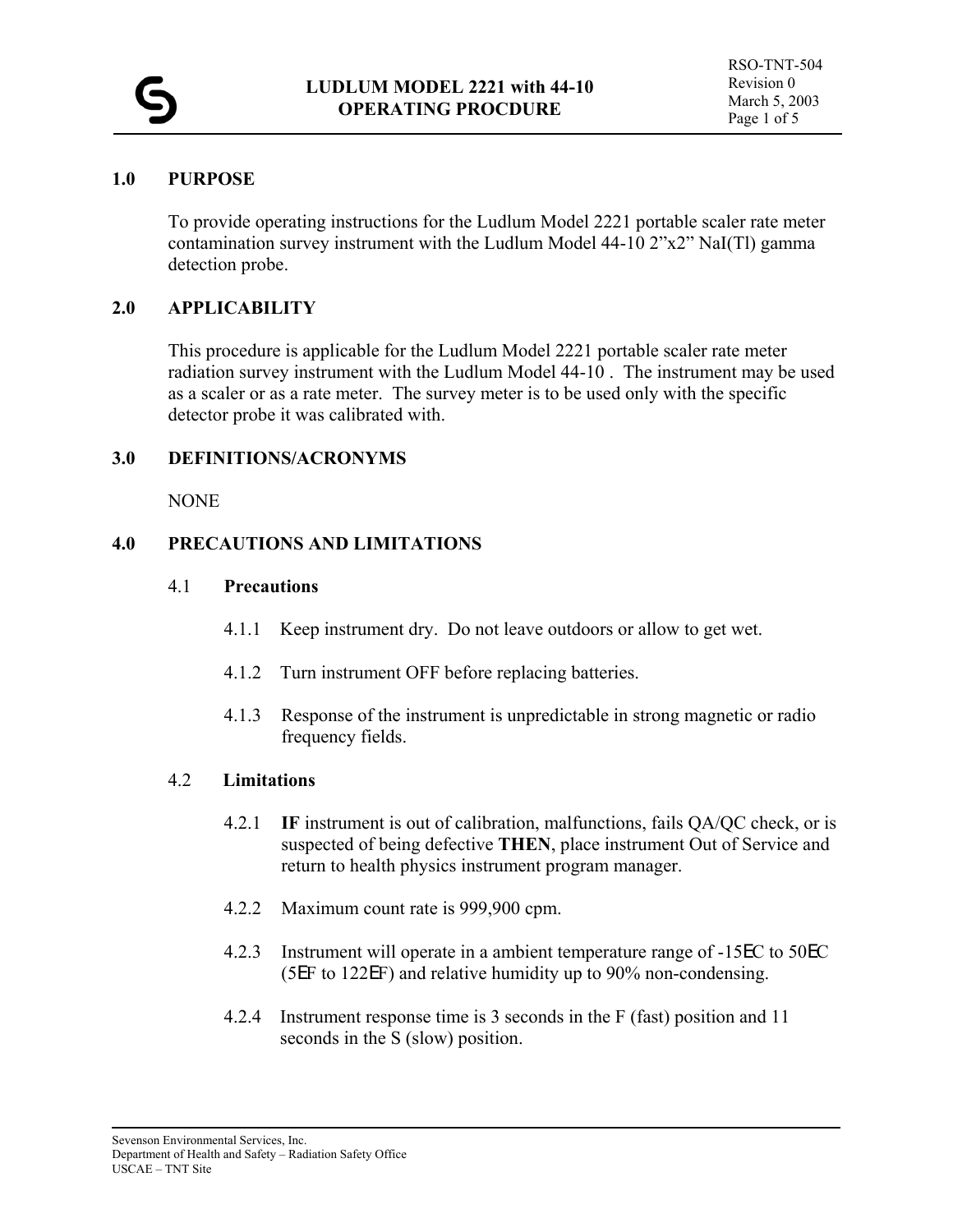#### **5.0 PREREQUISITES**

- 5.1 Instrument should have a current and approved operating and calibration procedure.
- 5.2 Instrument shall have a current calibration tag/sticker.

#### **6.0 TEST EQUIPMENT, APPARATUS, REAGENTS, AND SUPPLIES**

- 6.1 Ludlum Model 2221 with Ludlum 44-10 detection probe.
- 6.2 Gamma (Cs-137 or equivalent) check source.

#### **7.0 ACTION STEPS**

#### 7.1 **Pre-operational checks**

- 7.1.1 Verify detector probe serial number is the same serial number written on the side of the survey meter.
- 7.1.2 Calibration due date is not past.
- 7.1.3 Physical condition, i.e., holes in mylar window, loose screws and connectors, cracks in cable.
- 7.1.4 Source check was performed as per RSO-TNT-34.
- 7.1.5 Switch the power ON/OFF switch to the ON position. The following will be displayed:
	- 7.1.5.1 A random number will first be observed.
	- 7.1.5.2 Then 8:8:8:8:8:8.
	- 7.1.5.3 And a third displayed number.
- 7.1.6 Press and hold down BAT button. If voltage is 4.4 volts or less, the meter fails the battery test. Perform the following:
	- 7.1.6.1 Turn instrument OFF.
	- 7.1.6.2 Open meter case and replace the batteries with four new "D" batteries.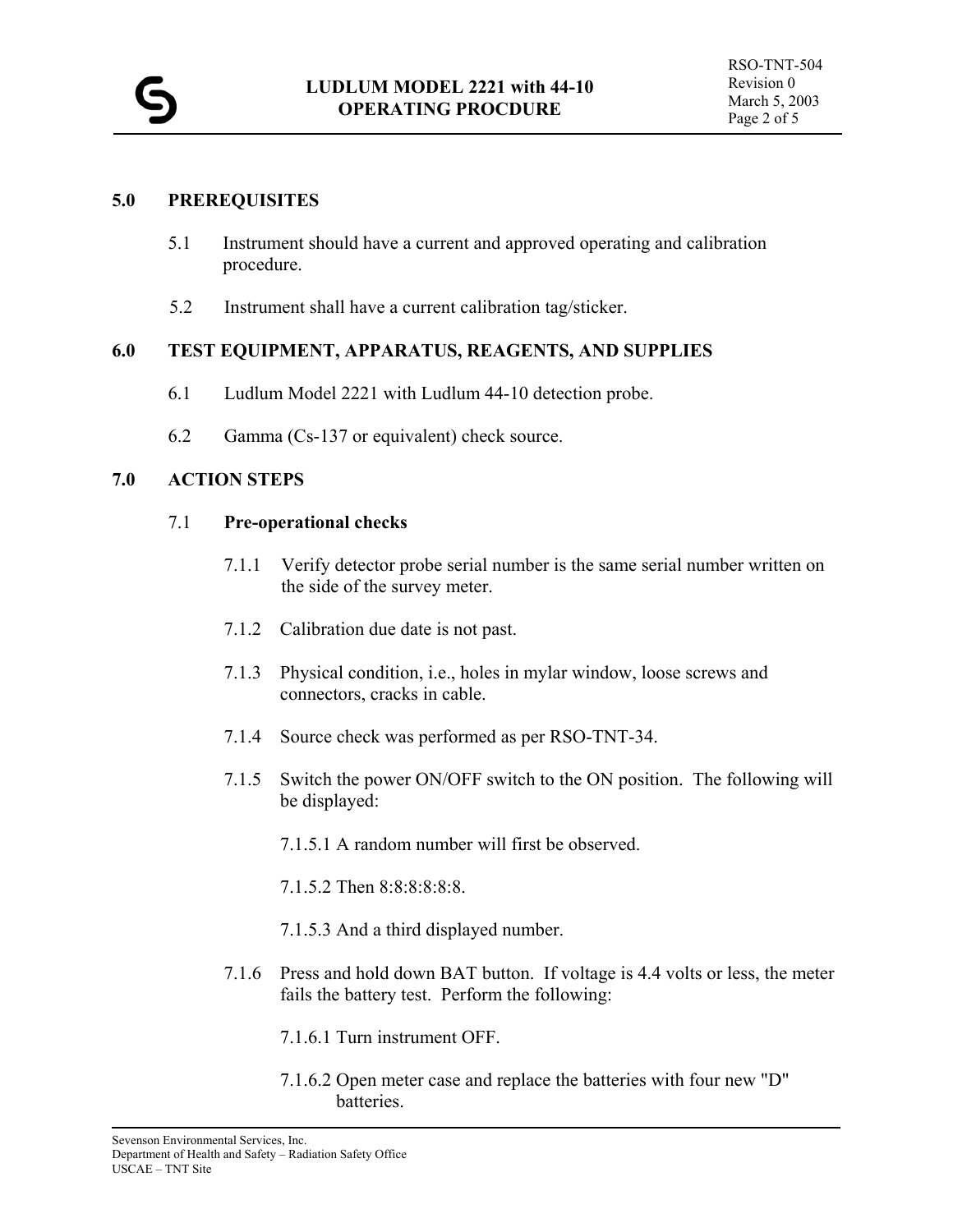- 7.1.6.3 Dispose of old batteries in designated hazardous waste receptacle.
- 7.1.6.4 Repeat battery test. If response is still not satisfactory, place instrument Out of Service.
- 7.1.7 Perform background count as follows:
	- 7.1.7.1 Set SCALER/DIG.RATE switch to SCALER mode.
	- 7.1.7.2 Set CONT.MINUTES selector to 1.0.
	- 7.1.7.3 Place probe on a radiological clean surface.
	- 7.1.7.4 Press COUNT button to initiate background counting sequence.
	- 7.1.7.5 Counting sequence is completed when the 2 colons (:) disappear from the display.
	- 7.1.7.6 Record background reading (value displayed is a number of counts, not a count rate) on appropriate survey form as per RSO-TNT-11.
	- 7.1.7.7 Depress ZERO button to zero the analog meter.

#### 7.2 **Operation**

- 7.2.1 Switch the power ON/OFF switch to the ON position. The following will be displayed:
	- 7.2.1.1 A random number will first be observed.
	- 7.2.1.2 Then 8:8:8:8:8:8.
	- 7.2.1.3 Then a third number.
- 7.2.2 Each time the instrument is turned ON, perform a battery check as per .
- 7.2.3 Set SCALER/DIG.RATE switch to desired operating mode.
- 7.2.4 IF SCALER (timed count) mode is selected THEN, perform the following:
	- 7.2.4.1 Set CONT.MINUTES selector to desired counting interval.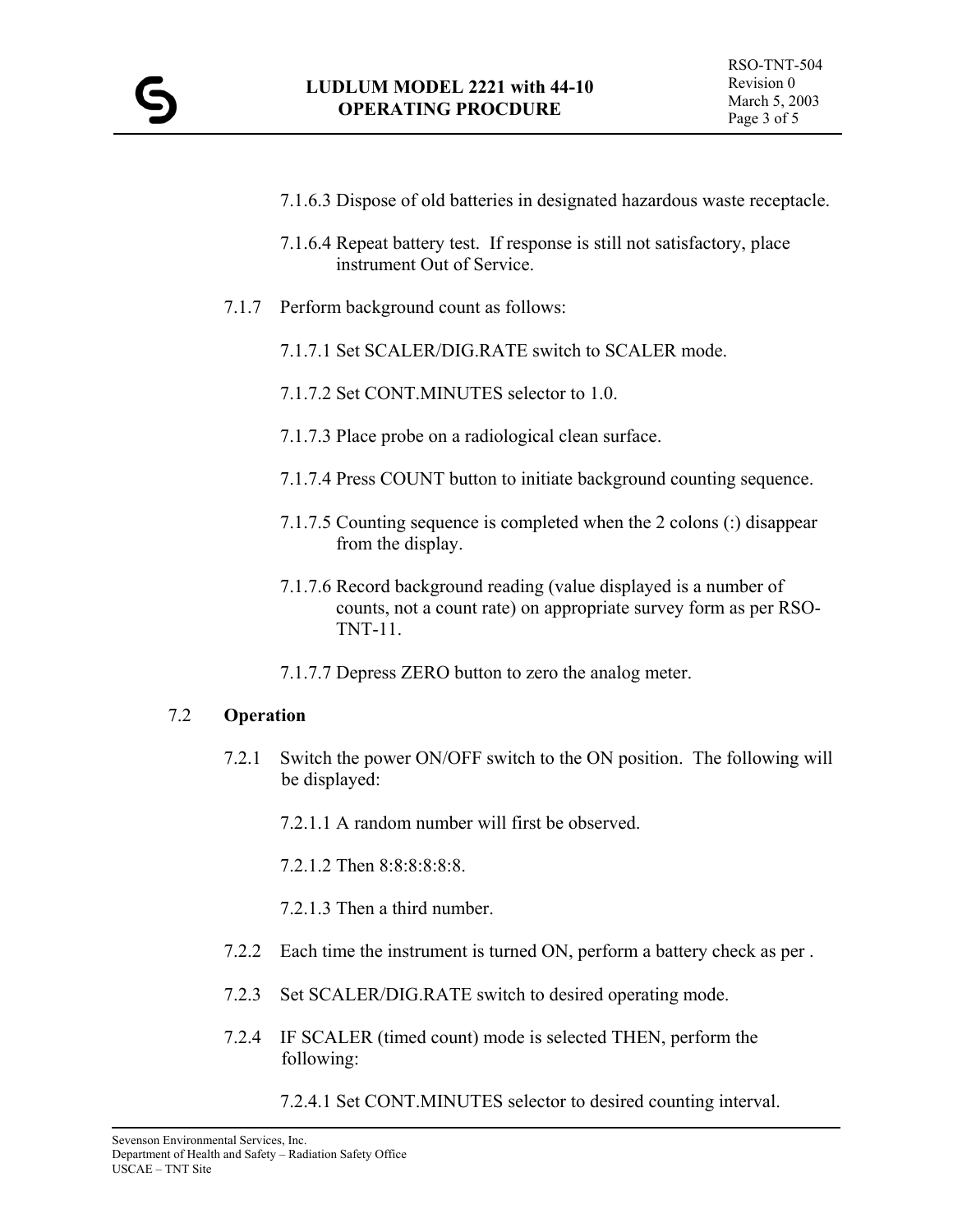- 7.2.4.2 Hold detector probe stationary as close as possible without touching (no greater than  $\frac{1}{4}$  inch) the surface to be monitored.
- 7.2.4.3 Press COUNT button to initiate counting sequence.
- 7.2.4.4 After count is complete, use appropriate time and correction factors to record results on survey forms as per RSO-TNT-11.
- 7.2.5 IF DIG.RATE (rate meter) mode is selected THEN,
	- 7.2.5.1 Set rate meter RESP F/S switch to S.
	- 7.2.5.2 Set range selector to anticipated scale. Use the lowest range for which the needle stays in the middle  $(1/3 \text{ to } 2/3)$  of the scale, if possible.
	- 7.2.5.3 Move the probe at less than 1/2 meter/sec as close as possible (no greater than 2-inchs) over the surface to be monitored.
	- 7.2.5.4 Hold the probe stationary for measurements when contamination is detected (an increase in the count rate is shown on the meter face) until full response is achieved  $\left(\sim 22 \text{ seconds for } 90\% \text{ response in}\right)$ slow mode).
	- 7.2.5.5 If contamination is detected then,
		- 7.2.5.5.1 Set CONT.MINUTES selector to 1.0.
		- 7.2.5.5.2 Set SCALER/DIG.RATE switch to SCALER.
		- 7.2.5.5.3 Hold detector probe stationary and press COUNT button.
	- 7.2.5.6 After count is complete, use appropriate correction factors to record results on survey forms as per RSO-TNT-11.
- 7.2.6 Turn instrument OFF when not in use.

8.1 Source check must be within the acceptable range as per RSO-TNT-34.